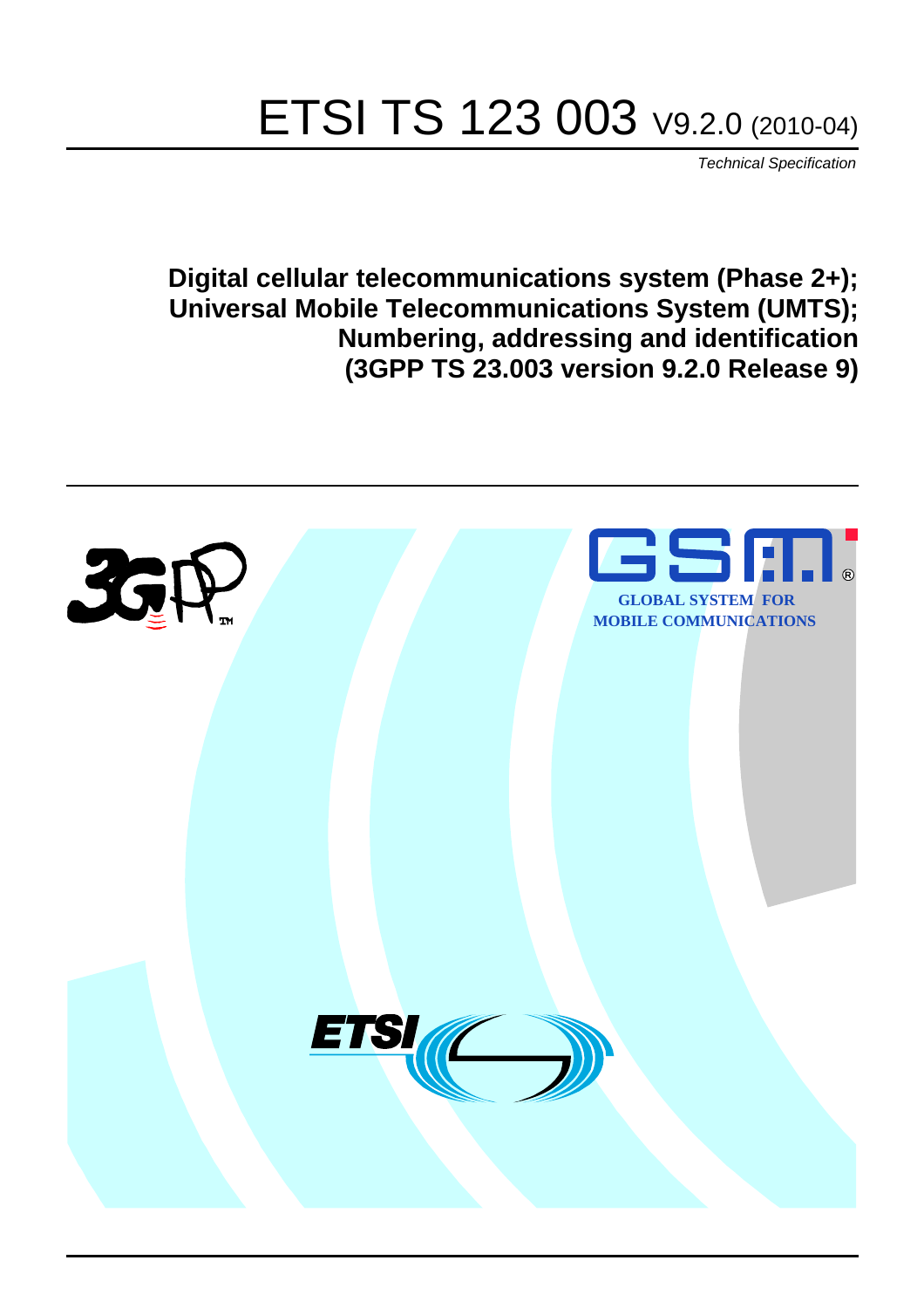Reference RTS/TSGC-0423003v920

> Keywords GSM, UMTS

#### *ETSI*

#### 650 Route des Lucioles F-06921 Sophia Antipolis Cedex - FRANCE

Tel.: +33 4 92 94 42 00 Fax: +33 4 93 65 47 16

Siret N° 348 623 562 00017 - NAF 742 C Association à but non lucratif enregistrée à la Sous-Préfecture de Grasse (06) N° 7803/88

#### *Important notice*

Individual copies of the present document can be downloaded from: [http://www.etsi.org](http://www.etsi.org/)

The present document may be made available in more than one electronic version or in print. In any case of existing or perceived difference in contents between such versions, the reference version is the Portable Document Format (PDF). In case of dispute, the reference shall be the printing on ETSI printers of the PDF version kept on a specific network drive within ETSI Secretariat.

Users of the present document should be aware that the document may be subject to revision or change of status. Information on the current status of this and other ETSI documents is available at <http://portal.etsi.org/tb/status/status.asp>

If you find errors in the present document, please send your comment to one of the following services: [http://portal.etsi.org/chaircor/ETSI\\_support.asp](http://portal.etsi.org/chaircor/ETSI_support.asp)

#### *Copyright Notification*

No part may be reproduced except as authorized by written permission. The copyright and the foregoing restriction extend to reproduction in all media.

> © European Telecommunications Standards Institute 2010. All rights reserved.

**DECT**TM, **PLUGTESTS**TM, **UMTS**TM, **TIPHON**TM, the TIPHON logo and the ETSI logo are Trade Marks of ETSI registered for the benefit of its Members.

**3GPP**TM is a Trade Mark of ETSI registered for the benefit of its Members and of the 3GPP Organizational Partners. **LTE**™ is a Trade Mark of ETSI currently being registered

for the benefit of its Members and of the 3GPP Organizational Partners.

**GSM**® and the GSM logo are Trade Marks registered and owned by the GSM Association.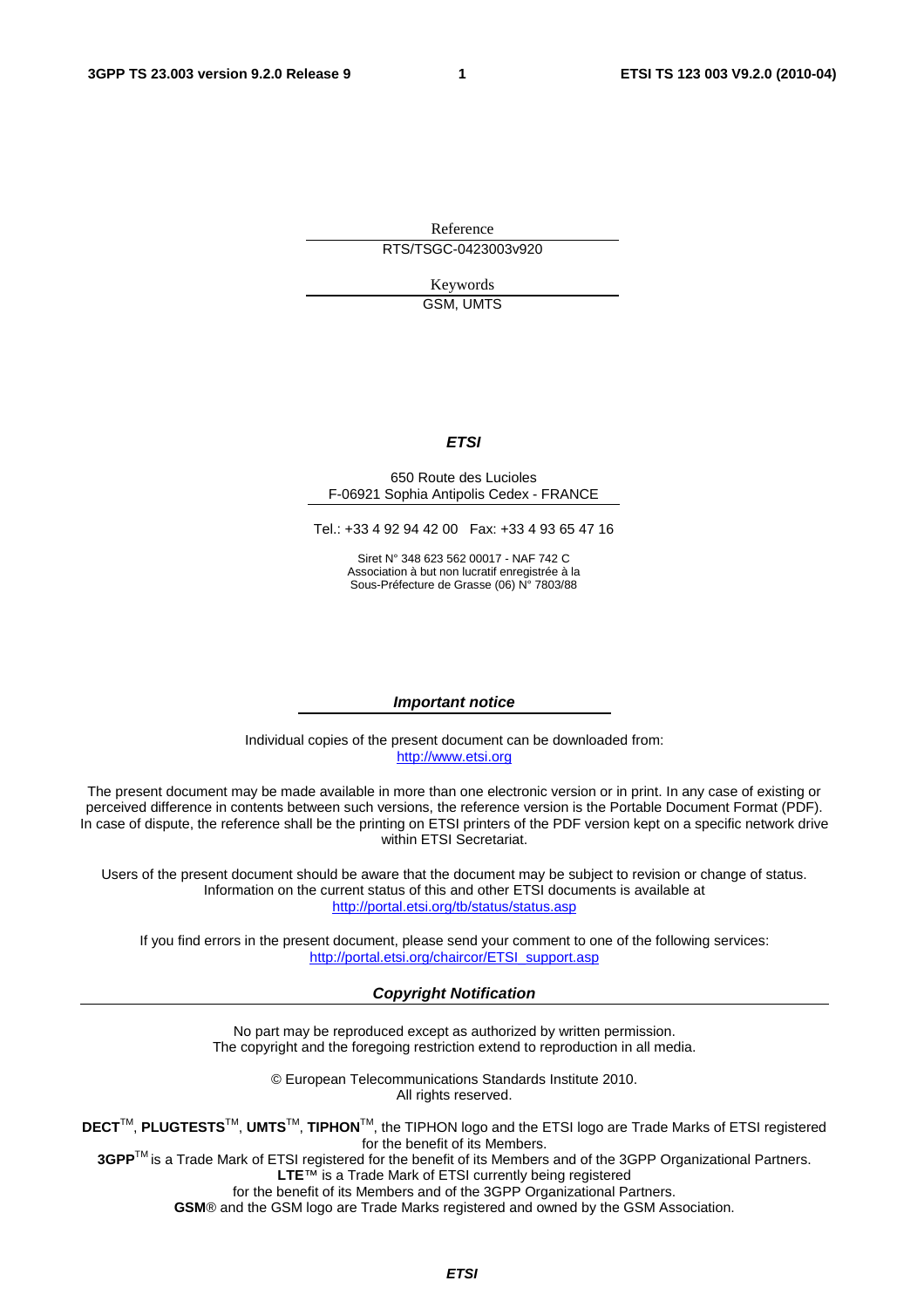# Intellectual Property Rights

IPRs essential or potentially essential to the present document may have been declared to ETSI. The information pertaining to these essential IPRs, if any, is publicly available for **ETSI members and non-members**, and can be found in ETSI SR 000 314: *"Intellectual Property Rights (IPRs); Essential, or potentially Essential, IPRs notified to ETSI in respect of ETSI standards"*, which is available from the ETSI Secretariat. Latest updates are available on the ETSI Web server ([http://webapp.etsi.org/IPR/home.asp\)](http://webapp.etsi.org/IPR/home.asp).

Pursuant to the ETSI IPR Policy, no investigation, including IPR searches, has been carried out by ETSI. No guarantee can be given as to the existence of other IPRs not referenced in ETSI SR 000 314 (or the updates on the ETSI Web server) which are, or may be, or may become, essential to the present document.

### Foreword

This Technical Specification (TS) has been produced by ETSI 3rd Generation Partnership Project (3GPP).

The present document may refer to technical specifications or reports using their 3GPP identities, UMTS identities or GSM identities. These should be interpreted as being references to the corresponding ETSI deliverables.

The cross reference between GSM, UMTS, 3GPP and ETSI identities can be found under [http://webapp.etsi.org/key/queryform.asp.](http://webapp.etsi.org/key/queryform.asp)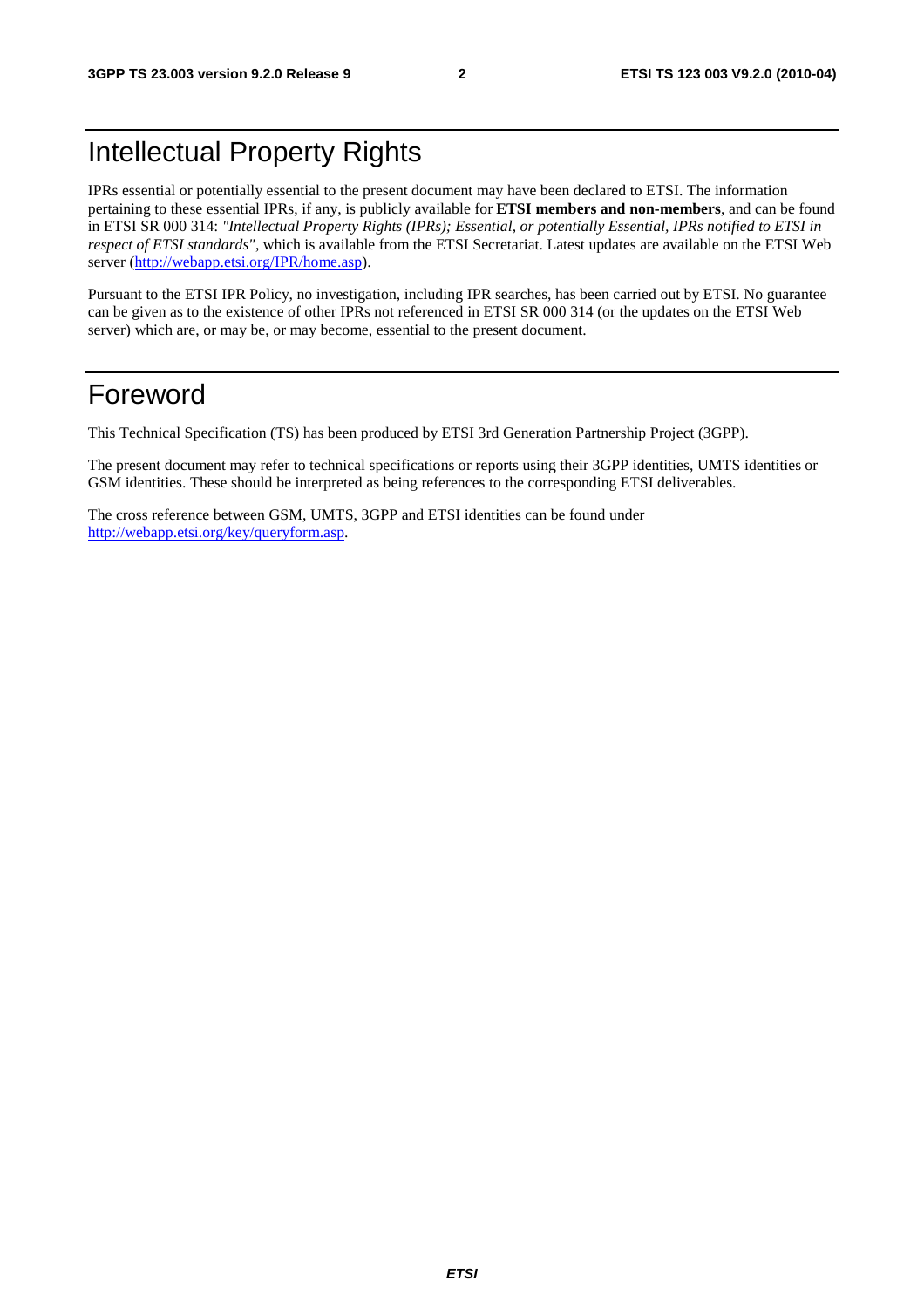$\mathbf{3}$ 

# Contents

| 1<br>1.1<br>1.1.1<br>1.1.2<br>1.2<br>1.3<br>1.4                                                                                                                       |  |
|-----------------------------------------------------------------------------------------------------------------------------------------------------------------------|--|
| 2<br>2.1<br>2.2<br>2.3<br>2.4<br>2.5<br>2.6<br>2.7<br>2.8<br>2.8.1<br>Mapping between Temporary and Area Identities for the EUTRAN and the UTRAN/GERAN based<br>2.8.2 |  |
| 2.8.2.1<br>2.8.2.2<br>2.9                                                                                                                                             |  |
| 3<br>3.1<br>3.2<br>3.3<br>3.4<br>3.5<br>3.6<br>3.7<br>3.8                                                                                                             |  |
| 4<br>4.1<br>4.2<br>4.3<br>4.3.1<br>4.3.2<br>4.4<br>4.5<br>4.6<br>4.7<br>4.8<br>4.9<br>4.10                                                                            |  |
| 5<br>5.1<br>5.2<br>International Mobile Station Equipment Identity and Software Version Number 25<br>6<br>6.1                                                         |  |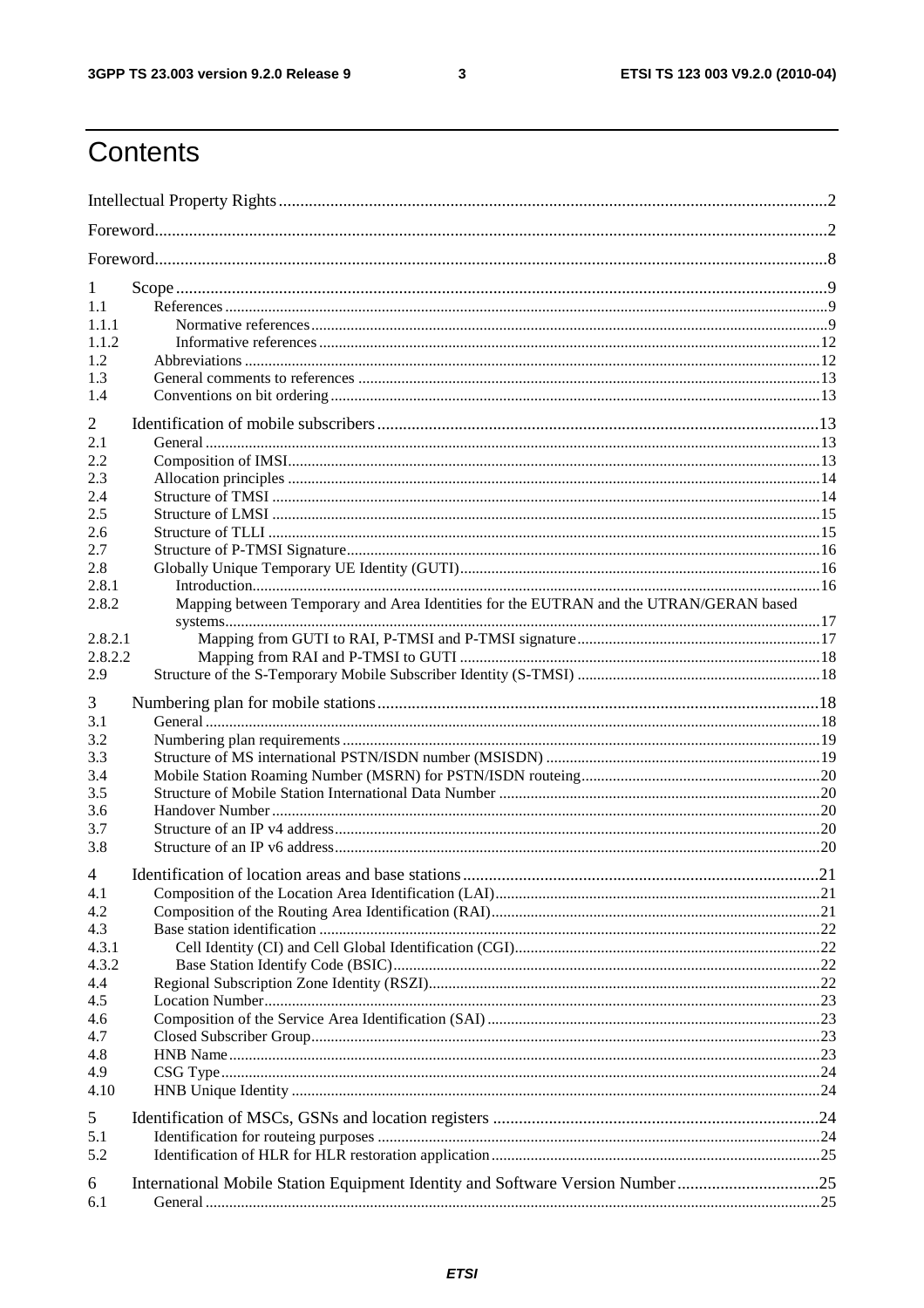#### $\overline{\mathbf{4}}$

| 6.2<br>6.2.1<br>6.2.2<br>6.3 |                                                                                             |  |
|------------------------------|---------------------------------------------------------------------------------------------|--|
|                              |                                                                                             |  |
| $\tau$                       |                                                                                             |  |
| 7.1<br>7.2                   |                                                                                             |  |
| 7.3                          |                                                                                             |  |
|                              |                                                                                             |  |
| 8                            |                                                                                             |  |
| 8.1                          |                                                                                             |  |
| 8.2                          |                                                                                             |  |
| 9                            |                                                                                             |  |
| 9.0                          |                                                                                             |  |
| 9.1                          |                                                                                             |  |
| 9.1.1<br>9.1.2               |                                                                                             |  |
| 9.2                          |                                                                                             |  |
| 9.2.1                        |                                                                                             |  |
| 9.3                          |                                                                                             |  |
| 10                           |                                                                                             |  |
| 10.1                         |                                                                                             |  |
| 10.2                         |                                                                                             |  |
| 10.2.1                       |                                                                                             |  |
| 10.2.2                       |                                                                                             |  |
| 10.2.3                       |                                                                                             |  |
| 10.2.4                       |                                                                                             |  |
| 10.3<br>10.3.1               |                                                                                             |  |
| 10.3.2                       |                                                                                             |  |
| 10.3.2.1                     |                                                                                             |  |
| 10.3.2.2                     |                                                                                             |  |
| 10.3.2.3                     |                                                                                             |  |
| 10.3.3                       |                                                                                             |  |
| 10.4                         |                                                                                             |  |
| 10.4.1                       |                                                                                             |  |
| 10.4.2<br>10.4.3             |                                                                                             |  |
| 10.5                         |                                                                                             |  |
| 10.5.1                       |                                                                                             |  |
| 10.5.2                       |                                                                                             |  |
| 10.5.3                       |                                                                                             |  |
| 11                           |                                                                                             |  |
|                              |                                                                                             |  |
| 12                           | Identification of PLMN, RNC, Service Area, CN domain and Shared Network Area 36             |  |
| 12.1<br>12.2                 |                                                                                             |  |
| 12.3                         |                                                                                             |  |
| 12.4                         |                                                                                             |  |
| 12.5                         |                                                                                             |  |
| 12.6                         |                                                                                             |  |
| 13                           | Numbering, addressing and identification within the IP multimedia core network subsystem 37 |  |
| 13.1                         |                                                                                             |  |
| 13.2                         |                                                                                             |  |
| 13.3                         |                                                                                             |  |
| 13.4                         |                                                                                             |  |
| 13.4A                        |                                                                                             |  |
| 13.4B<br>13.5                |                                                                                             |  |
|                              |                                                                                             |  |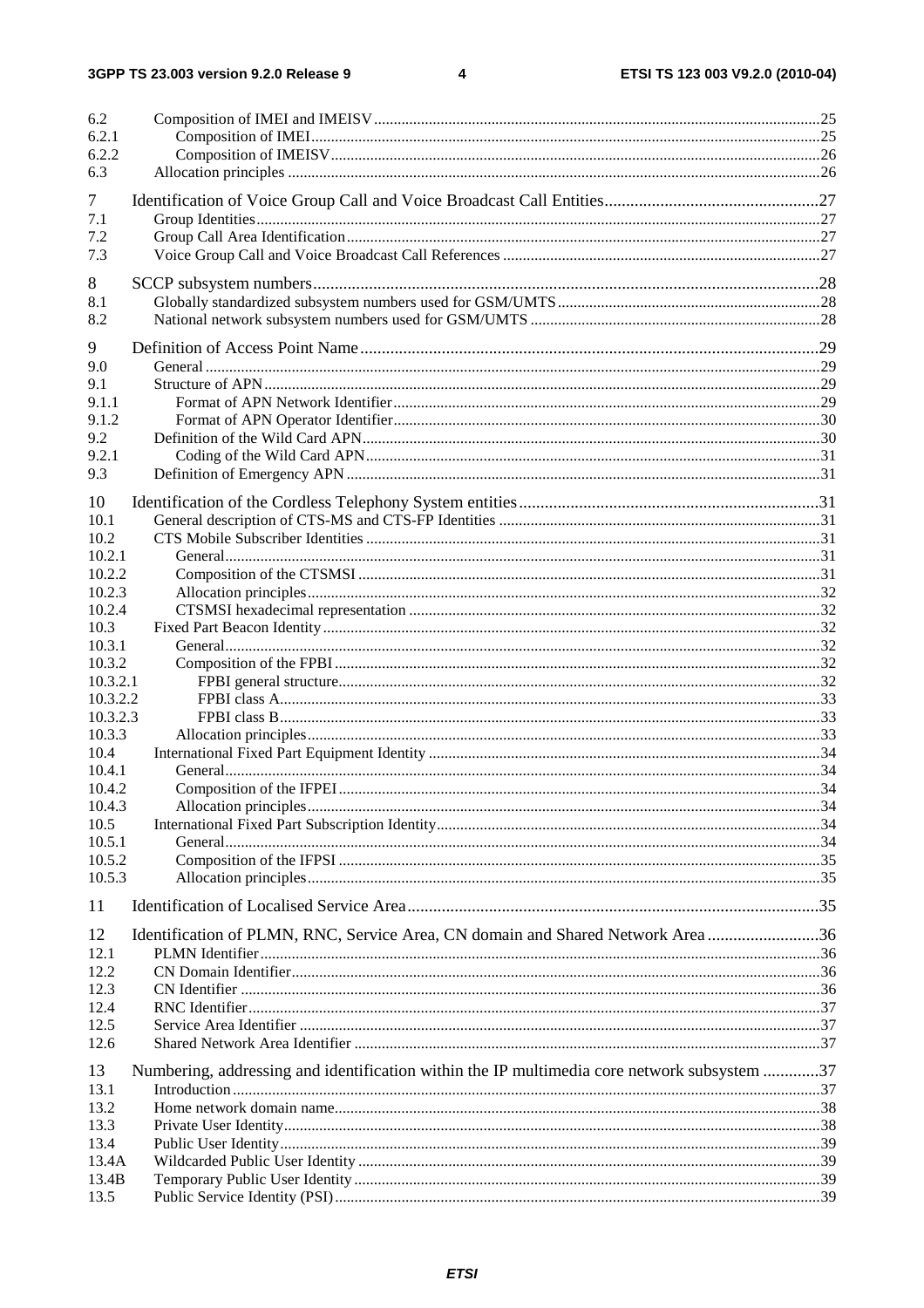#### $5\phantom{a}$

| 13.5A                                                                                   |  |
|-----------------------------------------------------------------------------------------|--|
| 13.6                                                                                    |  |
| 13.7                                                                                    |  |
| 13.8                                                                                    |  |
|                                                                                         |  |
| Numbering, addressing and identification for 3GPP System to WLAN Interworking41<br>14   |  |
| 14.1                                                                                    |  |
|                                                                                         |  |
| 14.3                                                                                    |  |
| 14.4                                                                                    |  |
| 14.4A                                                                                   |  |
|                                                                                         |  |
|                                                                                         |  |
| 14.7                                                                                    |  |
| 14.7.1                                                                                  |  |
| 14.7.2                                                                                  |  |
| 14.7.3                                                                                  |  |
|                                                                                         |  |
|                                                                                         |  |
| 15                                                                                      |  |
| 15.1                                                                                    |  |
| 15.2                                                                                    |  |
| 15.3                                                                                    |  |
| 15.4                                                                                    |  |
| 16                                                                                      |  |
| 16.1                                                                                    |  |
| 16.2                                                                                    |  |
|                                                                                         |  |
| Numbering, addressing and identification within the Generic Access Network48<br>17      |  |
| 17.1                                                                                    |  |
| 17.2                                                                                    |  |
| 17.2.1                                                                                  |  |
| 17.2.2                                                                                  |  |
| 17.2.3                                                                                  |  |
| 17.3                                                                                    |  |
| 17.3.1                                                                                  |  |
| 17.3.2                                                                                  |  |
| 17.3.3                                                                                  |  |
| 18 Addressing and Identification for IMS Service Continuity and Single-Radio Voice Call |  |
|                                                                                         |  |
| 18.1                                                                                    |  |
| 18.2                                                                                    |  |
| 18.3                                                                                    |  |
| 18.4                                                                                    |  |
| 18.5                                                                                    |  |
| 18.6                                                                                    |  |
| 18.7                                                                                    |  |
|                                                                                         |  |
| Numbering, addressing and identification for the Evolved Packet Core (EPC)52<br>19      |  |
| 19.1                                                                                    |  |
| 19.2                                                                                    |  |
| 19.3                                                                                    |  |
| 19.3.1                                                                                  |  |
| 19.3.2                                                                                  |  |
| 19.3.3                                                                                  |  |
| 19.3.4                                                                                  |  |
| 19.3.5                                                                                  |  |
| 19.3.6                                                                                  |  |
| 19.4                                                                                    |  |
| 19.4.1                                                                                  |  |
| 19.4.2                                                                                  |  |
| 19.4.2.1                                                                                |  |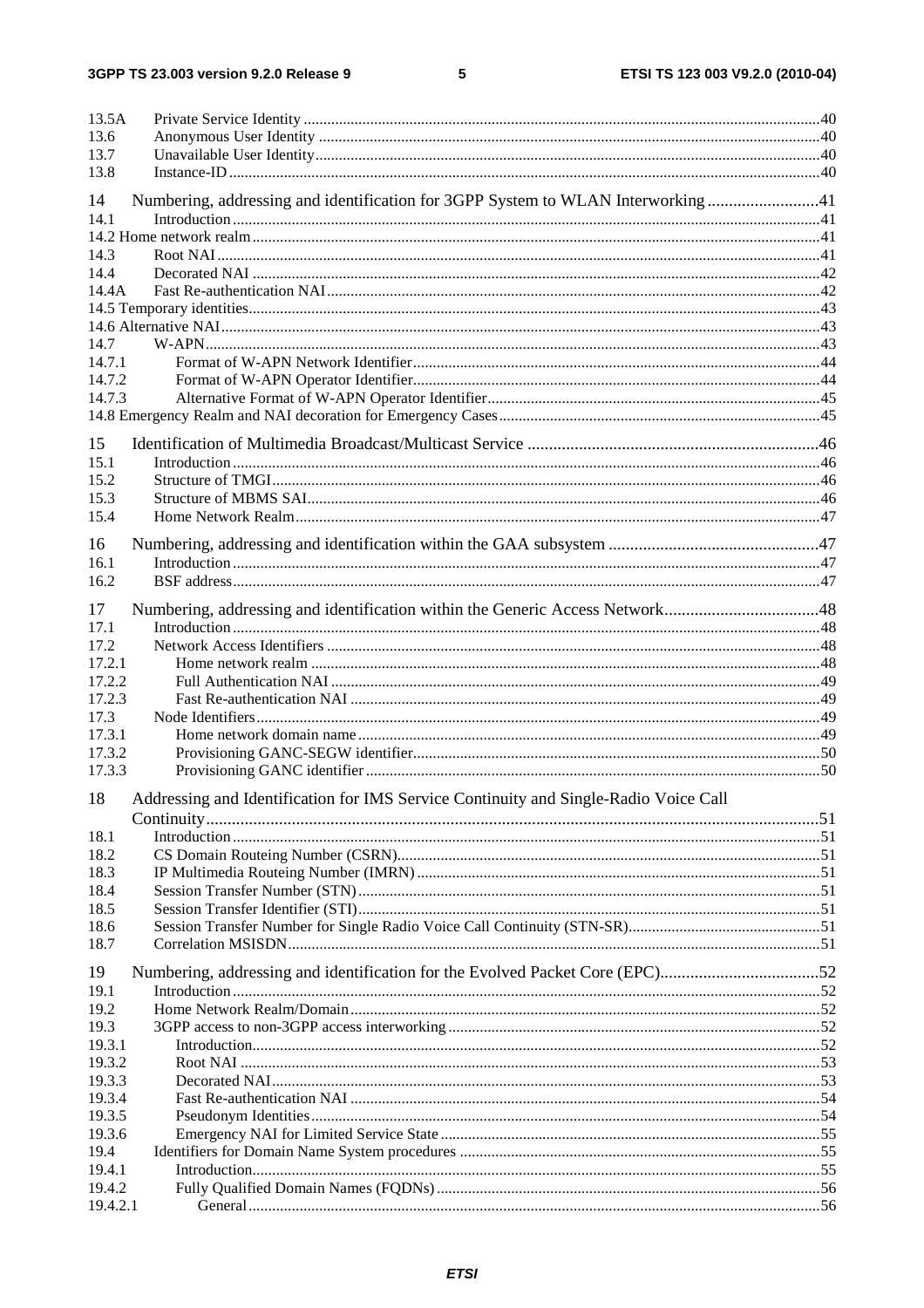$\bf 6$ 

| 19.4.2.2                 |                               |                                                                              |  |
|--------------------------|-------------------------------|------------------------------------------------------------------------------|--|
| 19.4.2.2.1<br>19.4.2.2.2 |                               |                                                                              |  |
| 19.4.2.2.3               |                               |                                                                              |  |
| 19.4.2.2.4               |                               |                                                                              |  |
| 19.4.2.3                 |                               |                                                                              |  |
| 19.4.2.4                 |                               |                                                                              |  |
| 19.4.2.5<br>19.4.2.6     |                               |                                                                              |  |
| 19.4.2.7                 |                               |                                                                              |  |
| 19.4.2.8                 |                               |                                                                              |  |
| 19.4.2.9                 |                               |                                                                              |  |
| 19.4.3                   |                               |                                                                              |  |
| 19.5                     |                               |                                                                              |  |
| 19.6                     |                               | E-UTRAN Cell Identity (ECI) and E-UTRAN Cell Global Identification (ECGI) 59 |  |
| 20                       |                               |                                                                              |  |
| 20.1                     |                               |                                                                              |  |
| 20.2                     |                               |                                                                              |  |
| 20.3                     |                               |                                                                              |  |
| 20.3.1<br>20.3.2         |                               |                                                                              |  |
| 20.3.3                   |                               |                                                                              |  |
| 20.3.4                   |                               |                                                                              |  |
| 20.3.5                   |                               |                                                                              |  |
| 21                       |                               |                                                                              |  |
| 21.1                     |                               |                                                                              |  |
| 21.2                     |                               |                                                                              |  |
| 21.2.1                   |                               |                                                                              |  |
| 21.2.2                   |                               |                                                                              |  |
| 21.2.3                   |                               |                                                                              |  |
| 22                       |                               |                                                                              |  |
| 22.1                     |                               |                                                                              |  |
| 22.2                     |                               |                                                                              |  |
|                          |                               |                                                                              |  |
| 22.2.2                   |                               |                                                                              |  |
|                          | <b>Annex A (informative):</b> |                                                                              |  |
| A.1                      |                               |                                                                              |  |
| A.2                      |                               |                                                                              |  |
|                          |                               |                                                                              |  |
| A.3                      |                               |                                                                              |  |
|                          | <b>Annex B</b> (normative):   |                                                                              |  |
| B.1                      |                               |                                                                              |  |
| B.2                      |                               |                                                                              |  |
| B.3                      |                               |                                                                              |  |
|                          | <b>Annex C</b> (normative):   |                                                                              |  |
|                          |                               |                                                                              |  |
| C.1                      |                               |                                                                              |  |
| C.2                      |                               |                                                                              |  |
| C.3                      |                               |                                                                              |  |
|                          | <b>Annex D</b> (informative): | Applicability and use of the ".3gppnetwork.org" domain name71                |  |
|                          | <b>Annex E</b> (normative):   |                                                                              |  |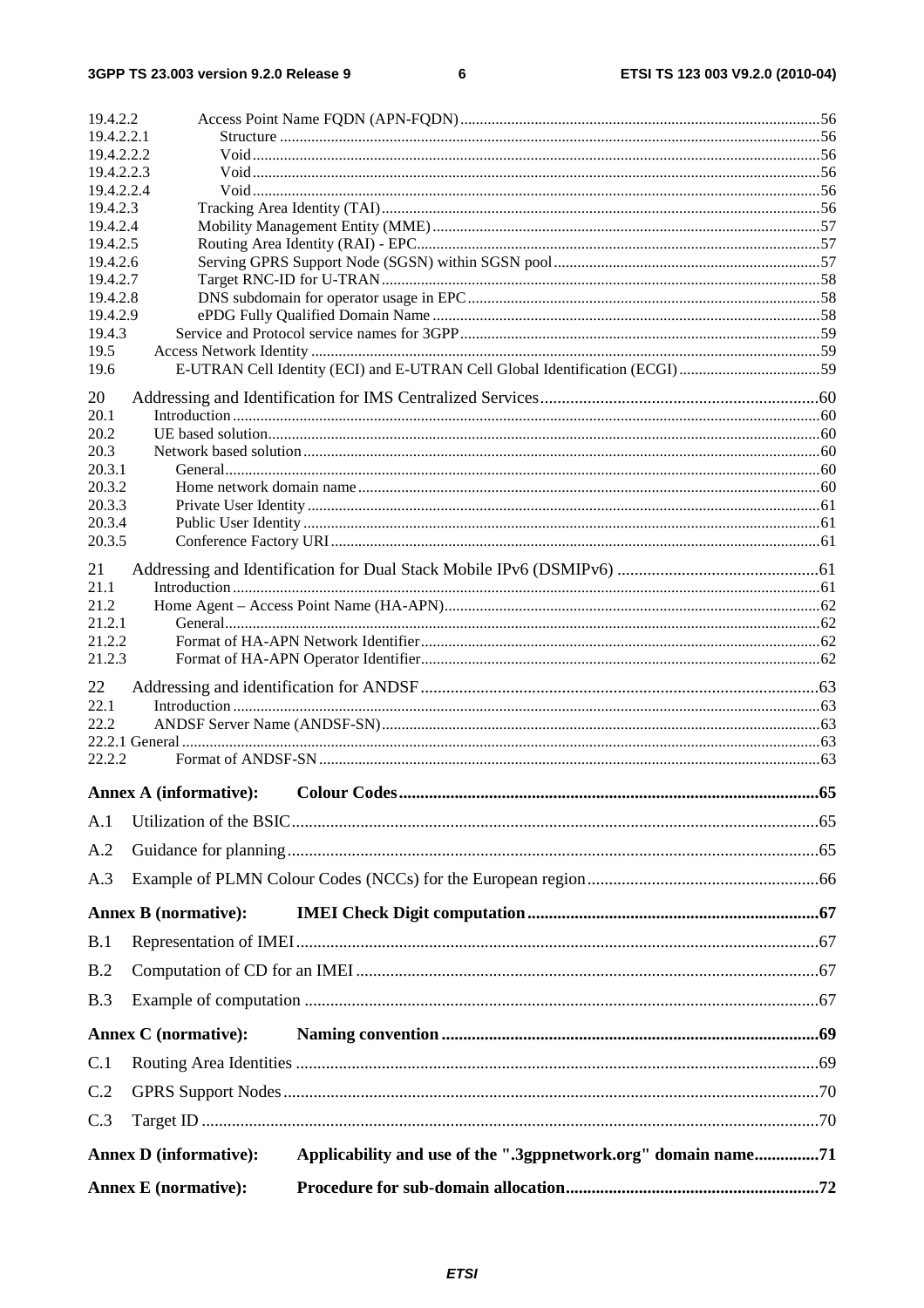$\overline{7}$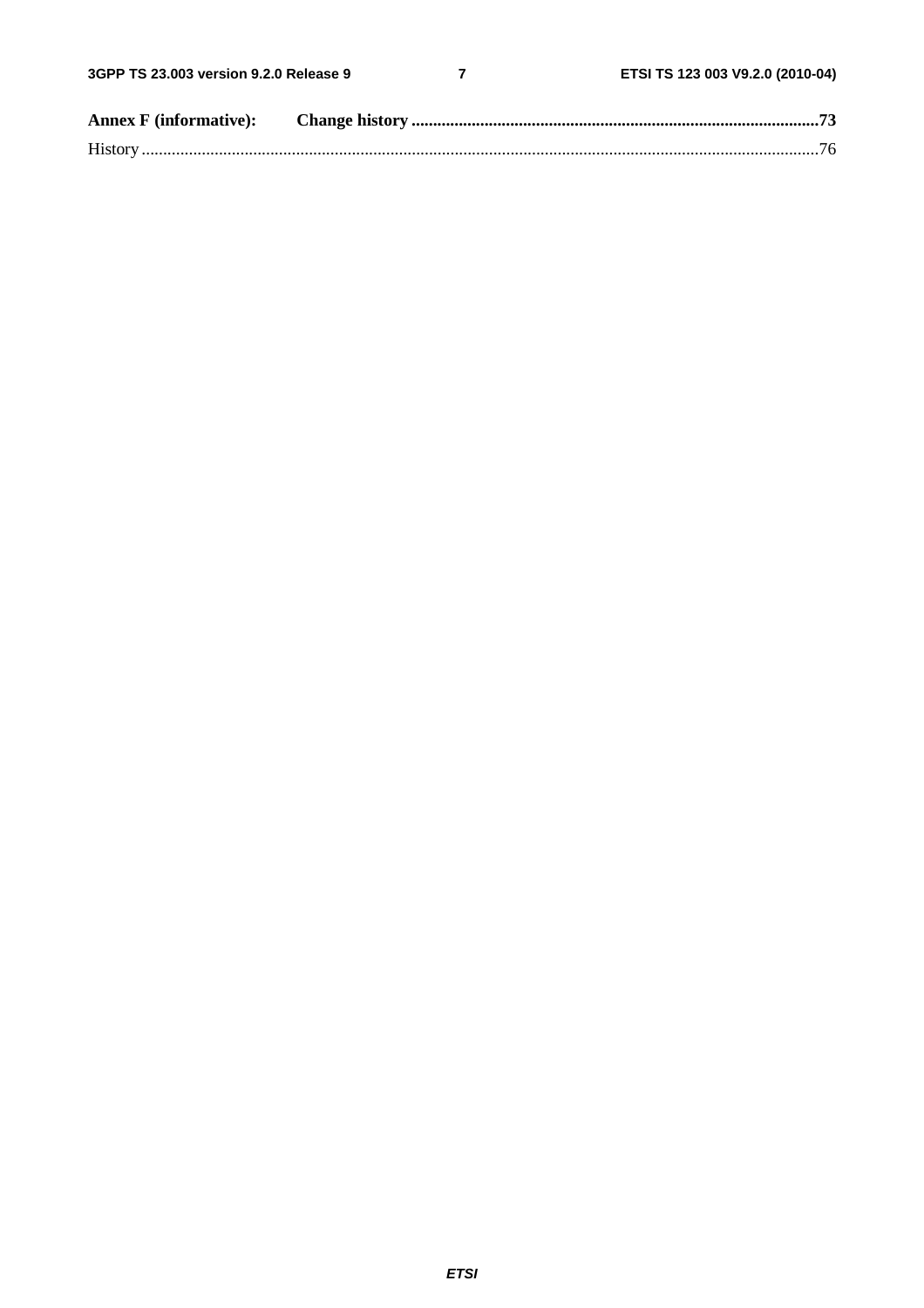## Foreword

This Technical Specification (TS) has been produced by the 3<sup>rd</sup> Generation Partnership Project (3GPP).

The present document defines the principal purpose and use of International Mobile station Equipment Identities (IMEI) within the digital cellular telecommunications system and the 3GPP system.

The contents of the present document are subject to continuing work within the TSG and may change following formal TSG approval. Should the TSG modify the contents of the present document, it will be re-released by the TSG with an identifying change of release date and an increase in version number as follows:

Version x.y.z

where:

- x the first digit:
	- 1 presented to TSG for information;
	- 2 presented to TSG for approval;
	- 3 or greater indicates TSG approved document under change control.
- y the second digit is incremented for all changes of substance, i.e. technical enhancements, corrections, updates, etc.
- z the third digit is incremented when editorial only changes have been incorporated in the document.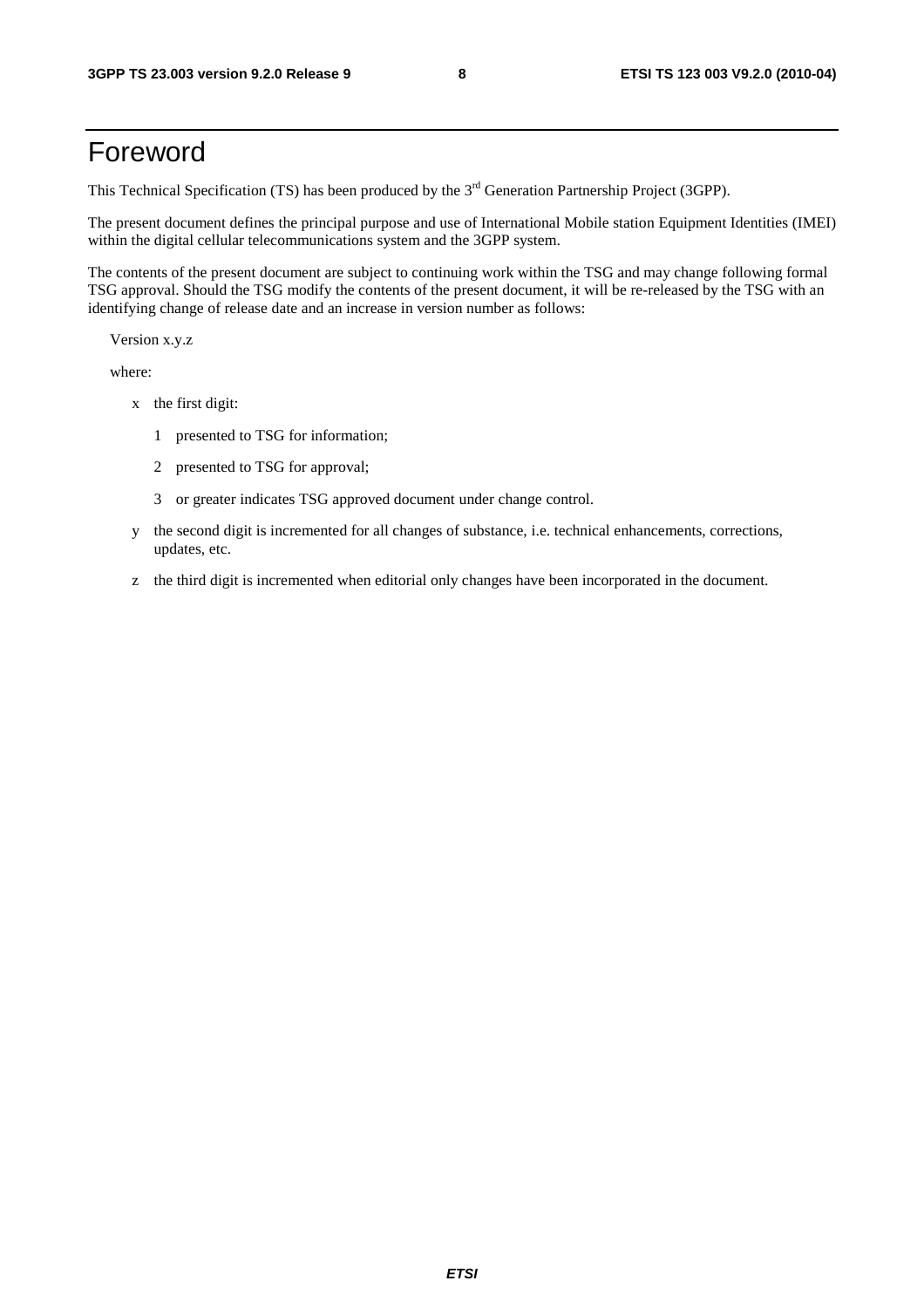### 1 Scope

The present document defines the principal purpose and use of International Mobile station Equipment Identities (IMEI) within the digital cellular telecommunications system and the 3GPP system.

The present document defines:

- a) an identification plan for mobile subscribers in the GSM system;
- b) principles of assigning telephone and ISDN numbers to MSs in the country of registration of the MS;
- c) principles of assigning Mobile Station (MS) roaming numbers to visiting MSs;
- d) an identification plan for location areas, routing areas, and base stations in the GSM system;
- e) an identification plan for MSCs, SGSNs, GGSNs, and location registers in the GSM system;
- f) principles of assigning international mobile equipment identities;
- g) principles of assigning zones for regional subscription;
- h) an identification plan for groups of subscribers to the Voice Group Call Service (VGCS) and to the Voice Broadcast Service (VBS); and identification plan for voice group calls and voice broadcast calls; an identification plan for group call areas;
- i) principles for assigning Packet Data Protocol (PDP) addresses to mobile stations;
- j) an identification plan for point-to-multipoint data transmission groups;
- k) an identification plan for CN domain, RNC and service area in the UTRAN system.
- l) an identification plan for mobile subscribers in the WLAN system.
- m) addressing and identification for IMS Service Continuity
- n) an identification plan together with principles of assignment and mapping of identities for the Evolved Packet System

### 1.1 References

#### 1.1.1 Normative references

The following documents contain provisions which, through reference in this text, constitute provisions of the present document.

- References are either specific (identified by date of publication, edition number, version number, etc.) or non-specific.
- For a specific reference, subsequent revisions do not apply.
- For a non-specific reference, the latest version applies. In the case of a reference to a 3GPP document (including a GSM document), a non-specific reference implicitly refers to the latest version of that document *in the same Release as the present document*.
- [1] 3GPP TS 21.905: "Vocabulary for 3GPP Specifications ".
- [2] 3GPP TS 23.008: "Organization of subscriber data".
- [3] 3GPP TS 23.060: "General Packet Radio Service (GPRS); Service description; Stage 2"
- [4] 3GPP TS 23.070: "Routeing of calls to/from Public Data Networks (PDN)".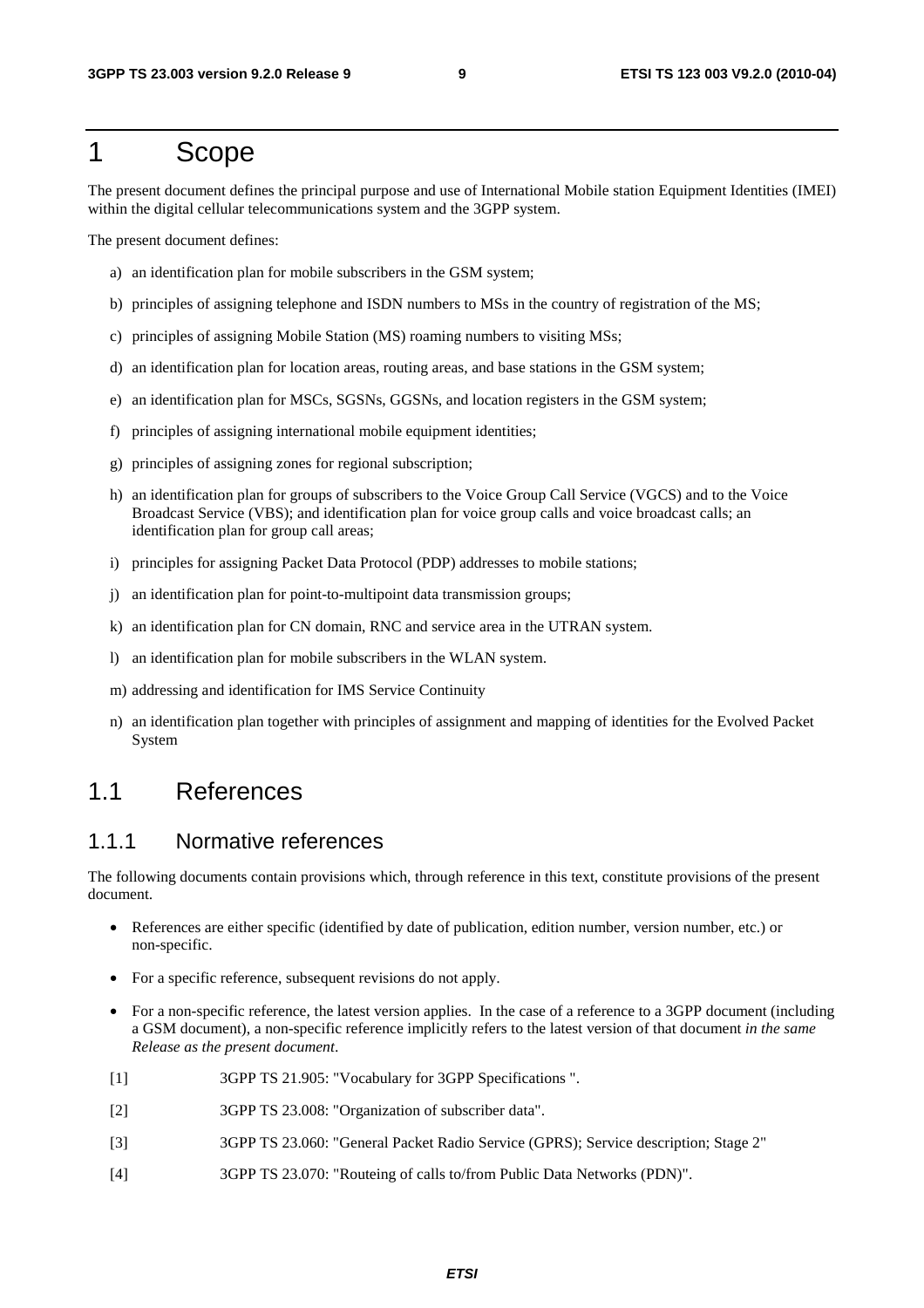| $[5]$  | 3GPP TS 24.008: "Mobile Radio Interface Layer 3 specification; Core Network Protocols; Stage<br>$3$ ".                             |
|--------|------------------------------------------------------------------------------------------------------------------------------------|
| [6]    | 3GPP TS 29.060: "GPRS Tunnelling protocol (GTP) across the Gn and Gp interface".                                                   |
| $[7]$  | 3GPP TS 43.020: "Digital cellular telecommunications system (Phase 2+); Security related<br>network functions".                    |
| [8]    | void                                                                                                                               |
| [9]    | 3GPP TS 51.011: " Specification of the Subscriber Identity Module - Mobile Equipment (SIM -<br>ME) interface".                     |
| $[10]$ | ITU-T Recommendation E.164: "The international public telecommunication numbering plan".                                           |
| $[11]$ | ITU-T Recommendation E.212: "The international identification plan for mobile terminals and<br>mobile users".                      |
| $[12]$ | ITU-T Recommendation E.213: "Telephone and ISDN numbering plan for land Mobile Stations in<br>public land mobile networks (PLMN)". |
| $[13]$ | ITU-T Recommendation X.121: "International numbering plan for public data networks".                                               |
| $[14]$ | IETF RFC 791: "Internet Protocol".                                                                                                 |
| $[15]$ | IETF RFC 2373: "IP Version 6 Addressing Architecture".                                                                             |
| $[16]$ | 3GPP TS 25.401: "UTRAN Overall Description".                                                                                       |
| $[17]$ | 3GPP TS 25.413: "UTRAN Iu Interface RANAP Signalling".                                                                             |
| $[18]$ | IETF RFC 2181: "Clarifications to the DNS Specification".                                                                          |
| $[19]$ | IETF RFC 1035: "Domain Names - Implementation and Specification".                                                                  |
| $[20]$ | IETF RFC 1123: "Requirements for Internet Hosts -- Application and Support".                                                       |
| $[21]$ | IETF RFC 2462: "IPv6 Stateless Address Autoconfiguration".                                                                         |
| $[22]$ | IETF RFC 3041: "Privacy Extensions for Stateless Address Autoconfiguration in IPv6".                                               |
| $[23]$ | 3GPP TS 23.236: "Intra Domain Connection of RAN Nodes to Multiple CN Nodes".                                                       |
| $[24]$ | 3GPP TS 23.228: "IP Multimedia (IM) Subsystem - Stage 2"                                                                           |
| $[25]$ | Void                                                                                                                               |
| $[26]$ | IETF RFC 3261: "SIP: Session Initiation Protocol"                                                                                  |
| $[27]$ | 3GPP TS 31.102: "Characteristics of the USIM Application."                                                                         |
| $[28]$ | Void                                                                                                                               |
| $[29]$ | 3GPP TS 44.118: "Radio Resource Control (RRC) Protocol, Iu Mode".                                                                  |
| $[30]$ | 3GPP TS 23.073: "Support of Localised Service Area (SoLSA); Stage 2"                                                               |
| $[31]$ | 3GPP TS 29.002: "Mobile Application Part (MAP) specification"                                                                      |
| $[32]$ | 3GPP TS 22.016: "International Mobile Equipment Identities (IMEI)"                                                                 |
| $[33]$ | Void                                                                                                                               |
| $[34]$ | Void                                                                                                                               |
| $[35]$ | 3GPP TS 45.056: "CTS-FP Radio Sub-system"                                                                                          |
| $[36]$ | 3GPP TS 42.009: "Security aspects" [currently not being raised to rel-5 – Pete H. looking into it]                                 |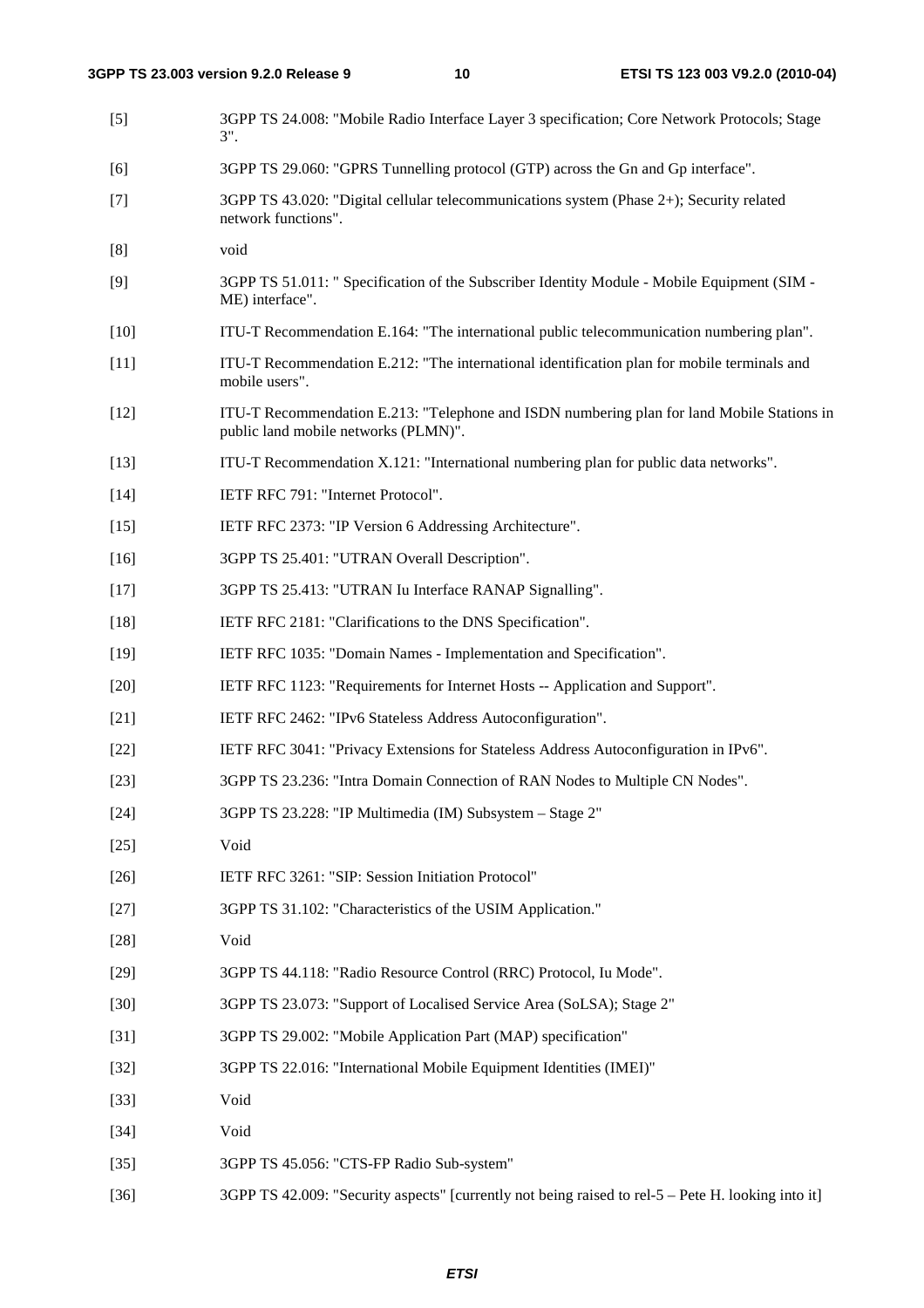| $[37]$ | 3GPP TS 25.423: "UTRAN Iur interface RNSAP signalling"                                                                          |
|--------|---------------------------------------------------------------------------------------------------------------------------------|
| $[38]$ | 3GPP TS 25.419: "UTRAN Iu-BC interface: Service Area Broadcast Protocol (SABP)"                                                 |
| $[39]$ | 3GPP TS 25.410: "UTRAN Iu Interface: General Aspects and Principles"                                                            |
| $[40]$ | ISO/IEC 7812: "Identification cards - Numbering system and registration procedure for issuer<br>identifiers"                    |
| $[41]$ | Void                                                                                                                            |
| $[42]$ | 3GPP TS 33.102 "3G security; Security architecture"                                                                             |
| $[43]$ | 3GPP TS 43.130: "Iur-g interface; Stage 2"                                                                                      |
| $[45]$ | IETF RFC 3966: "The tel URI for Telephone Numbers"                                                                              |
| $[46]$ | 3GPP TS 44.068: "Group Call Control (GCC) protocol".                                                                            |
| $[47]$ | 3GPP TS 44.069: "Broadcast Call Control (BCC) Protocol".                                                                        |
| $[48]$ | 3GPP TS 24.234: "3GPP System to WLAN Interworking; UE to Network protocols; Stage 3".                                           |
| $[49]$ | Void                                                                                                                            |
| $[50]$ | IETF RFC 4187: "EAP AKA Authentication".                                                                                        |
| $[51]$ | IETF RFC 4186: "EAP SIM Authentication".                                                                                        |
| $[52]$ | 3GPP TS 23.246: "Multimedia Broadcast/Multicast Service (MBMS); Architecture and functional<br>description"                     |
| $[53]$ | IETF RFC 4282: "The Network Access Identifier".                                                                                 |
| $[54]$ | IETF RFC 2279: "UTF-8, a transformation format of ISO 10646".                                                                   |
| $[55]$ | 3GPP TS 33.234: "Wireless Local Area Network (WLAN) interworking security".                                                     |
| $[56]$ | Void                                                                                                                            |
| $[58]$ | 3GPP TS 33.221 "Generic Authentication Architecture (GAA); Support for Subscriber<br>Certificates".                             |
| [60]   | IEEE 1003.1-2004, Part 1: Base Definitions                                                                                      |
| [61]   | 3GPP TS 43.318: "Generic Access to the A/Gb interface; Stage 2"                                                                 |
| $[62]$ | 3GPP TS 44.318: "Generic Access (GA) to the A/Gb interface; Mobile GA interface layer 3<br>specification"                       |
| $[63]$ | 3GPP TS 29.163: "Interworking between the IP Multimedia (IM) Core Network (CN) subsystem<br>and Circuit Switched (CS) networks" |
| [64]   | IETF RFC 2606: "Reserved Top Level DNS Names"                                                                                   |
| $[65]$ | Void                                                                                                                            |
| [66]   | 3GPP TS 51.011 Release 4: "Specification of the Subscriber Identity Module - Mobile Equipment<br>(SIM - ME) interface"          |
| $[67]$ | 3GPP2 X.S0013-004: "IP Multimedia Call Control Protocol based on SIP and SDP; Stage 3"                                          |
| $[68]$ | 3GPP TS 23.402: "Architecture Enhancements for non-3GPP accesses"                                                               |
| $[69]$ | 3GPP TS 33.402: "3GPP System Architecture Evolution: Security Aspects of non-3GPP accesses"                                     |
|        |                                                                                                                                 |

[70] 3GPP TS 23.292: "IP Multimedia Subsystem (IMS) Centralized Services; Stage 2"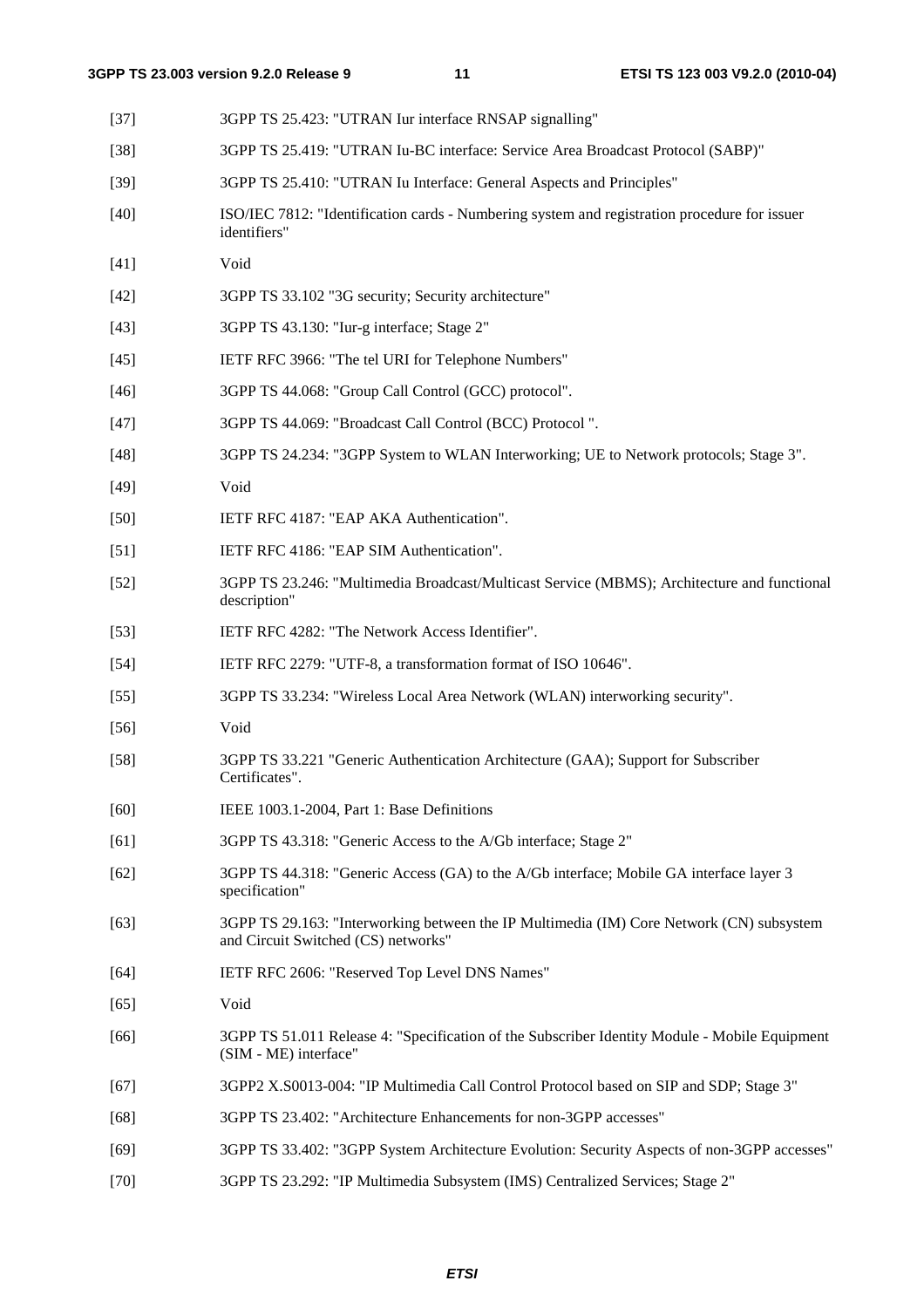- [71] 3GPP TS 23.237: "IP Multimedia Subsystem (IMS) Service Continuity"
- [72] 3GPP TS 23.401: "General Packet Radio Service (GPRS) enhancements for Evolved Universal Terrestrial Radio Access Network (E-UTRAN) access"
- [73] 3GPP TS 29.303: "Domain Name System Procedures; Stage 3"
- [74] IETF RFC 3958: "Domain-Based Application Service Location Using SRV RRs and the Dynamic Delegation Discovery Service (DDDS)"
- [75] 3GPP TS 23.401: "General Packet Radio Service (GPRS) enhancements for Evolved Universal Terrestrial Radio Access Network (E-UTRAN) access"
- [76] 3GPP TS 23.237: "Mobility between 3GPP-Wireless Local Area Network (WLAN) interworking and 3GPP systems"
- [77] 3GPP TS 24.302: "Access to the 3GPP Evolved Packet Core (EPC) via non-3GPP access networks; Stage 3"
- [78] 3GPP TS 23.273: "Evolved Packet System; 3GPP EPS AAA Interfaces"
- [79] IETF Internet-Draft, draft-montemurro-gsma-imei-urn-04 (March 2008): "A Uniform Resource Name Namespace For The GSM Association (GSMA) and the International Mobile station Equipment Identity (IMEI)".
- [80] IETF RFC 4122: "A Universally Unique IDentifier (UUID) URN Namespace".
- [81] 3GPP TS 24.229: "IP multimedia call control protocol based on Session Initiation Protocol (SIP) and Session Description Protocol (SDP); Stage 3".
- [82] IETF Internet-Draft, draft-arkko-eap-aka-kdf-10: "Improved Extensible Authentication Protocol Method for 3rd Generation Authentication and Key Agreement (EAP-AKA') ", work in Progress
- [83] 3GPP TS 22.011: "Service accessibility".
- [84] 3GPP TS 36.413: "Evolved Universal Terrestrial Radio Access Network (E-UTRAN) ; S1 Application Protocol (S1AP)".
- [85] Guidelines for use of a 48-bit Extended Unique Identifier (EUI-48™), http://standards.ieee.org/regauth/oui/tutorials/EUI48.html
- [86] GUIDELINES FOR 64-BIT GLOBAL IDENTIFIER (EUI-64) REGISTRATION AUTHORITY, <http://standards.ieee.org/regauth/oui/tutorials/EUI64.html>
- [87] The Broadband Forum TR-069: "CPE WAN Management Protocol v1.1", Issue 1 Amendment 2, December 2007

#### 1.1.2 Informative references

- [44] "COMPLEMENT TO ITU-T RECOMMENDATION E.212 (11/98)", Annex to ITU Operational Bulletin No. 741 – 1.VI.200; This is published on the ITU-T website, whose home page is at http://www.itu.int/ITU-T/
- [57] GSMA PRD IR.34 "Inter-PLMN Backbone Guidelines"
- [59] Void

### 1.2 Abbreviations

For the purposes of the present document, the abbreviations defined in 3GPP TS 21.905 [1] and the following apply. An abbreviation defined in the present document takes precedence over the definition of the same abbreviation, if any, in 3GPP TR 21.905 [1].

EPS Evolved Packet System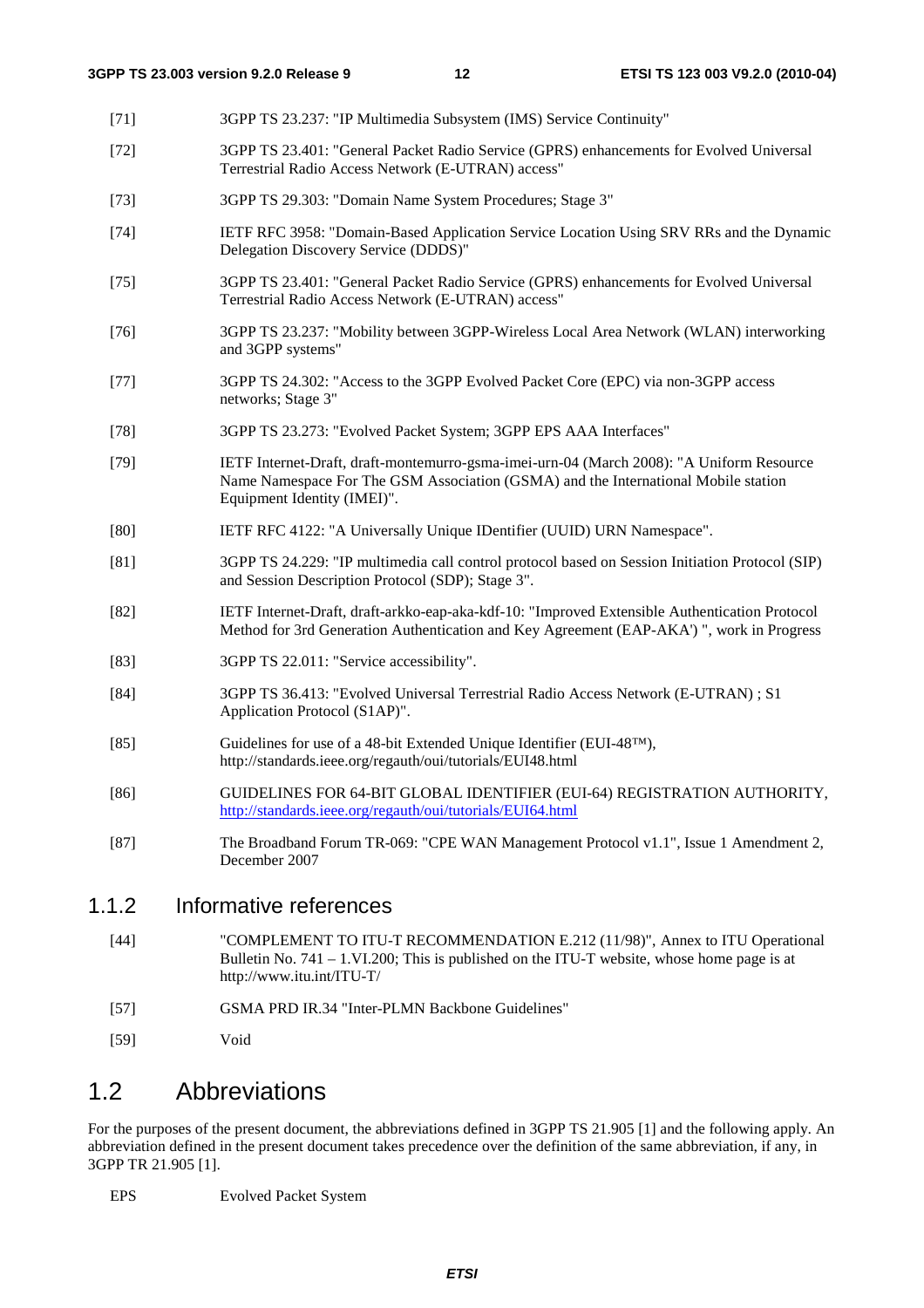| GUTI           | Globally Unique Temporary UE Identity                                  |
|----------------|------------------------------------------------------------------------|
| $T\cap \alpha$ | $\mathbf{M}$ $\alpha$ $\alpha$ $\cdots$ $\mathbf{M}$ $\alpha$ $\cdots$ |

ICS IMS Centralized Services

UUID Universally Unique IDentifier

### 1.3 General comments to references

The identification plan for mobile subscribers defined below is that defined in ITU-T Recommendation E.212.

The ISDN numbering plan for MSs and the allocation of mobile station roaming numbers is that defined in ITU-T Recommendation E.213. Only one of the principles for allocating ISDN numbers is proposed for PLMNs. Only the method for allocating MS roaming numbers contained in the main text of ITU-T Recommendation E.213 is recommended for use in PLMNs. If there is any difference between the present document and the ITU-T Recommendations, the former shall prevail.

For terminology, see also ITU-T Recommendations E.164 and X.121.

### 1.4 Conventions on bit ordering

The following conventions hold for the coding of the different identities appearing in the present document and in other GSM Technical Specifications if not indicated otherwise:

- the different parts of an identity are shown in the figures in order of significance;
- the most significant part of an identity is on the left part of the figure and the least significant on the right.

When an identity appears in other Technical Specifications, the following conventions hold if not indicated otherwise:

- digits are numbered by order of significance, with digit 1 being the most significant;
- bits are numbered by order of significance, with the lowest bit number corresponding to the least significant bit.

# 2 Identification of mobile subscribers

### 2.1 General

A unique International Mobile Subscriber Identity (IMSI) shall be allocated to each mobile subscriber in the GSM/UMTS/EPS system.

NOTE: This IMSI is the concept referred to by ITU-T as "International Mobile Station Identity".

In order to support the subscriber identity confidentiality service the VLRs, SGSNs and MME may allocate Temporary Mobile Subscriber Identities (TMSI) to visiting mobile subscribers. The VLR,SGSN and MME must be capable of correlating an allocated TMSI with the IMSI of the MS to which it is allocated.

An MS may be allocated three TMSIs, one for services provided through the MSC, one for services provided through the SGSN (P-TMSI for short) and one for the services provided via the MME (M-TMSI part GUTI for short).

For addressing on resources used for GPRS, a Temporary Logical Link Identity (TLLI) is used. The TLLI to use is built by the MS either on the basis of the P-TMSI (local or foreign TLLI), or directly (random TLLI).

In order to speed up the search for subscriber data in the VLR a supplementary Local Mobile Station Identity (LMSI) is defined.

The LMSI may be allocated by the VLR at location updating and is sent to the HLR together with the IMSI. The HLR makes no use of it but includes it together with the IMSI in all messages sent to the VLR concerning that MS.

# 2.2 Composition of IMSI

IMSI is composed as shown in figure 1.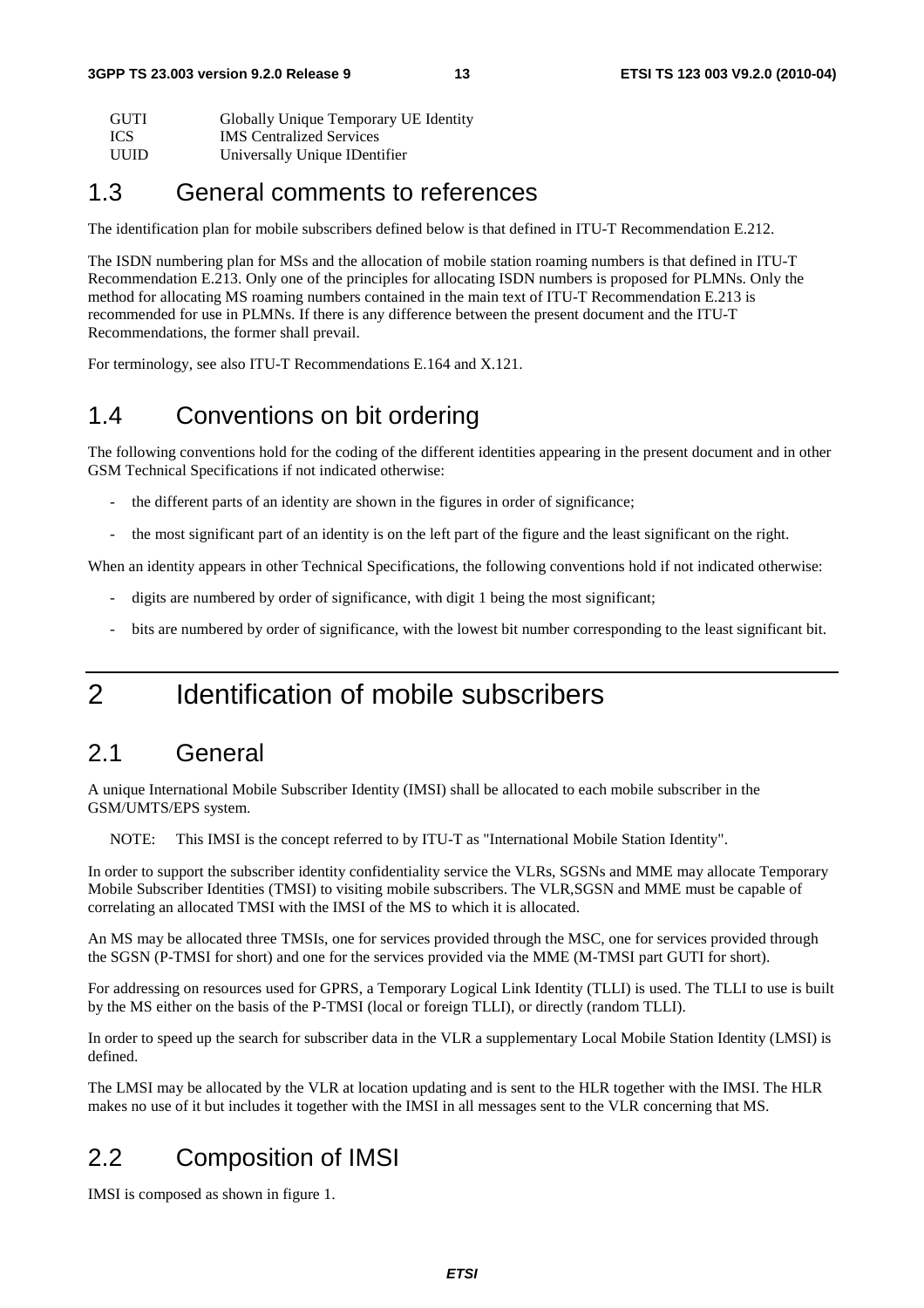

**Figure 1: Structure of IMSI** 

IMSI is composed of three parts:

- 1) Mobile Country Code (MCC) consisting of three digits. The MCC identifies uniquely the country of domicile of the mobile subscriber;
- 2) Mobile Network Code (MNC) consisting of two or three digits for GSM/UMTS applications. The MNC identifies the home PLMN of the mobile subscriber. The length of the MNC (two or three digits) depends on the value of the MCC. A mixture of two and three digit MNC codes within a single MCC area is not recommended and is outside the scope of this specification.
- 3) Mobile Subscriber Identification Number (MSIN) identifying the mobile subscriber within a PLMN.

The National Mobile Subscriber Identity (NMSI) consists of the Mobile Network Code and the Mobile Subscriber Identification Number.

#### 2.3 Allocation principles

IMSI shall consist of decimal digits (0 through 9) only.

The number of digits in IMSI shall not exceed 15.

The allocation of Mobile Country Codes (MCCs) is administered by the ITU-T. The current allocation is given in the COMPLEMENT TO ITU-T RECOMMENDATION E.212 [44].

The allocation of National Mobile Subscriber Identity (NMSI) is the responsibility of each administration.

If more than one PLMN exists in a country, the same Mobile Network Code should not be assigned to more than one PLMN.

The allocation of IMSIs should be such that not more than the digits MCC + MNC of the IMSI have to be analysed in a foreign PLMN for information transfer.

### 2.4 Structure of TMSI

Since the TMSI has only local significance (i.e. within a VLR and the area controlled by a VLR, or within an SGSN and the area controlled by an SGSN, or within an MME and the area controlled by an MME), the structure and coding of it can be chosen by agreement between operator and manufacturer in order to meet local needs.

The TMSI consists of 4 octets. It can be coded using a full hexadecimal representation.

In order to avoid double allocation of TMSIs after a restart of an allocating node, some part of the TMSI may be related to the time when it was allocated or contain a bit field which is changed when the allocating node has recovered from the restart.

In areas where both MSC-based services and SGSN-based services are provided, some discrimination is needed between the allocation of TMSIs for MSC-based services and the allocation of TMSIs for SGSN-based services. The discrimination shall be done on the 2 most significant bits, with values 00, 01, and 10 being used by the VLR, and 11 being used by the SGSN.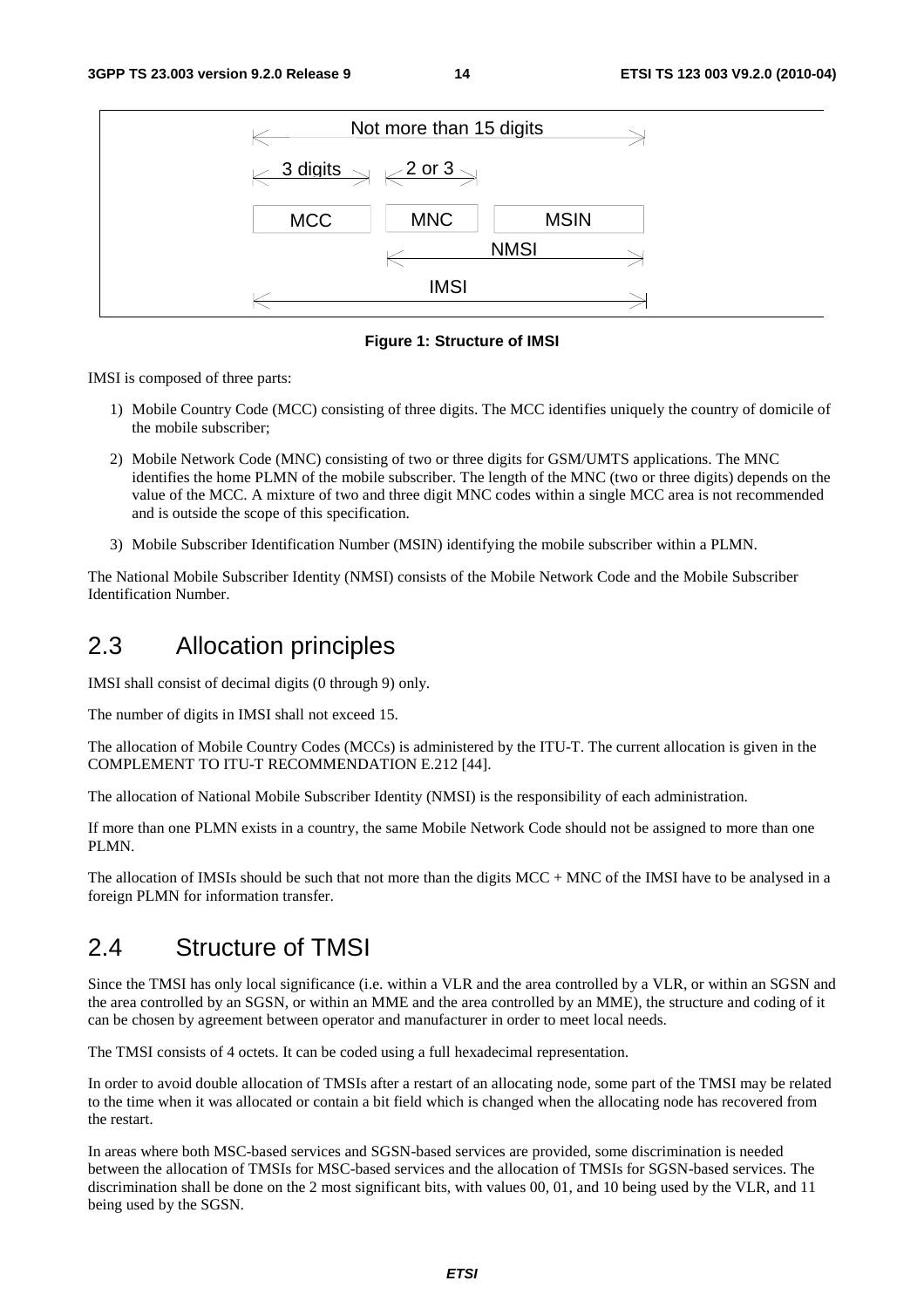If intra domain connection of RAN nodes to multiple CN nodes as described in 3GPP TS 23.236 [23] is applied in the MSC/VLR or SGSN, then the NRI shall be part of the TMSI. The NRI has a configurable length of 0 to 10 bits. A configurable length of 0 bits indicates that the NRI is not used and this feature is not applied in the MSC/VLR or SGSN. The NRI shall be coded in bits 23 to 14. An NRI shorter than 10 bits shall be encoded with the most significant bit of the NRI field in bit 23.

The TMSI shall be allocated only in ciphered form. See also 3GPP TS 43.020 [7] and 3GPP TS 33.102 [42].

The network shall not allocate a TMSI with all 32 bits equal to 1 (this is because the TMSI must be stored in the SIM, and the SIM uses 4 octets with all bits equal to 1 to indicate that no valid TMSI is available).

To allow for eventual modifications of the management of the TMSI code space management, MSs shall not check if an allocated TMSI belongs to the range allocated to the allocating node. MSs shall use an allocated TMSI according to the specifications, whatever its value.

#### 2.5 Structure of LMSI

The LMSI consists of 4 octets and may be allocated by the VLR. The VLR shall not allocate the value zero. The value zero is reserved to indicate that an LMSI parameter sent from the HLR to the VLR shall not be interpreted.

### 2.6 Structure of TLLI

A TLLI is built by the MS or by the SGSN either on the basis of the P-TMSI (local or foreign TLLI), or directly (random or auxiliary TLLI), according to the following rules.

The TLLI consists of 32 bits, numbered from 0 to 31 by order of significance, with bit 0 being the LSB.

A local TLLI is built by an MS which has a valid P-TMSI as follows:

bits 31 down to 30 are set to 1; and

bits 29 down to 0 are set equal to bits 29 to 0 of the P-TMSI.

A foreign TLLI is built by an MS which has a valid P-TMSI as follows:

bit 31 is set to 1 and bit 30 is set to 0; and

bits 29 down to 0 are set equal to bits 29 to 0 of the P-TMSI.

A random TLLI is built by an MS as follows:

bit 31 is set to 0;

bits 30 down to 27 are set to 1; and

bits 0 to 26 are chosen randomly.

An auxiliary TLLI is built by the SGSN as follows:

bit 31 is set to 0;

bits 30 down to 28 are set to 1;

bit 27 is set to 0; and

bits 0 to 26 can be assigned independently.

Other types of TLLI may be introduced in the future.

Part of the TLLI codespace is re-used in GERAN to allow for the inclusion of the GERAN Radio Network Temporary Identifier in RLC/MAC messages. The G-RNTI is defined in 3GPP TS 44.118 [29].

The structure of the TLLI is summarised in table 1.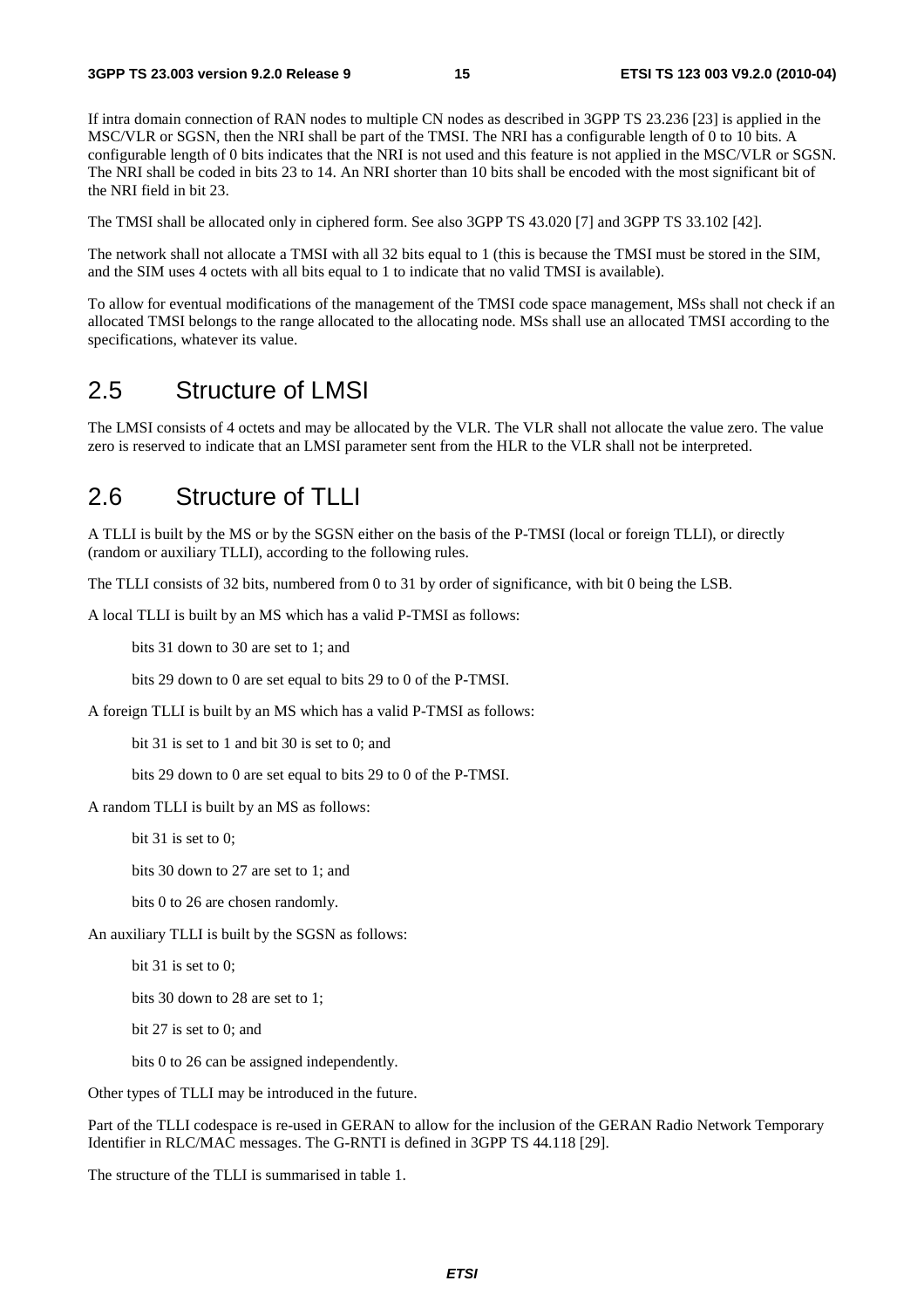| 31 | 30 | 29 | 28 | 27 | 26 to 0 | <b>Type of TLLI</b>         |
|----|----|----|----|----|---------|-----------------------------|
|    |    |    |    |    |         | <b>Local TLLI</b>           |
|    |    |    |    |    |         | Foreign TLLI                |
|    |    |    |    |    |         | Random TLLI                 |
|    |    |    |    |    | n       | <b>Auxiliary TLLI</b>       |
|    |    |    |    |    |         | Reserved                    |
|    |    |    |    | ↗  |         | Reserved                    |
|    |    |    |    | G  | G       | Part of the assigned G-RNTI |
|    |    |    |    | רז |         | Random G-RNTI               |

**Table 1: TLLI structure** 

'T', 'R', 'A' and 'X' indicate bits which can take any value for the type of TLLI. More precisely, 'T' indicates bits derived from a P-TMSI, 'R' indicates bits chosen randomly, 'A' indicates bits chosen by the SGSN, 'G' indicates bits derived from the assigned G-RNTI and 'X' indicates bits in reserved ranges.

### 2.7 Structure of P-TMSI Signature

The P-TMSI Signature consists of 3 octets and may be allocated by the SGSN.

The network shall not allocate a P-TMSI Signature with all 24 bits equal to 1 (this is because the P-TMSI Signature must be stored in the SIM, and the SIM uses 3 octets with all bits equal to 1 to indicate that no valid P-TMSI signature is available.

# 2.8 Globally Unique Temporary UE Identity (GUTI)

#### 2.8.1 Introduction

The purpose of the GUTI is to provide an unambiguous identification of the UE that does not reveal the UE or the user's permanent identity in the Evolved Packet System (EPS). It also allows the identification of the MME and network. It can be used by the network and the UE to establish the UE's identity during signalling between them in the EPS. See 3GPP TS 23.401 [75].

The GUTI has two main components:

- one that uniquely identifies the MME which allocated the GUTI; and
- one that uniquely identifies the UE within the MME that allocated the GUTI.

Within the MME, the mobile shall be identified by the M-TMSI.

The Globally Unique MME Identifier (GUMMEI) shall be constructed from the MCC, MNC and MME Identifier (MMEI).

The MMEI shall be constructed from an MME Group ID (MMEGI) and an MME Code (MMEC).

The GUTI shall be constructed from the GUMMEI and the M-TMSI.

For paging purposes, the mobile is paged with the S-TMSI. The S-TMSI shall be constructed from the MMEC and the M-TMSI.

The operator shall need to ensure that the MMEC is unique within the MME pool area and, if overlapping pool areas are in use, unique within the area of overlapping MME pools.

The GUTI shall be used to support subscriber identity confidentiality, and, in the shortened S-TMSI form, to enable more efficient radio signalling procedures (e.g. paging and Service Request).

The format and size of the GUTI is therefore the following:

 $\langle$ GUTI $\rangle$  =  $\langle$ GUMMEI $>$ M-TMSI $>$ .

where <GUMMEI> = <MCC><MNC><MME Identifier>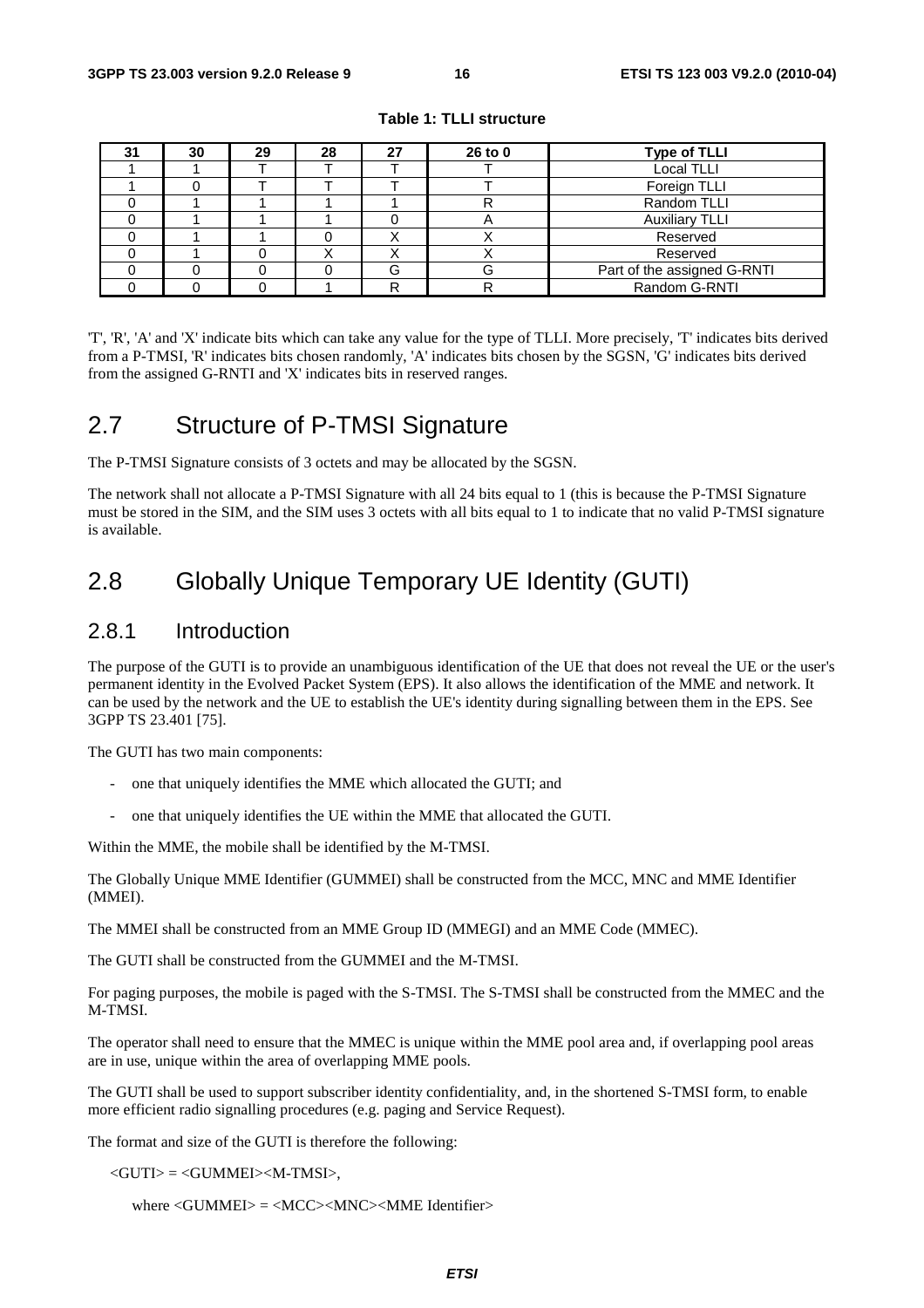and <MME Identifier> = <MME Group ID><MME Code>

MCC and MNC shall have the same field size as in earlier 3GPP systems.

M-TMSI shall be of 32 bits length.

MME Group ID shall be of 16 bits length.

MME Code shall be of 8 bits length.

#### 2.8.2 Mapping between Temporary and Area Identities for the EUTRAN and the UTRAN/GERAN based systems

This section provides information on the mapping of the temporary and location area identities, e.g. for the construction of the Routeing Area Update Request message in GERAN/UTRAN or Tracking Area Update Request message in E-UTRAN.

In GERAN and UTRAN:

<RAI> = <MCC><MNC><LAC><RAC>

<P-TMSI> includes the mapped NRI

P-TMSI shall be of 32 bits length where the two topmost bits are reserved and always set to 11. These are needed since the GERAN representation of P-TMSI, of the form TLLI, impose this restriction. Hence, for a UE which may handover to GERAN/UTRAN (based on subscription and UE capabilities), the corresponding bits in the M-TMSI are set to 11.

The NRI field is of variable length and shall be mapped into the P-TMSI starting at bit 23 and down to bit 14. The most significant bit of the NRI is located at bit 23 of the P-TMSI regardless of the configured length of the NRI. The NRI length is limited to a maximal length of 8 bits to be compatible for the mapping.

The P-TMSI and NRI are defined elsewhere in this specification.

In the case of a combined MME-SGSN node, the NRI of the SGSN part and the MME code of the MME part, refer to the same combined node. RAN configuration allows NAS messages on GERAN/UTRAN and E-UTRAN to be routed to the same combined node. The same or different values of NRI and MME code may be used for a combined node.

#### 2.8.2.1 Mapping from GUTI to RAI, P-TMSI and P-TMSI signature

The mapping of the GUTI shall be done to the combination of RAI of GERAN / UTRAN and the P-TMSI:

E-UTRAN <MCC> maps to GERAN/UTRAN <MCC>

E-UTRAN <MNC> maps to GERAN/UTRAN <MNC>

E-UTRAN <MME Group ID> maps to GERAN/UTRAN <LAC>

E-UTRAN <MME Code> maps to GERAN/UTRAN <RAC> and is also copied into the 8 most significant bits of the NRI field within the P-TMSI;

E-UTRAN <M-TMSI> maps as follows:

- 6 bits of the E-UTRAN <M-TMSI> starting at bit 29 and down to bit 24 are mapped into bit 29 and down to bit 24 of the GERAN/UTRAN <P-TMSI>;
- 16 bits of the E-UTRAN <M-TMSI> starting at bit 15 and down to bit 0 are mapped into bit 15 and down to bit 0 of the GERAN/UTRAN <P-TMSI>;
- and the remaining 8 bits of the E-UTRAN <M-TMSI> are mapped into the 8 MBS bits of the <P-TMSI signature> field.

For UTRAN, the 10-bit long NRI bits are masked out from the P-TMSI and also supplied to the RAN node as IDNNS (Intra Domain NAS Node Selector). However, the RAN configured NRI length should not exceed 8 bits.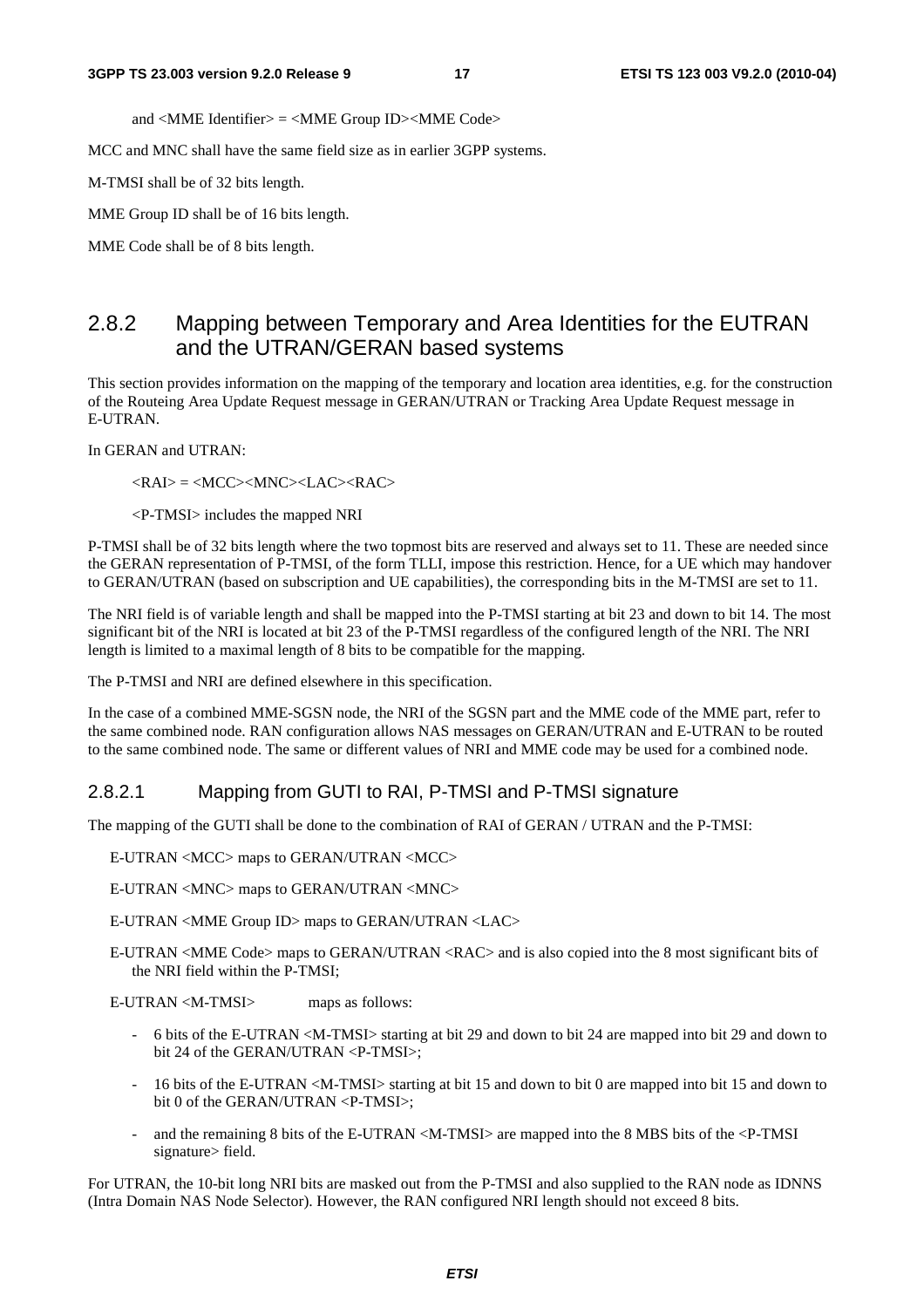#### 2.8.2.2 Mapping from RAI and P-TMSI to GUTI

The mapping of P-TMSI (TLLI) and RAI in GERAN/UTRAN to GUTI in E-UTRAN shall be performed as follows:

GERAN/UTRAN <MCC> maps to E-UTRAN <MCC>

GERAN/UTRAN <MNC> maps to E-UTRAN <MNC>

GERAN/UTRAN <LAC> maps to E-UTRAN <MME Group ID>

GERAN/UTRAN <RAC> maps into bit 23 and down to bit 16 of the M-TMSI

The 8 most significant bits of GERAN/UTRAN <NRI> map to the MME code.

GERAN/UTRAN <P-TMSI> maps as follows:

- 6 bits of the GERAN/UTRAN <P-TMSI> starting at bit 29 and down to bit 24 are mapped into bit 29 and down to bit 24 of the E-UTRAN <M-TMSI>;
- 16 bits of the GERAN/UTRAN <P-TMSI> starting at bit 15 and down to bit 0 are mapped into bit 15 and down to bit 0 of the E-UTRAN <M-TMSI>.

The values of <LAC> and <MME group id> shall be disjoint, so that they can be differentiated. The most significant bit of the <LAC> shall be set to zero; and the most significant bit of <MME group id> shall be set to one. Based on this definition, the most significant bit of the <MME group id> can be used to distinguish the node type, i.e. whether it is an MME or SGSN.

### 2.9 Structure of the S-Temporary Mobile Subscriber Identity (S-TMSI)

The S-TMSI is the shortened form of the GUTI to enable more efficient radio signalling procedures (e.g. paging and Service Request). For paging purposes, the mobile is paged with the S-TMSI. The S-TMSI shall be constructed from the MMEC and the M-TMSI:

 $<$ S-TMSI $>$  =  $<$ MMEC $>$  $<$ M-TMSI $>$ 

See subclause 2.8 for these definitions and the mapping.

# 3 Numbering plan for mobile stations

### 3.1 General

The structure of the following numbers is defined below:

- the number used by a subscriber of a fixed (or mobile) network to call a mobile station of a PLMN;
- the network addresses used for packet data communication between a mobile station and a fixed (or mobile) station;
- mobile station roaming numbers.

One or more numbers of the ISDN numbering plan shall be assigned to a mobile station to be used for all calls to that station, i.e. the assignment of at least one MSISDN to a mobile station is mandatory.

NOTE: For card operated stations the ISDN number should be assigned to the holder of the card (personal number).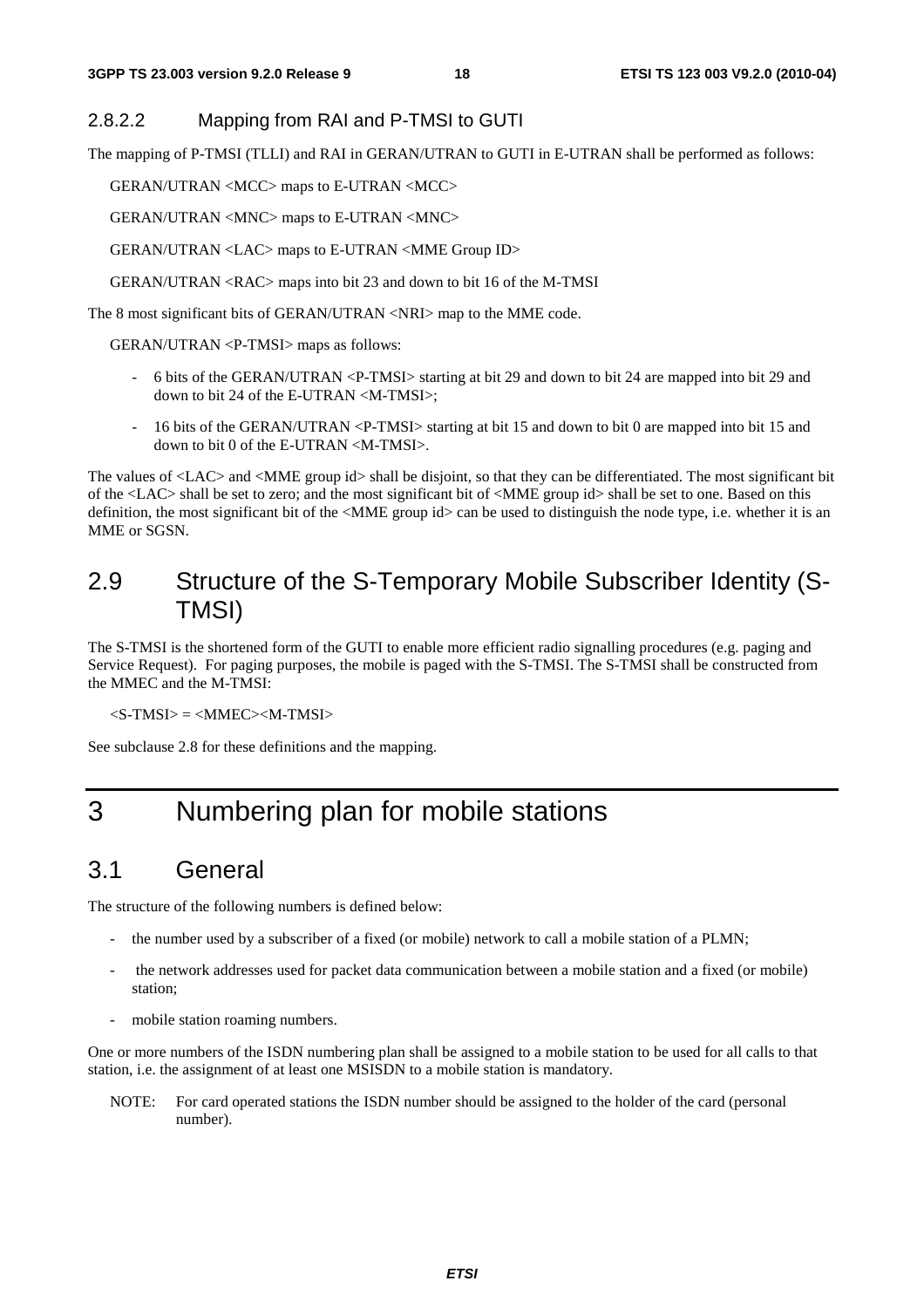### 3.2 Numbering plan requirements

In principle, it should be possible for any subscriber of the ISDN or PSTN to call any MS in a PLMN. This implies that ISDN numbers for MSs should comply with the ISDN numbering plan in the home country of the MS.

The ISDN numbers of MSs should be composed in such a way that standard ISDN/PSTN charging can be used for calls to MSs.

It should be possible for each administration to develop its own independent numbering/addressing plan for MSs.

The numbering/addressing plan should not limit the possibility for MSs to roam among PLMNs.

It should be possible to change the IMSI without changing the ISDN number allocated to an MS and vice versa.

In principle, it should be possible for any subscriber of the CSPDN/PSPDN to call any MS in a PLMN. This implies that it may be necessary for an MS to have a X.121 number.

In principle, it should be possible for any fixed or mobile terminal to communicate with a mobile terminal using an IP v4 address or IP v6 address.

### 3.3 Structure of MS international PSTN/ISDN number (MSISDN)

MS international ISDN numbers are allocated from the ITU-T Recommendation E.164 numbering plan; see also ITU-T Recommendation E.213. The structure of the MS international ISDN number will then be as shown in figure 2.



**Figure 2: Number Structure of MSISDN** 

The number consists of:

- Country Code (CC) of the country in which the MS is registered, followed by:
- National (significant) mobile number, which consists of:
	- National Destination Code (NDC) and
	- Subscriber Number (SN).

For GSM/UMTS applications, a National Destination Code is allocated to each PLMN. In some countries more than one NDC may be required for each PLMN.

The composition of the MS international ISDN number should be such that it can be used as a global title address in the Signalling Connection Control Part (SCCP) for routeing messages to the home location register of the MS. The country code (CC) and the national destination code (NDC) will provide such routeing information. If further routeing information is required, it should be contained in the first few digits of the subscriber number (SN).

A sub-address may be appended to an ISDN number for use in call setup and in supplementary service operations where an ISDN number is required (see ITU-T Recommendations E.164, clause 11.2 and X.213 annex A). The sub-address is transferred to the terminal equipment denoted by the ISDN number.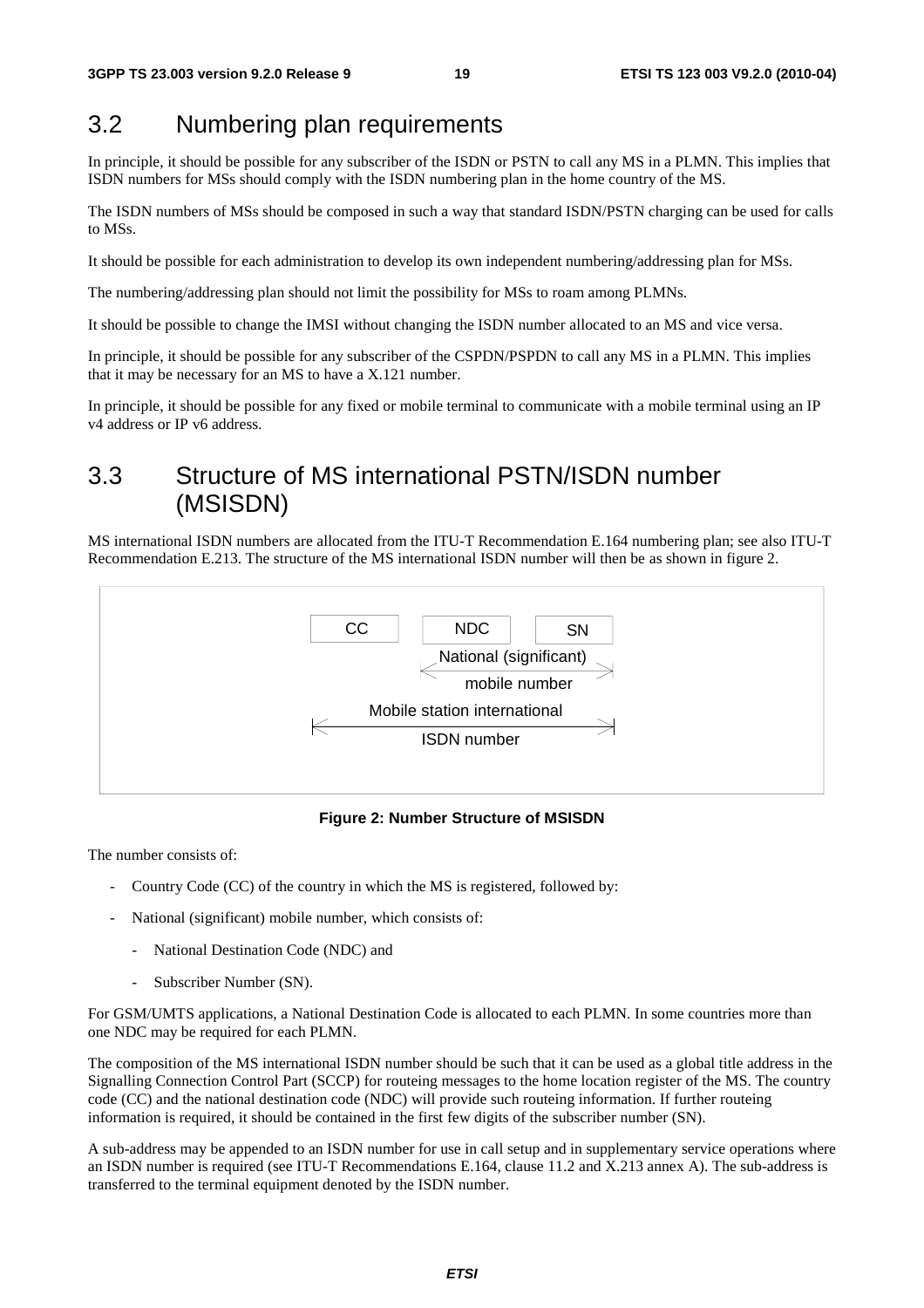The maximum length of a sub-address is 20 octets, including one octet to identify the coding scheme for the sub-address (see ITU-T Recommendation X.213, annex A). All coding schemes described in ITU-T Recommendation X.213, annex A are supported in GSM and UMTS.

### 3.4 Mobile Station Roaming Number (MSRN) for PSTN/ISDN routeing

The Mobile Station Roaming Number (MSRN) is used to route calls directed to an MS. On request from the Gateway MSC via the HLR it is temporarily allocated to an MS by the VLR with which the MS is registered; it addresses the Visited MSC collocated with the assigning VLR. More than one MSRN may be assigned simultaneously to an MS.

The MSRN is passed by the HLR to the Gateway MSC to route calls to the MS.

The Mobile Station Roaming Number for PSTN/ISDN routing shall have the same structure as international ISDN numbers in the area in which the roaming number is allocated, *i.e.*:

- the country code of the country in which the visitor location register is located;
- the national destination code of the visited PLMN or numbering area;
- a subscriber number with the appropriate structure for that numbering area.

The MSRN shall not be used for subscriber dialling. It should be noted that the MSRN can be identical to the MSISDN (clause 3.3) in certain circumstances. In order to discriminate between subscriber generated access to these numbers and re-routeing performed by the network, re-routeing or redirection indicators or other signalling means should be used, if available.

### 3.5 Structure of Mobile Station International Data Number

The structure of MS international data numbers should comply with the data numbering plan of ITU-T Recommendation X.121 as applied in the home country of the mobile subscriber. Implications for numbering interworking functions which may need to be provided by the PLMN (if the use of X.121 numbers is required) are indicated in 3GPP TS 23.070 [4].

### 3.6 Handover Number

The handover number is used for establishment of a circuit between MSCs to be used for a call being handed over. The structure of the handover number is the same as the structure of the MSRN. The handover number may be reused in the same way as the MSRN.

## 3.7 Structure of an IP v4 address

One or more IP address domains may be allocated to each PLMN. The IP v4 address structure is defined in RFC 791 [14].

An IP v4 address may be allocated to an MS either permanently or temporarily during a connection with the network.

### 3.8 Structure of an IP v6 address

One or more IP address domains could be allocated to each PLMN. The IP v6 address structure is defined in RFC 2373 [15].

An IP v6 address may be allocated to an MS either permanently or temporarily during a connection with the network

If the dynamic IPv6 stateless address autoconfiguration procedure is used, then each PDP context, or group of PDP contexts sharing the same IP address, is assigned a unique prefix as defined in 3GPP TS 23.060 [3].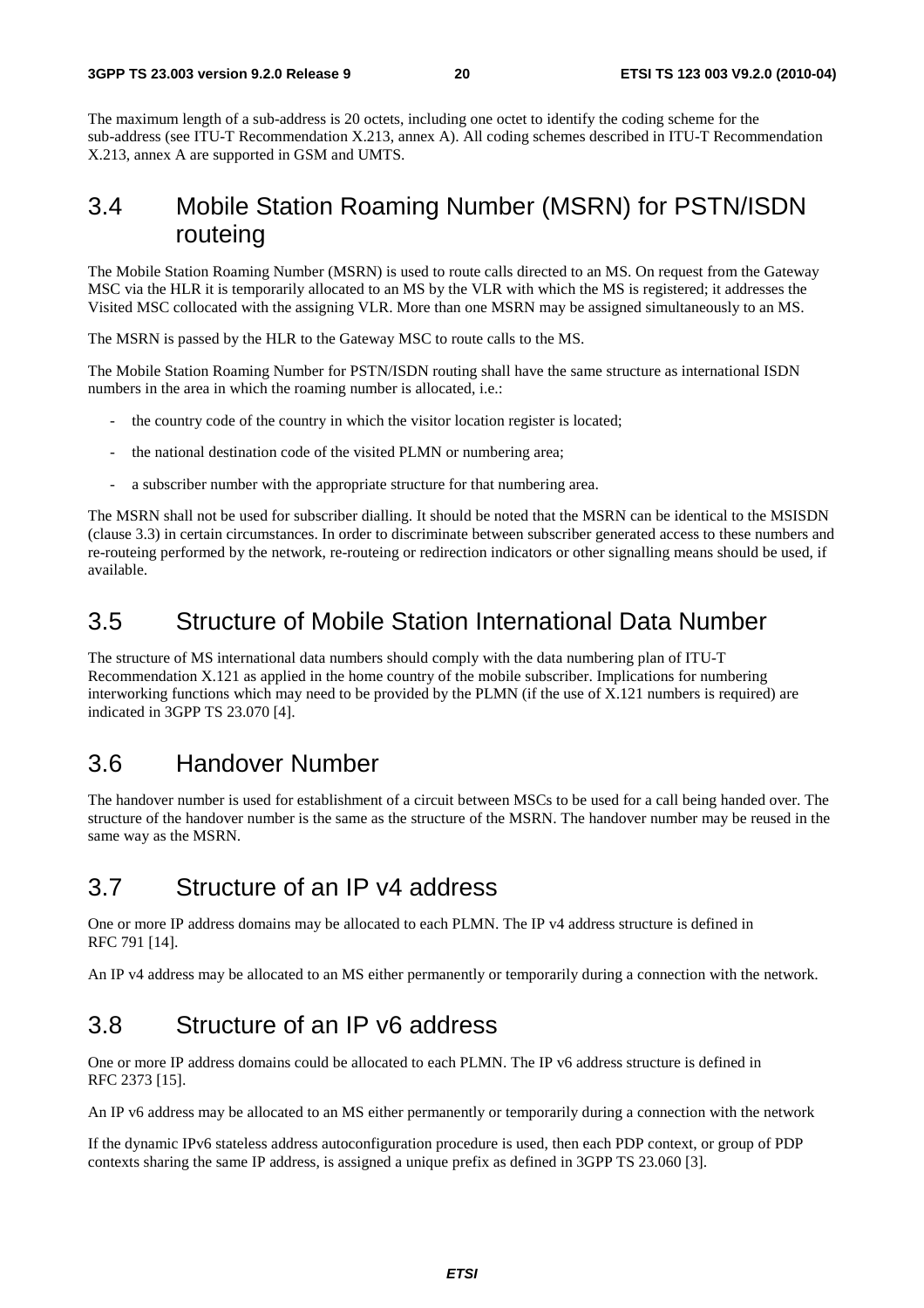As described in RFC 2462 [21] and RFC 3041 [22], the MS can change its interface identifier without the GPRS network being aware of the change.

# 4 Identification of location areas and base stations

# 4.1 Composition of the Location Area Identification (LAI)

The Location Area Identification shall be composed as shown in figure 3:



#### **Figure 3: Structure of Location Area Identification**

The LAI is composed of the following elements:

- Mobile Country Code (MCC) identifies the country in which the GSM PLMN is located. The value of the MCC is the same as the three digit MCC contained in international mobile subscriber identity (IMSI);
- Mobile Network Code (MNC) is a code identifying the GSM PLMN in that country. The MNC takes the same value as the two or three digit MNC contained in IMSI;
- Location Area Code (LAC) is a fixed length code (of 2 octets) identifying a location area within a PLMN. This part of the location area identification can be coded using a full hexadecimal representation except for the following reserved hexadecimal values:

0000, and

FFFE.

 These reserved values are used in some special cases when no valid LAI exists in the MS (see 3GPP TS 24.008 [5], 3GPP TS 31.102 [27] and 3GPP TS 51.011 [9]).

A specific GSM PLMN code ( $MCC + MNC$ ) may be broadcast for mobile stations which are not compatible with SoLSA and which do not understand the exclusive access indicator (see 3GPP TS 23.073 [30]). The reserved value of the escape PLMN code is  $MCC = 901$  and  $MNC = 08$ .

# 4.2 Composition of the Routing Area Identification (RAI)

The Routing Area Identification shall be composed as shown in figure 4:



#### **Figure 4: Structure of Routing Area Identification**

The RAI is composed of the following elements:

- A valid Location Area Identity (LAI) as defined in clause 4.1. Invalid LAI values are used in some special cases when no valid RAI exists in the mobile station (see 3GPP TS 24.008 [5], 3GPP TS 31.102 [27] and 3GPP TS 51.011 [9]).
- Routeing Area Code (RAC) which is a fixed length code (of 1 octet) identifying a routeing area within a location area.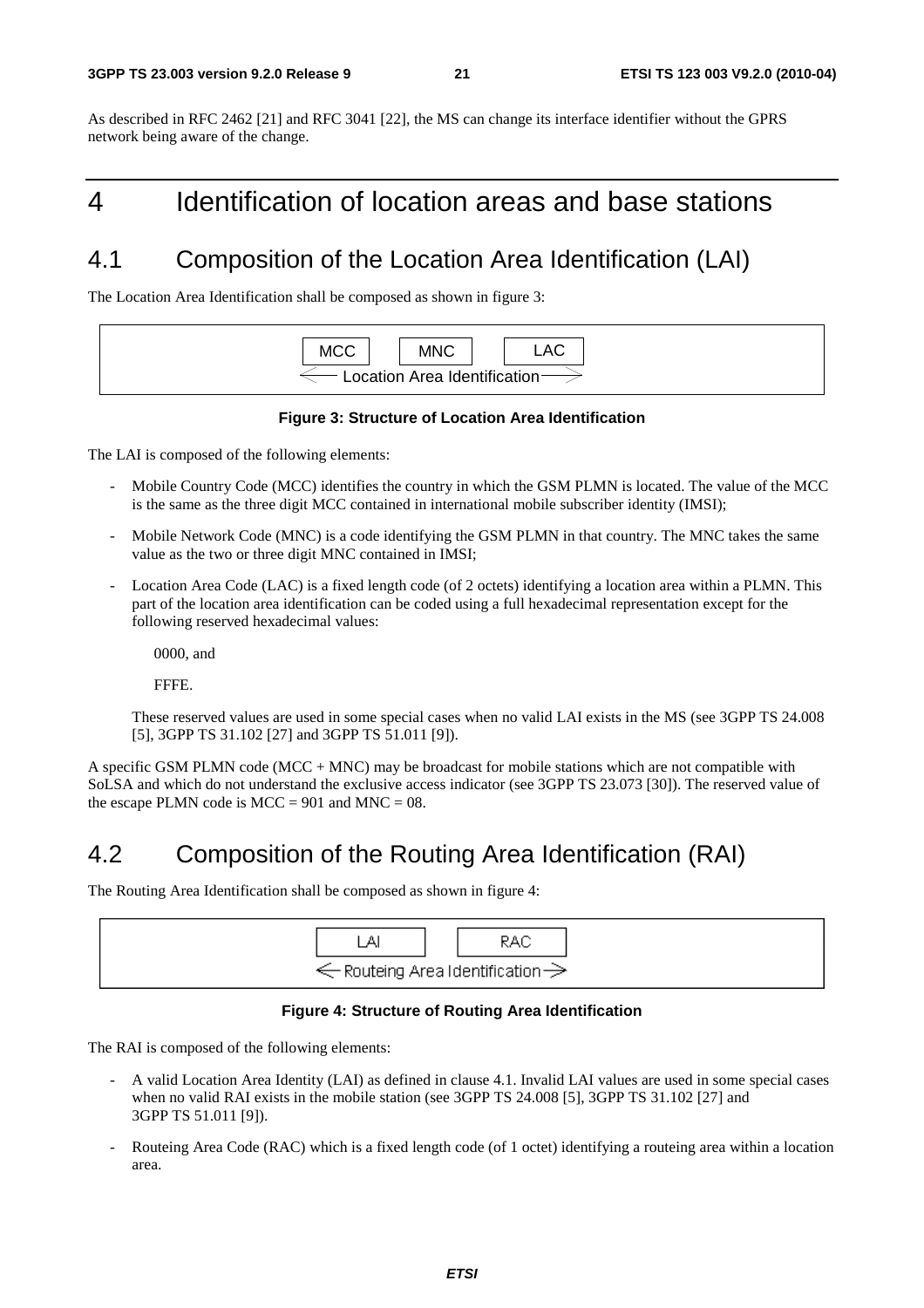# 4.3 Base station identification

# 4.3.1 Cell Identity (CI) and Cell Global Identification (CGI)

The BSS and cell within the BSS are identified within a location area or routeing area by adding a Cell Identity (CI) to the location area or routeing area identification, as shown in figure 5. The CI is of fixed length with 2 octets and it can be coded using a full hexadecimal representation.

The Cell Global Identification is the concatenation of the Location Area Identification and the Cell Identity. Cell Identity shall be unique within a location area.



**Figure 5: Structure of Cell Global Identification** 

### 4.3.2 Base Station Identify Code (BSIC)

The base station identity code is a local colour code that allows an MS to distinguish between different neighbouring base stations. BSIC is a 6 bit code which is structured as shown in Figure 6.



**Figure 6: Structure of BSIC** 

In the definition of the NCC, care should be taken to ensure that the same NCC is not used in adjacent PLMNs which may use the same BCCH carrier frequencies in neighbouring areas. Therefore, to prevent potential deadlocks, a definition of the NCC appears in annex A. This annex will be reviewed in a co-ordinated manner when a PLMN is created.

# 4.4 Regional Subscription Zone Identity (RSZI)

A PLMN-specific regional subscription defines unambiguously for the entire PLMN the regions in which roaming is allowed. It consists of one or more regional subscription zones. The regional subscription zone is identified by a Regional Subscription Zone Identity (RSZI). A regional subscription zone identity is composed as shown in figure 7.



**Figure 7: Structure of Regional Subscription Zone Identity (RSZI)** 

The elements of the regional subscription zone identity are: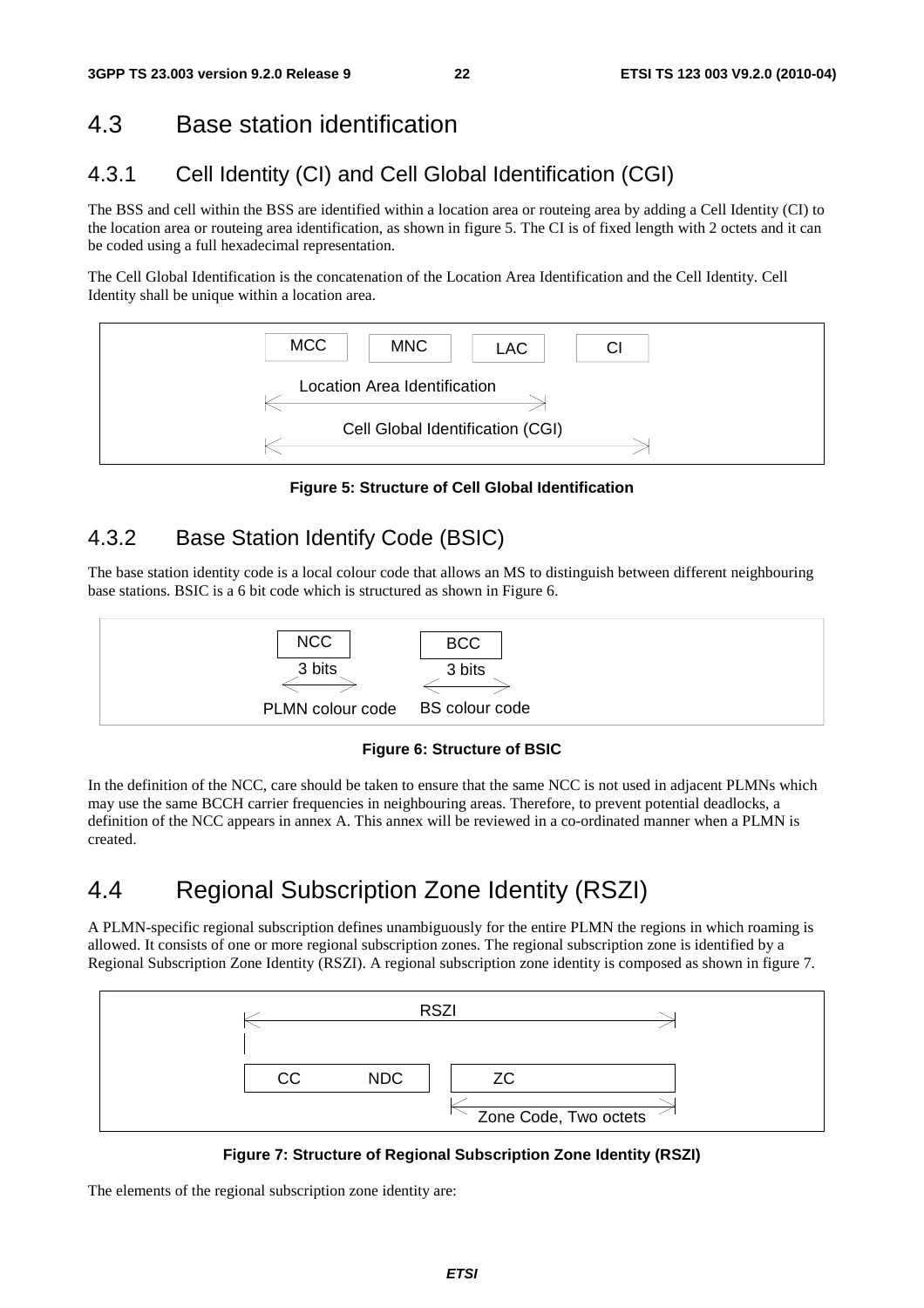- 1) the Country Code (CC) which identifies the country in which the PLMN is located;
- 2) the National Destination Code (NDC) which identifies the PLMN in that country;
- 3) the Zone Code (ZC) which identifies a regional subscription zone as a pattern of allowed and not allowed location areas uniquely within that PLMN.

CC and NDC are those of an ITU-T E.164 VLR or SGSN number (see clause 5.1) of the PLMN; they are coded with a trailing filler, if required. ZC has fixed length of two octets and is coded in full hexadecimal representation.

RSZIs, including the zone codes, are assigned by the VPLMN operator. The zone code is evaluated in the VLR or SGSN by information stored in the VLR or SGSN as a result of administrative action. If a zone code is received by a VLR or SGSN during updating by the HLR and this zone code is related to that VLR or SGSN, the VLR or SGSN shall be able to decide for all its MSC or SGSN areas and all its location areas whether they are allowed or not allowed.

For details of assignment of RSZI and of ZC as subscriber data see 3GPP TS 23.008 [2].

For selection of RSZI at location updating by comparison with the leading digits of the VLR or SGSN number and for transfer of ZC from the HLR to VLR and SGSN see 3GPP TS 29.002 [31].

### 4.5 Location Number

A location number is a number which defines a specific location within a PLMN. The location number is formatted according to ITU-T Recommendation E.164, as shown in figure 8. The Country Code (CC) and National Destination Code (NDC) fields of the location number are those which define the PLMN of which the location is part.

| <sub>CC</sub> | <b>NDC</b> | $\sim$<br>. .<br>-- |
|---------------|------------|---------------------|

#### **Figure 8: Location Number Structure**

The structure of the locally significant part (LSP) of the location number is a matter for agreement between the PLMN operator and the national numbering authority in the PLMN's country. It is desirable that the location number can be interpreted without the need for detailed knowledge of the internal structure of the PLMN; the LSP should therefore include the national destination code in the national numbering plan for the fixed network which defines the geographic area in which the location lies.

The set of location numbers for a PLMN shall be chosen so that a location number can be distinguished from the MSISDN of a subscriber of the PLMN. This will allow the PLMN to trap attempts by users to dial a location number.

### 4.6 Composition of the Service Area Identification (SAI)

Void (see subclause 12.5).

### 4.7 Closed Subscriber Group

A Closed Subscriber Group is a collection of cells within an E-UTRAN and UTRAN that are open to only a certain group of subscribers.

Within a PLMN, a Closed Subscriber Group is identified by a Closed Subscriber Group Identity (CSG-ID). The CSG-ID shall be fix length 27 bit value.

#### 4.8 HNB Name

HNB Name shall be a broadcast string in free text format that provides a human readable name for the Home NodeB or Home eNodeB CSG identity.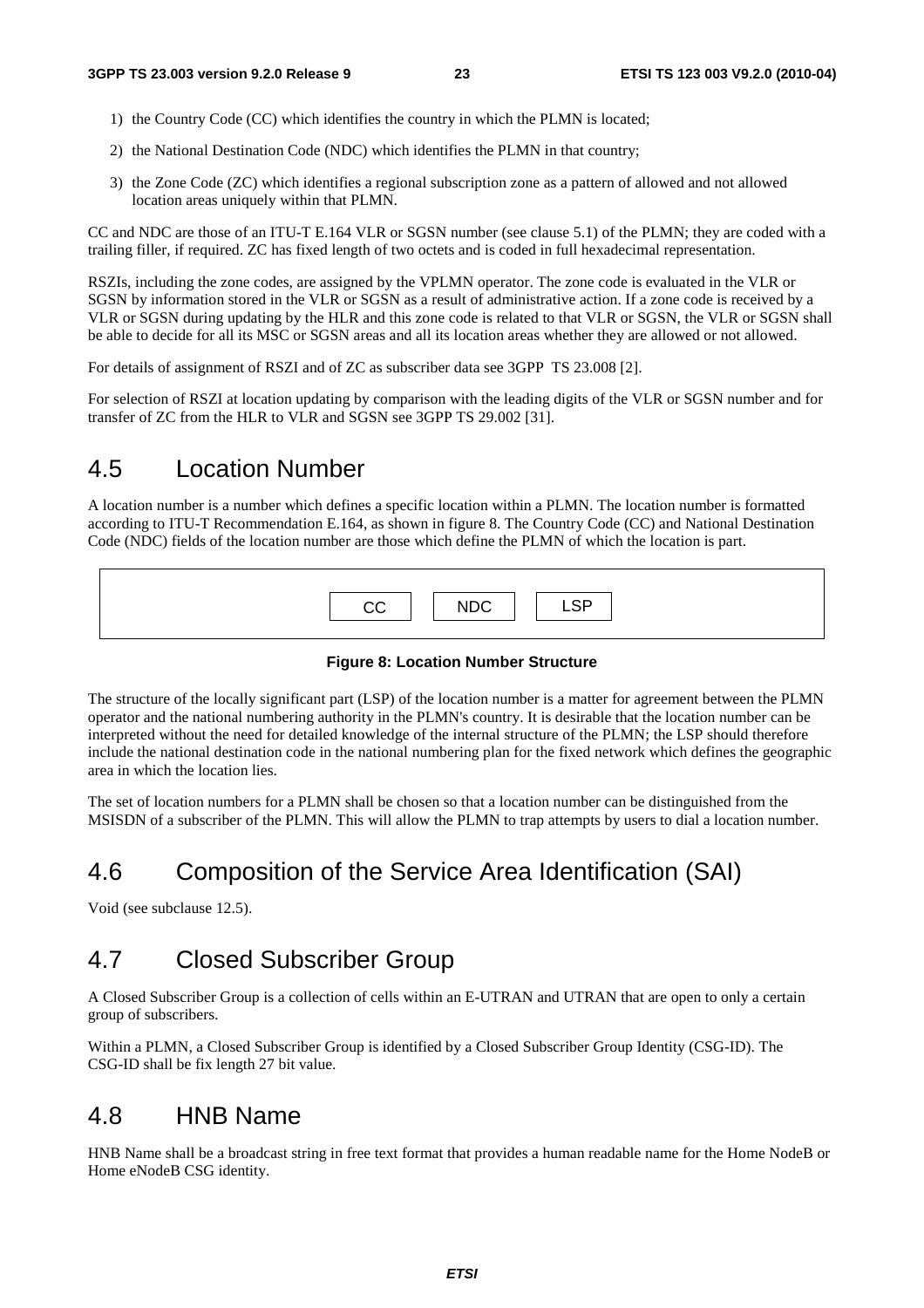HNB Name shall be coded in UTF-8 format with variable number of bytes per character. The maximum length of HNB Name shall be 48 bytes.

See 3GPP TS 22.011 [83] for details.

### 4.9 CSG Type

CSG Type shall provide the type of a CSG identity in a human readable form. It shall reside in the UE only. See 3GPP TS 22.011 [83] for details.

When the CSG Type has a text component, the CSG Type shall be coded in UTF-8 format with variable number of bytes per character . The maximum text length shall not exceed 12 characters in any language.

### 4.10 HNB Unique Identity

HNB Unique Identity uniquely identifies a Home NodeB or Home eNodeB.

The HNB unique identity shall be defined as either a 48-bit or 64-bit extended unique identifier (EUI-48 or EUI-64) as defined in [45] (EUI-48) and [46] (EUI-64).

For use in HNB certificates, the HNB Unique Identity shall be transformed into a FQDN in the form:

- <EUI-48/64>.<PCL>.<MAN>.<REALM>

<EUI48/64> is the first label which shall be the EUI-48 or EUI-64, represented as a string of 12 or 16 hexadecimal digits including any leading zeros. This may contain an OUI as given in TR-069 [47].

<PCL> is a Product Class equal to the ProductClass parameter given in TR-069 [47]. This label may be left empty.

<MAN> is a Manufacturer Code equal to the OUI parameter given in TR-069 [47].

<REALM> denotes the realm which consists of two or three additional labels.

For this transformation to be possible, the definition of DeviceIdStruct from TR-069 [47] is profiled as follows:

- the ProductClass parameter shall have a maximum length of 63 bytes each;
- the ProductClass parameter shall consist of only alphanumeric characters and hyphens (<let-dig-hyp> as specified in RFC 1035 [19]);
- the ProductClass parameter shall start and end with an alphanumeric character only (<let-dig> as specified in RFC 1035 [19]);
- for all parameters upper and lower case letters are allowed, but no significance is attached to the case;

# 5 Identification of MSCs, GSNs and location registers

### 5.1 Identification for routeing purposes

MSCs, GSNs and location registers are identified by international PSTN/ISDN numbers and/or Signalling Point Codes ("entity number", i.e., "HLR number", "VLR number", "MSC number", "SGSN number" and "GGSN number") in each PLMN.

Additionally SGSNs and GGSNs are identified by GSN Addresses. These are the SGSN Address and the GGSN Address.

A GSN Address shall be composed as shown in figure 9.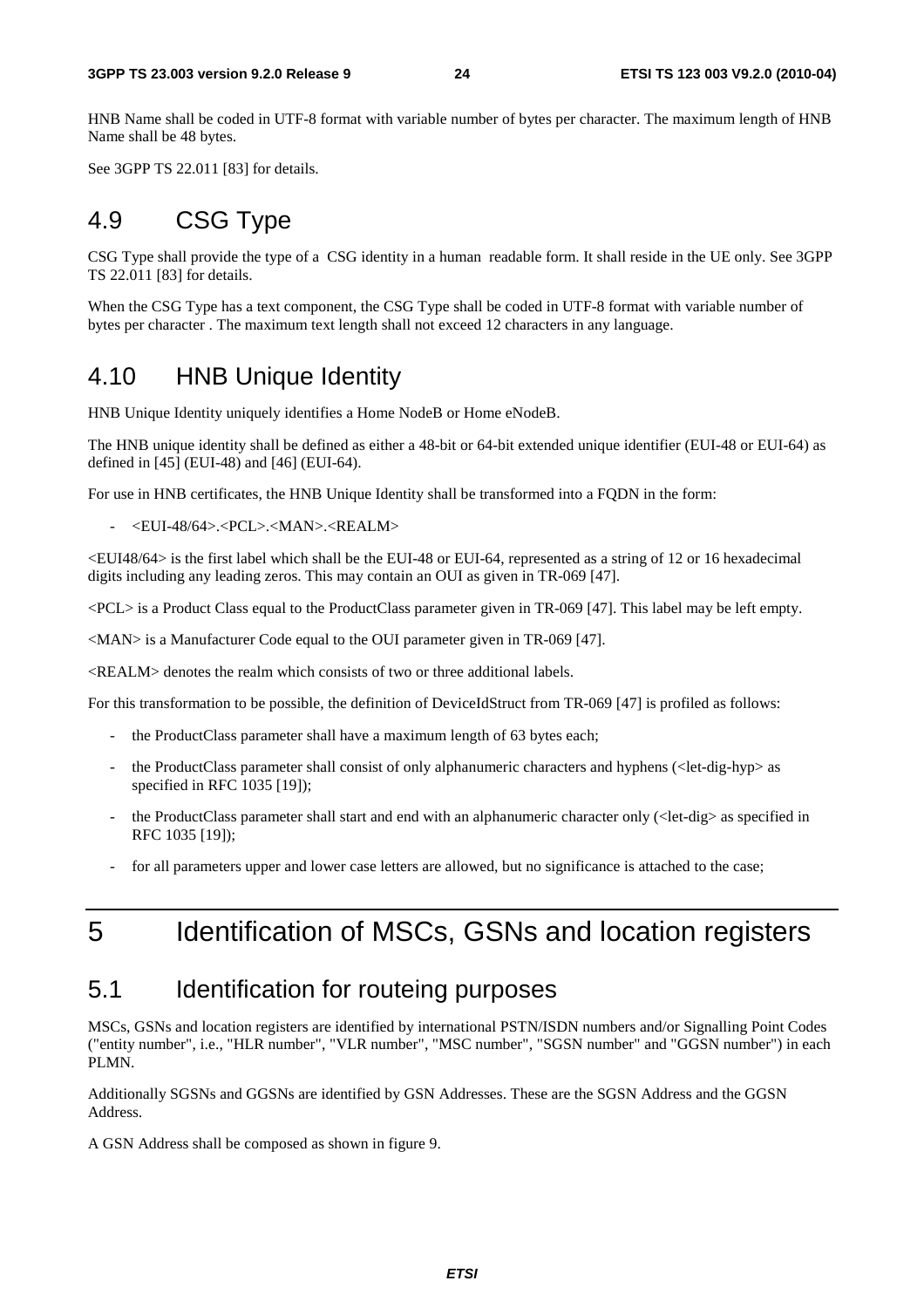



The GSN Address is composed of the following elements:

- 1) The Address Type, which is a fixed length code (of 2 bits) identifying the type of address that is used in the Address field.
- 2) The Address Length, which is a fixed length code (of 6 bits) identifying the length of the Address field.
- 3) The Address, which is a variable length field which contains either an IPv4 address or an IPv6 address.

Address Type 0 and Address Length 4 are used when Address is an IPv4 address.

Address Type 1 and Address Length 16 are used when Address is an IPv6 address.

The IP v4 address structure is defined in RFC 791 [14].

The IP v6 address structure is defined in RFC 2373 [15].

### 5.2 Identification of HLR for HLR restoration application

HLR may also be identified by one or several "HLR id(s)", consisting of the leading digits of the IMSI (MCC + MNC + leading digits of MSIN).

# 6 International Mobile Station Equipment Identity and Software Version Number

### 6.1 General

The structure and allocation principles of the International Mobile station Equipment Identity and Software Version number (IMEISV) and the International Mobile station Equipment Identity (IMEI) are defined below.

The Mobile Station Equipment is uniquely defined by the IMEI or the IMEISV.

### 6.2 Composition of IMEI and IMEISV

#### 6.2.1 Composition of IMEI

The International Mobile station Equipment Identity (IMEI) is composed as shown in figure 10.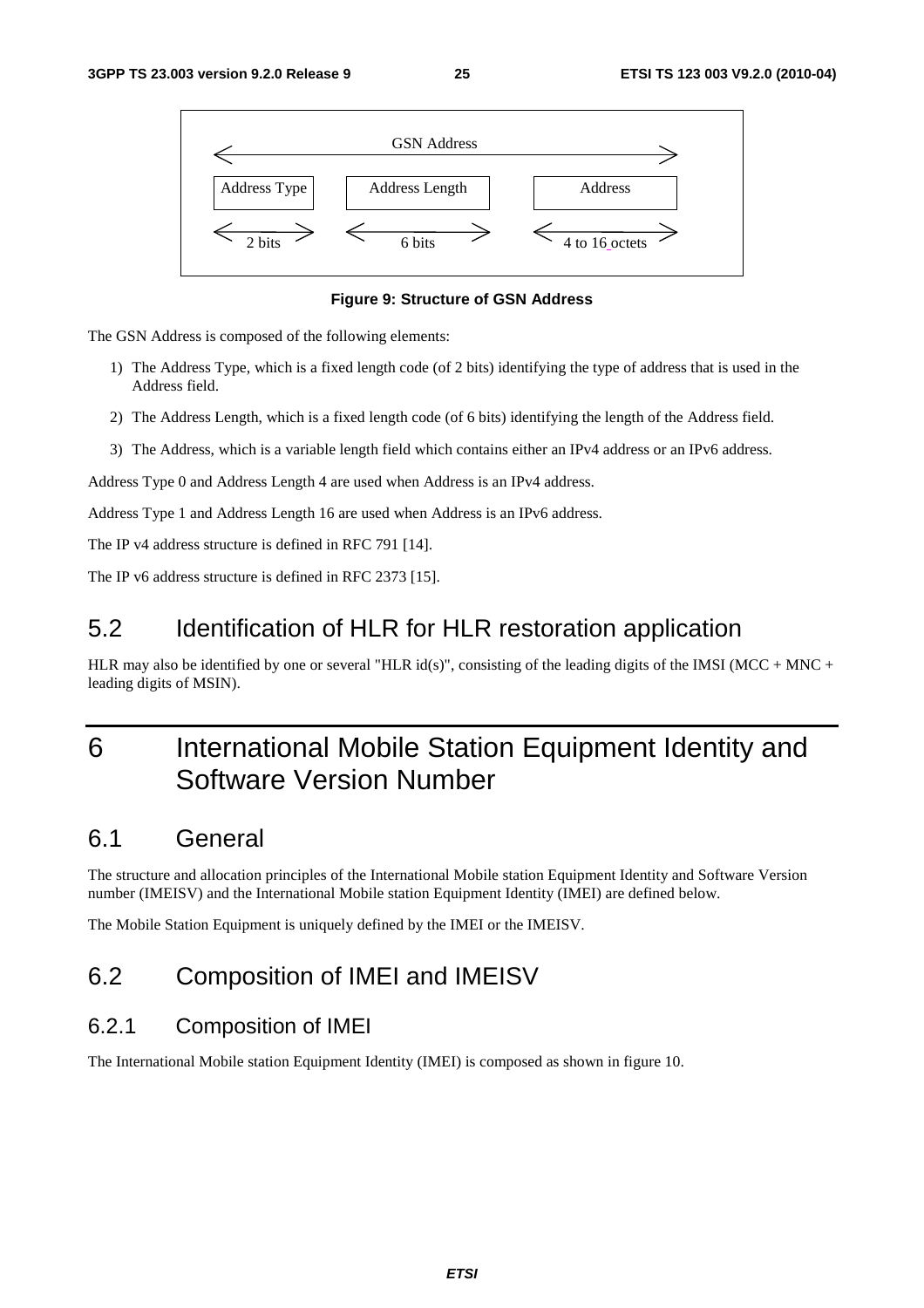

#### **Figure 10: Structure of IMEI**

The IMEI is composed of the following elements (each element shall consist of decimal digits only):

- Type Allocation Code (TAC). Its length is 8 digits;
- Serial Number (SNR) is an individual serial number uniquely identifying each equipment within the TAC. Its length is 6 digits;
- Spare digit: this digit shall be zero, when transmitted by the MS.

The IMEI (14 digits) is complemented by a check digit. The check digit is not part of the digits transmitted when the IMEI is checked, as described below. The Check Digit is intended to avoid manual transmission errors, e.g. when customers register stolen MEs at the operator's customer care desk. The Check Digit is defined according to the Luhn formula, as defined in annex B.

NOTE: The Check Digit is not applied to the Software Version Number.

The security requirements of the IMEI are defined in 3GPP TS 22.016 [32].

#### 6.2.2 Composition of IMEISV

The International Mobile station Equipment Identity and Software Version Number (IMEISV) is composed as shown in figure 11.



**Figure 11: Structure of IMEISV** 

The IMEISV is composed of the following elements (each element shall consist of decimal digits only):

- Type Allocation Code (TAC). Its length is 8 digits;
- Serial Number (SNR) is an individual serial number uniquely identifying each equipment within each TAC. Its length is 6 digits;
- Software Version Number (SVN) identifies the software version number of the mobile equipment. Its length is 2 digits.

Regarding updates of the IMEISV: The security requirements of 3GPP TS 22.016 [32] apply only to the TAC and SNR, but not to the SVN part of the IMEISV.

#### 6.3 Allocation principles

The Type Allocation Code (TAC) is issued by a central body.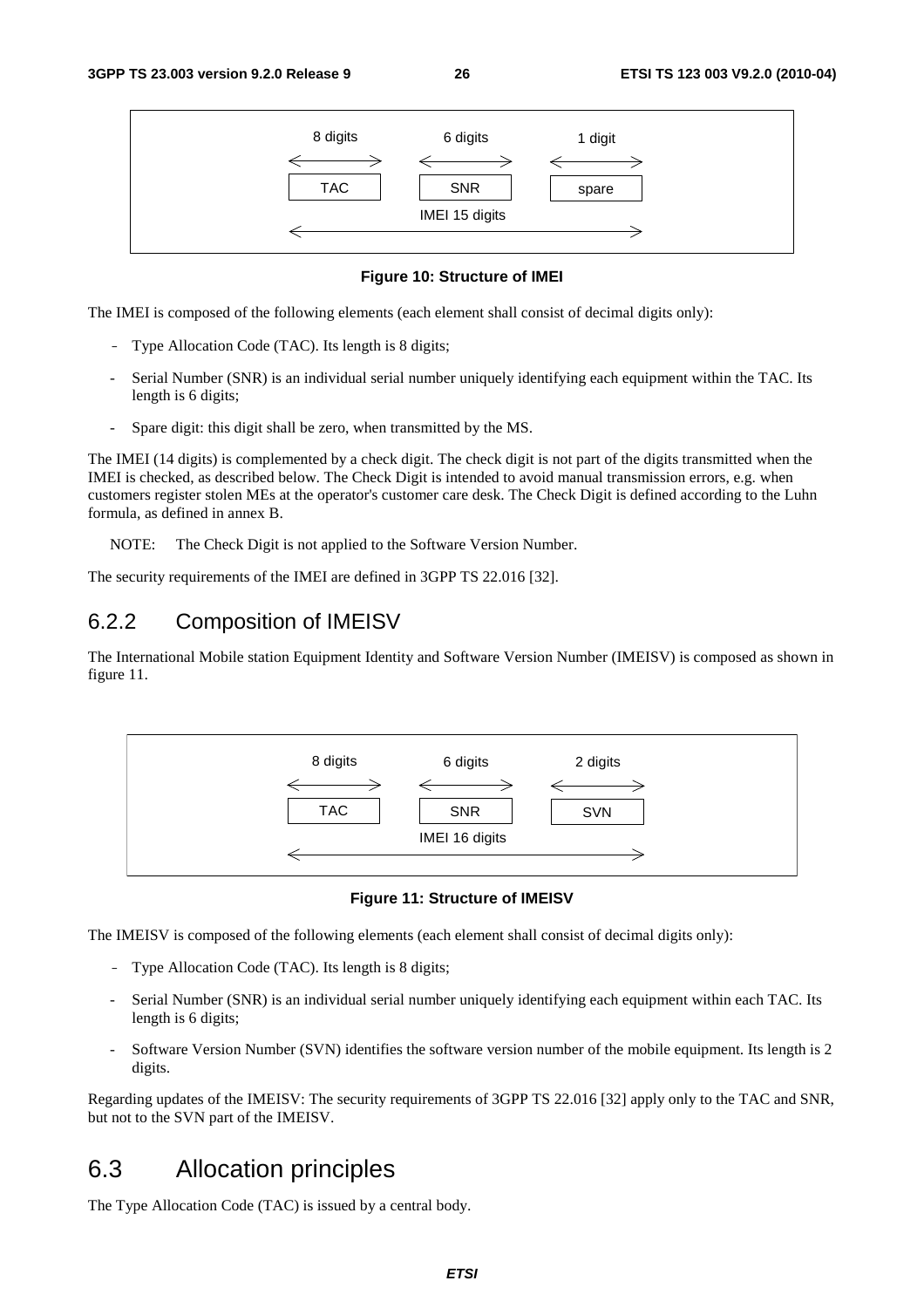Manufacturers shall allocate individual serial numbers (SNR) in a sequential order.

For a given ME, the combination of TAC and SNR used in the IMEI shall duplicate the combination of TAC and SNR used in the IMEISV.

The Software Version Number is allocated by the manufacturer. SVN value 99 is reserved for future use.

# 7 Identification of Voice Group Call and Voice Broadcast Call Entities

#### 7.1 Group Identities

Logical groups of subscribers to the Voice Group Call Service or to the Voice Broadcast Service are identified by a Group Identity (Group ID). Group IDs for VGCS are unique within a PLMN. Likewise, Group IDs for VBS are unique within a PLMN. However, no uniqueness is required between the sets of Group IDs. These sets may be intersecting or even identical, at the option of the network operator.

The Group ID is a number with a maximum value depending on the composition of the voice group call reference or voice broadcast call reference defined in section 7.3.

For definition of Group ID on the radio interface, A interface and Abis interface, see 3GPP TS 44.068 [46] and 3GPP TS 44.069 [47].

For definition of Group ID coding on MAP protocol interfaces, see 3GPP TS 29.002 [31].

VGCS or VBS shall also be provided for roaming. If this applies, certain Group IDs shall be defined as supra-PLMN Group IDs which have to be co-ordinated between the network operators and which shall be known in the networks and in the SIM.

The format of the Group ID is identical for VBS and VGCS.

### 7.2 Group Call Area Identification

Grouping of cells into specific group call areas occurs in support of both the Voice Group Call Service and the Voice Broadcast Service. These service areas are known by a "Group Call Area Identity" (Group Call Area Id). No restrictions are placed on what cells may be grouped into a given group call area.

The Group Call Area ID is a number uniquely assigned to a group call area in one network and with a maximum value depending on the composition of the voice group call reference or voice broadcast reference defined under 7.3.

The formats of the Group Call Area ID for VGCS and the Group Call Area ID for VBS are identical.

### 7.3 Voice Group Call and Voice Broadcast Call References

Specific instances of voice group calls (VGCS) and voice broadcast calls (VBS) within a given group call area are known by a "Voice Group Call Reference" or by a "Voice Broadcast Call Reference" respectively.

Each voice group call or voice broadcast call in one network is uniquely identified by its Voice Group Call Reference or Voice Broadcast Call Reference. The Voice Group Call Reference or Voice Broadcast Call Reference is composed of the Group ID and the Group Call Area ID. The composition of the group call area ID and the group ID can be specific for each network operator.

For definition of Group Call Reference (with leading zeros inserted as necessary) on the radio interface, A interface and Abis interface, see 3GPP TS 24.008 [5], 3GPP TS 44.068 [46] and 3GPP TS 44.069 [47].

For definition of Group Call Reference (also known as ASCI Call Reference, Voice Group Call Reference or Voice Broadcast Call Reference) coding on MAP protocol interfaces, see 3GPP TS 29.002 [31].

The format is given in figure 12.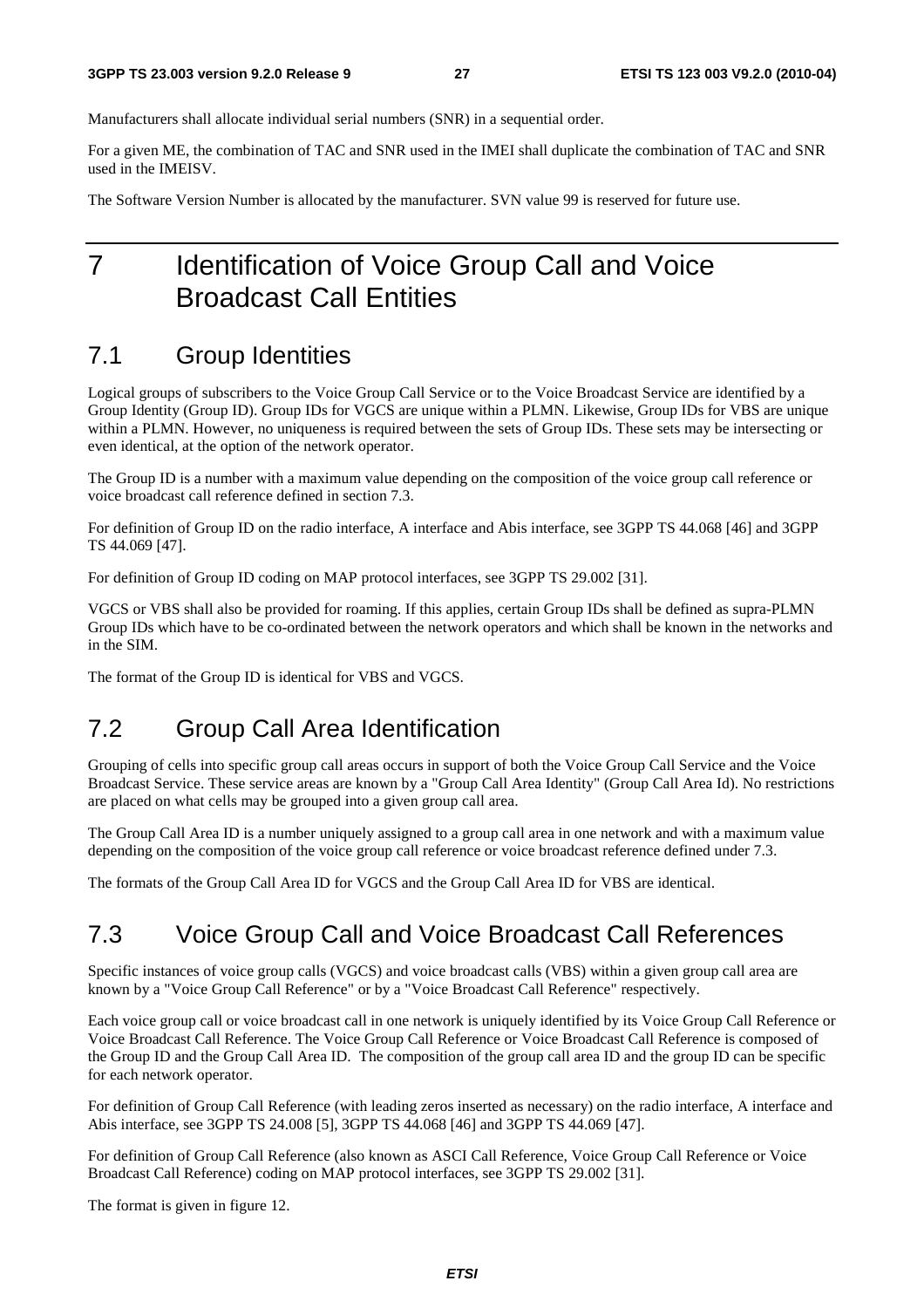

**Figure 12: Voice Group Call Reference / Voice Broadcast Call Reference** 

### 8 SCCP subsystem numbers

Subsystem numbers are used to identify applications within network entities which use SCCP signalling. In GSM and UMTS, subsystem numbers may be used between PLMNs, in which case they are taken from the globally standardized range (1 - 31) or the part of the national network range (129 - 150) reserved for GSM/UMTS use between PLMNs. For use within a PLMN, they are taken from the part of the national network range (32 - 128 & 151 - 254) not reserved for GSM/UMTS use between PLMNs.

### 8.1 Globally standardized subsystem numbers used for GSM/UMTS

The following globally standardised subsystem numbers have been allocated for use by GSM/UMTS:

0000 0110 HLR (MAP);

0000 0111 VLR (MAP);

0000 1000 MSC (MAP);

0000 1001 EIR (MAP):

0000 1010 is allocated for evolution (possible Authentication Centre).

### 8.2 National network subsystem numbers used for GSM/UMTS

The following national network subsystem numbers have been allocated for use within GSM/UMTS networks:

1111 1001 PCAP;

1111 1010BSC (BSSAP-LE);

1111 1011 MSC (BSSAP-LE);

1111 1100 SMLC (BSSAP-LE);

- 1111 1101BSS O&M (A interface);
- 1111 1110BSSAP (A interface).

The following national network subsystem numbers have been allocated for use within and between GSM/UMTS networks:

1000 1110 RANAP;

1000 1111 RNSAP;

1001 0001 GMLC (MAP);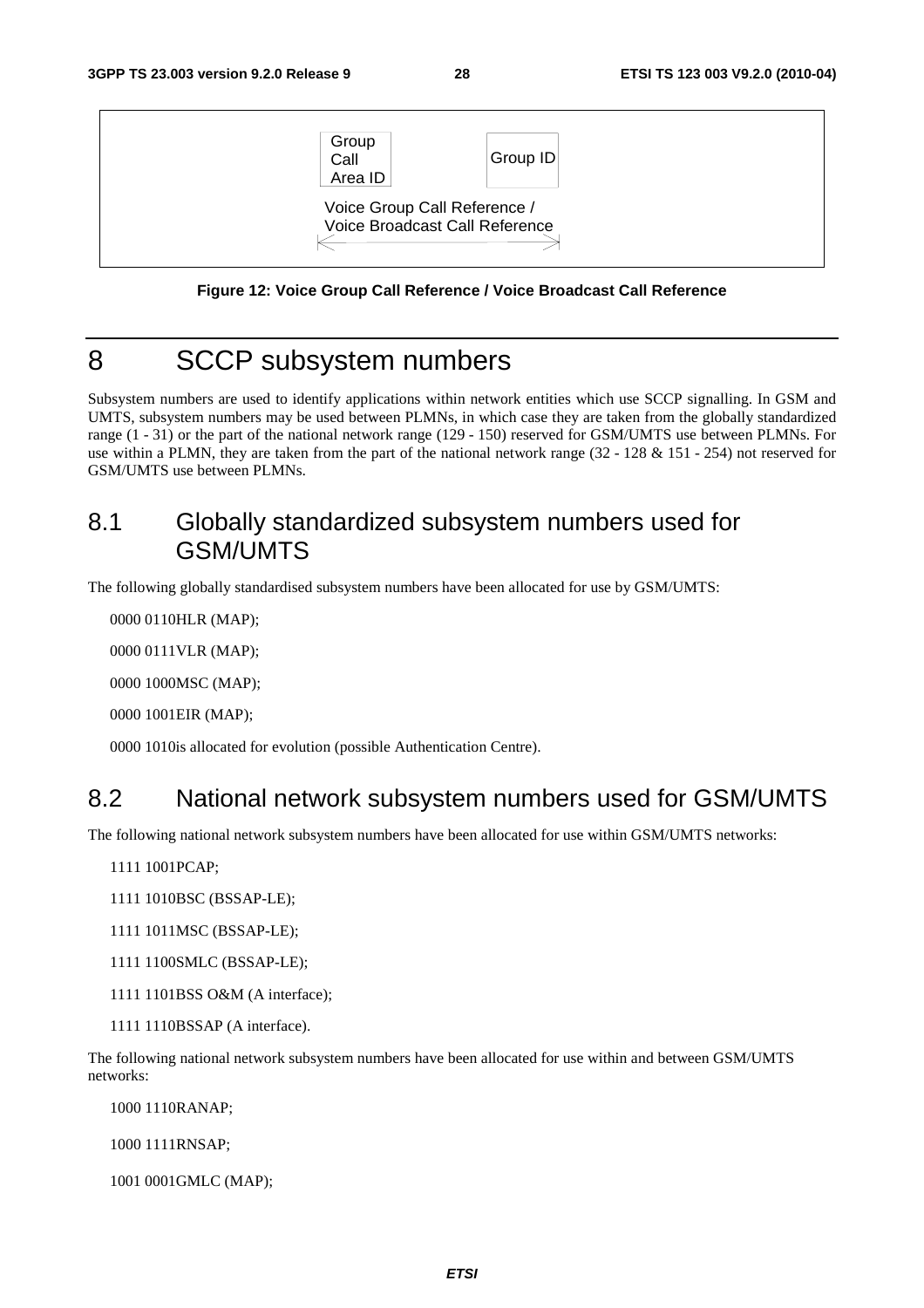1001 0010 CAP:

1001 0011 gsmSCF (MAP) or IM-SSF (MAP) or Presence Network Agent;

1001 0100 SIWF (MAP);

1001 0101SGSN (MAP);

1001 0110 GGSN (MAP).

### 9 Definition of Access Point Name

In the GPRS backbone, an Access Point Name (APN) is a reference to a GGSN. To support inter-PLMN roaming, the internal GPRS DNS functionality is used to translate the APN into the IP address of the GGSN.

### 9.0 General

Access Point Name as used in the Domain Name System (DNS) Procedures defined in 3GPP TS 29.303 [73] is specified in subclause 19.4.2.2.

#### 9.1 Structure of APN

The APN is composed of two parts as follows:

- The APN Network Identifier; this defines to which external network the GGSN/PGW is connected and optionally a requested service by the MS. This part of the APN is mandatory.
- The APN Operator Identifier; this defines in which PLMN GPRS/EPS backbone the GGSN/PGW is located. This part of the APN is optional.

The APN Operator Identifier is placed after the APN Network Identifier. An APN consisting of both the Network Identifier and Operator Identifier corresponds to a DNS name of a GGSN/PGW; the APN has, after encoding as defined in the paragraph below, a maximum length of 100 octets.

The encoding of the APN shall follow the Name Syntax defined in RFC 2181 [18], RFC 1035 [19] and RFC 1123 [20]. The APN consists of one or more labels. Each label is coded as a one octet length field followed by that number of octets coded as 8 bit ASCII characters. Following RFC 1035 [19] the labels shall consist only of the alphabetic characters (A-Z and a-z), digits (0-9) and the hyphen (-). Following RFC 1123 [20], the label shall begin and end with either an alphabetic character or a digit. The case of alphabetic characters is not significant. The APN is not terminated by a length byte of zero.

NOTE: A length byte of zero is added by the SGSN/MME at the end of the APN before interrogating a DNS server.

For the purpose of presentation, an APN is usually displayed as a string in which the labels are separated by dots (e.g. "Label1.Label2.Label3").

### 9.1.1 Format of APN Network Identifier

The APN Network Identifier shall contain at least one label and shall have, after encoding as defined in subclause 9.1 above, a maximum length of 63 octets. An APN Network Identifier shall not start with any of the strings "rac", "lac", "sgsn" or "rnc", and it shall not end in ".gprs". Further, it shall not take the value "\*".

In order to guarantee uniqueness of APN Network Identifiers within or between GPRS/EPS PLMN, an APN Network Identifier containing more than one label shall correspond to an Internet domain name. This name should only be allocated by the PLMN if that PLMN belongs to an organisation which has officially reserved this name in the Internet domain. Other types of APN Network Identifiers are not guaranteed to be unique within or between GPRS/EPS PLMNs.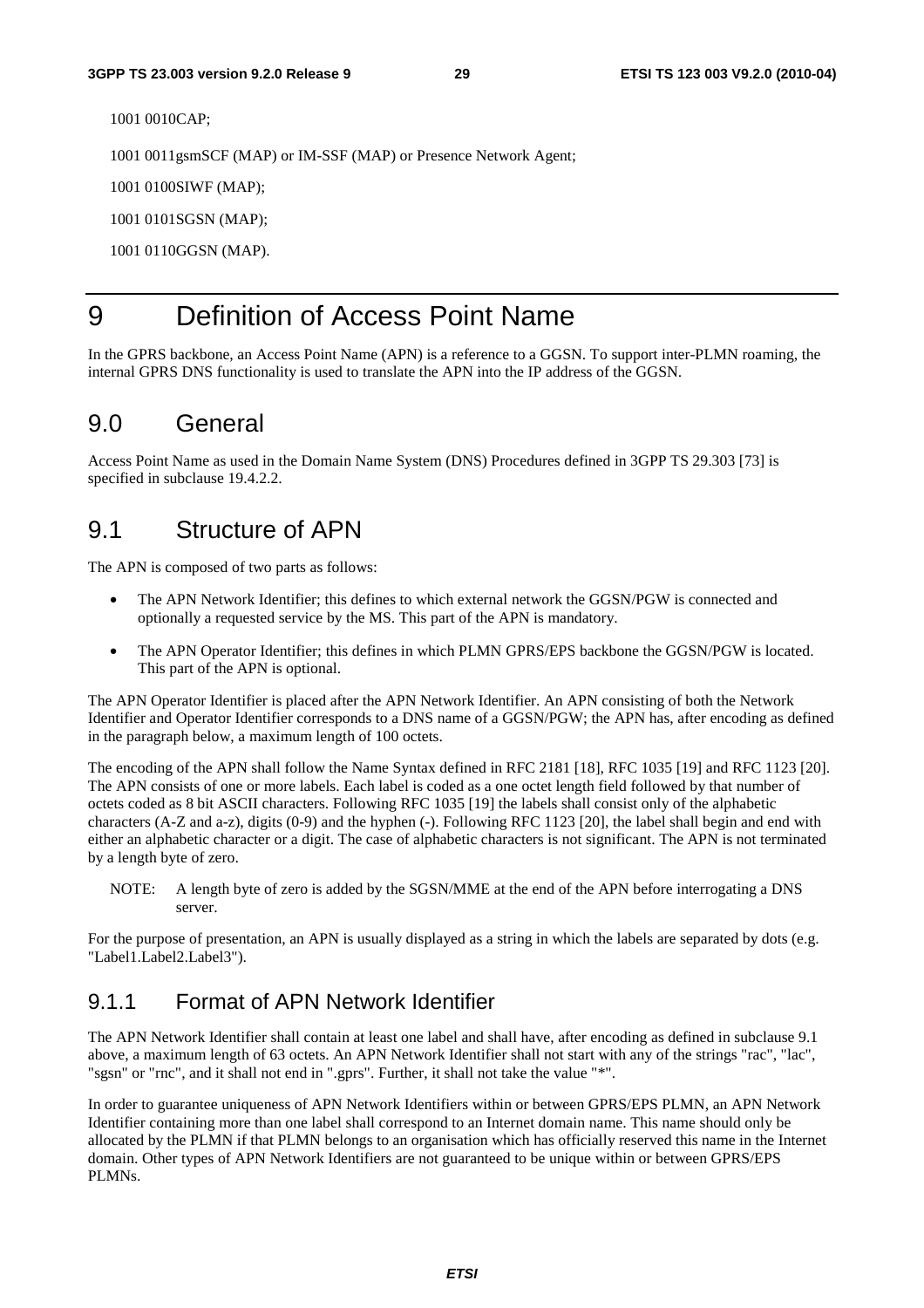An APN Network Identifier may be used to access a service associated with a GGSN/PGW. This may be achieved by defining:

- an APN which corresponds to a FQDN of a GGSN/PGW, and which is locally interpreted by the GGSN/PGW as a request for a specific service, or
- an APN Network Identifier consisting of 3 or more labels and starting with a Reserved Service Label, or an APN Network Identifier consisting of a Reserved Service Label alone, which indicates a GGSN/PGW by the nature of the requested service. Reserved Service Labels and the corresponding services they stand for shall be agreed between operators who have GPRS/EPS roaming agreements.

#### 9.1.2 Format of APN Operator Identifier

The APN Operator Identifier is composed of three labels. The last label (or domain) shall be "gprs". The first and second labels together shall uniquely identify the GPRS/EPS PLMN.

For each operator, there is a default APN Operator Identifier (i.e. domain name). This default APN Operator Identifier is derived from the IMSI as follows:

"mnc<MNC>.mcc<MCC>.gprs"

where:

"mnc" and "mcc" serve as invariable identifiers for the following digits.

<MNC> and <MCC> are derived from the components of the IMSI defined in subclause 2.2.

This default APN Operator Identifier is used in inter-PLMN roaming situations when attempting to translate an APN consisting only of a Network Identifier into the IP address of the GGSN/PGW in the HPLMN. The PLMN may provide DNS translations for other, more human-readable, APN Operator Identifiers in addition to the default Operator Identifier described above.

In order to guarantee inter-PLMN DNS translation, the <MNC> and <MCC> coding used in the "mnc<MNC>.mcc<MCC>.gprs" format of the APN OI shall be:

- $|MNC\rangle = 3$  digits
- $\langle MCC \rangle = 3$  digits
- If there are only 2 significant digits in the MNC, one "0" digit is inserted at the left side to fill the 3 digits coding of MNC in the APN OI.

As an example, the APN OI for MCC 345 and MNC 12 will be coded in the DNS as "mnc012.mcc345.gprs".

The format of the domain name used in the APN-OI replacement field (as defined in 3GPP TS 23.060 [3] and 3GPP TS 23.401 [72]) is the same as the default APN-OI as defined above except that it may be preceded by one or more labels each separated by a dot.

EXAMPLE 1: province1.mnc012.mcc345.gprs

EXAMPLE 2: ggsn-cluster-A.provinceB.mnc012.mcc345.gprs

The APN constructed using the APN-OI replacement field is only used for DNS translation. The APN when being sent to other network entities over GTP interfaces shall follow the rules as specified in 3GPP TS 23.060 [3] and 3GPP TS 23.401 [72].

### 9.2 Definition of the Wild Card APN

The APN field in the HLR may contain a wild card APN if the HPLMN operator allows the subscriber to access any network of a given PDP Type. If an SGSN has received such a wild card APN, it may either choose the APN Network Identifier received from the Mobile Station or a default APN Network Identifier for addressing the GGSN when activating a PDP context.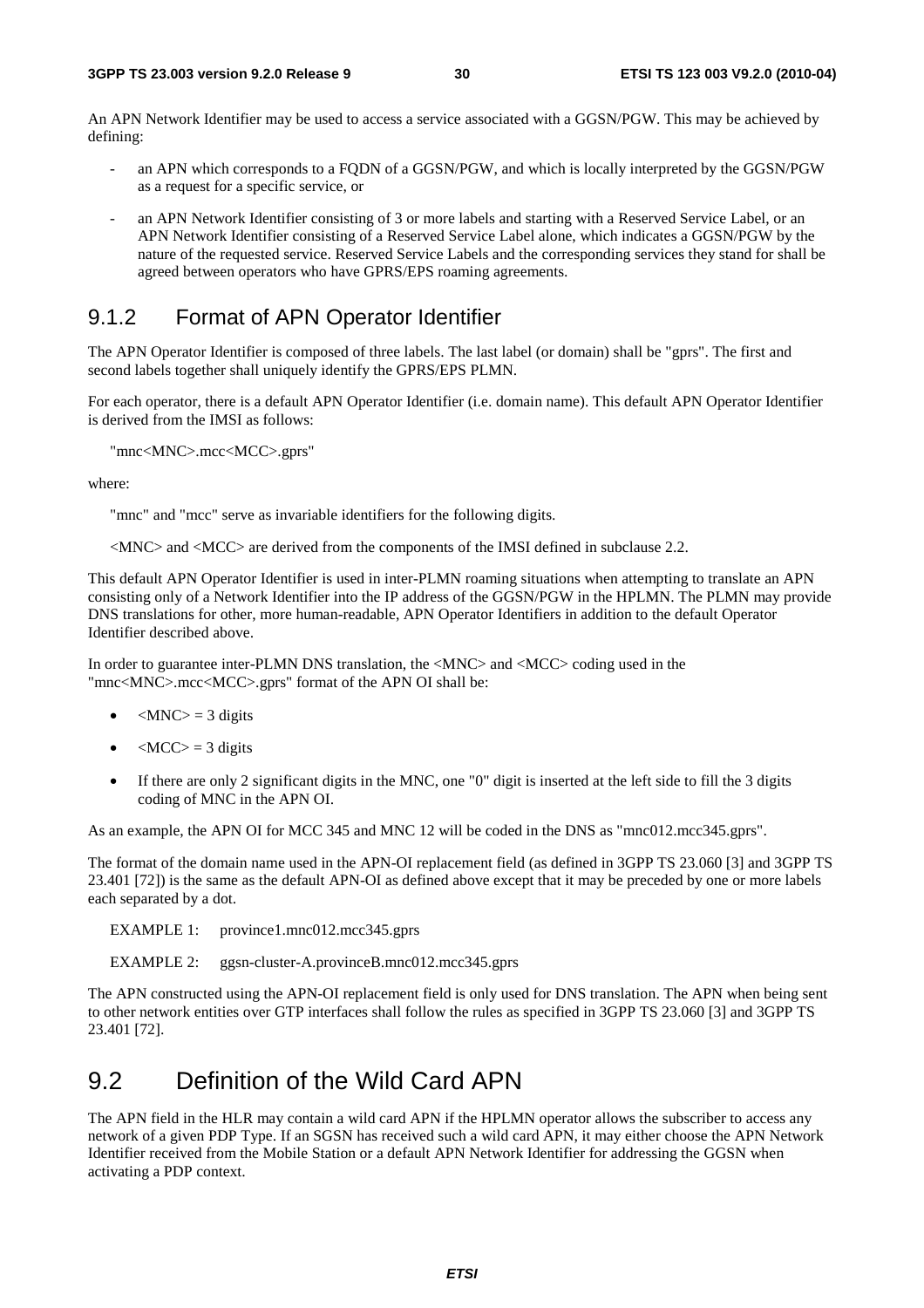#### 9.2.1 Coding of the Wild Card APN

The wild card APN is coded as an APN with "\*" as its single label, (i.e. a length octet with value one, followed by the ASCII code for the asterisk).

### 9.3 Definition of Emergency APN

The Emergency APN (Em-APN) is an APN used to derive a PDN GW selected for IMS Emergency call support. The exact encoding of the Em-APN is the responsibility of each PLMN operator as it is only valid within a given PLMN.

# 10 Identification of the Cordless Telephony System entities

### 10.1 General description of CTS-MS and CTS-FP Identities

Every CTS-FP broadcasts a local identity - the Fixed Part Beacon Identity (FPBI) - which contains an Access Rights Identity. Every CTS-MS has both an Access Rights Key and a CTS Mobile Subscriber Identity (CTSMSI). These operate as a pair. A CTS-MS is allowed to access any CTS-FP which broadcasts an FPBI which can be identified by any of the CTS-MS Access Rights Keys of that CTS-MS. The CTS-MS Access Rights Key contains the FPBI and the FPBI Length Indicator (FLI) indicating the relevant part of the FPBI used to control access.

### 10.2 CTS Mobile Subscriber Identities

#### 10.2.1 General

Each CTS-MS has one or more temporary identities which are used for paging and to request access. The structure and allocation principles of the CTS Mobile Subscriber Identities (CTSMSI) are defined below.

#### 10.2.2 Composition of the CTSMSI



#### **Figure 13: Structure of CTSMSI**

The CTSMSI is composed of the following elements:

- CTSMSI Type. Its length is 2 bits;
- Significant Part. Its length is 20 bits.

The following CTSMSI Type values have been allocated for use by CTS:

- 00 Default Individual CTSMSI;
- 01 Reserved;
- 10 Assigned Individual CTSMSI;
- 11 Assigned Connectionless Group CTSMSI.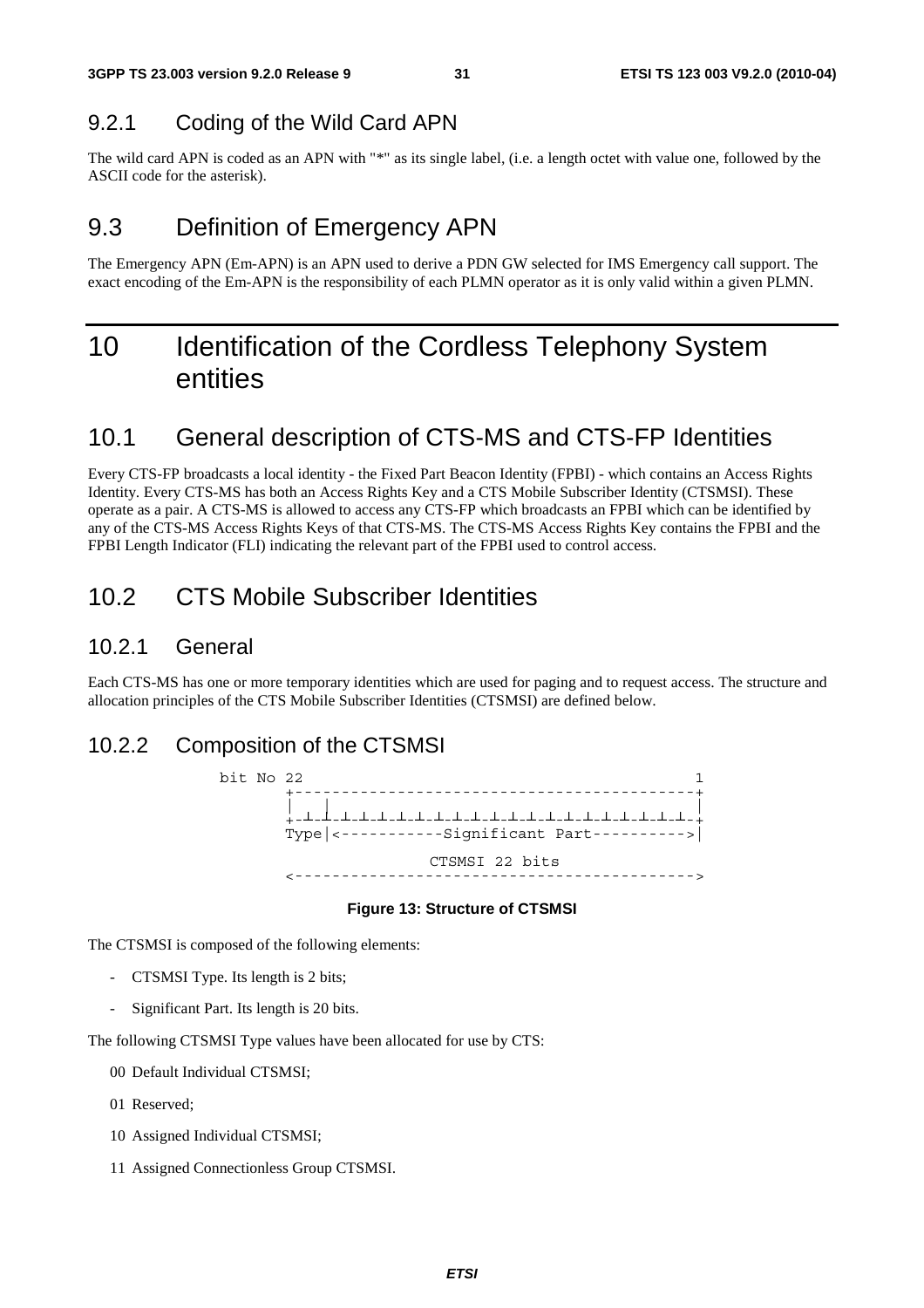#### 10.2.3 Allocation principles

The default Individual CTSMSI contains the least significant portion of the IMSI. This is the default CTS-MS identity.

Assigned CTSMSIs are allocated by the CTS-FP during enrolment, registration and other access procedures. Significant Part of the assigned CTSMSI shall be allocated in the range 00001-FFFFE. CTS-FP shall not allocate Significant Part equal to 00000 or to FFFFF and shall not allocate Assigned CTSMSI using Reserved Type value. Such assignments shall be ignored by the CTS-MS.

Assigned CTSMSIs are allocated in ciphered mode.

NOTE: The assigned individual CTSMSI should be updated whenever it is sent in clear text on the CTS radio interface during RR connection establishment.

The value FFFFF from the set of Assigned Connectionless Group CTSMSI shall be considered in all CTS-MS as the value of the Connectionless Broadcast Identifier.

#### 10.2.4 CTSMSI hexadecimal representation

The 22 bits of CTSMSI are padded with 2 leading zeroes to give a 6 digit hexadecimal value.

EXAMPLE: binary CTSMSI value: 11 1001 0010 0000 1011 1100

hexadecimal CTSMSI value: 39 20 BC.

### 10.3 Fixed Part Beacon Identity

#### 10.3.1 General

Each CTS-FP has one Fixed Part Beacon Identity known by the enrolled CTS-MSs. The FPBI is periodically broadcast on the BCH logical channel so that the CTS-MSs are able to recognise the identity of the CTS-FP. The FPBI contains an Access Rights Identity.

Enrolled CTS-MSs shall store the FPBI to which their assigned CTSMSIs are related.

Below the structure and allocation principles of the Fixed Part Beacon Identity (FPBI) are defined.

#### 10.3.2 Composition of the FPBI

#### 10.3.2.1 FPBI general structure



#### **Figure 14: General structure of FPBI**

The FPBI is composed of the following elements:

- FPBI Type. Its length is 2 bits;
- FPBI Significant Part. Its length is 17 bits.

NOTE: The three LSBs bits of the FPBI form the 3-bit training sequence code (TSC). See 3GPP TS 45.056 [35].

The following FPBI Type values have been allocated for use by CTS:

00 FPBI class A: residential and single-cell systems;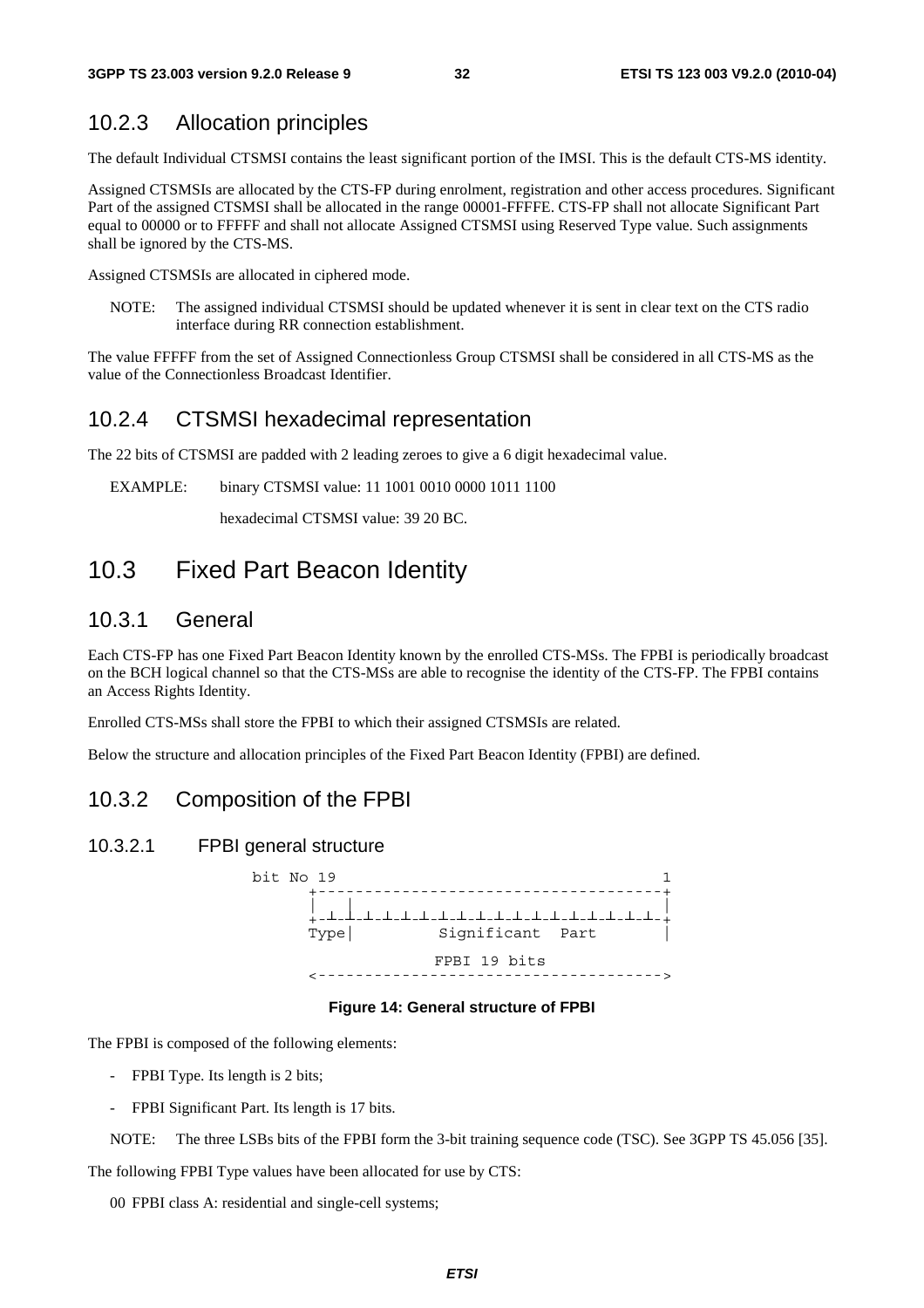#### **3GPP TS 23.003 version 9.2.0 Release 9 33 ETSI TS 123 003 V9.2.0 (2010-04)**

01 FPBI class B: multi-cell PABXs.

All other values are reserved and CTS-MSs shall treat these values as FPBI class A.

#### 10.3.2.2 FPBI class A

This class is intended to be used for small residential and private (PBX) single cell CTS-FP.



#### **Figure 15: Structure of FPBI class A**

The FPBI class A is composed of the following elements:

- FPBI Class A Type. Its length is 2 bits and its value is 00;
- Fixed Part Number (FPN). Its length is 17 bits. The FPN contains the least significant bits of the Serial Number part of the IFPEI.

The FPBI Length Indicator shall be set to 19 for a class A FPBI.

#### 10.3.2.3 FPBI class B

This class is reserved for more complex private installation such as multi-cell PABXs.



#### **Figure 16: Structure of FPBI class B**

The FPBI class B is composed of the following elements:

- FPBI Class B Type. Its length is 2 bits and its value is 01;
- CTS Network Number (CNN). Its length is defined by the manufacturer or the system installer;
- Fixed Part Number (FPN). Its length is defined by the manufacturer or the system installer;
- Radio Part Number (RPN) assigned by the CTS manufacturer or system installer. Its length is defined by the manufacturer or the system installer.
- NOTE: RPN is used to separate a maximum of  $2^{RPN \text{ length}}$  different cells from each other. This defines a cluster of cells supporting intercell handover. RPN length is submitted to a CTS-MS as a result of a successful attachment.

The FPBI Length Indicator shall be set to  $(2 + CNN$  Length) for a class B FPBI.

#### 10.3.3 Allocation principles

The FPBI shall be allocated during the CTS-FP initialisation procedure. Any change to the value of the FPBI of a given CTS-FP shall be considered as a CTS-FP re-initialisation; i.e. each enrolled CTS-MS needs to be enrolled again.

FPBI are not required to be unique (i.e. several CTS-FP can have the same FPBI in different areas). Care should be taken to limit CTS-MS registration attempts to a fixed part with the same FPBI as another fixed part.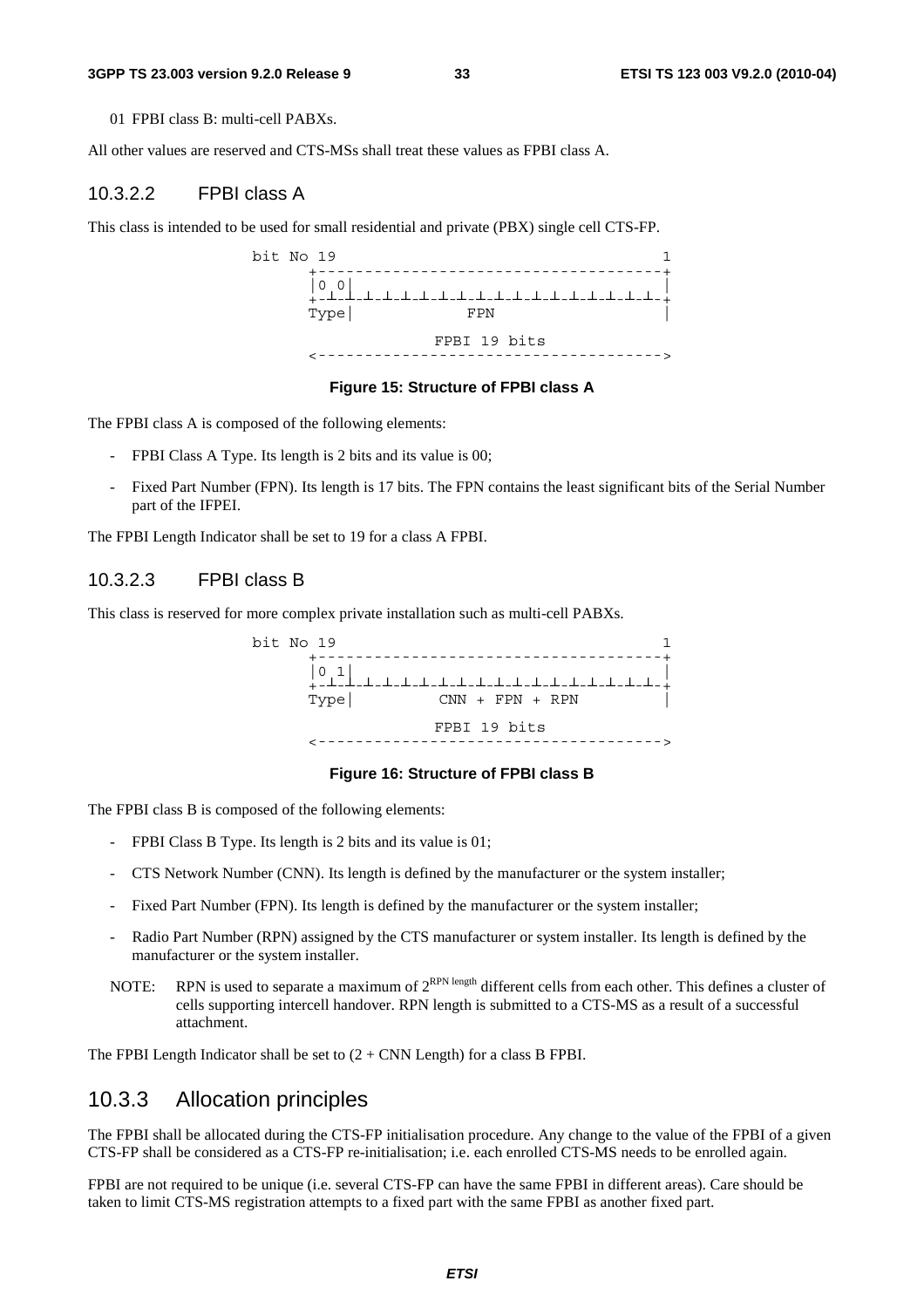### 10.4 International Fixed Part Equipment Identity

#### 10.4.1 General

The structure and allocation principles of the International Fixed Part Equipment Identity (IFPEI) are defined below.

#### 10.4.2 Composition of the IFPEI



#### **Figure 17: Structure of IFPEI**

The IFPEI is composed of the following elements (each element shall consist of decimal digits only):

- Type Approval Code (TAC). Its length is 6 decimal digits;
- Final Assembly Code (FAC). Its length is 2 decimal digits;
- Serial NumbeR (SNR). Its length is 6 decimal digits;
- Software Version Number (SVN) identifies the software version number of the fixed part equipment. Its length is 2 digits.

Regarding updates of the IFPEI: the TAC, FAC and SNR shall be physically protected against unauthorised change (see 3GPP TS 42.009 [36]); i.e. only the SVN part of the IFPEI can be modified.

#### 10.4.3 Allocation principles

The Type Approval Code (TAC) is issued by a central body.

The place of final assembly (FAC) is encoded by the manufacturer.

Manufacturers shall allocate unique serial numbers (SNR) in a sequential order.

The Software Version Number (SVN) is allocated by the manufacturer after authorisation by the type approval authority. SVN value 99 is reserved for future use.

### 10.5 International Fixed Part Subscription Identity

#### 10.5.1 General

The structure and allocation principles of the International Fixed Part Subscription Identity (IFPSI) are defined below.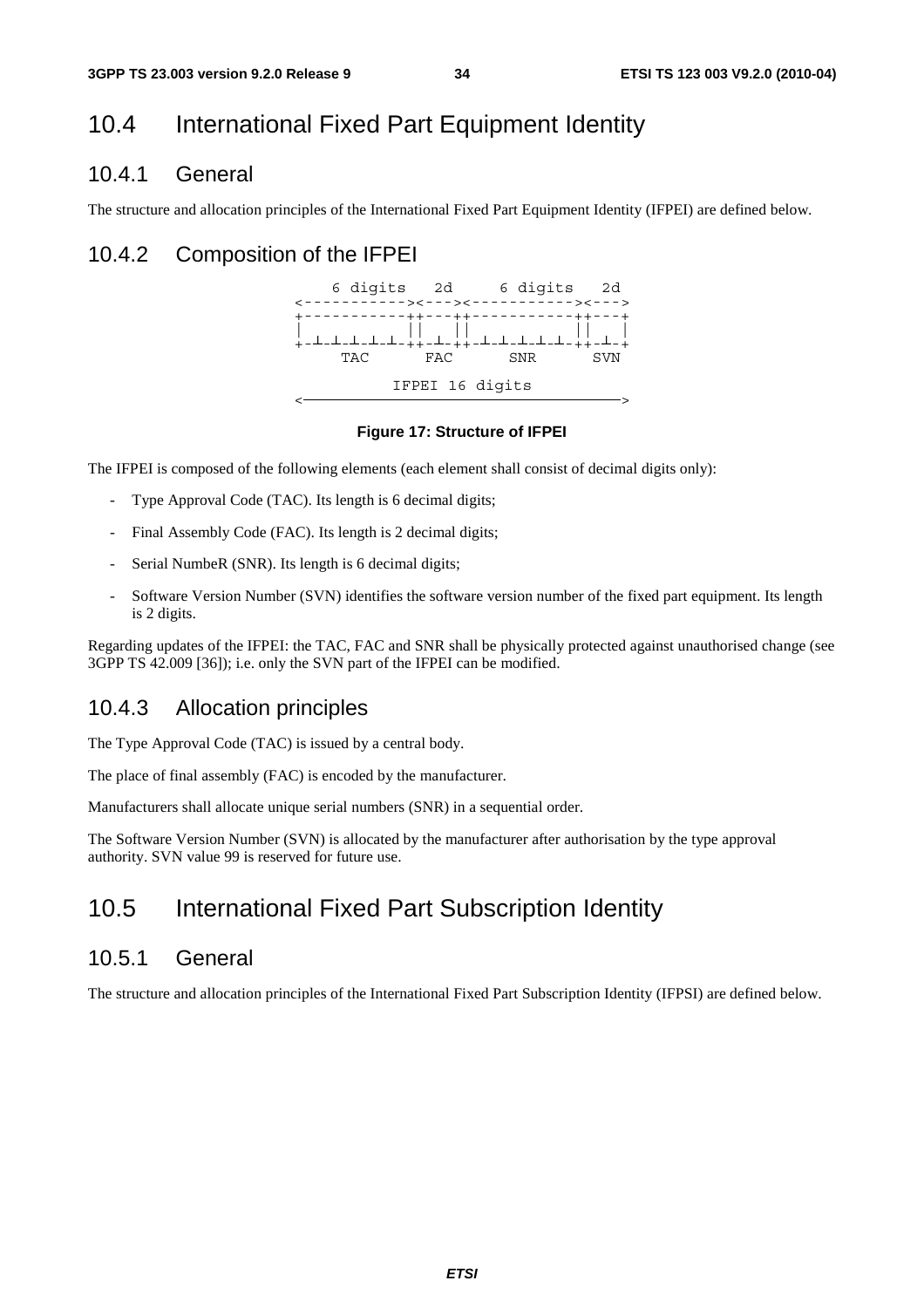#### 10.5.2 Composition of the IFPSI



#### **Figure 18: Structure of IFPSI**

The IFPSI is composed of the following elements (each element shall consist of decimal digits only):

- Mobile Country Code (MCC) consisting of three digits. The MCC identifies the country of the CTS-FP subscriber (e.g. 208 for France);
- CTS Operator Number (CON). Its length is three digits;
- Fixed Part Identification Number (FPIN) identifying the CTS-FP subscriber.

The National Fixed Part Subscriber Identity (NFPSI) consists of the CTS Operator Number and the Fixed Part Identification Number.

#### 10.5.3 Allocation principles

IFPSI shall consist of decimal characters (0 to 9) only.

The allocation of Mobile Country Codes (MCCs) is administered by the ITU-T.

The allocation of CTS Operator Number (CON) and the structure of National Fixed Part Subscriber Identity (NFPSI) are the responsibility of each National Regulation Authority.

CTS Operators shall allocate unique Fixed Part Identification Numbers.

# 11 Identification of Localised Service Area

Cells may be grouped into specific localised service areas. Each localised service area is identified by a localised service area identity (LSA ID). No restrictions are placed on what cells may be grouped into a given localised service area.

The LSA ID can either be a PLMN significant number or a universal identity. This shall be known both in the networks and in the SIM.

The LSA ID consists of 24 bits, numbered from 0 to 23, with bit 0 being the LSB. Bit 0 indicates whether the LSA is a PLMN significant number or a universal LSA. If the bit is set to 0 the LSA is a PLMN significant number; if it is set to 1 it is a universal LSA.

The LSA ID shall be composed as shown in figure 19: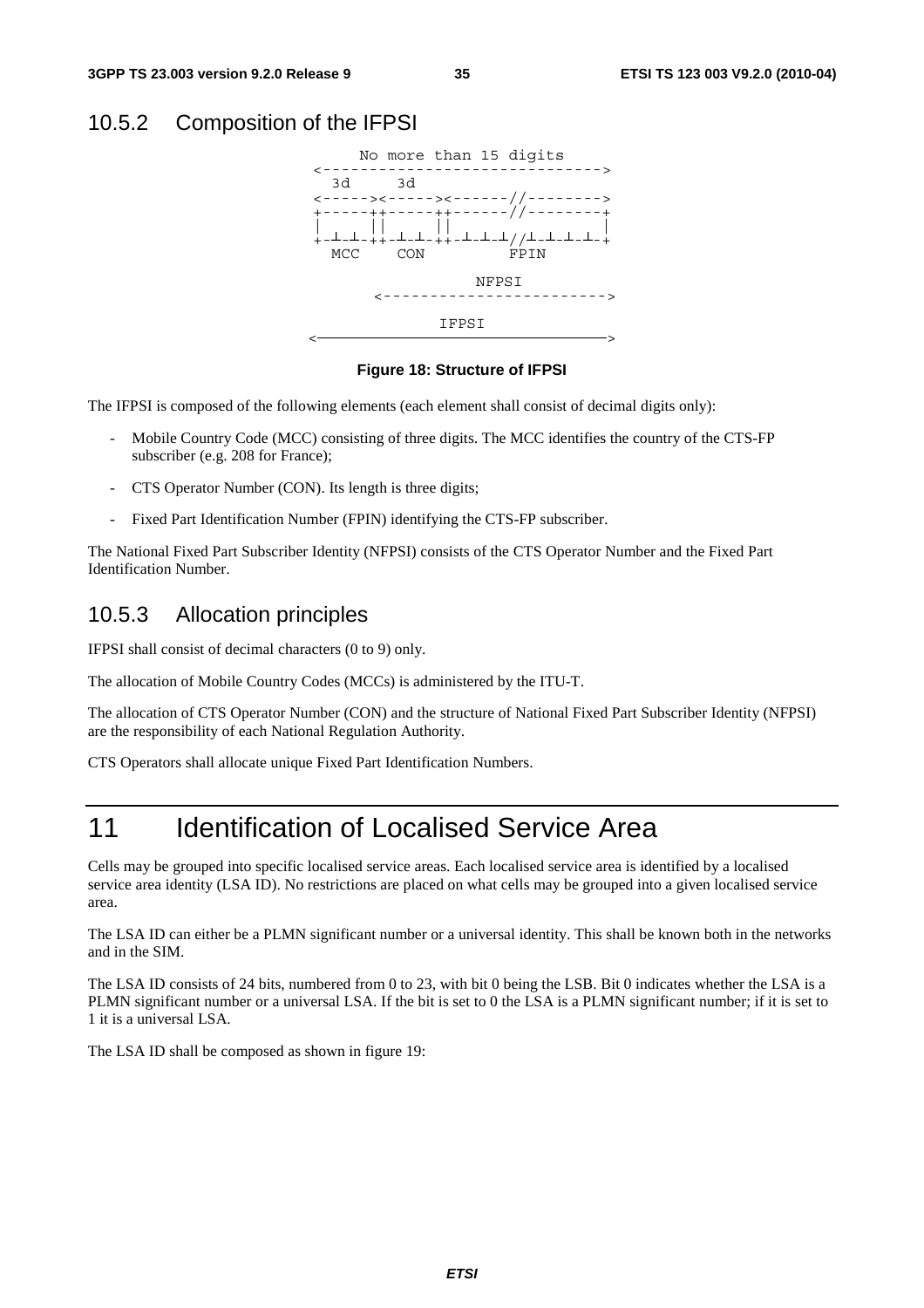| <b>MSB</b> |               | <b>LSB</b> |
|------------|---------------|------------|
|            | 23 bits       | 1 bit      |
|            | <b>LSA ID</b> |            |

**Figure 19: Structure of LSA ID** 

# 12 Identification of PLMN, RNC, Service Area, CN domain and Shared Network Area

The following clauses describe identifiers which are used by both the CN and the UTRAN across the Iu interface. For identifiers which are solely used within the UTRAN, see 3GPP TS 25.401 [16].

NOTE: in the following subclauses, the double vertical bar notation  $\parallel$  indicates the concatenation operator.

# 12.1 PLMN Identifier

A Public Land Mobile Network is uniquely identified by its PLMN identifier. PLMN-Id consists of Mobile Country Code (MCC) and Mobile Network Code (MNC).

#### - **PLMN-Id = MCC || MNC**

The MCC and MNC are predefined within a UTRAN, and set in the RNC via O&M.

# 12.2 CN Domain Identifier

A CN Domain Edge Node is identified within the UTRAN by its CN Domain Identifier. The CN Domain identifier is used over UTRAN interfaces to identify a particular CN Domain Edge Node for relocation purposes. The CN Domain identifier for Circuit Switching (CS) consists of the PLMN-Id and the LAC, whereas for Packet Switching (PS) it consists of the PLMN-Id, the LAC, and the RAC of the first accessed cell in the target RNS.

The two following CN Domain Identifiers are defined:

- **CN CS Domain-Id = PLMN-Id || LAC**
- **CN PS Domain-Id = PLMN-Id || LAC || RAC**

The LAC and RAC are defined by the operator, and set in the RNC via O&M.

For the syntax description and the use of this identifier in RANAP signalling, see 3GPP TS 25.413 [17].

# 12.3 CN Identifier

A CN node is uniquely identified within a PLMN by its CN Identifier (CN-Id). The CN-Id together with the PLMN identifier globally identifies the CN node. The CN-Id together with the PLMN-Id is used as the CN node identifier in RANAP signalling over the Iu interface.

#### **Global CN-Id = PLMN-Id || CN-Id**

The CN-Id is defined by the operator, and set in the nodes via O&M.

For the syntax description and the use of this identifier in RANAP signalling, see 3GPP TS 25.413 [17].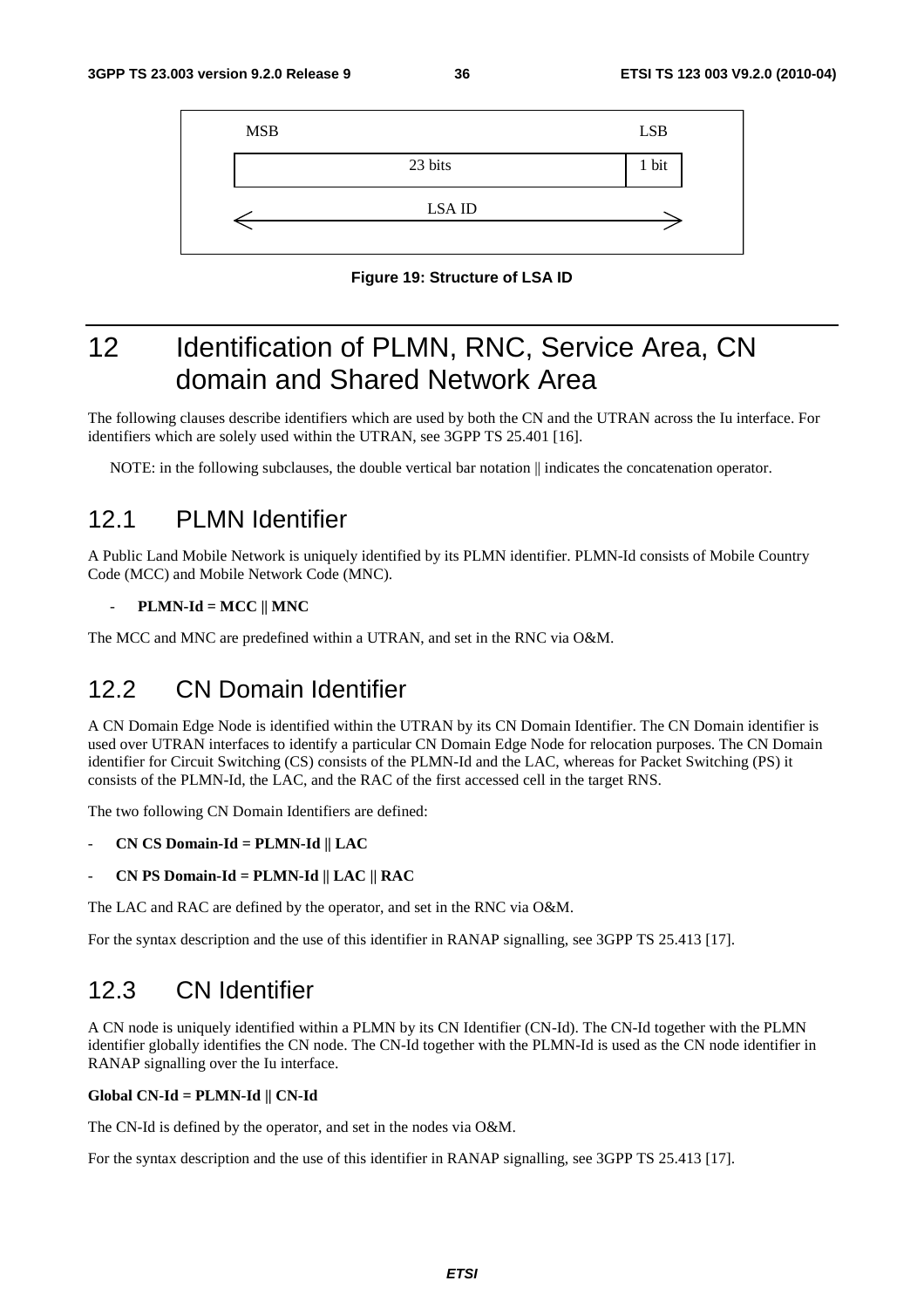# 12.4 RNC Identifier

An RNC node is uniquely identified by its RNC Identifier (RNC-Id). The RNC-Id of an RNC is used in the UTRAN, in a GERAN which is operating in GERAN Iu mode and between them. A BSC which is part of a GERAN operating in Iu mode is uniquely identified by its RNC Identifier (RNC-Id). The RNC-Id of a BSC is used in a GERAN which is operating in GERAN Iu mode, in the UTRAN and between them. RNC-Id together with the PLMN identifier globally identifies the RNC. The RNC-Id on its own or the RNC-Id together with the PLMN-Id is used as the RNC identifier in the UTRAN Iub, Iur and Iu interfaces. The SRNC-Id is the RNC-Id of the SRNC. The C-RNC-Id is the RNC-Id of the controlling RNC. The D-RNC-Id is the RNC Id of the drift RNC.

#### - **Global RNC-Id = PLMN-Id || RNC-Id**

The RNC-Id is defined by the operator, and set in the RNC via O&M

For the syntax description and the use of this identifier in RANAP signalling, see 3GPP TS 25.413 [17].

For the usage of this identifier on Iur-g, see 3GPP TS 43.130 [43].

# 12.5 Service Area Identifier

The Service Area Identifier (SAI) is used to identify an area consisting of one or more cells belonging to the same Location Area. Such an area is called a Service Area and can be used for indicating the location of a UE to the CN.

The Service Area Code (SAC) together with the PLMN-Id and the LAC constitute the Service Area Identifier.

#### - **SAI = PLMN-Id || LAC || SAC**

The SAC is defined by the operator, and set in the RNC via O&M.

For the syntax description and the use of this identifier in RANAP signalling, see 3GPP TS 25.413 [17]. 3GPP TS 25.423 [37] and 3GPP TS 25.419 [38] define the use of this identifier in RNSAP and SABP signalling.

A cell may belong to one or two Service Areas. If it belongs to two Service Areas, one is applicable in the Broadcast (BC) domain and the other is applicable in both the CS and PS domains.

The Broadcast (BC) domain requires that its Service Areas each consist of only one cell. This does not limit the use of Service Areas for other domains. Refer to 3GPP TS 25.410 [39] for a definition of the BC domain.

# 12.6 Shared Network Area Identifier

The Shared Network Area Identifier (SNA-Id) is used to identify an area consisting of one or more Location Areas. Such an area is called a Shared Network Area and can be used to grant access rights to parts of a Shared Network to a UE in connected mode (see 3GPP TS 25.401 [39]).

The Shared Network Area Identifier consists of the PLMN-Id followed by the Shared Network Area Code (SNAC).

#### - **SNA-Id = PLMN-Id || SNAC**

The SNAC is defined by the operator.

For the syntax description and the use of this identifier in RANAP signalling, see 3GPP TS 25.413 [17].

# 13 Numbering, addressing and identification within the IP multimedia core network subsystem

## 13.1 Introduction

This clause describes the format of the parameters needed to access the IP multimedia core network subsystem. For further information on the use of the parameters see 3GPP TS 23.228 [24] and 3GPP TS 29.163 [63]. For more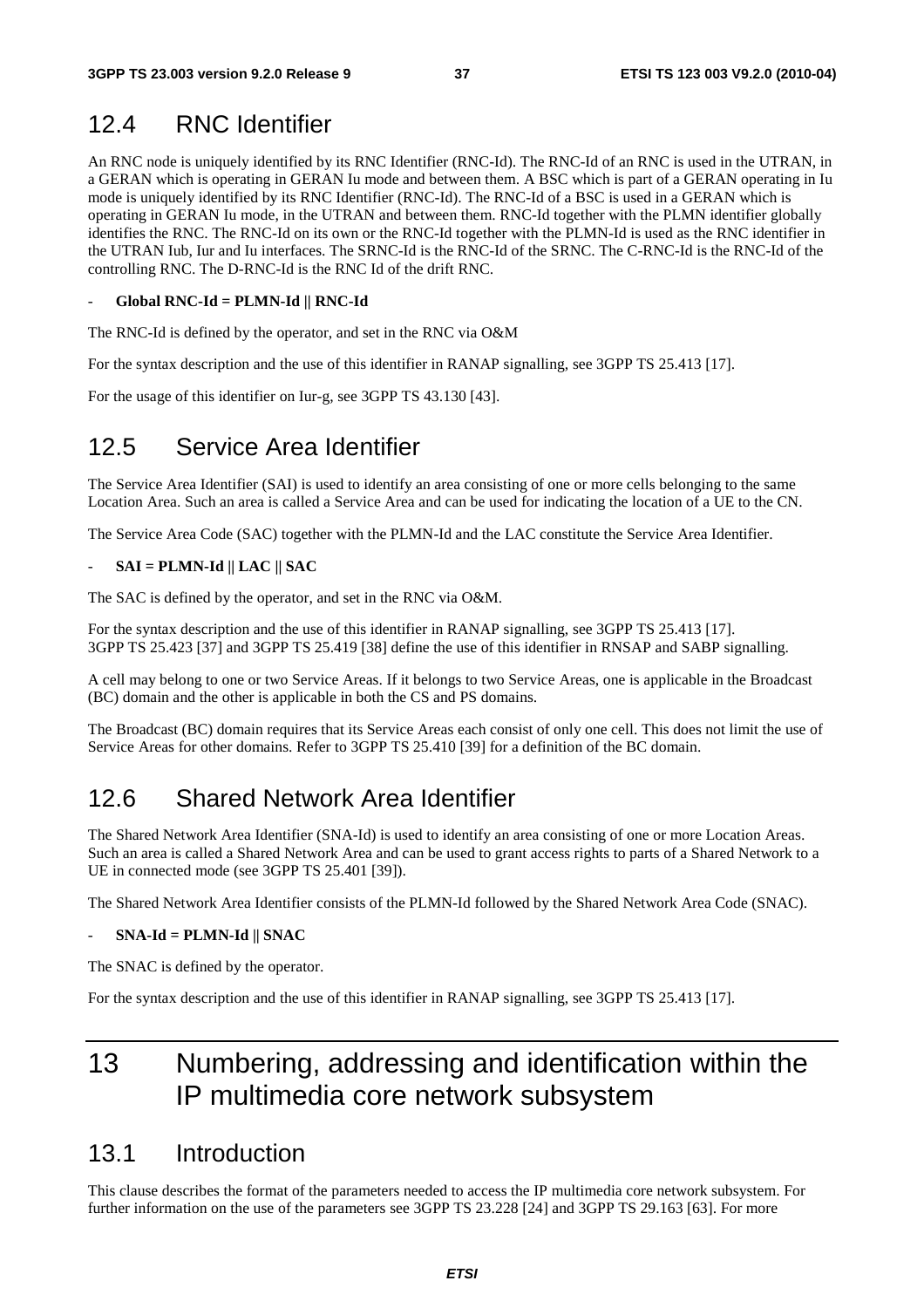information on the ".3gppnetwork.org" domain name and its applicability, see Annex D of the present document. For more information on the ".invalid" top level domain see IETF RFC 2606 [64].

## 13.2 Home network domain name

The home network domain name shall be in the form of an Internet domain name, e.g. operator.com, as specified in IETF RFC 1035 [19].

For 3GPP systems, if there is no ISIM application, the UE shall derive the home network domain name from the IMSI as described in the following steps:

- 1. Take the first 5 or 6 digits, depending on whether a 2 or 3 digit MNC is used (see 3GPP TS 31.102 [27]) and separate them into MCC and MNC; if the MNC is 2 digits then a zero shall be added at the beginning.
- 2. Use the MCC and MNC derived in step 1 to create the "mnc<MNC>.mcc<MCC>.3gppnetwork.org" domain name.
- 3. Add the label "ims." to the beginning of the domain.

An example of a home network domain name is:

IMSI in use: 234150999999999;

where:

- $MCC = 234$ ;
- $MNC = 15$ ; and
- MSIN = 0999999999,

which gives the home network domain name: ims.mnc015.mcc234.3gppnetwork.org.

For 3GPP2 systems, if there is no IMC present, the UE shall derive the home network domain name as described in Annex C of 3GPP2 X.S0013-004 [67].

## 13.3 Private User Identity

The private user identity shall take the form of an NAI, and shall have the form username@realm as specified in clause 2.1 of IETF RFC 4282 [53].

NOTE: It is possible for a representation of the IMSI to be contained within the NAI for the private identity.

For 3GPP systems, if there is no ISIM application, the private user identity is not known. If the private user identity is not known, the private user identity shall be derived from the IMSI.

The following steps show how to build the private user identity out of the IMSI:

- 1. Use the whole string of digits as the username part of the private user identity; and
- 2. convert the leading digits of the IMSI, i.e. MNC and MCC, into a domain name, as described in subclause 13.2.

The result will be a private user identity of the form "<IMSI>@ims.mnc<MNC>.mcc<MCC>.3gppnetwork.org". For example: If the IMSI is 2341509999999999 (MCC = 234, MNC = 15), the private user identity then takes the form "234150999999999@ims.mnc015.mcc234.3gppnetwork.org".

For 3GPP2 systems, if there is no IMC present, the UE shall derive the private user identity as described in Annex C of 3GPP2 X.S0013-004 [67].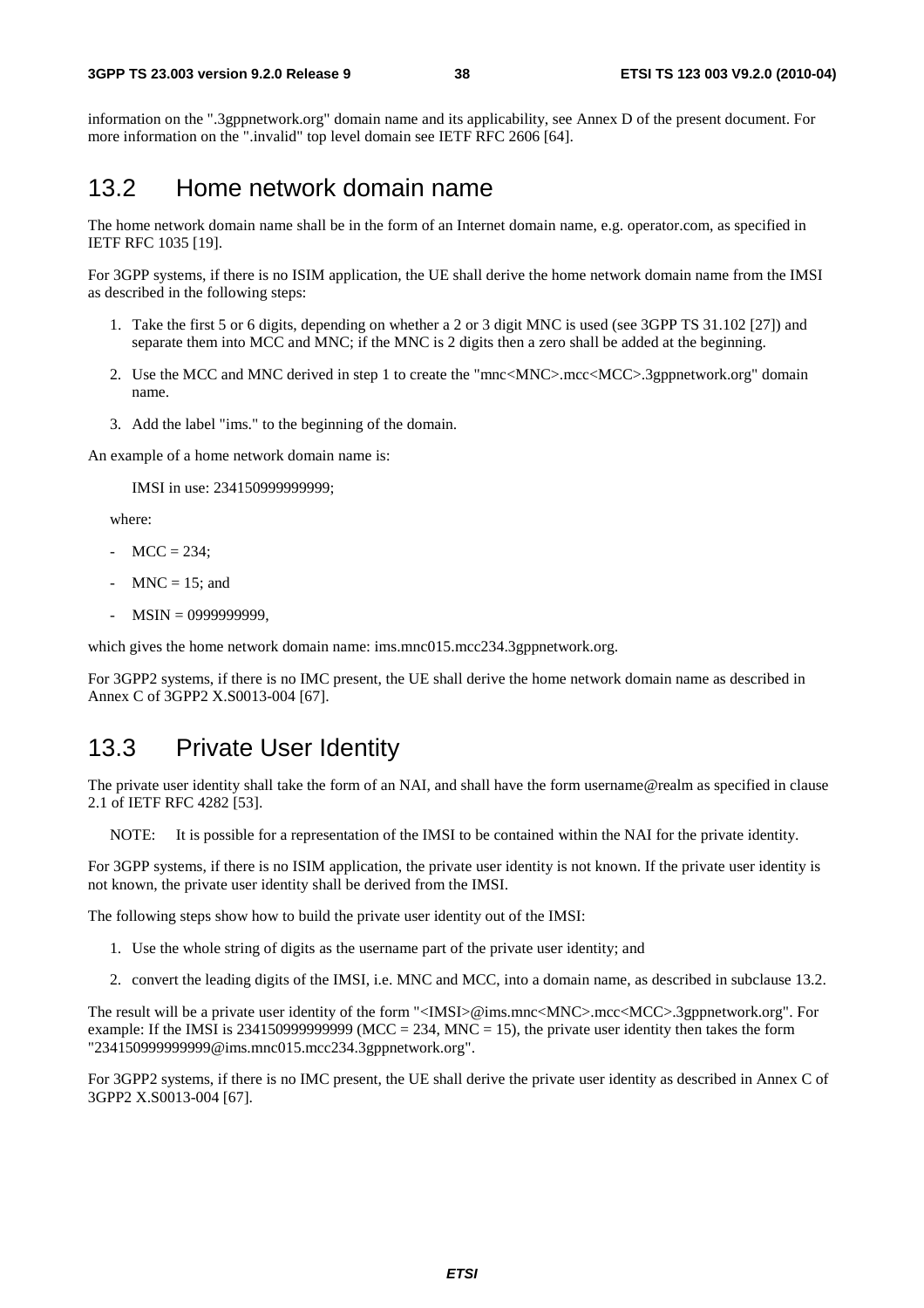# 13.4 Public User Identity

The Public User Identity shall take the form of either a SIP URI (see IETF RFC 3261 [26]) or a Tel URI (see IETF RFC 3966 [45]). A SIP URI for a Public User Identity shall take the canonical form "sip:username@domain". SIP URI comparisons shall be performed as defined in IETF RFC 3261 [26], section 19.1.4.

A Tel URI for a Public User Identity representing an E.164 number shall take the canonical form "tel:<Global Number>" which contains a global number without visual separators (see IETF RFC 3966[45], section 3). Tel URI comparisons shall be performed as defined in IETF RFC 3966[45], section 4.

A SIP URI representing an E.164 number shall include "user=phone" URI parameter. The "userinfo" part of this SIP URI shall follow the same format of the Tel URI for a Public User Identity (i.e. "<Global Number>").

- NOTE 1: The UE can use both local and global formats. The local to global numbering translation is performed in the originating network (see 3GPP TS 24.229 [81]).
- NOTE 2: When corporate networks (Business Trunking and Centrex), service numbers, etc. make use of local numbering plan, the translation to the global format by the terminating network is based on local policy and is operator specific.

# 13.4A Wildcarded Public User Identity

Public User Identities may be stored in the HSS as Wildcarded Public User Identities. A Wildcarded Public User Identity represents a collection of Public User Identities that share the same service profile and are included in the same implicit registration set. Wildcarded Public User Identities enable optimisation of the operation and maintenance of the nodes for the case in which a large amount of users are registered together and handled in the same way by the network. The format of a Wildcarded Public User Identity is the same as for the Wildcarded PSI described in subclause 13.5.

# 13.4B Temporary Public User Identity

For 3GPP systems, if there is no ISIM application to host the Public User Identity, a Temporary Public User Identity shall be derived, based on the IMSI. The Temporary Public User Identity shall be of the form as described in sub-clause 13.4 and shall consist of the string "sip:" appended with a username and domain portion equal to the IMSI derived Private User Identity, as described in sub-clause 13.2. An example using the same example IMSI from sub-clause 13.2 can be found below:

EXAMPLE: "sip:234150999999999@ims.mnc015.mcc234.3gppnetwork.org".

For 3GPP2 systems, if there is no IMC present, the UE shall derive the public user identity as described in Annex C of 3GPP2 X.S0013-004 [67].

# 13.5 Public Service Identity (PSI)

The public service identity shall take the form of either a SIP URI (see IETF RFC 3261 [26]) or a Tel URI (see IETF RFC 3966 [45]). A public service identity identifies a service, or a specific resource created for a service on an application server. The domain part is pre-defined by the IMS operators and the IMS system provides the flexibility to dynamically create the user part of the PSIs.

The PSIs are stored in the HSS either as a distinct PSI or as a wildcarded PSI. A distinct PSI contains the PSI that is used in routing , whilst a wildcarded PSI represents a collection of PSIs. Wildcarded PSIs enable optimisation of the operation and maintenance of the nodes. A wildcarded PSI consists of a delimited regular expression located either in the userinfo portion of the SIP URI or in the telephone-subscriber portion of the Tel URI. The regular expression in the wildcarded PSI shall take the form of Extended Regular Expressions (ERE) as defined in chapter 9 in IEEE 1003.1- 2004 Part 1 [60]. The delimiter shall be the exclamation mark character ("!"). If more than two exclamation mark characters are present in the userinfo portion or telephone-subscriber portion of a wildcarded PSI then the outside pair of exclamation mark characters is regarded as the pair of delimiters (i.e. no exclamation mark characters are allowed to be present in the fixed parts of the userinfo portion or telephone-subscriber portion).

When stored in the HSS, the wildcarded PSI shall include the delimiter character to indicate the extent of the part of the PSI that is wildcarded. It is used to separate the regular expression from the fixed part of the wildcarded PSI.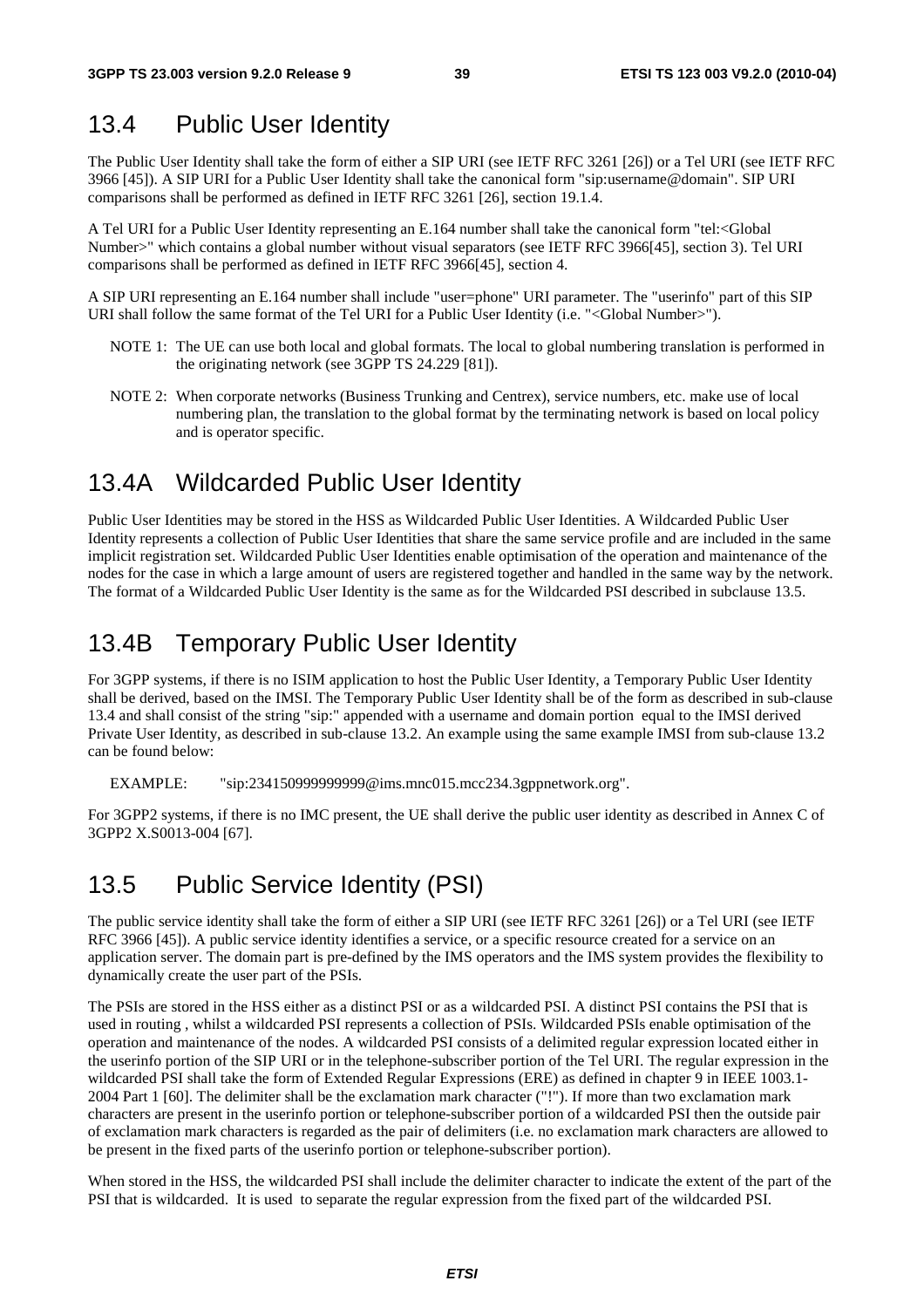Example: The following PSI could be stored in the HSS - "sip:chatlist!.\*!@example.com".

When used on an interface, the exclamation mark characters within a PSI shall not be interpreted as delimiter..

Example: The following PSIs communicated in interface messages to the HSS will match to the wildcarded PSI of "sip:chatlist!.\*!@example.com" stored in the HSS:

sip:chatlist1@example.com

sip:chatlist2@example.com

sip:chatlist42@example.com

sip:chatlistAbC@example.com

sip:chatlist!1@example.com

Note that sip:chatlist1@example.com and sip:chatlist!1@example.com are regarded different specific PSIs, both matching the wildcarded PSI sip:chatlist!.\*!@example.com.

## 13.5A Private Service Identity

The Private Service Identity is applicable to a PSI user and is similar to a Private User Identity in the form of a Network Access Identifier (NAI), which is defined in IETF RFC 4282 [53]. The Private Service Identity is operator defined and although not operationally used for registration, authorisation and authentication in the same way as Private User Identity, it enables Public Service Identities to be associated to a Private Service Identity which is required for compatibility with the Cx procedures.

### 13.6 Anonymous User Identity

The Anonymous User Identity shall take the form of a SIP URI (see IETF RFC 3261 [26]). A SIP URI for an Anonymous User Identity shall take the form "sip:user@domain". The user part shall be the string "anonymous" and the domain part shall be the string "anonymous.invalid". The full SIP URI for Anonymous User Identity is thus:

"sip:anonymous@anonymous.invalid"

For more information on the Anonymous User Identity and when it is used, see 3GPP TS 29.163 [63].

# 13.7 Unavailable User Identity

The Unavailable User Identity shall take the form of a SIP URI (see IETF RFC 3261 [26]). A SIP URI for an Unavailable User Identity shall take the form "sip:user@domain". The user part shall be the string "unavailable" and the domain part shall be the string "unknown.invalid". The full SIP URI for Anonymous User Identity is thus:

"sip:unavailable@unknown.invalid"

For more information on the Unavailable User Identity and when it is used, see 3GPP TS 29.163 [63].

### 13.8 Instance-ID

An instance-id is a SIP Contact header parameter that uniquely identifies the SIP UA performing a registration.

When an IMEI is available, the instance-id shall take the form of a IMEI URN (see draft-montemurro-gsma-imei-urn [79]). The format of the instance-id shall take the form "urn:gsma:imei:<gsma-specifier-defined-string>" where by the the gsma-specifier-defined-string shall be the IMEI encoded as defined in draft-montemurro-gsma-imei-urn [79]. An example of such an instance-id is as follows:

EXAMPLE: urn:gsma:imei:90420156-025763-0

If no IMEI is available, the instance-id shall take the form of a string representation of a UUID as a URN as defined in IETF RFC 4122 [80]. An example of such an instance-id is as follows: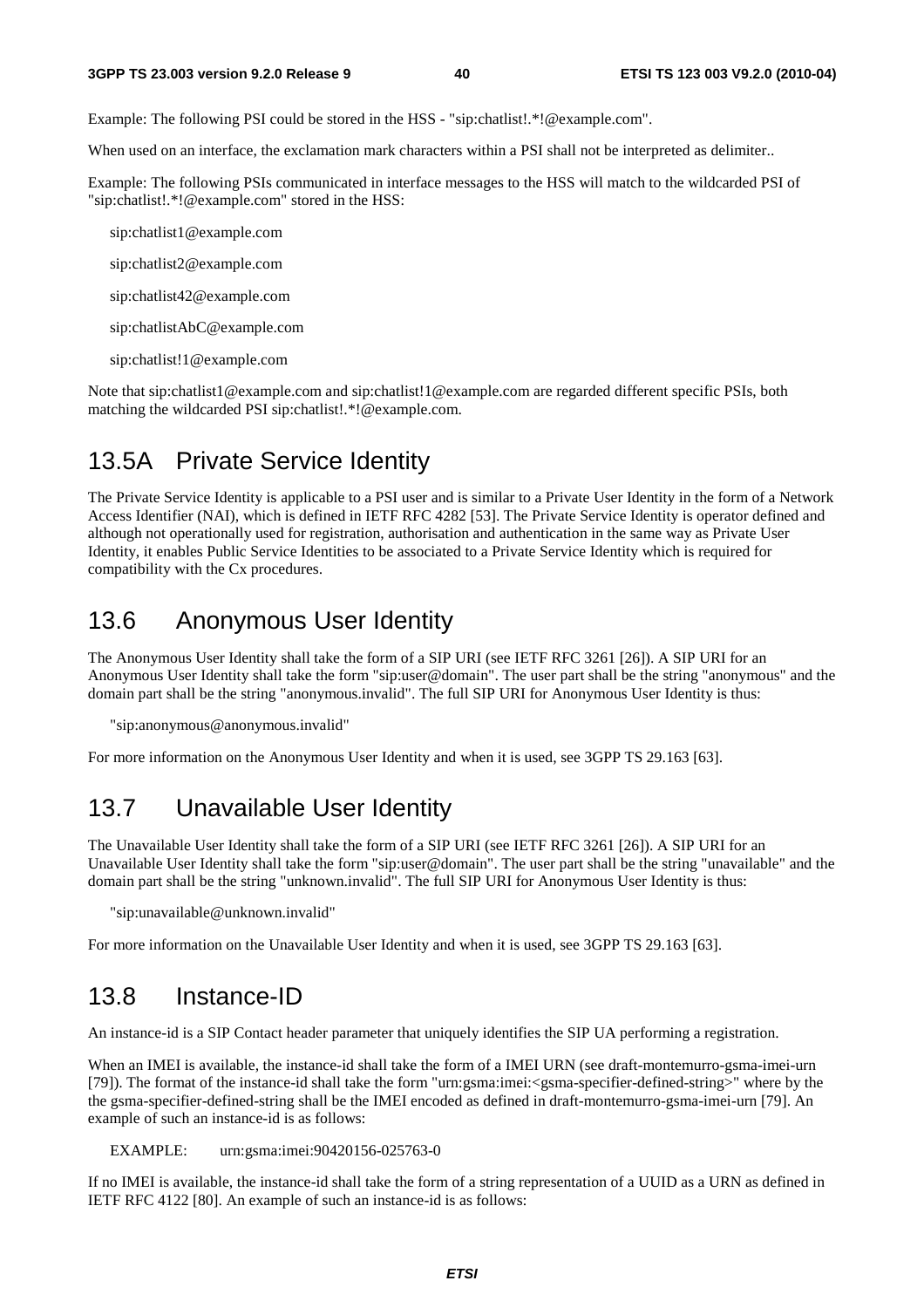EXAMPLE: urn:uuid:f81d4fae-7dec-11d0-a765-00a0c91e6bf6

For more information on the instance-id and when it is used, see 3GPP TS 24.229 [81].

# 14 Numbering, addressing and identification for 3GPP System to WLAN Interworking

### 14.1 Introduction

This clause describes the format of the parameters needed to access the 3GPP system supporting the WLAN interworking. For further information on the use of the parameters see 3GPP TS 24.234 [48]. For more information on the ".3gppnetwork.org" domain name and its applicability, see Annex D of the present document.

#### 14.2 Home network realm

The home network realm shall be in the form of an Internet domain name, e.g. operator.com, as specified in RFC 1035 [19].

When attempting to authenticate within WLAN access, the WLAN UE shall derive the home network domain name from the IMSI as described in the following steps:

- 1. take the first 5 or 6 digits, depending on whether a 2 or 3 digit MNC is used (see 3GPP TS 31.102 [27], 3GPP TS 51.011 [66]) and separate them into MCC and MNC; if the MNC is 2 digits then a zero shall be added at the beginning;
- 2. use the MCC and MNC derived in step 1 to create the "mnc<MNC>.mcc<MCC>. 3gppnetwork.org" domain name;
- 3. add the label "wlan." to the beginning of the domain name.

An example of a WLAN NAI realm is:

IMSI in use: 234150999999999;

Where:

 $MCC = 234$ :

 $MNC = 15$ ;

MSIN = 0999999999

Which gives the home network domain name: wlan.mnc015.mcc234.3gppnetwork.org.

NOTE: If it is not possible for the WLAN UE to identify whether a 2 or 3 digit MNC is used (e.g. SIM is inserted and the length of MNC in the IMSI is not available in the "Administrative data" data file), it is implementation dependent how the WLAN UE determines the length of the MNC (2 or 3 digits).

## 14.3 Root NAI

The Root NAI shall take the form of a NAI, and shall have the form username@realm as specified in clause 2.1 of IETF RFC 4282 [53].

The username part format of the Root NAI shall comply with IETF RFC 4187 [50] when EAP AKA authentication is used and with IETF RFC 4186 [51], when EAP SIM authentication is used.

When the username part includes the IMSI, the Root NAI shall be built according to the following steps: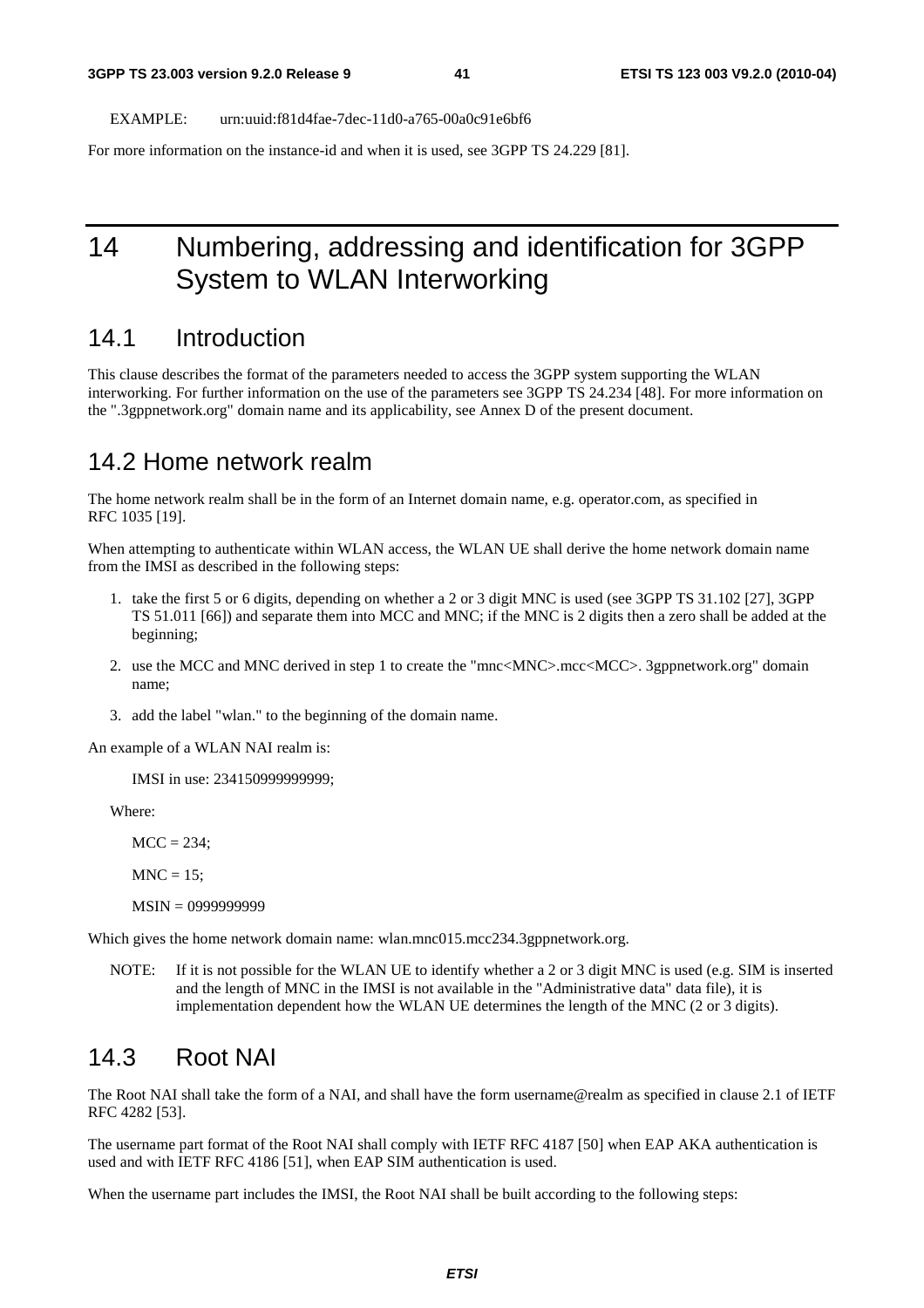#### **3GPP TS 23.003 version 9.2.0 Release 9 42 ETSI TS 123 003 V9.2.0 (2010-04)**

- 1. Generate an identity conforming to NAI format from IMSI as defined in EAP SIM [51] and EAP AKA [50] as appropriate;
- 2. Convert the leading digits of the IMSI, i.e. MNC and MCC, into a domain name, as described in subclause 14.2.

The result will be a root NAI of the form:

"0<IMSI>@wlan.mnc<MNC>.mcc<MCC>.3gppnetwork.org", for EAP AKA authentication and "1<IMSI>@wlan.mnc<MNC>.mcc<MCC>.3gppnetwork.org", for EAP SIM authentication

For example, for EAP AKA authentication: If the IMSI is  $2341509999999999$  (MCC = 234, MNC = 15), the root NAI then takes the form 0234150999999999@wlan.mnc015.mcc234.3gppnetwork.org.

# 14.4 Decorated NAI

The Decorated NAI shall take the form of a NAI and shall have the form 'homerealm!username@otherrealm' as specified in clause 2.7 of the IETF RFC 4282 [53].

The realm part of Decorated NAI consists of 'otherrealm', see the IETF draft 2486-bisRFC 4282 [53]. 'Homerealm' is the realm as specified in clause 14.2, using the HPLMN ID ('homeMCC' + 'homeMNC)'. 'Otherrealm' is the realm built using the PLMN ID (visitedMCC + visited MNC) of the PLMN selected as a result of WLAN PLMN selection (see 3GPP TS 24.234 [48]).

The username part format of the Root NAI shall comply with IETF RFC 4187 [50] when EAP AKA authentication is used and with IETF RFC 4186 [51], when EAP SIM authentication is used.

When the username part of Decorated NAI includes the IMSI, it shall be built following the same steps specified for Root NAI in clause 14.3.

The result will be a decorated NAI of the form:

"wlan.mnc<homeMNC>.mcc<homeMCC>.3gppnetwork.org !0<IMSI>@wlan.mnc<visitedMNC>.mcc<visitedMCC>.3gppnetwork.org", for EAP AKA authentication and " wlan.mnc<homeMNC>.mcc<homeMCC>.3gppnetwork.org !1<IMSI>@wlan.mnc<visitedMNC>.mcc<visitedMCC>.3gppnetwork.org ", for EAP SIM authentication

For example, for EAP AKA authentication: If the IMSI is 23415099999999999 (MCC = 234, MNC = 15) and the PLMN ID of the Selected PLMN is  $MCC = 610$ ,  $MNC = 71$  then the Decorated NAI takes the form wlan.mnc015.mcc234.3gppnetwork.org!0234150999999999@wlan.mnc071.mcc610.3gppnetwork.org.

NOTE: the 'otherrealm' specified in the present document is resolved by the WLAN AN. If the WLAN AN does not have access to the GRX, then the WLAN AN should resolve the realm by other means e.g. static look-up table, private local DNS server acting as an authoritative name server for that sub-domain.

# 14.4A Fast Re-authentication NAI

The Fast Re-authentication NAI in both EAP-SIM and EAP-AKA shall take the form of a NAI as specified in clause 2.1 of IETF RFC 4282 [53]. If the 3GPP AAA server does not return a complete NAI, the Fast Re-authentication NAI shall consist of the username part of the fast re-authentication identity as returned from the 3GPP AAA server and the same realm as used in the permanent user identity. If the 3GPP AAA server returns a complete NAI as the reauthentication identity, then this NAI shall be used. The username part of the fast re-authentication identity shall be decorated as described in 14.4 if the Selected PLMN is different from the HPLMN.

NOTE: The permanent user identity is either the root or decorated NAI as defined in clauses 14.3 and 14.4.

EXAMPLE 1: If the fast re-authentication identity returned by the 3GPP AAA Server is 458405627015 and the IMSI is 2341509999999999 (MCC = 234, MNC = 15), the Fast Re-authentication NAI for the case when NAI decoration is not used takes the form: 458405627015@wlan.mnc015.mcc234.3gppnetwork.org

EXAMPLE 2: If the fast re-authentication identity returned by the 3GPP AAA Server is "458405627015@aaa1.wlan.mnc015.mcc234.3gppnetwork.org" and the IMSI is 234150999999999 (MCC = 234,  $MNC = 15$ ), the Fast Re-authentication NAI for the case when NAI decoration is not used takes the form: 458405627015@aaa1.wlan.mnc015.mcc234.3gppnetwork.org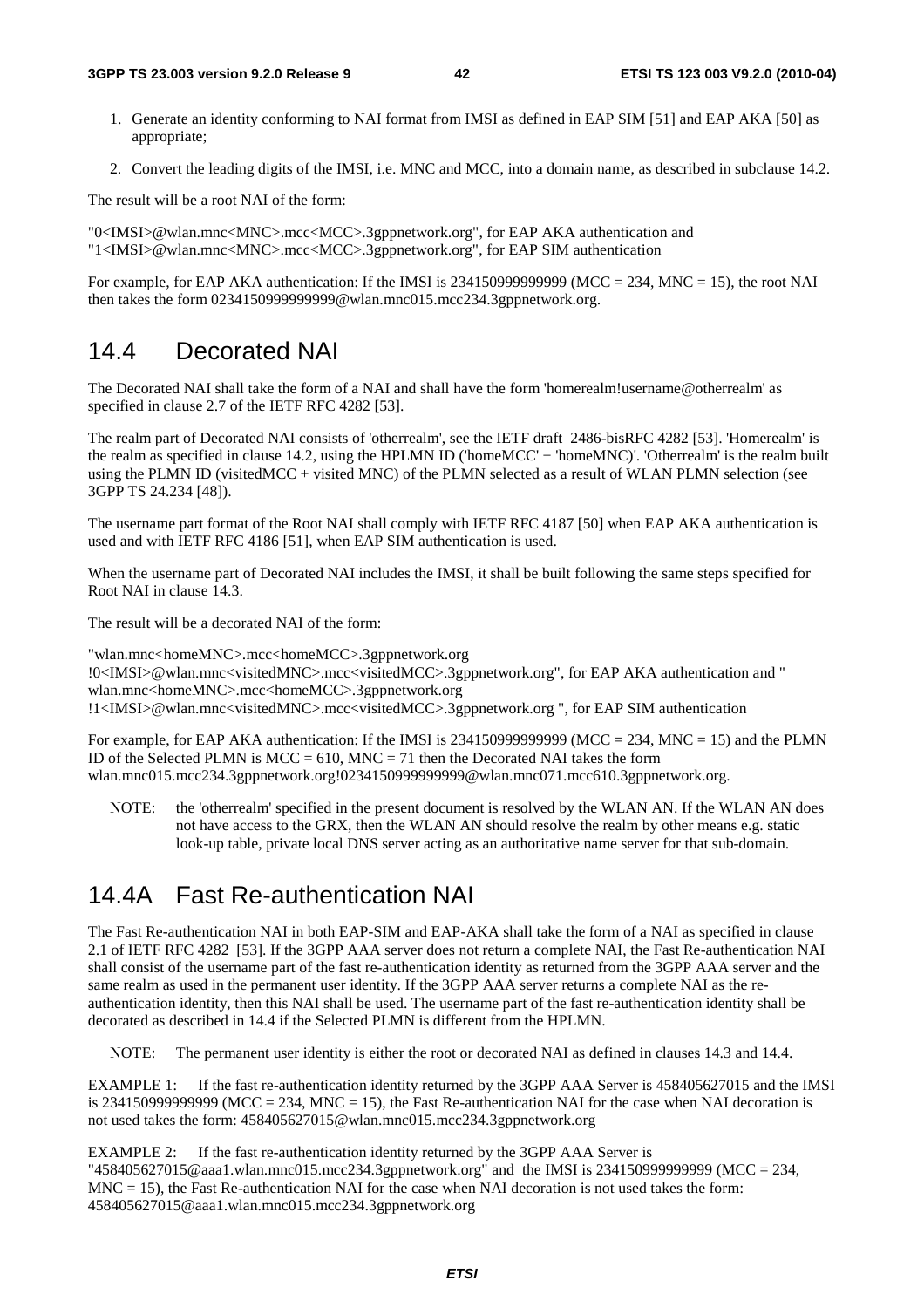EXAMPLE 3: If the fast re-authentication identity returned by the 3GPP AAA Server is 458405627015 and the IMSI is 2341509999999999999 (MCC = 234, MNC = 15), and the PLMN ID of the Selected PLMN is MCC = 610, MNC = 71, the Fast Re-authentication NAI takes the form: wlan.mnc015.mcc234.3gppnetwork.org !458405627015@wlan.mnc071.mcc610.3gppnetwork.org

# 14.5 Temporary identities

The Temporary identities (Pseudonyms and re-authentication identities) shall take the form of a NAI username as specified in clause 2.1 of the IETF RFC 4282 [53].

Temporary identity shall be generated as specified in subclause 6.4.1 of 3GPP TS 33.234 [55]. This part of the temporary identity shall follow the UTF-8 transformation format specified in IETF RFC 2279 [54] except for the following reserved hexadecimal octet value:

FF.

When the temporary identity username is coded with FF, this reserved value is used to indicate the special case when no valid temporary identity exists in the WLAN UE (see 3GPP TS 24.234 [48]). The network shall not allocate a temporary identity with the whole username coded with the reserved hexadecimal value FF.

For EAP-AKA authentication, the username portion of the pseudonym identity shall be prepended with the single digit "2" and the username portion of the fast re-authentication identity shall be prepended with the single digit "4" as specified in sub-clause 4.1.1.7 of IETF RFC 4187 [50].

For EAP-SIM authentication, the username portion of the pseudonym identity shall be prepended with the single digit "3" and the username portion of the fast re-authentication identity shall be prepended with the single digit "5" as specified in sub-clause 4.2.1.7 of IETF RFC 4186 [51].

# 14.6 Alternative NAI

The Alternative NAI shall take the form of a NAI, i.e. 'any\_username@REALM' as specified of IETF RFC 4282 [53]. The Alternative NAI shall not be routable from any AAA server.

The Alternative NAI shall contain a username part which is not derived from the IMSI. The username part shall not be a null string.

The REALM part of the NAI shall be 'unreachable.3gppnetwork.org'.

The result shall be an NAI in the form of:

"<any\_non\_null\_string>@unreachable.3gppnetwork.org"

# 14.7 W-APN

The W-APN is composed of two parts as follows:

- The W-APN Network Identifier; this defines to which external network the PDG is connected.
- The W-APN Operator Identifier; this defines in which PLMN the PDG serving the W-APN is located.

The W-APN Operator Identifier is placed after the W-APN Network Identifier. The W-APN consisting of both the Network Identifier and Operator Identifier corresponds to a FQDN of a PDG; the W-APN has, after encoding as defined in the paragraph below, a maximum length of 100 octets.

The encoding of the W-APN shall follow the Name Syntax defined in IETF RFC 2181 [18], IETF RFC 1035 [19] and IETF RFC 1123 [20]. The W-APN consists of one or more labels. Each label is coded as a one octet length field followed by that number of octets coded as 8 bit ASCII characters. Following IETF RFC 1035 [19] the labels shall consist only of the alphabetic characters (A-Z and a-z), digits (0-9) and the hyphen (-). Following IETF RFC 1123 [20], the label shall begin and end with either an alphabetic character or a digit. The case of alphabetic characters is not significant. The W-APN is not terminated by a length byte of zero.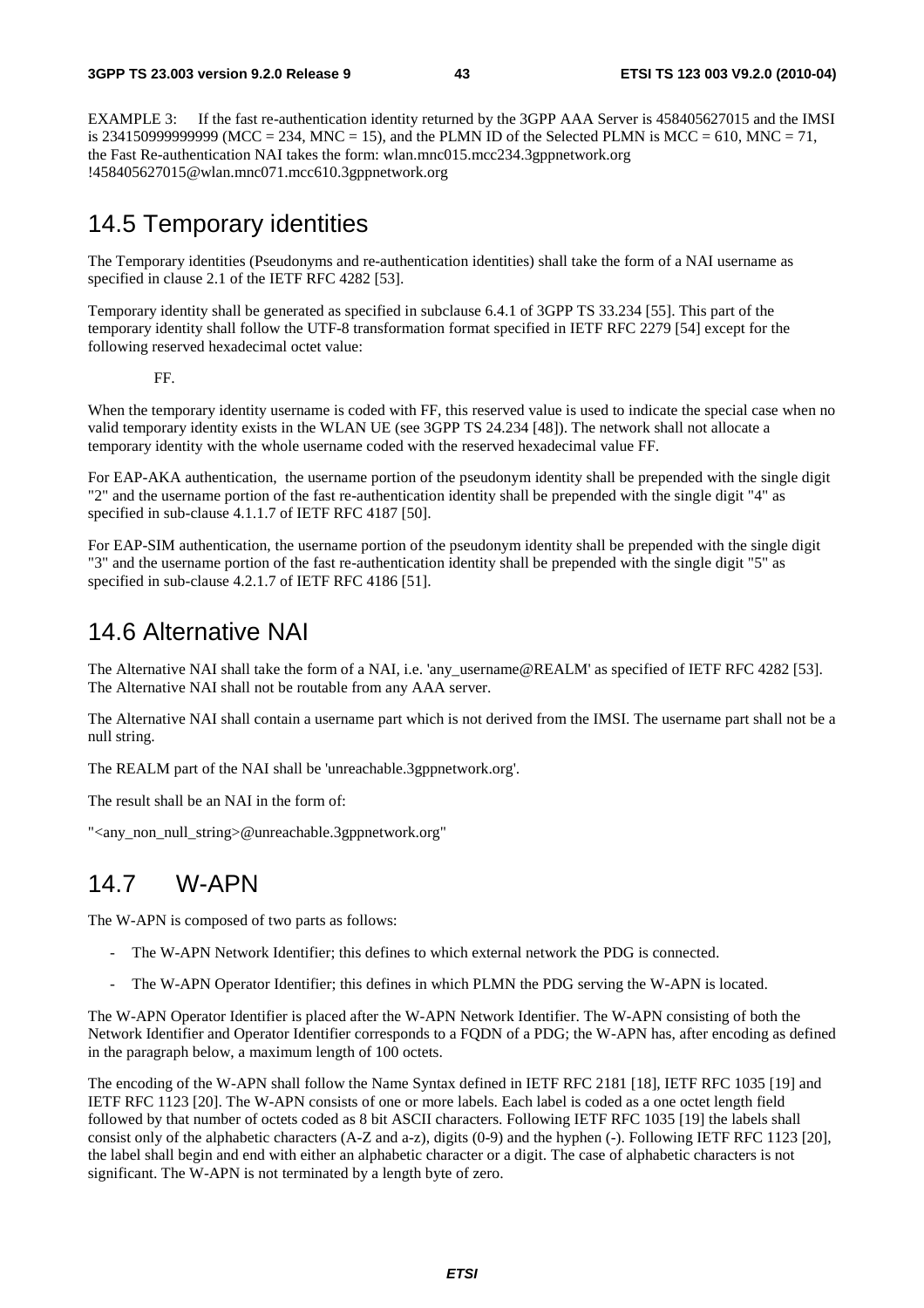For the purpose of presentation, a W-APN is usually displayed as a string in which the labels are separated by dots (e.g. "Label1.Label2.Label3").

The W-APN for the support of IMS Emergency calls shall take the form of a common, reserved Network Identifier described in subclause 14.7.1 together with the usual W-APN Operator Identifier as described in subclause 14.7.2.

### 14.7.1 Format of W-APN Network Identifier

The W-APN Network Identifier follows the format defined for APNs in subclause 9.1.1. In addition to what has been defined in subclause 9.1.1 the W-APN Network Identifier shall not contain "w-apn." and not end in ".3gppnetwork.org".

A W-APN Network Identifier may be used to access a service associated with a PDG. This may be achieved by defining:

- a W-APN which corresponds to a FQDN of a PDG, and which is locally interpreted by the PDG as a request for a specific service, or
- a W-APN Network Identifier consisting of 3 or more labels and starting with a Reserved Service Label, or a W-APN Network Identifier consisting of a Reserved Service Label alone, which indicates a PDG by the nature of the requested service. Reserved Service Labels and the corresponding services they stand for shall be agreed between operators who have WLAN roaming agreements.

The W-APN Network Identifier for the support of IMS Emergency calls shall take the form of a common, reserved Network Identifier of the form "sos".

As an example, the W-APN for MCC 345 and MNC 12 is coded in the DNS as:

```
"sos.w-apn.mnc012.mcc345.pub.3gppnetwork.org".
```
where "sos" is the W-APN Network Identifier and " mnc012.mcc345.pub.3gppnetwork.org " is the W-APN Operator Identifier.

### 14.7.2 Format of W-APN Operator Identifier

The W-APN Operator Identifier is composed of six labels. The last three labels shall be "pub.3gppnetwork.org". The second and third labels together shall uniquely identify the PLMN. The first label distinguishes the domain name as a W-APN.

For each operator, there is a default W-APN Operator Identifier (i.e. domain name). This default W-APN Operator Identifier is derived from the IMSI as follows:

"w-apn.mnc<MNC>.mcc<MCC>.pub.3gppnetwork.org"

where:

"mnc" and "mcc" serve as invariable identifiers for the following digits.

<MNC> and <MCC> are derived from the components of the IMSI defined in subclause 2.2.

Alternatively, the default W-APN Operator Identifier is derived using the MNC and MCC of the VPLMN. See 3GPP TS 24.234 [48] for more information.

The default W-APN Operator Identifier is used in both non-roaming and roaming situations when attempting to translate a W-APN consisting only of a Network Identifier into the IP address of the PDG in the HPLMN.

In order to guarantee inter-PLMN DNS translation, the <MNC> and <MCC> coding used in the "w-apn.mnc<MNC>.mcc<MCC>.pub.3gppnetwork.org" format of the W-APN OI shall be:

- $-MNC$  = 3 digits
- $-MCC$  = 3 digits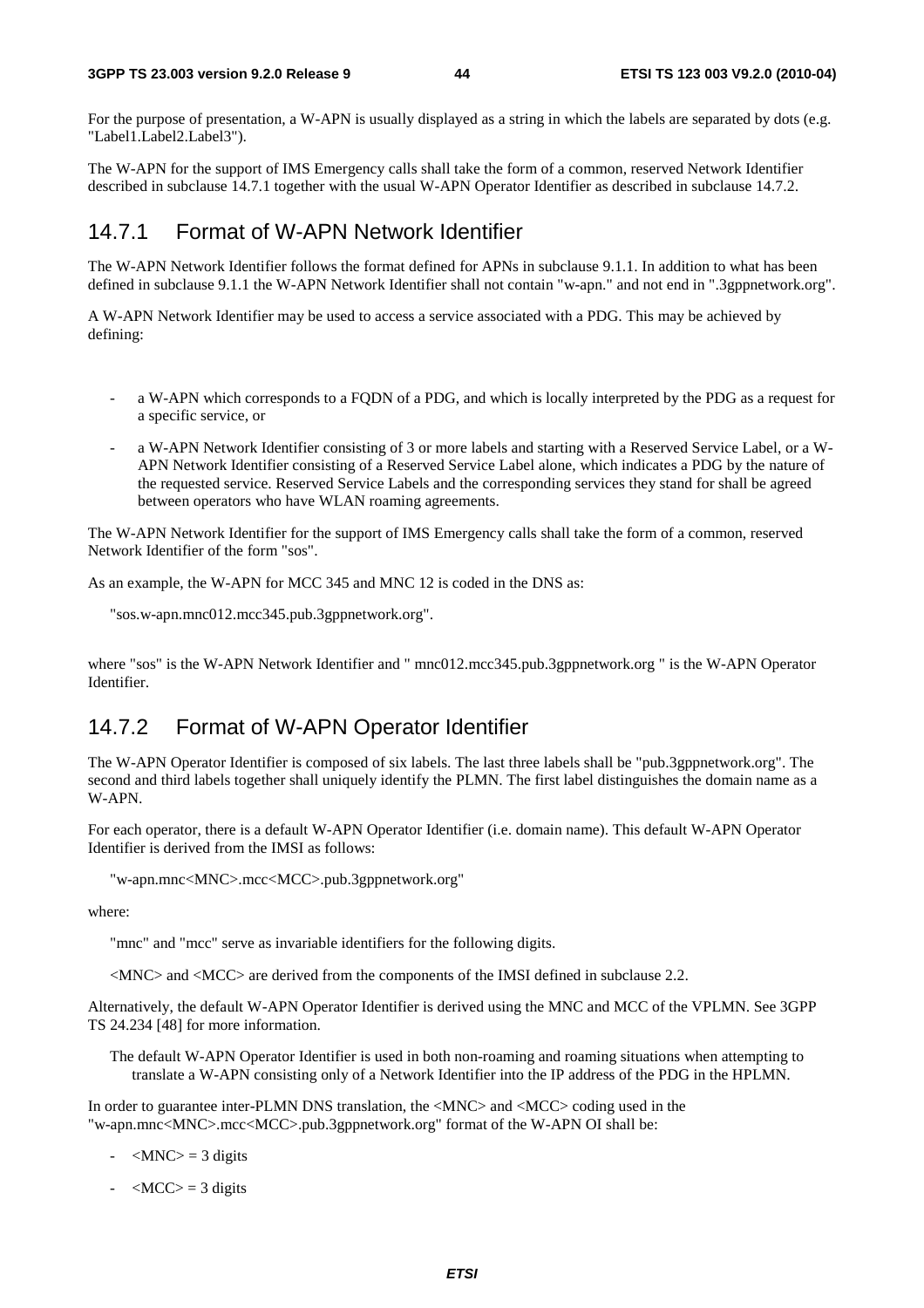If there are only 2 significant digits in the MNC, one "0" digit shall be inserted at the left side to fill the 3 digits coding of MNC in the W-APN OI.

As an example, the W-APN OI for MCC 345 and MNC 12 is coded in the DNS as:

"w-apn.mnc012.mcc345.pub.3gppnetwork.org".

#### 14.7.3 Alternative Format of W-APN Operator Identifier

For situations when the PDG serving the W-APN is located in such network that is not part of the GRX (i.e. the Interoperator IP backbone), the default Operator Identifier described in sub-clause 14.7.2 is not available for use. This restriction originates from the '.3gppnetwork.org' domain, which is only available in GRX DNS for actual use. Thus an alternative format of W-APN Operator Identifier is required for this case.

The Alternative W-APN Operator Identifiers shall be constructed as follows:

"w-apn.<valid operator"s REALM>"

where:

<valid operator"s REALM> corresponds to REALM names owned by the operator hosting the PDG serving the desired W-APN.

REALM names are required to be unique, and are piggybacked on the administration of the Public Internet DNS namespace. REALM names may also belong to the operator of the VPLMN.

As an example, the W-APN OI for the Operator REALM "notareal.com" is coded in the Public Internet DNS as:

"w-apn.notareal.com".

# 14.8 Emergency Realm and NAI decoration for Emergency Cases

The emergency realm shall be of the form of a home network realm as described in clause 14.2 prefixed with the label "sos." at the beginning of the domain name.

An example of a WLAN emergency NAI realm is:

IMSI in use: 234150999999999;

Where:

 $MCC = 234$ :

 $MNC = 15$ :

MSIN = 0999999999

Which gives the home network domain name: sos.wlan.mnc015.mcc234.3gppnetwork.org.

The NAI for emergency cases shall be of the form as specified in subclauses 14.3 and 14.4, with the addition of the emergency realm as described above for PLMNs where the emergency realm is supported.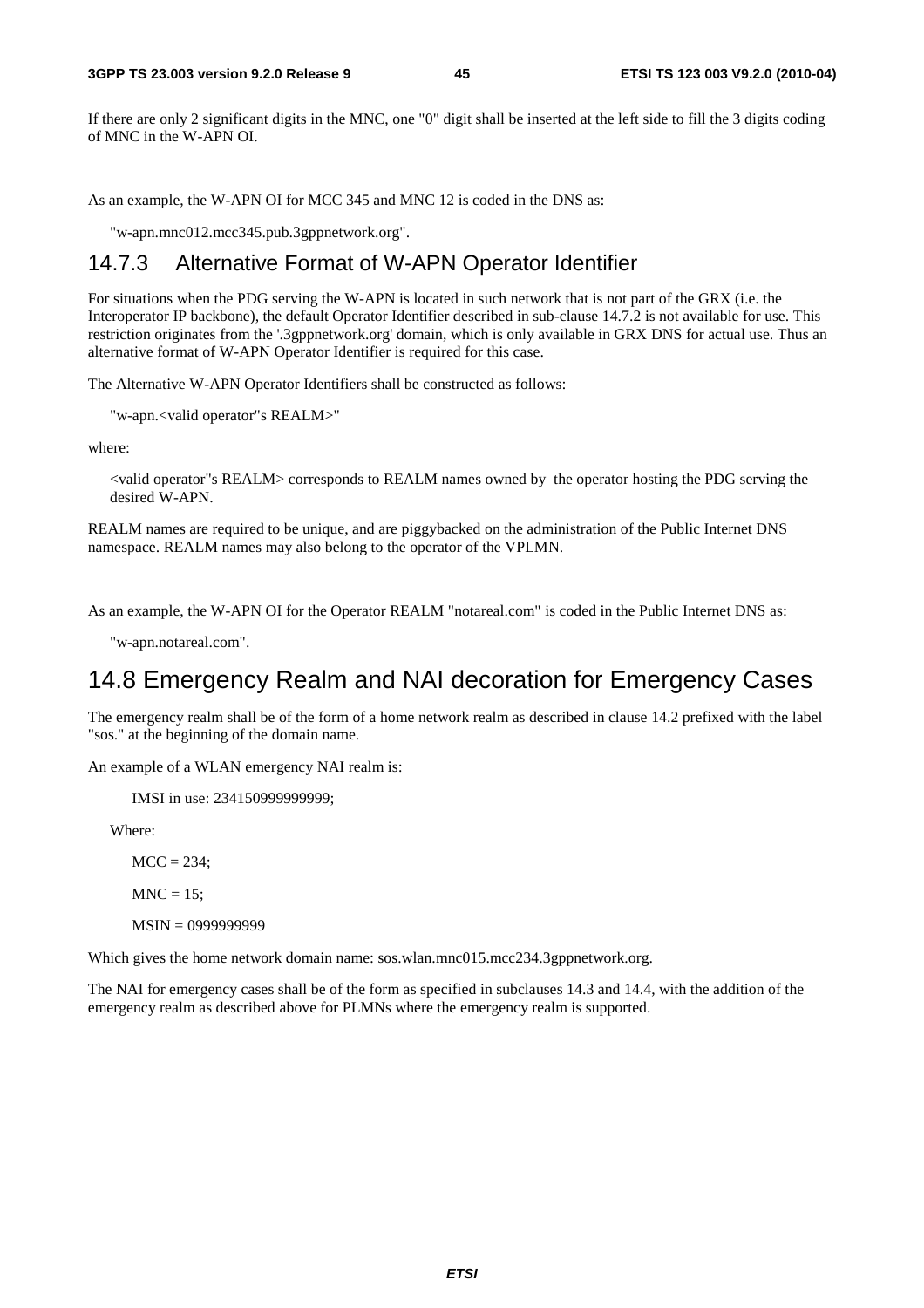# 15 Identification of Multimedia Broadcast/Multicast Service

### 15.1 Introduction

This clause describes the format of the parameters needed to access the Multimedia Broadcast/Multicast service. For further information on the use of the parameters see 3GPP TS 23.246 [52].

## 15.2 Structure of TMGI

Temporary Mobile Group Identity (TMGI) is used within MBMS to uniquely identify Multicast and Broadcast bearer services.

TMGI is composed as shown in figure 15.2.1.



**Figure 15.2.1: Structure of TMGI** 

The TMGI is composed of three parts:

- 1) MBMS Service ID consisting of three octets. MBMS Service ID consists of a 6-digit fixed-length hexadecimal number between 000000 and FFFFFF. MBMS Service ID uniquely identifies an MBMS bearer service within a PLMN.
- 2) Mobile Country Code (MCC) consisting of three digits. The MCC identifies uniquely the country of domicile of the BM-SC;
- 3) Mobile Network Code (MNC) consisting of two or three digits (depending on the assignment to the PLMN by its national numbering authority). The MNC identifies the PLMN which the BM-SC belongs to. For more information on the use of the TMGI, see 3GPP TS 23.246 [52].

# 15.3 Structure of MBMS SAI

The MBMS Service Area (MBMS SA) is defined in 3GPP TS 23.246 [52]. It comprises of one or more MBMS Service Area Identities (MBMS SAIs), in any case each MBMS SA shall not include more than 256 MBMS SAIs. An MBMS SAI shall identify a group of cells within a PLMN, that is independent of the associated Location/Routing/Service Area and the physical location of the cell(s). A cell shall be able to belong to one or more MBMS SAs, and therefore is addressable by one or more MBMS SAIs.

The MBMS SAI shall be a decimal number between 0 and 65,535 (inclusive). The value 0 shall have special meaning; it denotes the whole PLMN as the MBMS Service Area and it shall indicate to a receiving RNC/BSS that all cells reachable by that RNC/BSS are part of the MBMS Service Area.

With the exception of the specific MBMS Service Ares Identity with value 0, the MBMS Service Area Identity shall be unique within a PLMN and shall be defined in such a way that all the corresponding cells are MBMS capable.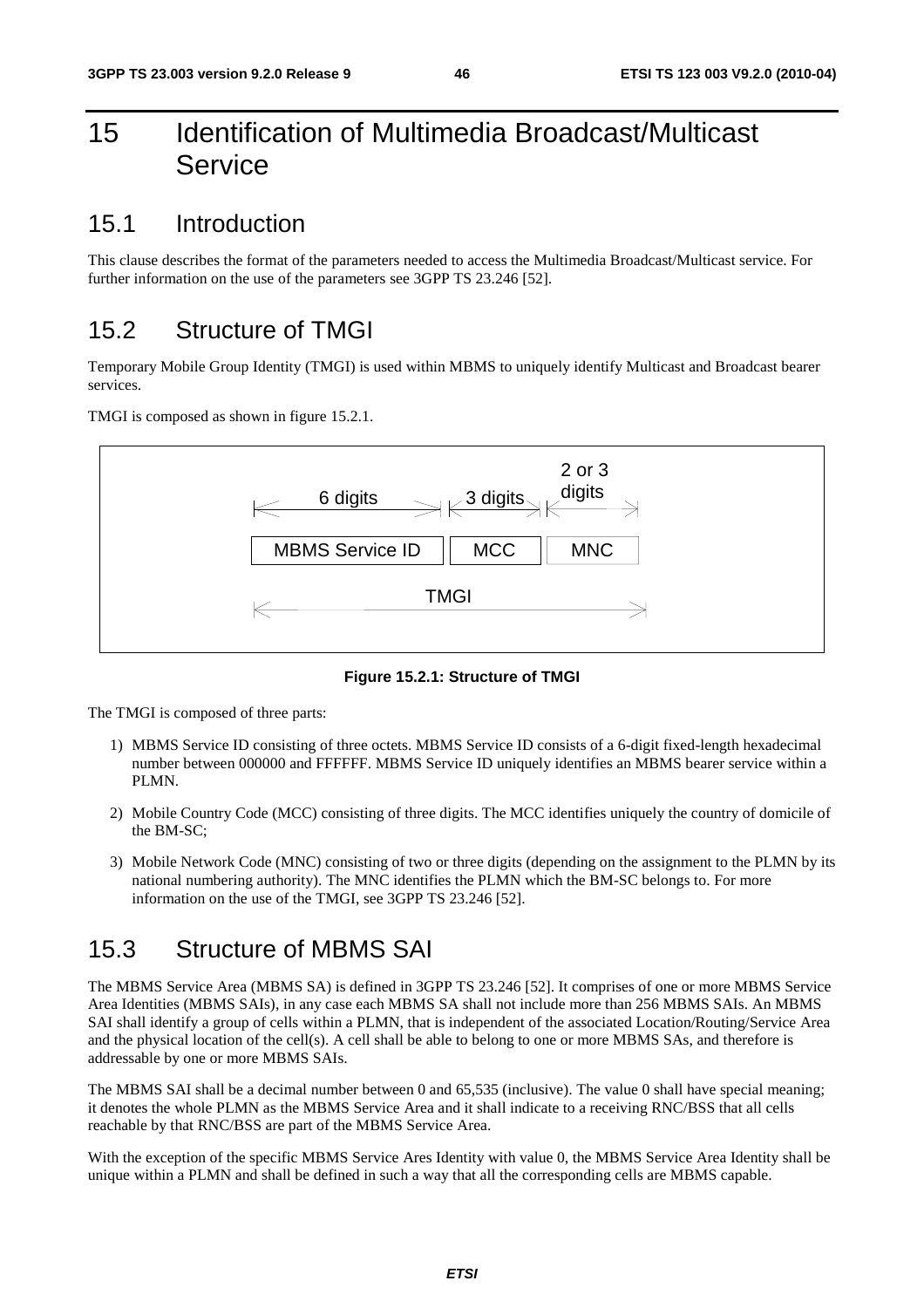## 15.4 Home Network Realm

The home network realm shall be in the form of an Internet domain name, e.g. operator.com, as specified in IETF RFC 1035 [19].

During the MBMS service activation in roaming scenario, the BM-SC in the visted network shall derive the home network domain name from the IMSI as described in the following steps:

- 1. Take the first 5 or 6 digits, depending on whether a 2 or 3 digit MNC is used (see 3GPP TS 31.102 [27], 3GPP TS 51.011 [66]) and separate them into MCC and MNC; if the MNC is 2 digits then a zero shall be added at the beginning;
- 2. Use the MCC and MNC derived in step 1 to create the "mnc<MNC>.mcc<MCC>.3gppnetwork.org" realm name;
- 3. Add the label "mbms." to the beginning of the realm name.

An example of a home realm used in the MBMS roaming case is:

IMSI in use: 234150999999999;

Where:

 $MCC = 234$ :

 $MNC = 15$ :

MSIN = 0999999999

Which gives the home network realm: mbms.mnc015.mcc234.3gppnetwork.org.

# 16 Numbering, addressing and identification within the GAA subsystem

### 16.1 Introduction

This clause describes the format of the parameters needed to access the GAA system. For further information on the use of the parameters see 3GPP TS 33.221 [58]. For more information on the ".3gppnetwork.org" domain name and its applicability, see Annex D of the present document.

# 16.2 BSF address

The Bootstrapping Server Function (BSF) address is in the form of a Fully Qualified Domain Name as defined in IETF RFC 1035 [19].

For 3GPP systems, the UE shall discover the BSF address from the identity information related to the UICC application that is used during the bootstrapping procedure i.e. IMSI for USIM, or IMPI for ISIM, in the following way:

- In the case where the USIM is used in bootstrapping, the BSF address shall be derived as follows:
	- 1. take the first 5 or 6 digits, depending on whether a 2 or 3 digit MNC is used (see 3GPP TS 31.102 [27]) and separate them into MCC and MNC; if the MNC is 2 digits then a zero shall be added at the beginning;
	- 2. use the MCC and MNC derived in step 1 to create the "mnc<MNC>.mcc<MCC>.pub.3gppnetwork.org" domain name;
	- 3. add the label "bsf." to the beginning of the domain.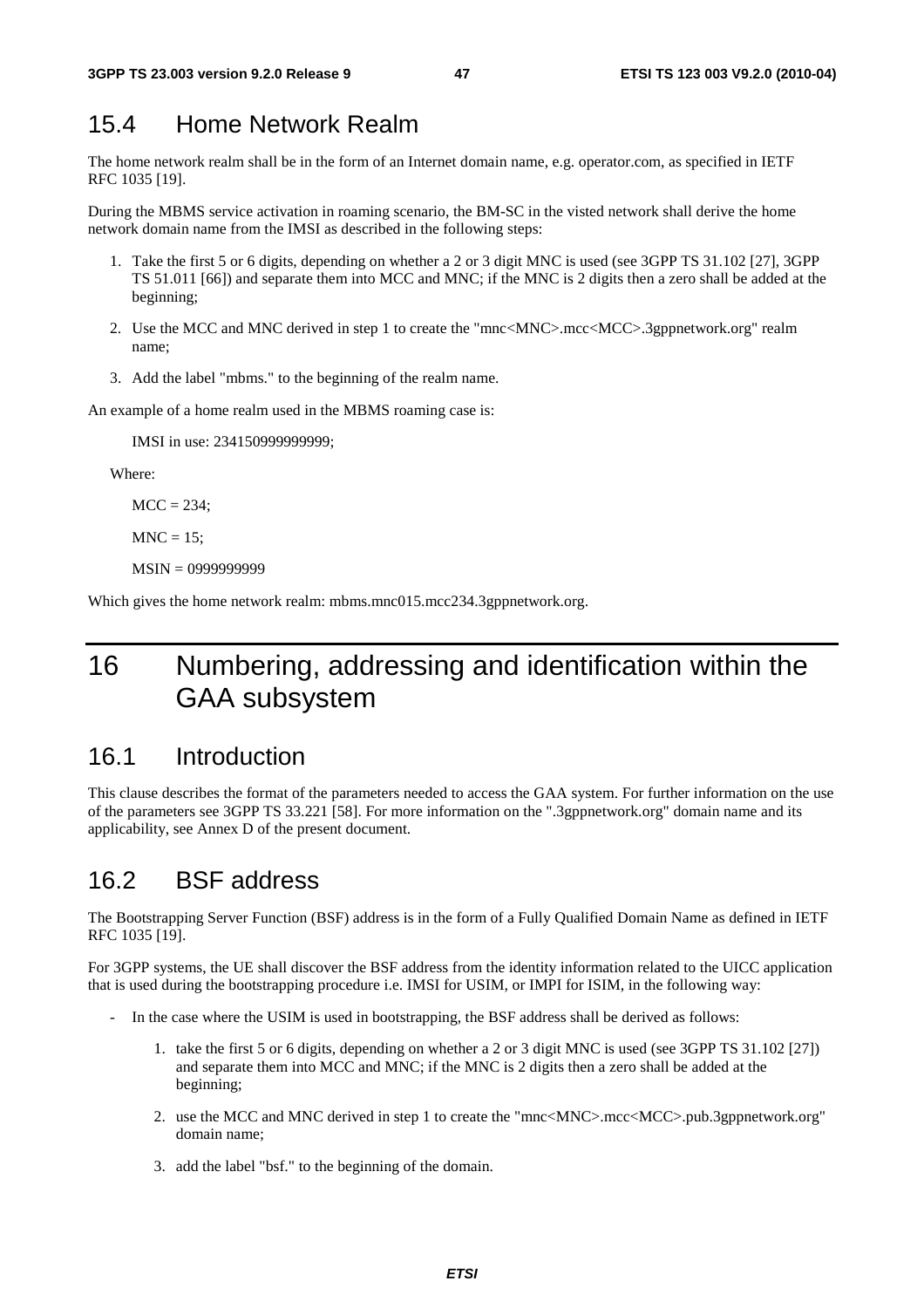- Example 1: If IMSI in use is "234150999999999", where MCC=234, MNC=15, and MSIN=0999999999, the BSF address would be "bsf.mnc015.mcc234.pub.3gppnetwork.org".
- In the case where ISIM is used in bootstrapping, the BSF address shall be derived as follows:
	- 1. extract the domain name from the IMPI;
	- 2. add the label "bsf." to the beginning of the domain.
	- Example 2: If the IMPI in use is "user@operator.com", the BSF address would be "bsf.operator.com ".
- NOTE: If the domain name in the IMPI configured in the ISIM is a sub-domain of "mnc<MNC>.mcc<MCC>.3gppnetwork.org" then a BSF address derived from such an IMPI will *not* be reachable! Operators are therefore warned to avoid using this domain name and sub-domains thereof as a domain name in the IMPI if GBA/GAA is to be configured in their UEs to use the ISIM.

# 17 Numbering, addressing and identification within the Generic Access Network

## 17.1 Introduction

This clause describes the format of the parameters needed to access the Generic Access Network (GAN). For further information on the use of the parameters and GAN in general, see 3GPP TS 43.318 [61] and 3GPP TS 44.318 [62]. For more information on the ".3gppnetwork.org" domain name and its applicability, see Annex D of the present document.

### 17.2 Network Access Identifiers

#### 17.2.1 Home network realm

The home network realm shall be in the form of an Internet domain name, e.g. operator.com, as specified in IETF RFC 1035 [19].

The UE shall derive the home network realm from the IMSI as described in the following steps:

- 1. take the first 5 or 6 digits, depending on whether a 2 or 3 digit MNC is used (see 3GPP TS 31.102 [27], 3GPP TS 51.011 [66]) and separate them into MCC and MNC; if the MNC is 2 digits then a zero shall be added at the beginning;
- 2. use the MCC and MNC derived in step 1 to create the "mnc<MNC>.mcc<MCC>.3gppnetwork.org" network realm;
- 3. add the label "gan." to the beginning of the network realm.

An example of a home network realm is:

IMSI in use: 234150999999999;

Where:

 $MCC = 234$ ;

 $MNC = 15$ ;

MSIN = 0999999999,

Which gives the home network realm: gan.mnc015.mcc234.3gppnetwork.org.

NOTE: If it is not possible for the UE to identify whether a 2 or 3 digit MNC is used (e.g. SIM is inserted and the length of MNC in the IMSI is not available in the "Administrative data" data file), it is implementation dependent how the UE determines the length of the MNC (2 or 3 digits).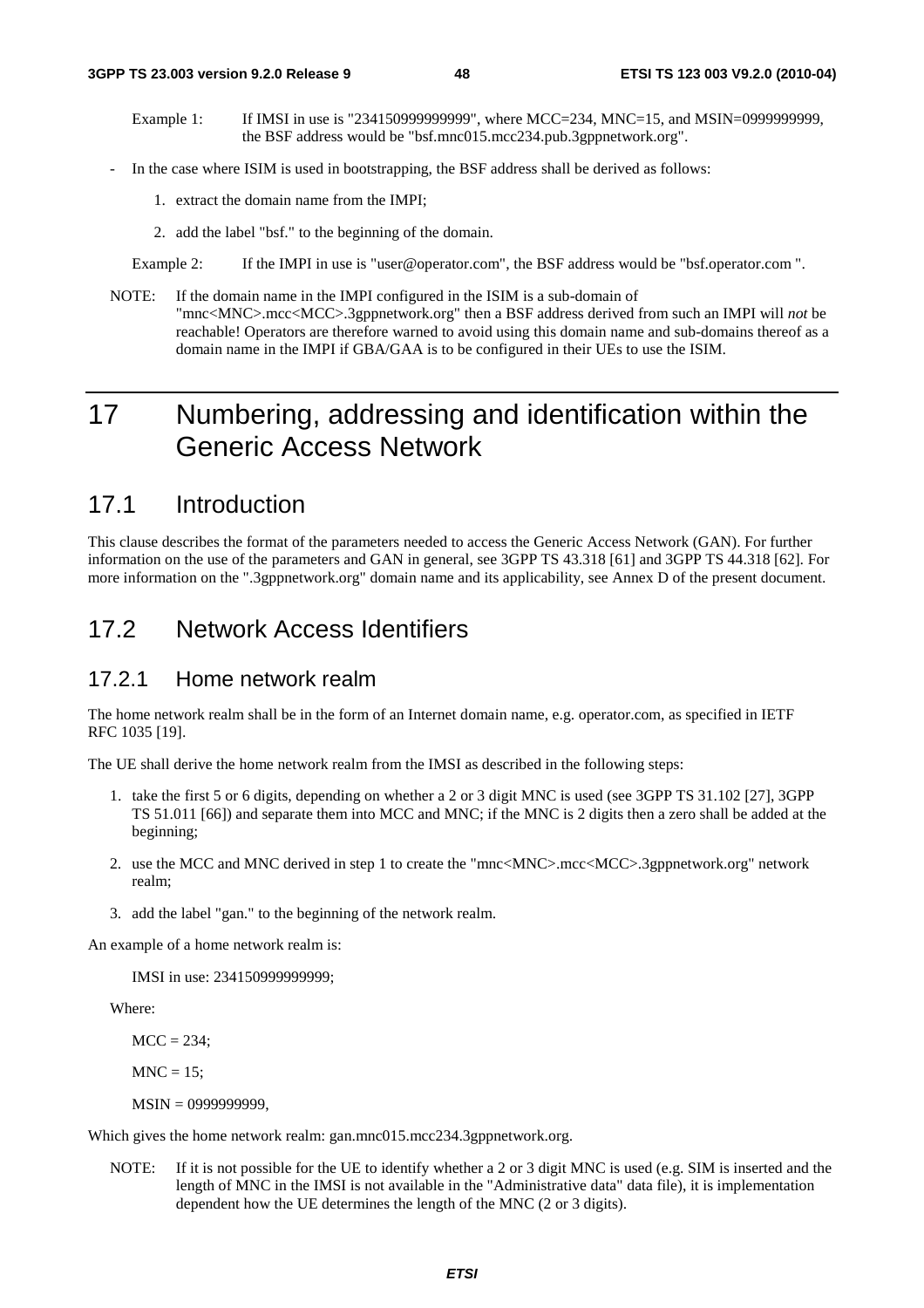# 17.2.2 Full Authentication NAI

The Full Authentication NAI in both EAP-SIM and EAP-AKA shall take the form of an NAI as specified in clause 2.1 of IETF RFC 4282 [53]. The format of the Full Authentication NAI shall comply with IETF RFC 4187 [50] when EAP-AKA authentication is used and with IETF RFC 4186 [51], when EAP-SIM authentication is used. The realm used shall be a home network realm as defined in sub-clause 17.2.1.

The result will therefore be an identity of the form:

"0<IMSI>@gan.mnc<MNC>.mcc<MCC>.3gppnetwork.org", for EAP-AKA authentication and "1<IMSI>@gan.mnc<MNC>.mcc<MCC>.3gppnetwork.org", for EAP-SIM authentication

- EXAMPLE 1: For EAP AKA authentication: If the IMSI is  $2341509999999999$  (MCC = 234, MNC = 15), the Full Authentication NAI takes the form 0234150999999999@gan.mnc015.mcc234.3gppnetwork.org.
- EXAMPLE 2: For EAP SIM authentication: If the IMSI is  $2341509999999999$  (MCC = 234, MNC = 15), the Full Authentication NAI takes the form 1234150999999999@gan.mnc015.mcc234.3gppnetwork.org.

#### 17.2.3 Fast Re-authentication NAI

The Fast Re-authentication NAI in both EAP-SIM and EAP-AKA shall take the form of an NAI as specified in clause 2.1 of IETF RFC 4282 [53]. The UE shall use the re-authentication identity received during the previous EAP-SIM or EAP-AKA authentication procedure. If such an NAI contains a realm part then the UE should not modify it, otherwise it shall use a home network realm as defined in sub clause 17.2.1.

The result will therefore be an identity of the form:

"<re-authentication\_ID\_username>@<re-authentication\_ID\_realm> for both EAP-SIM and EAP-AKA authentication when a realm is present in the re-authentication identity received during the previous EAP-SIM or EAP-AKA authentication procedure and

"<re-authentication\_ID\_username>@gan.mnc<MNC>.mcc<MCC>.3gppnetwork.org", for both EAP-SIM and EAP-AKA authentication when a realm is *not* present in the re-authentication identity received during the previous EAP-SIM or EAP-AKA authentication procedure.

- EXAMPLE 1: If the re-authentication identity is "12345" and the IMSI is 2341509999999999 (MCC = 234, MNC  $= 15$ ), the Fast Re-authentication NAI takes the form 12345@gan.mnc015.mcc234.3gppnetwork.org
- EXAMPLE 2: If the re-authentication identity is "12345@aaa1.gan.mnc015.mcc234.3gppnetwork.org", the Fast Re-authentication NAI takes the form 12345@aaa1.gan.mnc015.mcc234.3gppnetwork.org

## 17.3 Node Identifiers

#### 17.3.1 Home network domain name

The home network domain name shall be in the form of an Internet domain name, e.g. operator.com, as specified in IETF RFC 1035 [19].

The UE shall derive the home network domain name from the IMSI as described in the following steps:

- 1. take the first 5 or 6 digits, depending on whether a 2 or 3 digit MNC is used (see 3GPP TS 31.102 [27], 3GPP TS 51.011 [66]) and separate them into MCC and MNC; if the MNC is 2 digits then a zero shall be added at the beginning;
- 2. use the MCC and MNC derived in step 1 to create the "mnc<MNC>.mcc<MCC>.pub.3gppnetwork.org" domain name;
- 3. add the label "gan." to the beginning of the domain name.

An example of a home network domain name is:

IMSI in use: 234150999999999;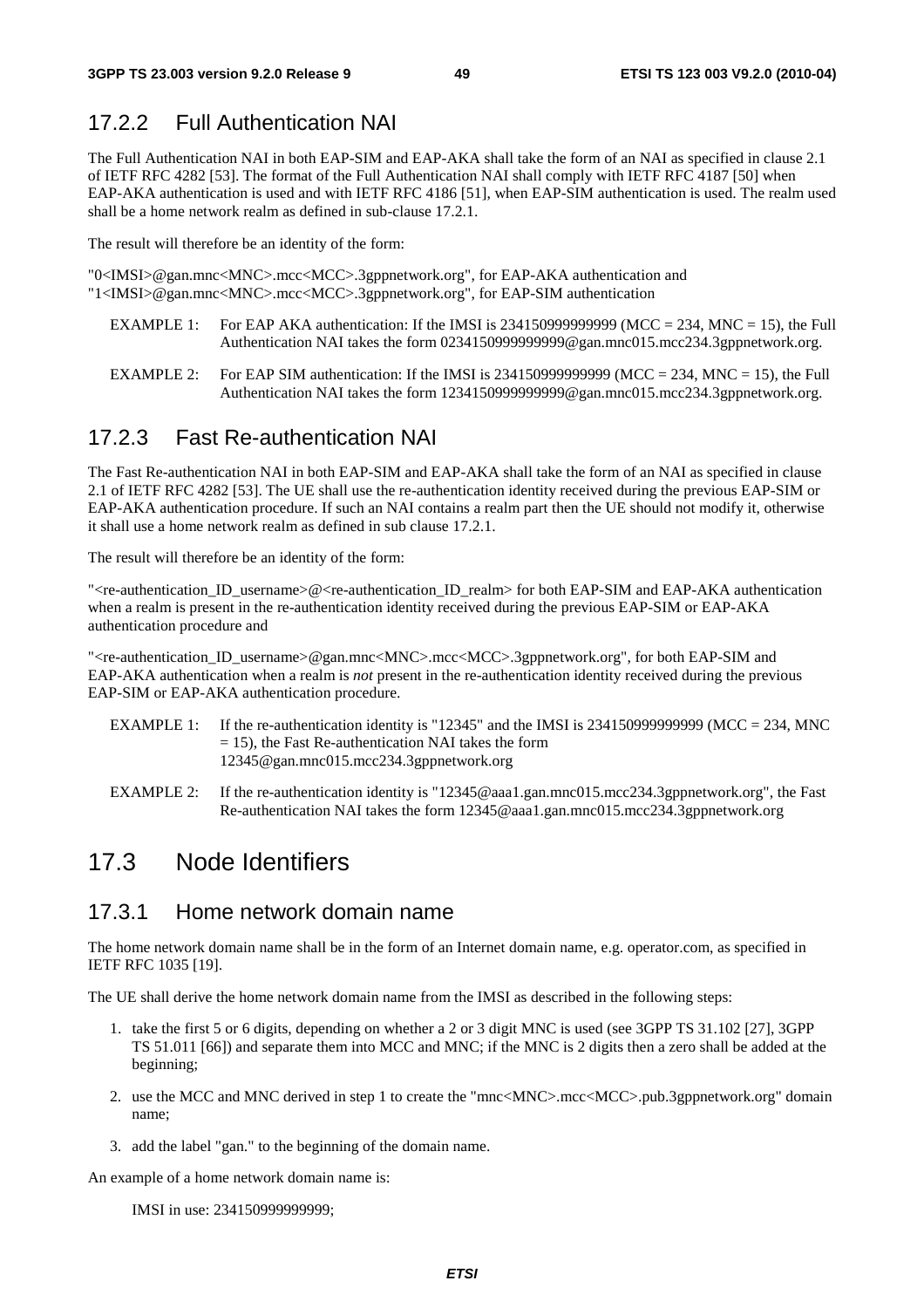Where:

 $MCC = 234$ ;

 $MNC = 15$ :

MSIN = 0999999999,

Which gives the home network domain name: gan.mnc015.mcc234.pub.3gppnetwork.org.

NOTE: If it is not possible for the UE to identify whether a 2 or 3 digit MNC is used (e.g. SIM is inserted and the length of MNC in the IMSI is not available in the "Administrative data" data file), it is implementation dependent how the UE determines the length of the MNC (2 or 3 digits).

#### 17.3.2 Provisioning GANC-SEGW identifier

The Provisioning GANC-SEGW identifier shall take the form of a fully qualified domain name (FQDN) as specified in IETF RFC 1035 [19]. If the (U)SIM is not provisioned with the FQDN or IP address of the Provisioning GANC-SEGW, the UE derives an FQDN from the IMSI to identify the Provisioning GANC-SEGW. The UE shall derive such an FQDN as follows:

- 1. create a domain name as specified in 17.3.1;
- 2. add the label "psegw." to the beginning of the domain name.

An example of an FQDN for a Provisioning GANC-SEGW is:

IMSI in use: 234150999999999;

Where:

 $MCC = 234$ ;

 $MNC = 15$ ;

MSIN = 0999999999,

Which gives the FQDN: psegw.gan.mnc015.mcc234.pub.3gppnetwork.org.

NOTE: If it is not possible for the UE to identify whether a 2 or 3 digit MNC is used (e.g. SIM is inserted and the length of MNC in the IMSI is not available in the "Administrative data" data file), it is implementation dependent how the UE determines the length of the MNC (2 or 3 digits).

#### 17.3.3 Provisioning GANC identifier

The Provisioning GANC identifier shall take the form of a fully qualified domain name (FQDN) as specified in IETF RFC 1035 [19]. If the (U)SIM is not provisioned with the FQDN or IP address of the Provisioning GANC, the UE derives an FQDN from the IMSI to identify the Provisioning GANC. The UE shall derive such an FQDN as follows:

- 1. create a domain name as specified in 17.3.1;
- 2. add the label "pganc." to the beginning of the domain name.

An example of an FODN for a Provisioning GANC is:

IMSI in use: 234150999999999;

Where:

 $MCC = 234$ :

 $MNC = 15$ ;

MSIN = 0999999999,

Which gives the FQDN: pganc.gan.mnc015.mcc234.pub.3gppnetwork.org.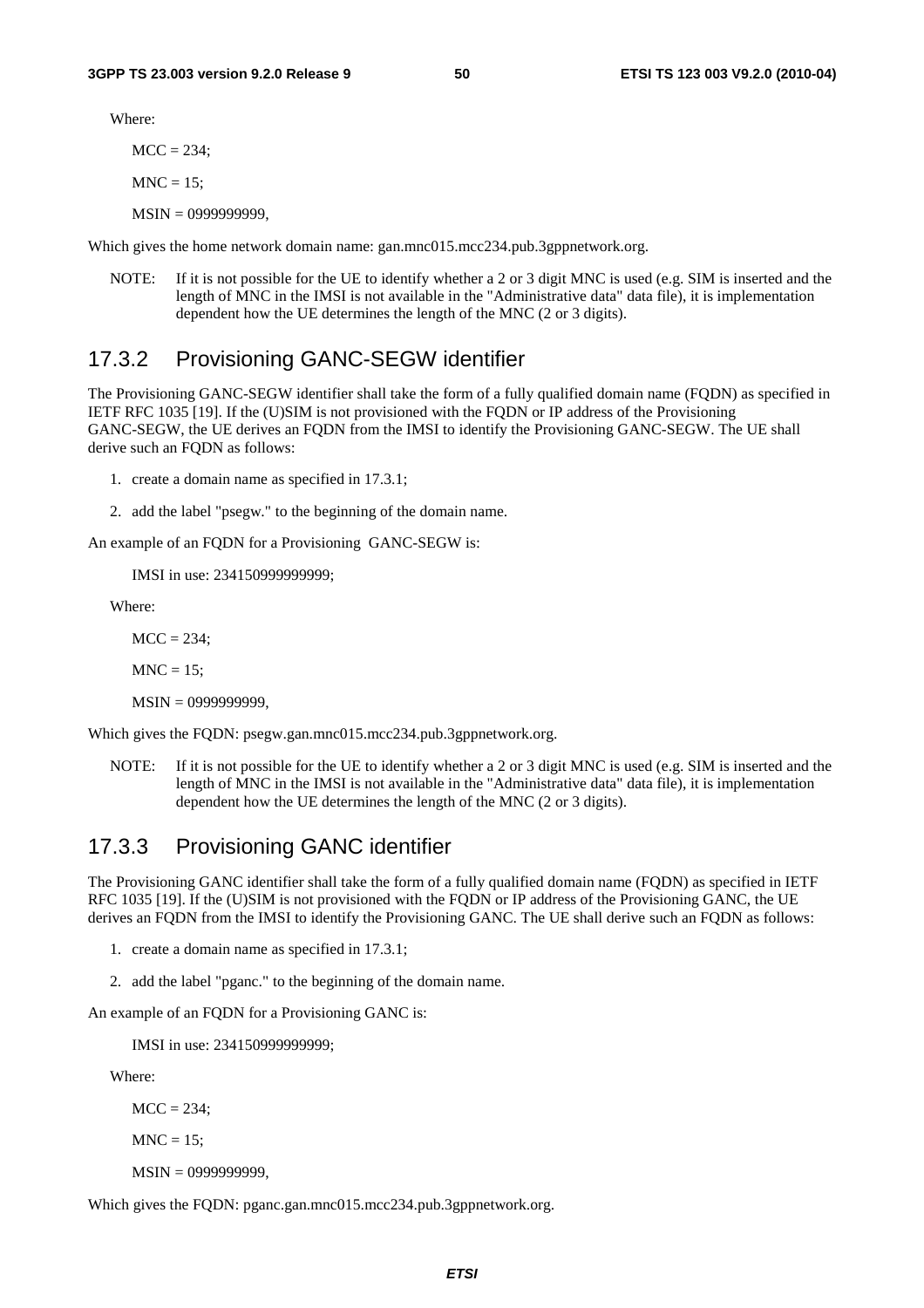NOTE: If it is not possible for the UE to identify whether a 2 or 3 digit MNC is used (e.g. SIM is inserted and the length of MNC in the IMSI is not available in the "Administrative data" data file), it is implementation dependent how the UE determines the length of the MNC (2 or 3 digits).

# 18 Addressing and Identification for IMS Service Continuity and Single-Radio Voice Call Continuity

### 18.1 Introduction

This clause describes the format of the parameters needed for the support of IMS Service Continuity. For further information on the use of the parameters see 3GPP TS 23.237 [71] and also 3GPP TS 23.292 [70].

## 18.2 CS Domain Routeing Number (CSRN)

A CS Domain Routeing Number (CSRN) is a number that is used to route a call from the IM CN subsystem to the user in the CS domain. The structure is as defined in sub-clause 3.4.

# 18.3 IP Multimedia Routeing Number (IMRN)

An IP Multimedia Routeing Number (IMRN) is a routable number that points to the IM CN subsystem. In a roaming scenario, the IMRN has the same structure as an international ISDN number (see sub-clause 3.4). The Tel URI format of the IMRN (see IETF RFC 3966 [45]) is treated as a PSI (see sub-clause 13.5) within the IM CN subsystem.

# 18.4 Session Transfer Number (STN)

A Session Transfer Number (STN) is a public telecommunication number, as defined by ITU-T Recommendation E.164 [10] and is used by the UE to request Session Transfer of the media path from PS to CS access.

# 18.5 Session Transfer Identifier (STI)

A Session Transfer Identifier (STI) is a SIP URI or SIP dialogue ID (see IETF RFC 3261 [26] for more information) and is used by the UE to request Session Transfer of a media path.

# 18.6 Session Transfer Number for Single Radio Voice Call Continuity (STN-SR)

The Session Transfer Number for Single Radio Voice Call Continuity (STN-SR) is a public telecommunication number, as defined by ITU-T Recommendation E.164 [10] and is used by the MSC Server to request session transfer of the media path from the PS domain to CS domain.

# 18.7 Correlation MSISDN

A Correlation MSISDN (C-MSISDN) is an MSISDN (see sub-clause 3.4) that is used to route a call from the IM CN subsystem to the same user in the CS domain.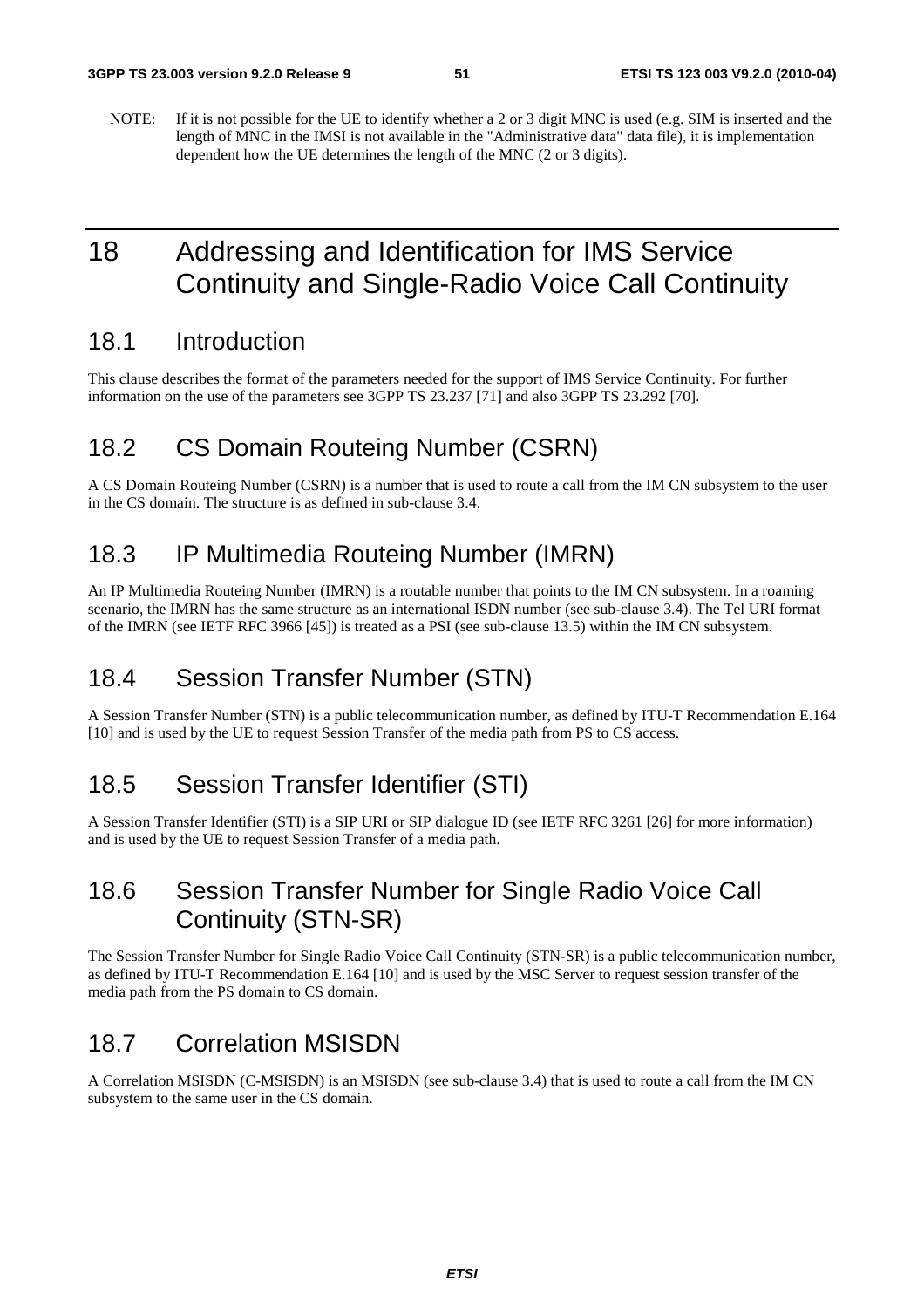# 19 Numbering, addressing and identification for the Evolved Packet Core (EPC)

### 19.1 Introduction

This clause describes the format of the parameters needed to access the Enhanced Packet Core (EPC). For further information on the use of the parameters see 3GPP TS 23.401 [72] and 3GPP TS 23.402 [68]. For more information on the ".3gppnetwork.org" domain name and its applicability, see Annex D of the present document

## 19.2 Home Network Realm/Domain

The home Network Realm/Domain shall be in the form of an Internet domain name, e.g. operator.com, as specified in IETF RFC 1035 [19].

The Home Network Realm/Domain shall be in the form of "epc.mnc<MNC>.mcc<MCC>.3gppnetwork.org", where "<MNC>" and "<MCC>" fields correspond to the MNC and MCC of the operator"s PLMN. Both the "<MNC>" and "<MCC>" fields are 3 digits long. If the MNC of the PLMN is 2 digits, then a zero shall be added at the beginning.

For example, the Home Network Realm/Domain of an IMSI shall be derived as described in the following steps:

- 1. take the first 5 or 6 digits, depending on whether a 2 or 3 digit MNC is used (see 3GPP TS 31.102 [27]) and separate them into MCC and MNC; if the MNC is 2 digits then a zero shall be added at the beginning;
- 2. use the MCC and MNC derived in step 1 to create the "mnc<MNC>.mcc<MCC>.3gppnetwork.org" domain name;
- 3. add the label "epc" to the beginning of the domain name.

An example of a Home Network Realm/Domain is:

IMSI in use: 234150999999999;

Where:

 $MCC = 234$ :

 $MNC = 15$ ;

MSIN = 0999999999;

Which gives the Home Network Realm/Domain name: epc.mnc015.mcc234.3gppnetwork.org.

NOTE: If it is not possible for a UE to identify whether a 2 or 3 digit MNC is used (e.g. USIM is inserted and the length of MNC in the IMSI is not available in the "Administrative data" data file), it is implementation dependent how the UE determines the length of the MNC (2 or 3 digits).

## 19.3 3GPP access to non-3GPP access interworking

#### 19.3.1 Introduction

This subclause describes the format of the UE identification needed to access the 3GPP EPC from both 3GPP and non-3GPP accesses.

The NAI is generated respectively by:

- the S-GW at the S5/S8 reference point;
- the non-3GPP access network or client at the S2a reference point;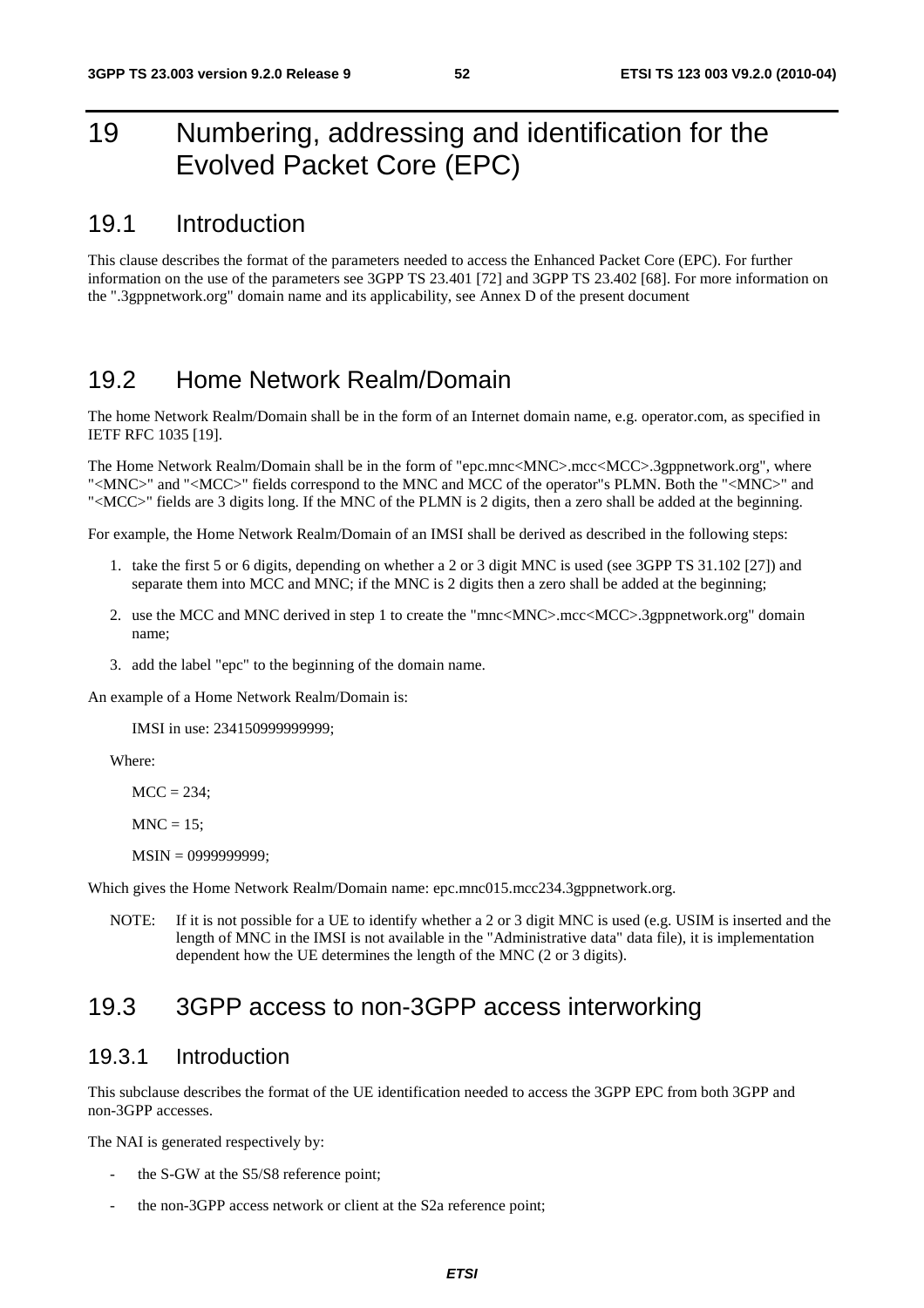- the ePDG at the S2b reference point:
- the DSMIPv6 client at the S2c reference point.

The NAI shall be generated based on the IMSI or, when UE is performing emergency attach and IMSI is not available or not authenticated, on the IMEI (see subclause 19.3.6).

For further information on the use of the parameters see 3GPP TS 24.234 [48].

#### 19.3.2 Root NAI

The Root NAI shall take the form of an NAI, and shall have the form username@realm as specified in clause 2.1 of IETF RFC 4282 [53].

The format of the username part of the Root NAI shall comply with IETF RFC 4187 [50] for use with EAP AKA authentication. For EAP-AKA', see IETF Internet-Draft draft-arkko-eap-aka-kdf [82], the Root NAI shall comply with IETF RFC 4187 [50] except that the username part of the Root NAI shall be prepended with the single digit "6".

When the username part includes the IMSI, the Root NAI shall be built according to the following steps:

- 1. Generate an identity conforming to NAI format from IMSI as defined in EAP AKA [50] as appropriate;
- 2. Convert the leading digits of the IMSI, i.e. MNC and MCC, into a domain name, as described in subclause 19.2.
- 3. Prefix domain name with the label of "nai".

The result will be a root NAI of the form:

"0<IMSI>@nai.epc.mnc<MNC>.mcc<MCC>.3gppnetwork.org" for EAP AKA authentication

"6<IMSI>@nai.epc.mnc<MNC>.mcc<MCC>.3gppnetwork.org" for EAP AKA' authentication

For example, if the IMSI is  $2341509999999999$  (MCC = 234, MNC = 15), the root NAI then takes the form as 0234150999999999@nai.epc.mnc015.mcc234.3gppnetwork.org for EAP AKA authentication, and takes the form as [6234150999999999@nai.epc.mnc015.mcc234.3gppnetwork.org](mailto:0234150999999999@epc.mnc015.mcc234.3gppnetwork.org) for EAP AKA" authentication.

The NAI sent in the Mobile Node Identifier field in PMIPv6 shall not include the digit prepended in front of the IMSI that is described above. Consequently the Permanent User Identity assigned by the 3GPP AAA Server when PMIPv6 is used shall not include this digit either.

#### 19.3.3 Decorated NAI

The Decorated NAI shall take the form of a NAI and shall have the form 'homerealm!username@otherrealm' as specified in clause 2.7 of the IETF RFC 4282 [53].

The realm part of Decorated NAI consists of 'otherrealm', see the IETF RFC 4282 [53]. 'Homerealm' is the realm as specified in subclause 19..2, using the HPLMN ID ('homeMCC' + 'homeMNC)'. 'Otherrealm' is the realm built using the PLMN ID (visitedMCC + visited MNC) of the PLMN selected as a result of the PLMN selection (see 3GPP TS 23.402 [68]).

The username part format of the Root NAI shall comply with IETF RFC 4187 [50] for use with EAP AKA. For EAP AKA', see IETF Internet-Draft draft-arkko-eap-aka-kdf [82], the Root NAI shall comply with IETF RFC 4187 [50] except that the username part of the NAI shall be prepended with single digit "6".

When the username part of Decorated NAI includes the IMSI, it shall be built following the same steps specified for Root NAI in subclause 19.3.2.

The result will be a decorated NAI of the form:

nai.epc.mnc<homeMNC>.mcc<homeMCC>.3gppnetwork.org !0<IMSI>@nai.epc.mnc<visitedMNC>.mcc<visitedMCC>.3gppnetwork.org for EAP AKA authentication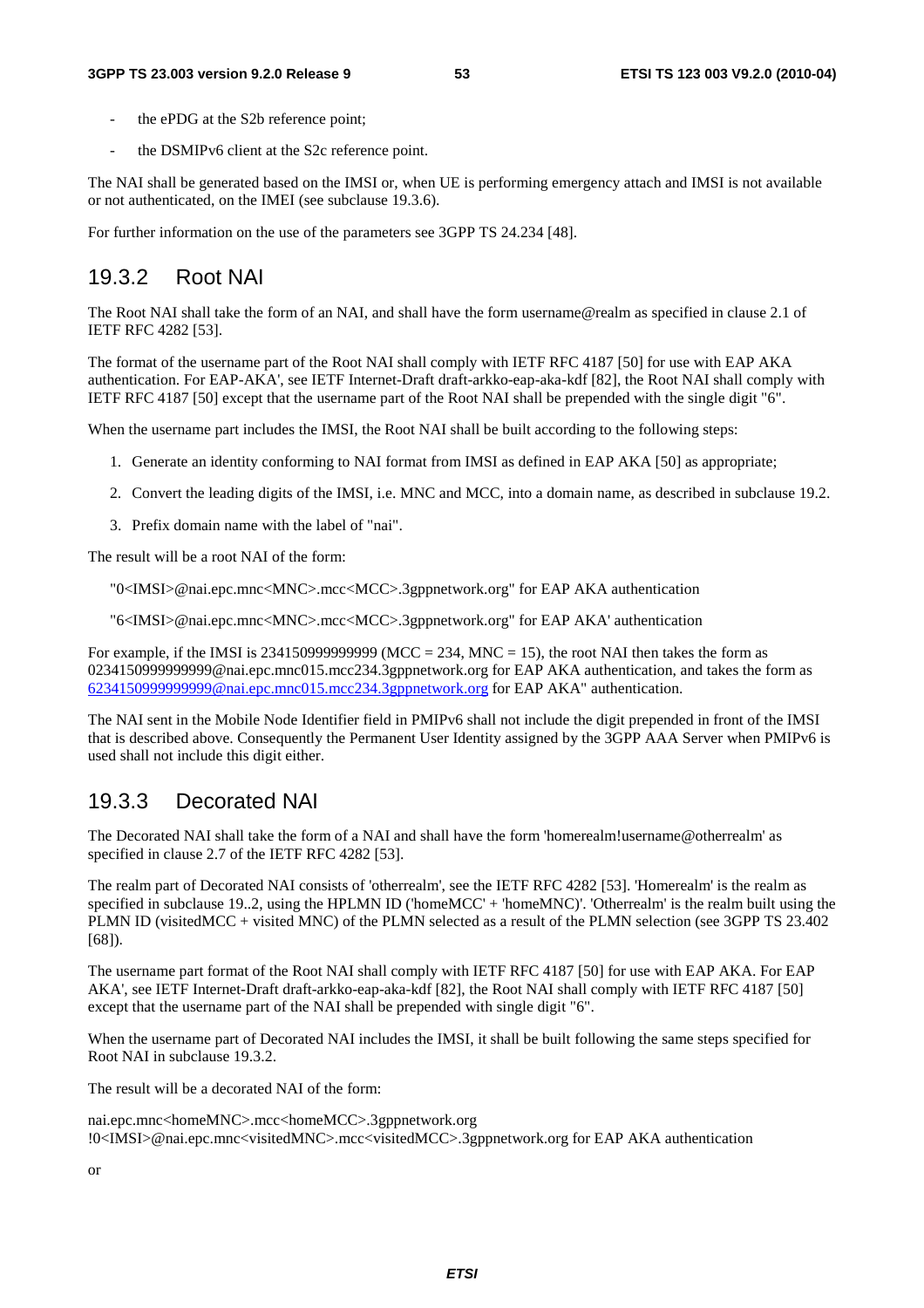nai.epc.mnc<homeMNC>.mcc<homeMCC>.3gppnetwork.org !6<IMSI>@nai.epc.mnc<visitedMNC>.mcc<visitedMCC>.3gppnetwork.org for EAP AKA' authentication.

For example, if the IMSI is  $234150999999999$  (MCC = 234, MNC = 15) and the PLMN ID of the Selected PLMN is  $MCC = 610$ ,  $MNC = 71$ , then the Decorated NAI takes the form either as

nai.epc.mnc015.mcc234.3gppnetwork.org!0234150999999999@nai.epc.mnc071.mcc610.3gppnetwork.org for EAP AKA authentication or

nai.epc.mnc015.mcc234.3gppnetwork.org!6234150999999999@nai.epc.mnc071.mcc610.3gppnetwork.org for EAP AKA' authentication.

### 19.3.4 Fast Re-authentication NAI

The Fast Re-authentication NAI shall take the form of a NAI as specified in clause 2.1 of IETF RFC 4282 [53]. If the 3GPP AAA server does not return a complete NAI, the Fast Re-authentication NAI shall consist of the username part of the fast re-authentication identity as returned from the 3GPP AAA server and the same realm as used in the permanent user identity. If the 3GPP AAA server returns a complete NAI as the re-authentication identity, then this NAI shall be used. The username part of the fast re-authentication identity shall be decorated as described in 19.3.3 if the Selected PLMN is different from the HPLMN.

For EAP-AKA authentication, the username portion of the fast re-authentication identity shall be prepended with the single digit "4" as specified in sub-clause 4.1.1.7 of IETF RFC 4187 [50].

For EAP AKA', see IETF Internet-Draft draft-arkko-eap-aka-kdf [82], the Fast Re-authentication NAI shall comply with IETF RFC 4187 [50] except that the username part of the NAI shall be prepended with single digit "8".

- NOTE: The permanent user identity is either the Root NAI or Decorated NAI as defined in clauses 19.3.2 and 19.3.3, respectively.
- EXAMPLE 1: If the fast re-authentication identity returned by the 3GPP AAA Server is 358405627015 and the IMSI is 2341509999999999 (MCC = 234, MNC = 15), the Fast Re-authentication NAI for the case when NAI decoration is not used takes the form: 358405627015@nai.epc.mnc015.mcc234.3gppnetwork.org
- EXAMPLE 2: If the fast re-authentication identity returned by the 3GPP AAA Server is "358405627015@aaa1.nai.epc.mnc015.mcc234.3gppnetwork.org" and the IMSI is  $234150999999999$  (MCC = 234, MNC = 15), the Fast Re-authentication NAI for the case when NAI decoration is not used takes the form: 358405627015@aaa1.nai.epc.mnc015.mcc234.3gppnetwork.org
- EXAMPLE 3: If the fast re-authentication identity returned by the 3GPP AAA Server is 358405627015 and the IMSI is 23415099999999999 (MCC = 234, MNC = 15), and the PLMN ID of the Selected PLMN is  $MCC = 610$ ,  $MNC = 71$ , the Fast Re-authentication NAI takes the form: nai.epc.mnc015.mcc234.3gppnetwork.org !358405627015@nai.epc.mnc071.mcc610.3gppnetwork.org.

### 19.3.5 Pseudonym Identities

The pseudonym shall take the form of an NAI, as specified in sub-clause 2.1 of IETF RFC 4282 [53].

The pseudonym shall be generated as specified in sub-clause 6.4.1 of 3GPP TS 33.234 [55]. This part of the pseudonym shall follow the UTF-8 transformation format specified in IETF RFC 2279 [54] except for the following reserved hexadecimal octet value:

#### FF

When the pseudonym username is coded with FF, this reserved value is used to indicate the special case when no valid temporary identity exists in the UE (see 3GPP TS 24.234 [48] for more information). The network shall not allocate a temporary identity with the whole username coded with the reserved hexadecimal value FF.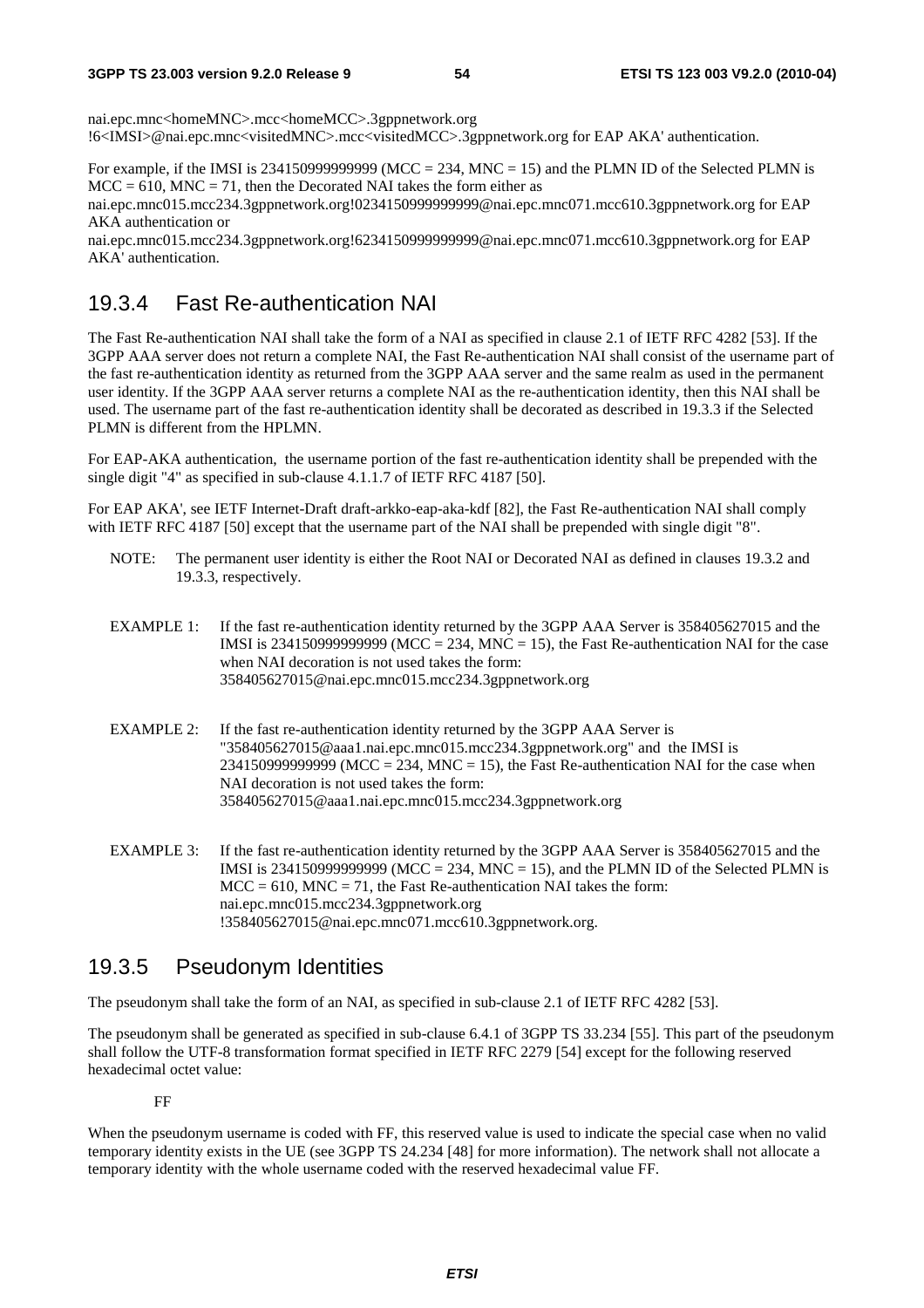The username portion of the pseudonym identity shall be prepended with the single digit "2" as specified in sub-clause 4.1.1.7 of IETF RFC 4187 [50] for EAP-AKA. For EAP AKA', see IETF Internet-Draft draft-arkko-eap-aka-kdf [82], the pseudonym NAI shall comply with IETF RFC 4187 [50] except that the username part of the NAI shall be prepended with single digit "7".

- NOTE: The permanent user identity is either the Root NAI or Decorated NAI as defined in sub-clauses 19.3.2 and 19.3.3, respectively.
- EXAMPLE 1: For EAP AKA, if the pseudonym returned by the 3GPP AAA Server is 258405627015 and the IMSI is 234150999999999 (MCC = 234, MNC = 15), the pseudonym NAI for the case when NAI decoration is not used takes the form: 258405627015@nai.epc.mnc015.mcc234.3gppnetwork.org
- EXAMPLE 2: For EAP AKA', if the pseudonym returned by the 3GPP AAA Server is 758405627015 and the IMSI is 2341509999999999 (MCC = 234, MNC = 15), the pseudonym NAI for the case when NAI decoration is not used takes the form: 758405627015@nai.epc.mnc015.mcc234.3gppnetwork.org
- EXAMPLE 3: For EAP AKA, if the pseudonym returned by the 3GPP AAA Server is 258405627015 and the IMSI is  $234150999999999$  (MCC =  $234$ , MNC = 15), and the PLMN ID of the Selected PLMN is  $MCC = 610$ ,  $MNC = 71$ , the pseudonym NAI takes the form: nai.epc.mnc015.mcc234.3gppnetwork.org! 258405627015@nai.epc.mnc071.mcc610.3gppnetwork.org
- EXAMPLE 4: For EAP AKA', if the pseudonym returned by the 3GPP AAA Server is 758405627015 and the IMSI is 2341509999999999 (MCC = 234, MNC = 15), and the PLMN ID of the Selected PLMN is  $MCC = 610$ ,  $MNC = 71$ , the pseudonym NAI takes the form: nai.epc.mnc015.mcc234.3gppnetwork.org! 758405627015@nai.epc.mnc071.mcc610.3gppnetwork.org

#### 19.3.6 Emergency NAI for Limited Service State

This subclause describes the format of the UE identification needed to access the 3GPP EPC from both 3GPP and non-3GPP accesses, when UE is performing emergency attach and IMSI is not available or not authenticated. For more information, see sections 4.6.1 and 5.2 of 3GPP TS 23.402 [68].

The Emergency NAI for Limited Service State shall take the form of an NAI, and shall have the form username@realm as specified in clause 2.1 of IETF RFC 4282 [53]. The exact format shall be:

imei<IMEI>@sos.invalid

NOTE: The top level domain ".invalid" is a reserved top level domain, as specified in IETF RFC 2606 [64], and is used here due to the fact that this NAI never needs to be resolved for routing (as specified in 3GPP TS 23.402 [68]).

For example, if the IMEI is 219551288888888, the Emergency NAI for Limited Service State then takes the form of imei219551288888888@sos.invalid.

### 19.4 Identifiers for Domain Name System procedures

#### 19.4.1 Introduction

This clause describes Domain Name System (DNS) related identifiers used by the procedures specified in 3GPP TS 29.303 [73].

The DNS identifiers for APNs for legacy systems (as defined in clause 9), RAIs (as defined in clause C.1, GSNs (as defined in clause C.2) and RNCs (as defined in clause C.3) in the present document use the top level domain ".gprs" and have a similar purpose and function as those described below. These clauses are still valid and DNS records based on these and the below types of identifiers are expected to coexist in an operator's network for the purpose of backwards compatibility and interworking with legacy networks.

The APN as defined in clause 9 is used also in EPC to identify the access network to be used for a specific PDN connection or PDP Context. In addition, the APN Network Identifier (APN-NI) part of the APN as defined in subclause 9.1.1 of the present document may be used to access a service associated with a PDN-GW or GGSN. This is achieved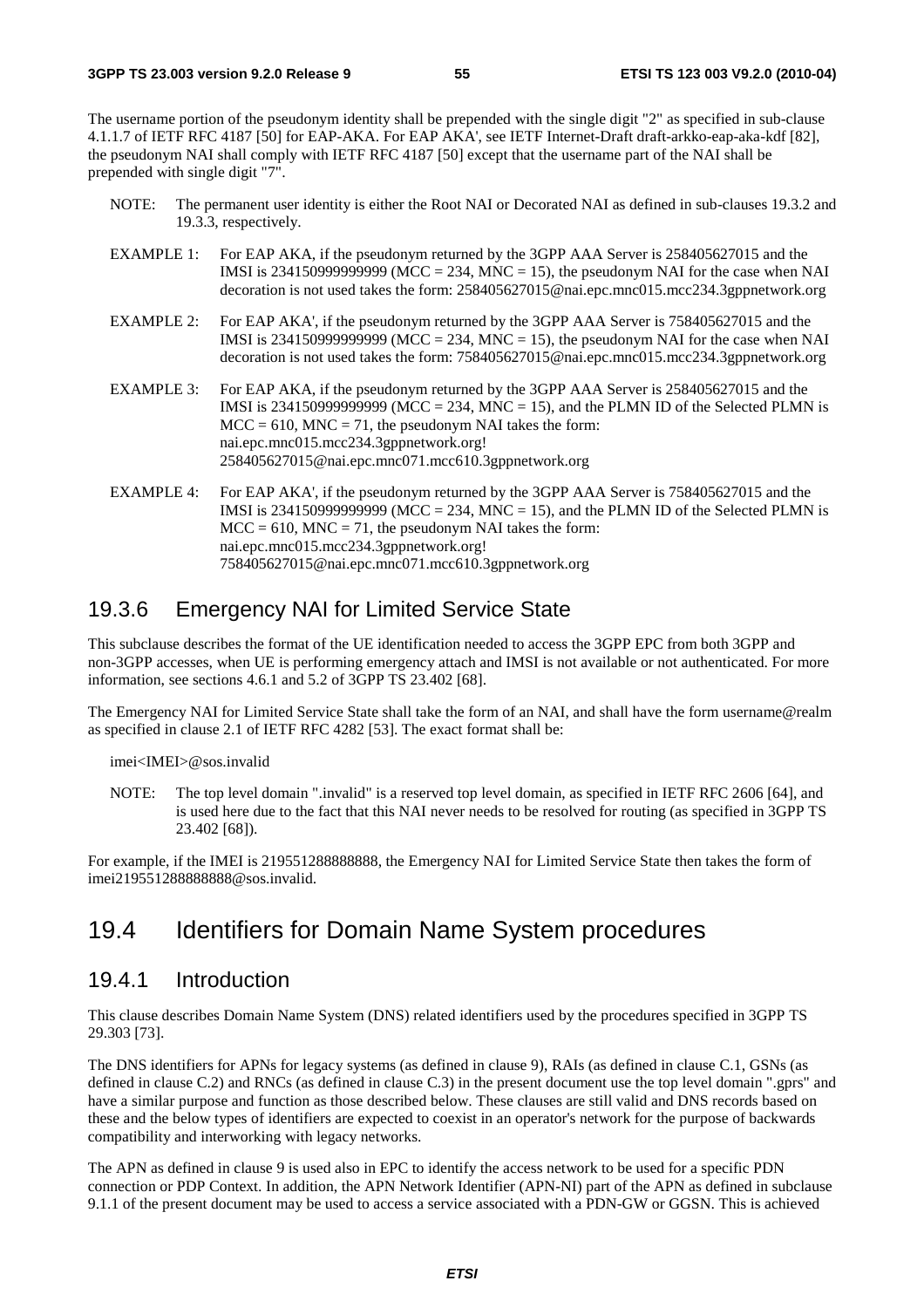by defining an APN which in addition to being usable to select a PDN-GW or GGSN is locally interpreted by the PDN-GW or GGSN as a request for a specific service.

For DNS procedures defined in 3GPP TS 29.303 [73], an APN-FQDN derived from a given APN is used instead of the APN itself as defined in subclause 19.4.2.2. For all other purposes, including communication between EPC nodes and to the UE, the APN format defined in clause 9 is used. In order to support backwards compatibility with existing GPRS/PS roaming using the Gn/Gp interfaces, the APN as specified in clause 9 of the present document may also be used for the DNS procedures as defined in 3GPP TS 23.060 [3].

#### 19.4.2 Fully Qualified Domain Names (FQDNs)

#### 19.4.2.1 General

The encoding of any identifier used as part of a Fully Qualifed Domain Name (FQDN) shall follow the Name Syntax defined in IETF RFC 2181 [18], IETF RFC 1035 [19] and IETF RFC 1123 [20]. An FQDN consists of one or more labels. Each label is coded as a one octet length field followed by that number of octets coded as 8 bit ASCII characters. Following IETF RFC 1035 [19] the labels shall consist only of the alphabetic characters (A-Z and a-z), digits (0-9) and the hyphen (-). Following IETF RFC 1123 [20], the label shall begin and end with either an alphabetic character or a digit. The case of alphabetic characters is not significant. Identifiers are not terminated by a length byte of zero.

NOTE: A length byte of zero is added by the querying entity at the end of the FQDN before interrogating a DNS server.

For the purpose of presentation, identifiers are usually displayed as a string in which the labels are separated by dots (e.g. "Label1.Label2.Label3").

#### 19.4.2.2 Access Point Name FQDN (APN-FQDN)

#### 19.4.2.2.1 Structure

The Access Point Name FQDN (APN-FQDN) is derived from an APN as follows. The APN consists of an APN Network Identifier (APN-NI) and an APN Operator Identifier (APN-OI), which are as defined in subclause 9.1.1 and 9.1.2 of the present document.

If an APN is constructed using the default APN-OI, the APN-FQDN shall be obtained from the APN by inserting the labels "apn.epc." between the APN-NI and the default APN - OI, and by replacing the label ".gprs" at the end of the default APN-OI with the labels ".3gppnetwork.org".

EXAMPLE1: For an APN of internet.mnc015.mcc234.gprs, the derived APN-FQDN is internet.apn.epc.mnc015.mcc234.3gppnetwork.org

If an APN is constructed using the APN-OI Replacement field (as defined in 3GPP TS 23.060 [3] and 3GPP TS 23.401 [72]), the APN-FQDN shall be obtained from the APN by inserting the labels "apn.epc." between the label "mnc<MNC>" and its preceding label, and by replacing the label ".gprs" at the end of the APN-OI Replacement field with the labels ".3gppnetwork.org".

EXAMPLE 2: If an APN-OI Replacement field is province1.mnc015.mcc234.gprs and an APN-NI is internet, the derived APN-FQDN is internet. province1.apn.epc.mnc015.mcc234.3gppnetwork.org

19.4.2.2.2 Void

19.4.2.2.3 Void

19.4.2.2.4 Void

#### 19.4.2.3 Tracking Area Identity (TAI)

The Tracking Area Identity (TAI) consists of a Tracking Area Code (TAC), MNC and MCC (see 3GPP TS 23.401 [73]).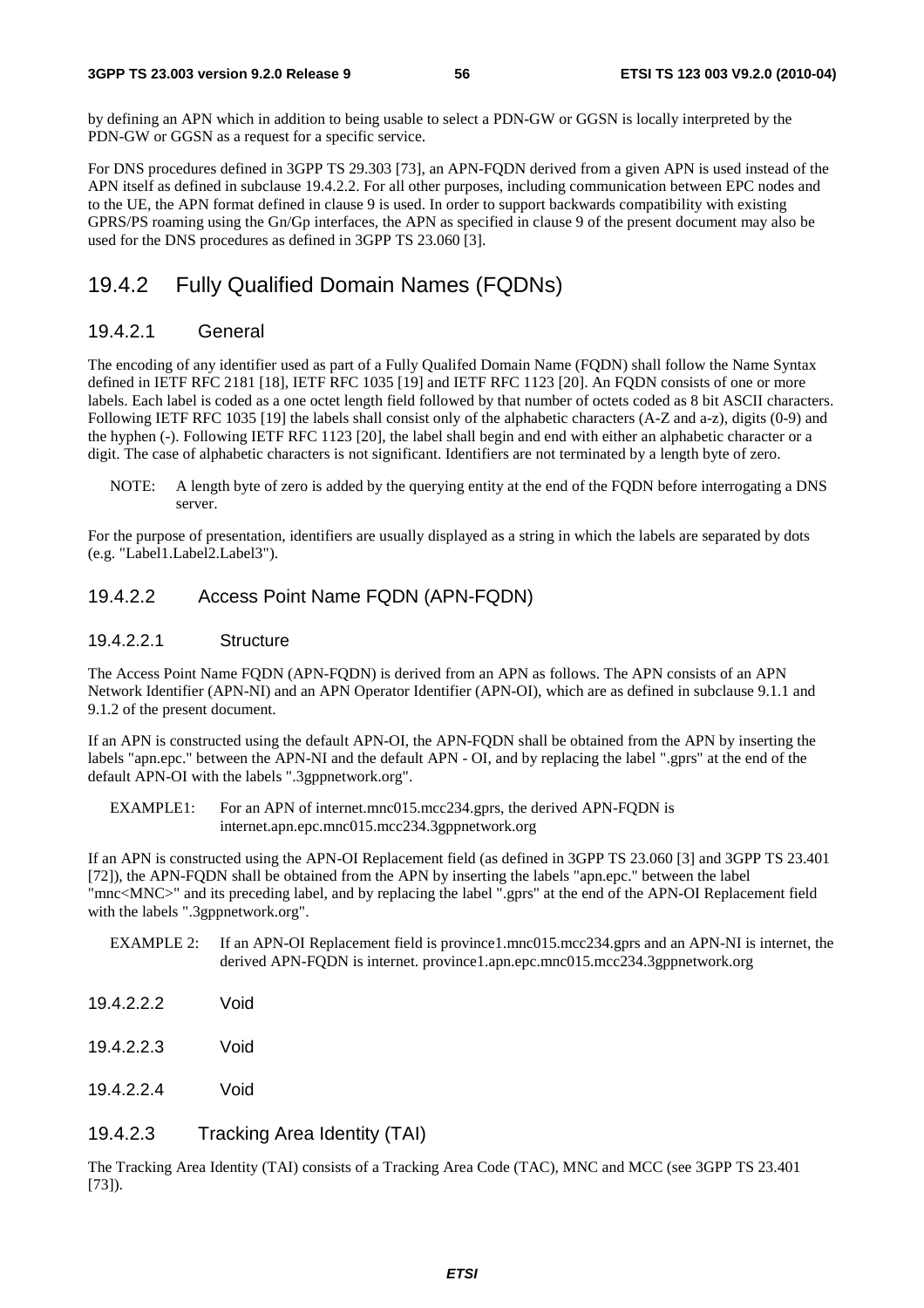A subdomain name shall be derived from the MNC and MCC by adding the label "tac" to the beginning of the Home Network Realm/Domain (see subclause 19.2).

The TAI FODN shall be constructed as:

tac-lb<TAC-low-byte>.tac-hb<TAC-high-byte>.tac.epc.mnc<MNC>.mcc<MCC>.3gppnetwork.org

The TAC is a 16 bit integer. <TAC-high-byte> is the hexadecimal string of the most significant byte in the TAC and  $\langle$ TAC-low-byte  $>$  is the hexadecimal string of the least significant byte. If there are less than 2 significant digits in  $\langle$ TAC-high-byte> or  $\langle$ TAC-low-byte >, "0" digit(s) shall be inserted at the left side to fill the 2 digit coding.

#### 19.4.2.4 Mobility Management Entity (MME)

A Mobility Management Entity (MME) within an operator's network is identified using a MME Group ID (MMEGI), and an MME Code (MMEC).

A subdomain name shall be derived from the MNC and MCC by adding the label "mme" to the beginning of the Home Network Realm/Domain (see subclause 19.2).

The MME node FQDN shall be constructed as:

mmec<MMEC>.mmegi<MMEGI>.mme.epc.mnc<MNC>.mcc<MCC>.3gppnetwork.org

Where <MMEC> and <MMEGI> are the hexadecimal strings of the MMEC and MMEGI.

An MME pool FQDN shall be constructed as:

mmegi<MMEGI>.mme.epc.mnc<MNC>.mcc<MCC>.3gppnetwork.org

#### 19.4.2.5 Routing Area Identity (RAI) - EPC

The Routing Area Identity (RAI) consists of a RAC, LAC, MNC and MCC.

A subdomain name for use by core network nodes based on RAI shall be derived from the MNC and MCC by adding the label "rac" to the beginning of the Home Network Realm/Domain (see subclause 19.2).

The RAI FODN shall be constructed as:

rac<RAC>.lac<LAC>.rac.epc.mnc<MNC>.mcc<MCC>.3gppnetwork.org

<RAC> and <LAC> shall be Hex coded digits representing the LAC and RAC codes respectively.

If there are less than 4 significant digits in <RAC> or <LAC>, one or more "0" digit(s) is/are inserted at the left side to fill the 4 digit coding.

Note: Above subdomain is for release 8 core network nodes to allow DNS records other than A/AAAA records. The subdomain name in Annex C.2 are still used for existing A/AAAA records for pre-Release 8 nodes and are also still used for backward compatibility.

#### 19.4.2.6 Serving GPRS Support Node (SGSN) within SGSN pool

A specific SGSN within an operator's network is identified using the RAI FQDN (subclause 19.4.2.5) and the Network Resource Identifier (NRI) (see 3GPP TS 23.236 [23]). Such an identifier can be used by a target MME or SGSN node to connect to the source SGSN node.

The SGSN FODN shall be constructed as:

nri-sgsn<NRI>.rac<RAC>.lac<LAC>.rac.epc.mnc<MNC>.mcc<MCC>.3gppnetwork.org

<NRI> shall be Hex coded digits representing the NRI code of the SGSN.

If there are less than 4 significant digits in  $\langle RAC \rangle$ , one or more "0" digit(s) is/are inserted at the left side to fill the 4 digit coding. Coding for other fields is the same as in Section 19.4.2.5.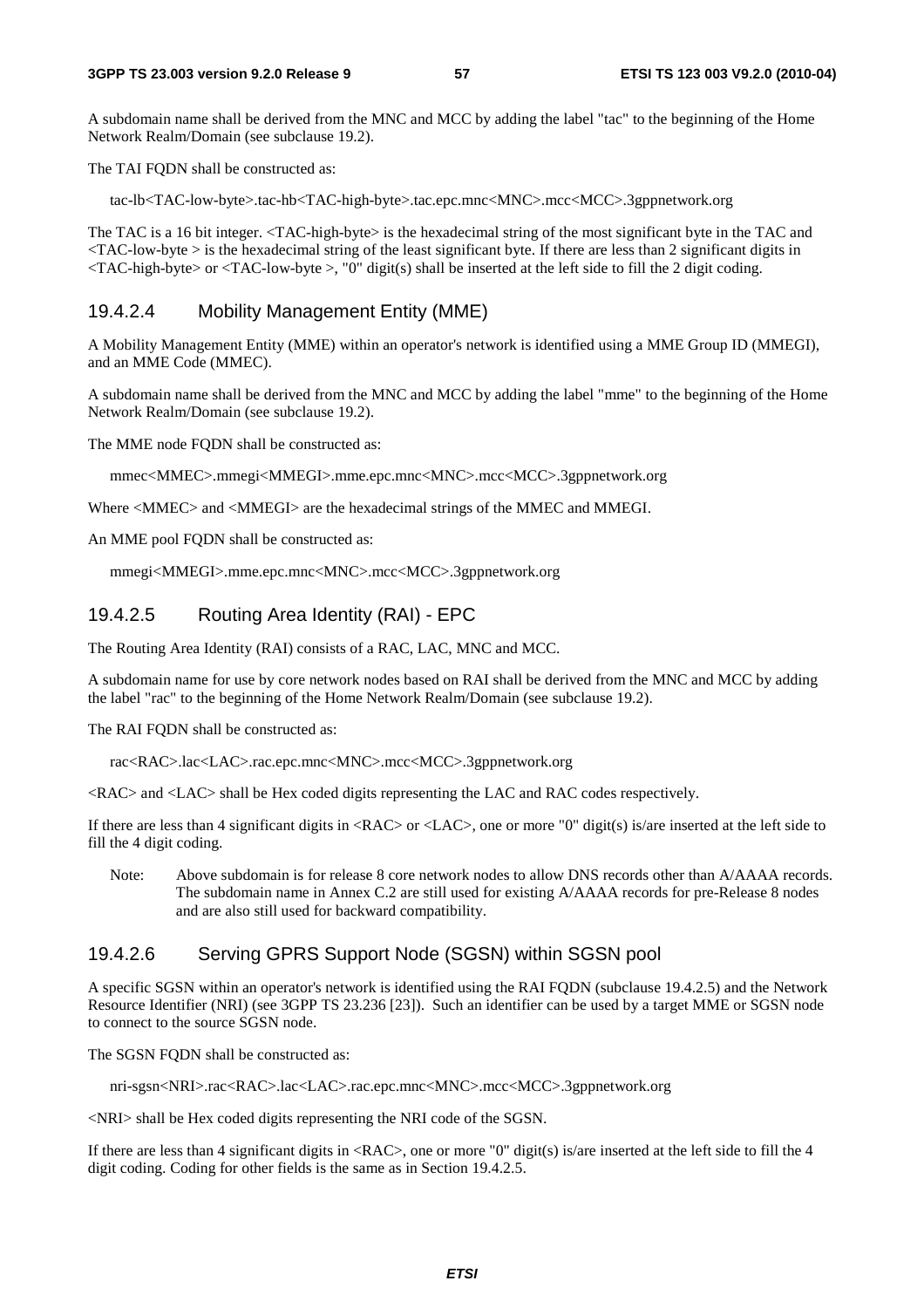Note: Above subdomain is for release 8 core network nodes to allow DNS records other than A/AAAA records. The subdomain name in Annex C.2 are still used for existing A/AAAA records for pre-Release 8 nodes and are also still used for backward compatibility. .

#### 19.4.2.7 Target RNC-ID for U-TRAN

In the special case of a UTRAN target RNC a possible SGSN that can control that RNC can be identified by RNC-ID. This identifier can be used for SRNS relocation with a U-TRAN target RNC.

A subdomain name for use by core network nodes based on RNC-ID shall be derived from the MNC and MCC by adding the label "rnc" to the beginning of the Home Network Realm/Domain (see subclause 19.2).

The RNC FQDN shall be constructed as:

rnc<RNC>.rnc.epc.mnc<MNC>.mcc<MCC>.3gppnetwork.org

<RNC> shall be Hex coded digits representing the RNC-ID code of the RNC.

If there are less than 4 significant digits in  $\langle RNC \rangle$ , one or more "0" digit(s) is/are inserted at the left side to fill the 4 digit coding.

NOTE: Above subdomain is for release 8 core network nodes to allow DNS records other than A/AAAA records. The subdomain name in Annex C.3 are still used for existing A/AAAA records for pre-Release 8 nodes and are still used for backward compatibility. However, RNC-ID in Annex C.3 was originally intended for the case where only one SGSN controlled an RNC-ID and gave the SGSN IP address. The usage for the above RNC FQDN is potentially broader and can target an SGSN pool.

#### 19.4.2.8 DNS subdomain for operator usage in EPC

The EPC nodes DNS subdomain (DNS zone) shall be derived from the MNC and MCC by adding the label "node" to the beginning of the Home Network Realm/Domain (see subclause 19.2) and shall be constructed as:

node.epc.mnc<MNC>.mcc<MCC>.3gppnetwork.org

This DNS subdomain is formally placed into the operator's control. 3GPP shall never take this DNS subdomain back or any zone cut/subdomain within it for any purpose. As a result the operator can safely provision any DNS records it chooses under this subdomain without concern about future 3GPP standards encroaching on the DNS names within this zone.

#### 19.4.2.9 ePDG Fully Qualified Domain Name

The ePDG Fully Qualified Domain Name (ePDG FQDN) contains an Operator Identifier that shall uniquely identify the PLMN where the ePDG is located. The ePDG FQDN is composed of seven labels. The last three labels shall be "pub.3gppnetwork.org". The third and fourth labels together shall uniquely identify the PLMN. The first two labels shall be "epdg.epc". The result of the ePDG FQDN will be:

"epdg.epc.mnc<MNC>.mcc<MCC>.pub.3gppnetwork.org"

In the roaming case, the UE may utilise the services of the VPLMN. In this case, the ePDG FQDN Operator Identifier shall be constructed as described above, but using the MNC and MCC of the VPLMN.

In order to guarantee inter-PLMN DNS translation, the  $\langle MNC \rangle$  and  $\langle MCC \rangle$  coding used in the "epdg.epc. mnc<MNC>.mcc<MCC>.pub.3gppnetwork.org" format of the ePDG FQDN Operator Identifier shall be:

- $-MNC$  = 3 digits
- $\langle MCC \rangle = 3$  digits

If there are only 2 significant digits in the MNC, one "0" digit shall be inserted at the left side to fill the 3 digits coding of MNC in the ePDG FQDN.

As an example, the ePDG FODN Operator Identifier for MCC 345 and MNC 12 is coded in the DNS as:

"epdg.epc.mnc012.mcc345.pub.3gppnetwork.org".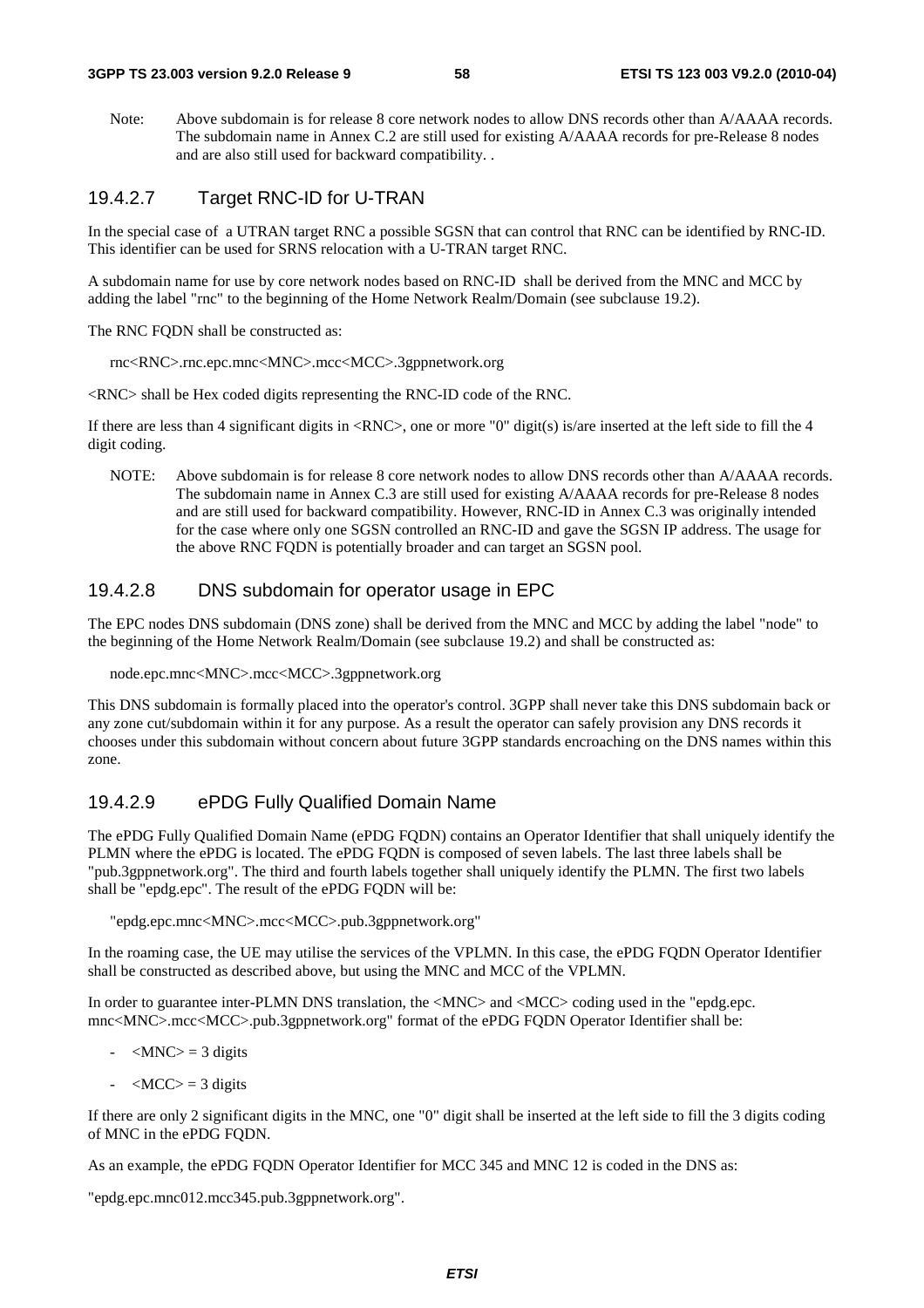### 19.4.3 Service and Protocol service names for 3GPP

A list of standardized "service-parms" names is required to identify a "service" as defined in section 6.5 of IETF RFC 3958 [74].

The following table defines the names to be used in the procedures specified in 3GPP TS 29.303 [73]:

| <b>Description</b>                              | <b>IETF RFC 3958</b><br>section 6.5<br>'app-service'<br>name | IETF RFC 3958 section 6.5<br>'app-protocol' name                                                                          |
|-------------------------------------------------|--------------------------------------------------------------|---------------------------------------------------------------------------------------------------------------------------|
| PGW and interface types<br>supported by the PGW | x-3gpp-pgw                                                   | $x$ -s5-gtp, $x$ -s5-pmip,<br>x-s8-gtp, x-s8-pmip,                                                                        |
|                                                 |                                                              | x-s2a-pmip, x-s2a-mipv4, x-s2b-pmip, x-s2c-<br>dsmip, x-gn, x-gp                                                          |
| SGW and interface types<br>supported by the SGW | x-3gpp-sgw                                                   | $x$ -s5-gtp, $x$ -s5-pmip,<br>$x$ -s $8$ -qtp, $x$ -s $8$ -pmip,<br>x-s11, x-s12, x-s4,<br>x-s1-u, x-s2a-pmip, x-s2b-pmip |
| GGSN                                            | x-3gpp-ggsn                                                  | x-gn, x-gp                                                                                                                |
| SGSN                                            | x-3gpp-sgsn                                                  | x-gn, x-gp, x-s4, x-s3, x-s16                                                                                             |
| MME and interface types<br>supported by the MME | x-3gpp-mme                                                   | x-s10, x-s11, x-s3, x-s6a, x-s1-mme, x-gn, x-gp                                                                           |

#### **Table 19.4.3.1: List of 'app-service' and 'app-protocol' names**

- NOTE 1: The formats follow the experimental format as specified in IETF RFC 3958 [74]. For example, to find the S8 PMIP interfaces on a PGW the Service Parameter of "3gpp-pgw:x-s8-pmip" would be used as input in the procedures defined in IETF RFC 3958 [74].
- NOTE 2: Currently 'app-service' names identify 3GPP node type and 'app-protocol' identify 3GPP interfaces, which differs from more common usage of S-NAPTR where app-protocol is used for transport protocol. Type of nodes (i.e PGW, SGW, SGSN, MME etc) and interfaces (i.e. S11, S5, S8, etc.) follow the standard names from 3GPP TS 23.401 [16] and 3GPP TS 29.060 [6] with prefix "x-" added.
- NOTE 3: x-gn denotes an intra-PLMN interface using GTPv1-C, x-gp denotes a inter-PLMN interface using GTPv1-C.
- NOTE 4: The app-service of x-3gpp-pgw with app-protocols x-gn or x-gp identifies the co-located GGSN function on a PGW. The app-service of x-3gpp-ggsn with app-protocols x-gn or x-gp identifies a GGSN function that is not co-located with a PGW.

## 19.5 Access Network Identity

A trusted non-3GPP access network used by the UE to access EPS can be identified using the Access Network Identity. The Access Network Identity is used as an input parameter in the EPS security procedures as specified in 3GPP TS 33.402 [69]. The format and signalling of the parameter between the network and the UE is specified in 3GPP TS 24.302 [77 and the format and signalling of this parameter between access network and core network is specified in 3GPP TS 29.273 [78].

The encoding of the Access Network Identity shall be specified within 3GPP, but the Access Network Identity definition for each non-3GPP access network is under the responsibility of the corresponding standardisation organisation respectively.

### 19.6 E-UTRAN Cell Identity (ECI) and E-UTRAN Cell Global Identification (ECGI)

The E-UTRAN Cell Global Identification (ECGI) shall be composed of the concatenation of the PLMN Identifier (PLMN-Id) and the E-UTRAN Cell Identity (ECI) as shown in figure 19.6.1 and shall be globally unique: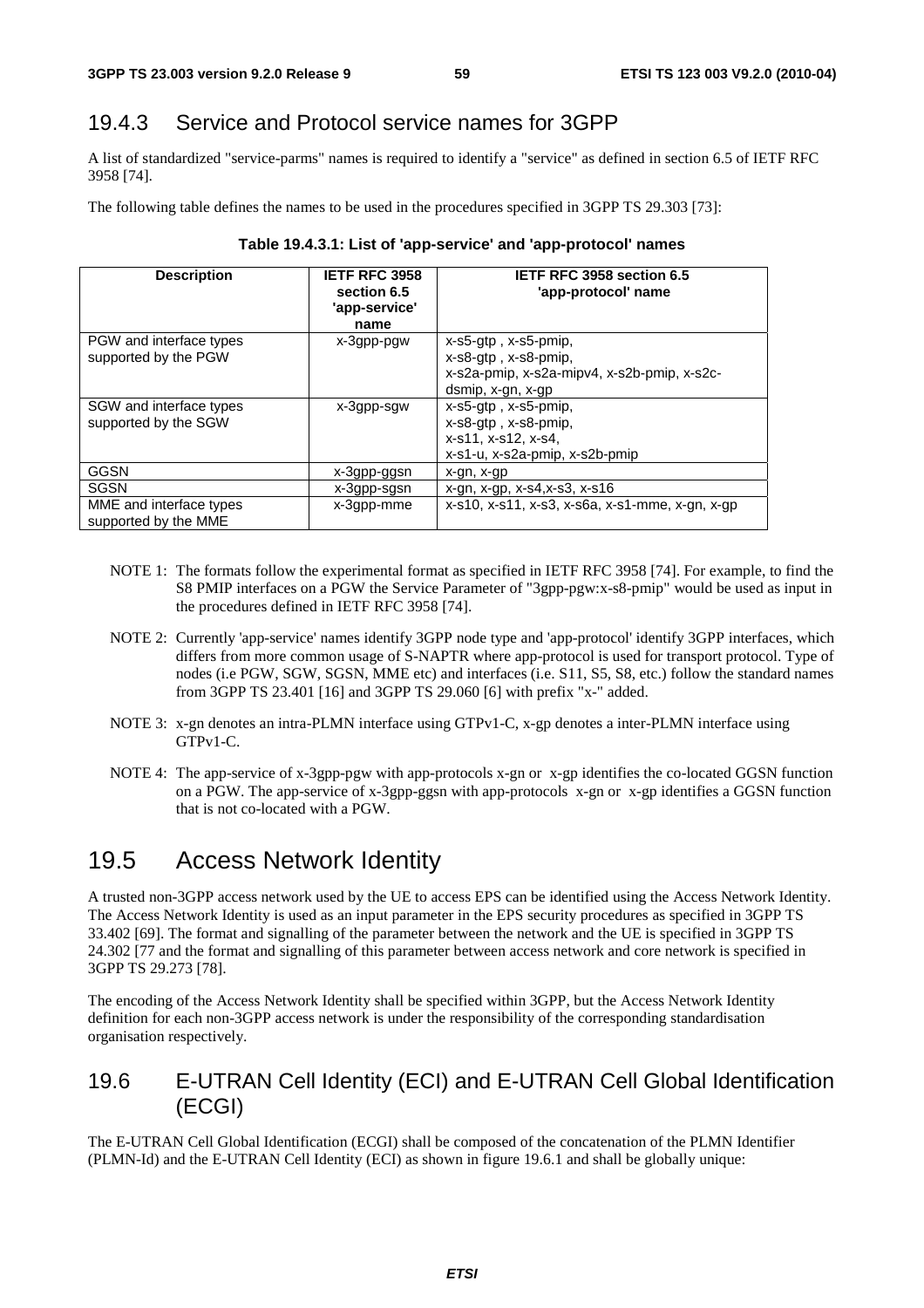

#### **Figure 19.6.1: Structure of E-UTRAN Cell Global Identification**

The ECI shall be of fixed length of 28 bits and shall be coded using full hexadecimal representation. The exact coding of the ECI is the responsibility of each PLMN operator.

For more details on ECI and ECGI, see 3GPP TS 36.413 [84].

# 20 Addressing and Identification for IMS Centralized Services

### 20.1 Introduction

This clause describes the format of the parameters needed specifically for IMS Centralized Services (ICS). For further information on the use of ICS parameters, see 3GPP TS 23.292 [70].

### 20.2 UE based solution

In this solution, the UE is provisioned with an ICS specific client that simply reuses IMS registration as defined in 3GPP TS 23.228 [24]. Therefore, ICS capable UE shall reuse the identities defined in clause 13.

### 20.3 Network based solution

#### 20.3.1 General

In this solution the MSC Server enhanced for ICS performs a special IMS registration on behalf of the UE. Thus, the MSC Server enhanced for ICS shall use a Private User Identity and Temporary Public User Identity that are different to those defined in clause 13 (see 3GPP TS 23.292 [70], sub-clause 4.6.2 for more information). Furthermore, the MSC Server enhanced for ICS derives a Conference Factory URI that is known to the home IMS. These are defined in the following sub-clauses.

#### 20.3.2 Home network domain name

The home network domain name shall be in the form of an Internet domain name, e.g. operator.com, as specified in IETF RFC 1035 [19].

The MSC Server enhanced for ICS shall derive the home network domain name from the subscriber's IMSI as described in the following steps:

- 1. Take the first 5 or 6 digits, depending on whether a 2 or 3 digit MNC is used (see 3GPP TS 31.102 [27]) and separate them into MCC and MNC; if the MNC is 2 digits then a zero shall be added at the beginning.
- 2. Use the MCC and MNC derived in step 1 to create the "mnc<MNC>.mcc<MCC>.3gppnetwork.org" domain name.
- 3. Add the label "ics." to the beginning of the domain.

An example of a home network domain name is: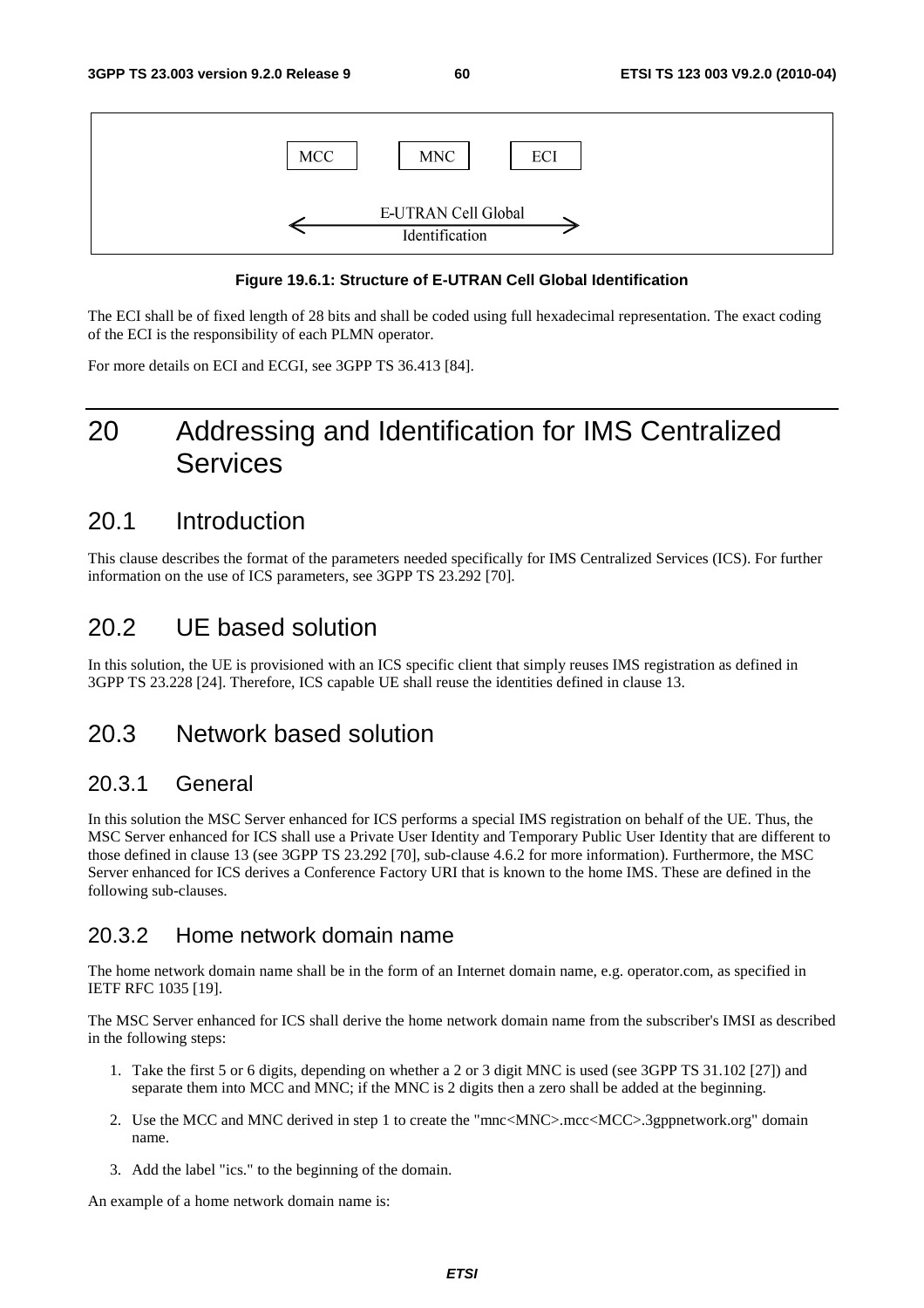IMSI in use: 234150999999999;

where:

- $MCC = 234$ :
- $MNC = 15$ ; and
- MSIN = 0999999999,

which gives the home network domain name: ics.mnc015.mcc234.3gppnetwork.org

#### 20.3.3 Private User Identity

The Private User Identity shall take the form of an NAI, and shall have the form "username@realm" as specified in clause 2.1 of IETF RFC 4282 [53].

The MSC Server enhanced for ICS shall derive the Private User Identity from the subscriber's IMSI as follows:

- 1. Use the whole string of digits as the username part of the private user identity; and
- 2. convert the leading digits of the IMSI, i.e. MNC and MCC, into a domain name, as described in sub-clause 20.3.2.

The result will be a Private User Identity of the form "<IMSI>@ics.mnc<MNC>.mcc<MCC>.3gppnetwork.org". For example if the IMSI is 2341509999999999 (MCC = 234, MNC = 15), the private user identity then takes the form 234150999999999@ics.mnc015.mcc234.3gppnetwork.org

### 20.3.4 Public User Identity

The Public User Identity shall take the form of a SIP URI (see IETF RFC 3261 [26]), and shall have the form "sip:username@domain".

The MSC Server enhanced for ICS shall derive the Public User Identity from the subscriber's IMSI. The Public User Identity shall consist of the string "sip:" appended with a username and domain portion equal to the IMSI derived Private User Identity described in sub-clause 20.3.3. An example using the same example IMSI from sub-clause 20.3.3 can be found below:

EXAMPLE: "sip:234150999999999@ics.mnc015.mcc234.3gppnetwork.org".

### 20.3.5 Conference Factory URI

The Conference Factory URI shall take the form of a SIP URI (see IETF RFC 3261 [26]) with a host portion set to the home network domain name as described in subclause 20.3.2 prefixed with "conf-factory.". An example using the same example IMSI from sub-clause 20.3.2 can be found below:

EXAMPLE: "sip:conf-factory.ics.mnc015.mcc234.3gppnetwork.org".

The user portion of the SIP URI is optional and implementation specific.

# 21 Addressing and Identification for Dual Stack Mobile IPv6 (DSMIPv6)

### 21.1 Introduction

This clause describes the format of the parameters needed by the UE to use Dual Stack Mobile IPv6 (DSMIPv6 as specified in 3GPP TS 23.327 [76] and 3GPP TS 23.402 [68].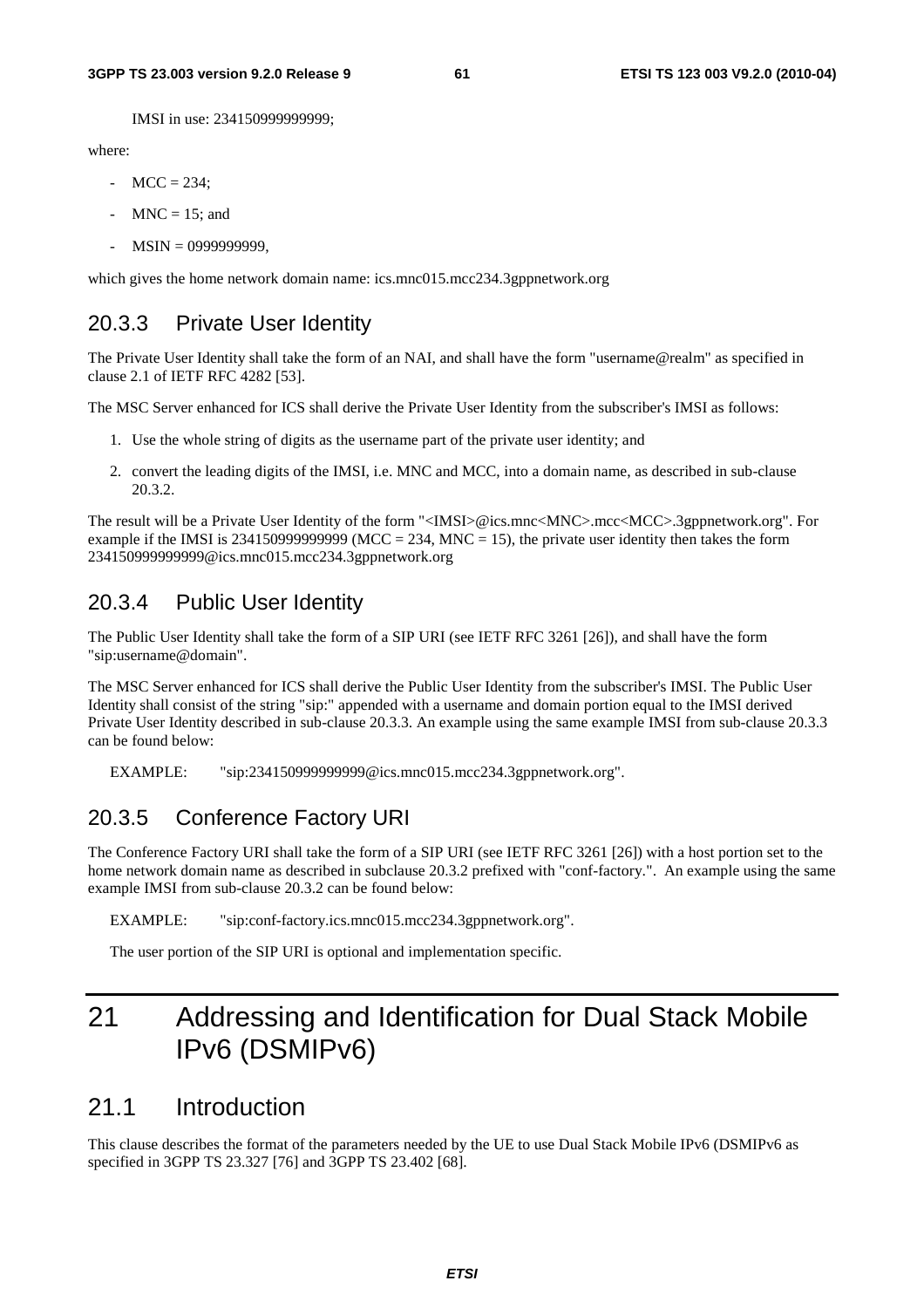# 21.2 Home Agent – Access Point Name (HA-APN)

#### 21.2.1 General

The HA-APN is composed of two parts as follows:

- The HA-APN Network Identifier; this defines to which external network the HA is connected.
- The HA-APN Operator Identifier; this defines in which PLMN the HA serving the HA-APN is located.

The HA-APN Operator Identifier is placed after the HA-APN Network Identifier. The HA-APN consisting of both the Network Identifier and Operator Identifier corresponds to a FQDN of a HA; the HA-APN has, after encoding as defined in the paragraph below, a maximum length of 100 octets.

The encoding of the HA-APN shall follow the Name Syntax defined in IETF RFC 2181 [18], IETF RFC 1035 [19] and IETF RFC 1123 [20]. The HA-APN consists of one or more labels. Each label is coded as a one octet length field followed by that number of octets coded as 8 bit ASCII characters. Following IETF RFC 1035 [19] the labels shall consist only of the alphabetic characters (A-Z and a-z), digits (0-9) and the hyphen (-). Following IETF RFC 1123 [20], the label shall begin and end with either an alphabetic character or a digit. The case of alphabetic characters is not significant. The HA-APN is not terminated by a length byte of zero.

For the purpose of presentation, a HA-APN is usually displayed as a string in which the labels are separated by dots (e.g. "Label1.Label2.Label3").

### 21.2.2 Format of HA-APN Network Identifier

The HA-APN Network Identifier follows the format defined for APNs in subclause 9.1.1. In addition to what has been defined in subclause 9.1.1 the HA-APN Network Identifier shall not contain "ha-apn." or "w-apn." and not end in ".3gppnetwork.org".

A HA-APN Network Identifier may be used to access a service associated with a HA. This may be achieved by defining:

- a HA-APN which corresponds to a FQDN of a HA, and which is locally interpreted by the HA as a request for a specific service, or
- a HA-APN Network Identifier consisting of 3 or more labels and starting with a Reserved Service Label, or a HA-APN Network Identifier consisting of a Reserved Service Label alone, which indicates a HA by the nature of the requested service. Reserved Service Labels and the corresponding services they stand for shall be agreed between operators who have roaming agreements.

As an example, the HA-APN for MCC 345 and MNC 12 is coded in the DNS as:

"internet.ha-apn.mnc012.mcc345.pub.3gppnetwork.org".

where "internet" is the HA-APN Network Identifier and "mnc012.mcc345.pub.3gppnetwork.org " is the HA-APN Operator Identifier.

### 21.2.3 Format of HA-APN Operator Identifier

The HA-APN Operator Identifier is composed of six labels. The last three labels shall be "pub.3gppnetwork.org". The second and third labels together shall uniquely identify the PLMN. The first label distinguishes the domain name as a HA-APN.

For each operator, there is a default HA-APN Operator Identifier (i.e. domain name). This default HA-APN Operator Identifier is derived from the IMSI as follows:

"ha-apn.mnc<MNC>.mcc<MCC>.pub.3gppnetwork.org"

where:

"mnc" and "mcc" serve as invariable identifiers for the following digits.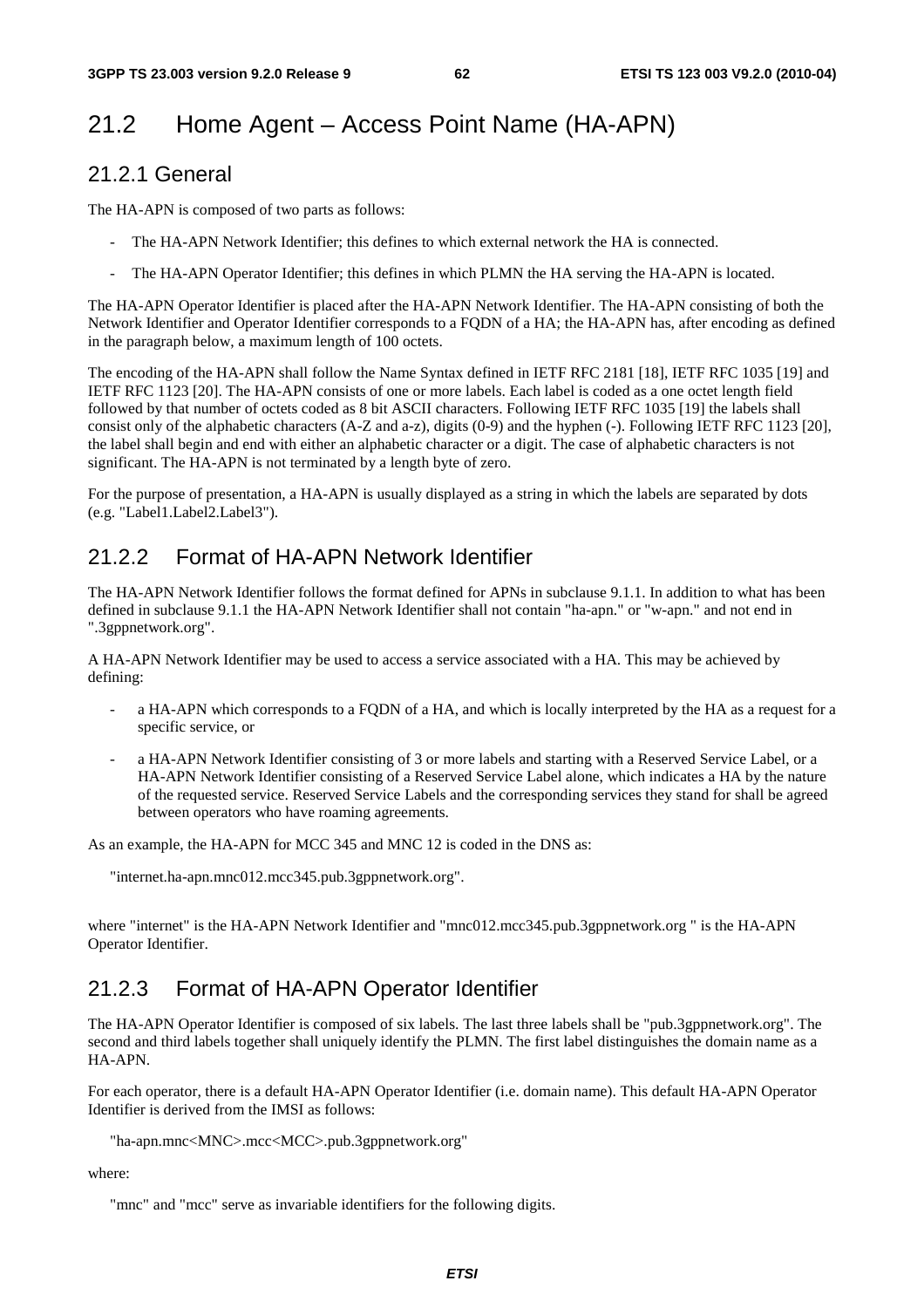<MNC> and <MCC> are derived from the components of the IMSI defined in subclause 2.2.

Alternatively, the default HA-APN Operator Identifier is derived using the MNC and MCC of the VPLMN.

In order to guarantee inter-PLMN DNS translation, the <MNC> and <MCC> coding used in the "ha-apn.mnc<MNC>.mcc<MCC>.pub.3gppnetwork.org" format of the HA-APN OI shall be:

- $-MNC$  = 3 digits
- $-MCC$  = 3 digits

If there are only 2 significant digits in the MNC, one "0" digit shall be inserted at the left side to fill the 3 digits coding of MNC in the HA-APN OI.

As an example, the HA-APN OI for MCC 345 and MNC 12 is coded in the DNS as:

"ha-apn.mnc012.mcc345.pub.3gppnetwork.org".

# 22 Addressing and identification for ANDSF

### 22.1 Introduction

This clause describes the format of the parameters needed by the UE to use Access Network Discovery and Selection Function (ANDSF) as specified in 3GPP TS 23.402 [68].

## 22.2 ANDSF Server Name (ANDSF-SN)

#### 22.2.1 General

ANDSF Server Name (ANDSF-SN) is used by UE to discover ANDSF Server in the network.

#### 22.2.2 Format of ANDSF-SN

The ANDSF-SN is composed of six labels. The last three labels shall be "pub.3gppnetwork.org". The second and third labels together shall uniquely identify the PLMN. The first label shall be "andsf".

The ANDSF-SN is derived from the IMSI or Visited PLMN Identity as follows:

```
"andsf.mnc<MNC>.mcc<MCC>.pub.3gppnetwork.org"
```
where:

"mnc" and "mcc" serve as invariable identifiers for the following digits.

- When contacting Visited ANDSF (V-ANDSF), the <MNC> and <MCC> shall be derived from the Visited PLMN Identity as defined in subclause 12.1.
- When contacting Home ANDSF (H-ANDSF), the <MNC> and <MCC> shall be derived from the components of the IMSI defined in subclause 2.2.

In order to guarantee inter-PLMN DNS translation, the <MNC> and <MCC> coding used in the "andsf.mnc<MNC>.mcc<MCC>.pub.3gppnetwork.org" format of the ANDSF-SN shall be:

- $-MNC$  = 3 digits
- $\langle MCC \rangle = 3$  digits

If there are only 2 significant digits in the MNC, one "0" digit shall be inserted at the left side to fill the 3 digits coding of MNC in the ANDSF-SN.

As an example, the ANDSF-SN OI for MCC 345 and MNC 12 is coded in the DNS as: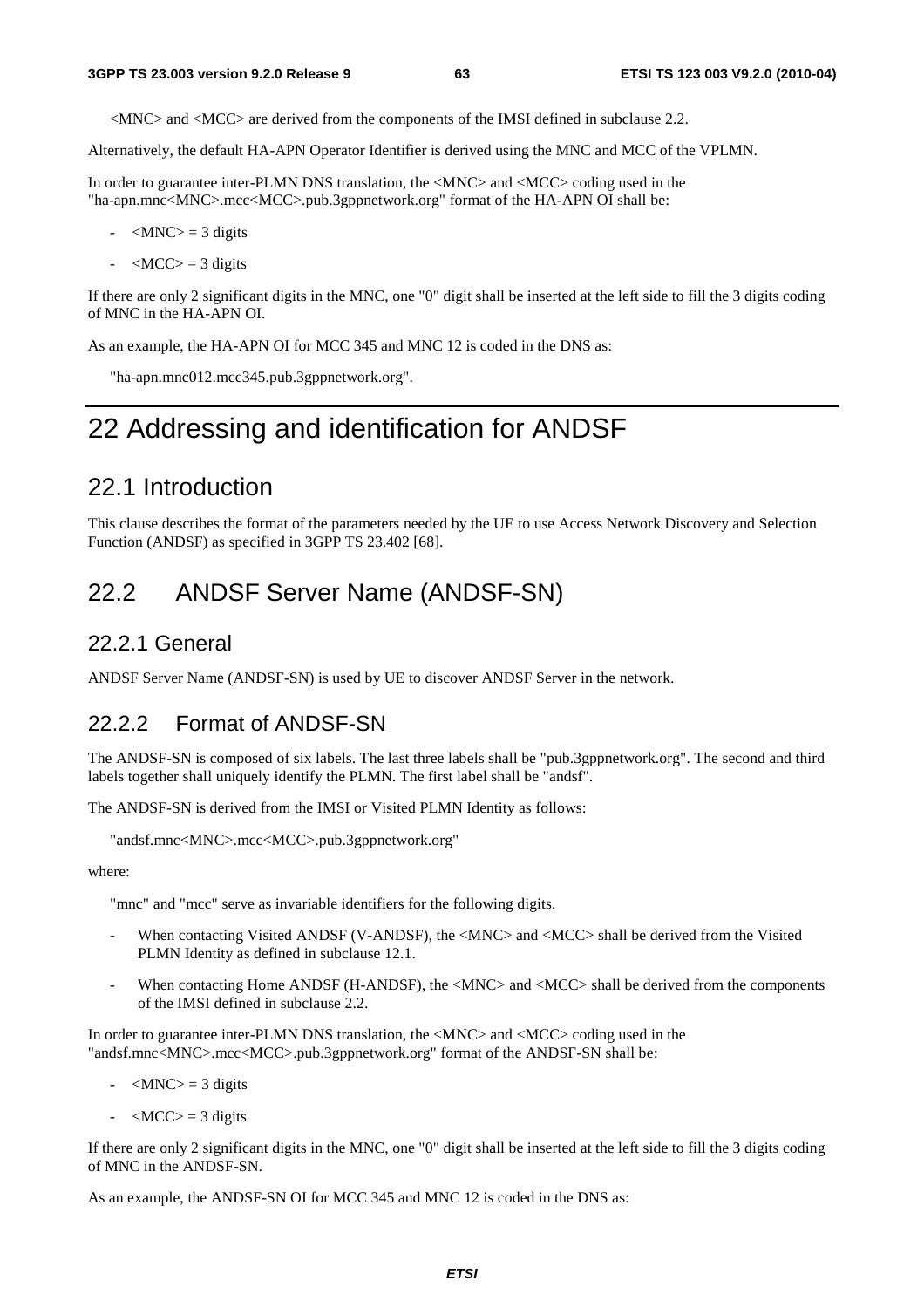"andsf.mnc012.mcc345.pub.3gppnetwork.org".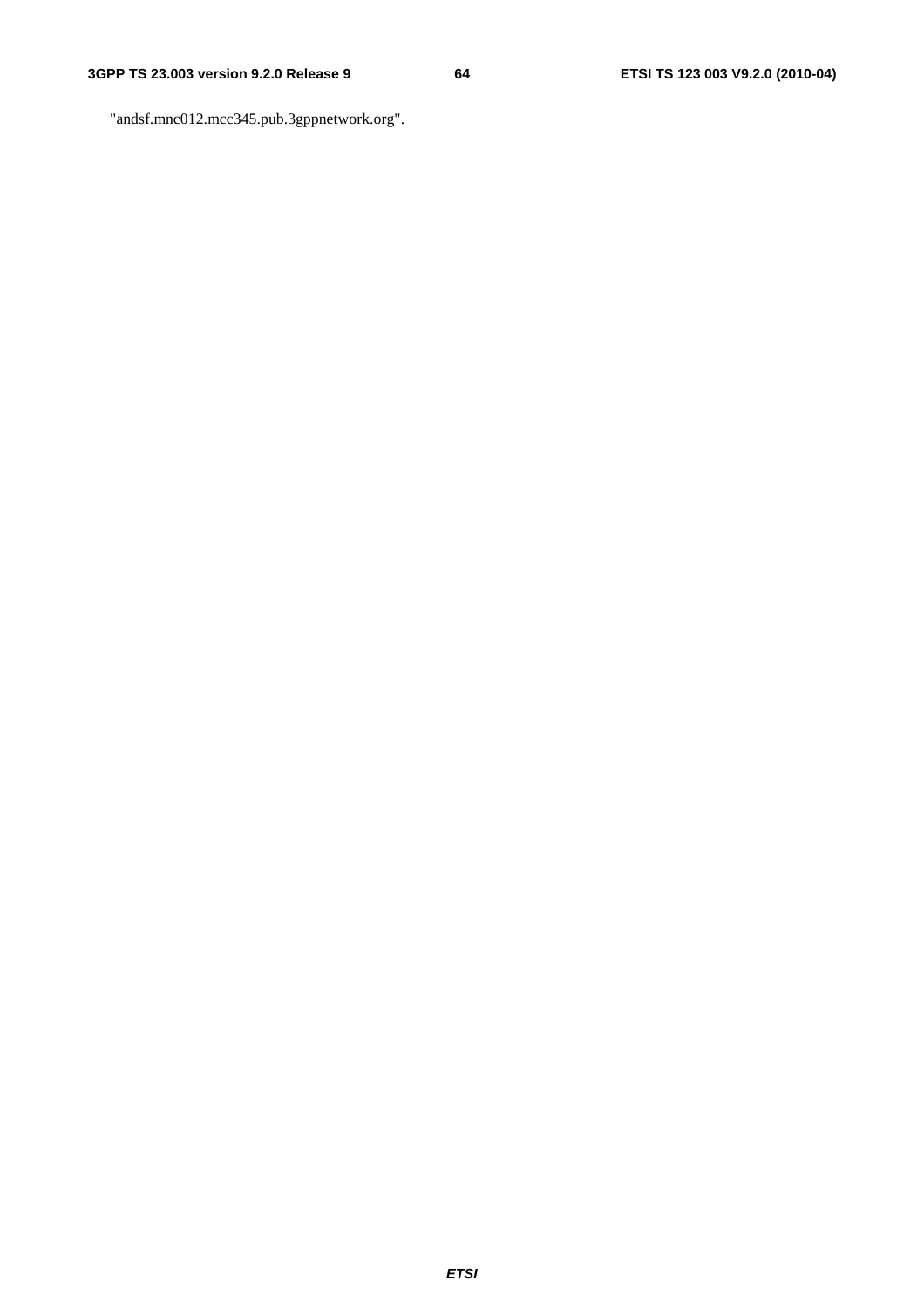# Annex A (informative): Colour Codes

# A.1 Utilization of the BSIC

A BSIC is allocated to each cell. A BSIC can take one of 64 values. In each cell the BSIC is broadcast in each burst sent on the SCH, and is then known by all MSs which synchronise with this cell. The BSIC is used by the MS for several purposes, all aiming at avoiding ambiguity or interference which can arise when an MS in a given position can receive signals from two cells *using the same BCCH frequency*.

Some of the uses of the BSIC relate to cases where the MS is attached to one of the cells. Other uses relate to cases where the MS is attached to a third cell, usually somewhere between the two cells in question.

The first category of uses includes:

- The three least significant bits of the BSIC indicate which of the 8 training sequences is used in the bursts sent on the downlink common channels of the cell. Different training sequences allow for a better transmission if there is interference. The group of the three least significant bits of the BSIC is called the BCC (Base station Colour Code).
- The BSIC is used to modify the bursts sent by the MSs on the access bursts. This aims to avoid one cell correctly decoding access bursts sent to another cell.

The second category of uses includes:

- When in connected mode, the MSs measure and report the level they receive on a number of frequencies, corresponding to the BCCH frequencies of neighbouring cells in the same network as the used cell. Along with the measurement result, the MS sends to the network the BSIC which it has received on that frequency. This enables the network to discriminate between several cells which happen to use the same BCCH frequency. Poor discrimination might result in faulty handovers.
- The content of the measurement report messages is limited to information for 6 neighbour cells. It is therefore useful to limit the reported cells to those to which handovers are accepted. For this purpose, each cell provides a list of the values of the three most significant bits of the BSICs which are allocated to the cells which are useful to consider for handovers (usually excluding cells in other PLMNs). This information enables the MS to discard information for cells with non-conformant BSICs and not to report them. The group of the three most significant bits of the BSIC is called the NCC (Network Colour Code).

It should be noted that when in idle mode, the MS identifies a cell (for cell selection purposes) according to the cell identity broadcast on the BCCH and *not* by the BSIC.

# A.2 Guidance for planning

From these uses, the following planning rule can be derived:

 *If there exist places where MSs can receive signals from two cells, whether in the same PLMN or in different PLMNs, which use the same BCCH frequency, it is highly preferable that these two cells have different BSICs.* 

Where the coverage areas of two PLMNs overlap, the rule above is respected if:

- 1) The PLMNs use different sets of BCCH frequencies (In particular, this is the case if no frequency is common to the two PLMNs. This usually holds for PLMNs in the same country), or
- 2) The PLMNS use different sets of NCCs, or
- 3) BSIC and BCCH frequency planning is co-ordinated.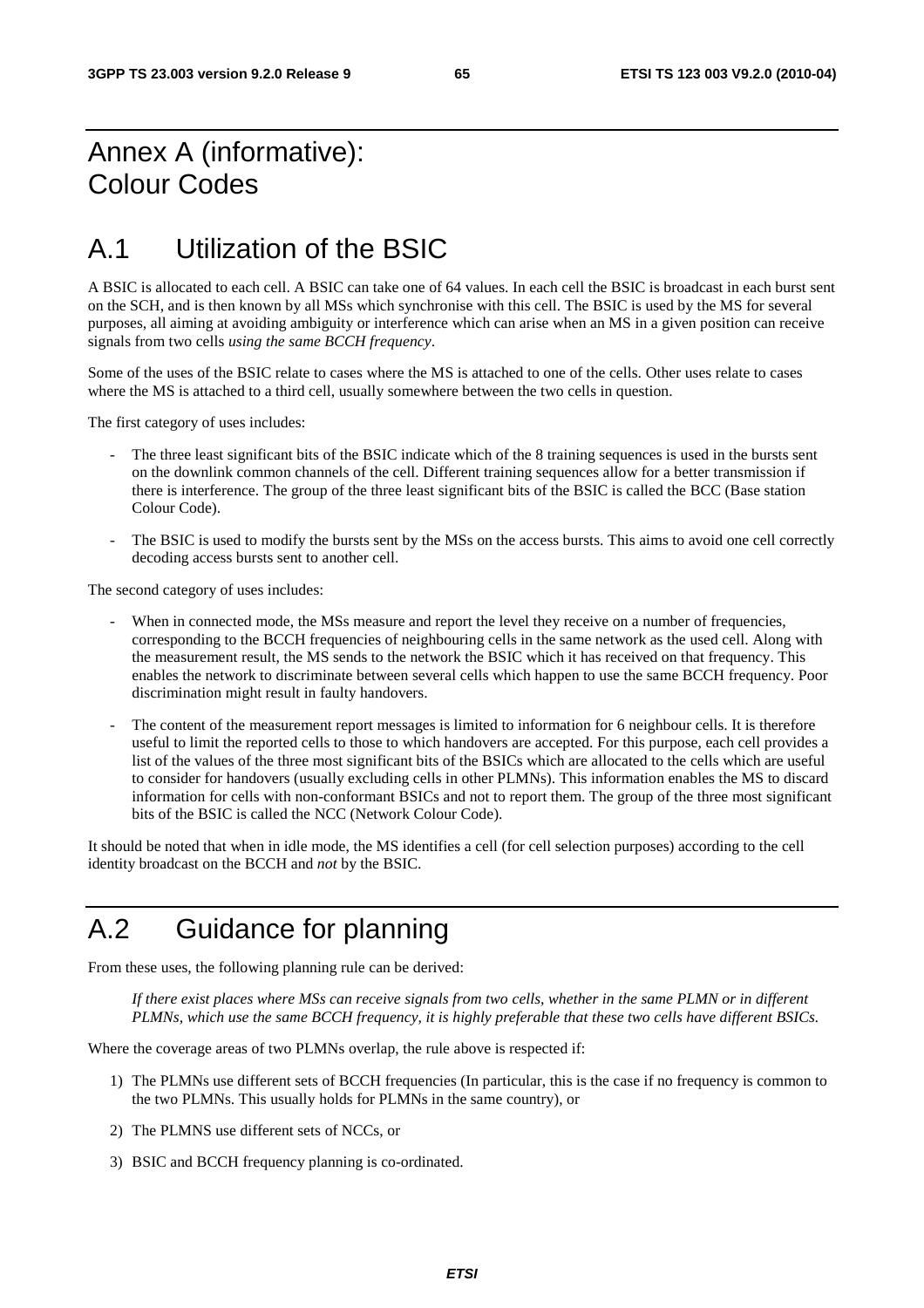Recognizing that method 3) is more cumbersome than method 2), and that method 1) is too constraining, it is suggested that overlapping PLMNs which use a common part of the spectrum agree on different NCCs to be used in any overlapping areas. As an example, a preliminary NCC allocation for countries in the European region can be found in clause A.3 of this annex.

This example can be used as a basis for bilateral agreements. However, the use of the NCCs allocated in clause A.3 is not compulsory. PLMN operators can agree on different BSIC allocation rules in border areas. The use of BSICs is not constrained in non-overlapping areas, or if ambiguities are resolved by using different sets of BCCH frequencies.

# A.3 Example of PLMN Colour Codes (NCCs) for the European region

| 0                           |
|-----------------------------|
| 1                           |
| 3                           |
| 1                           |
| 0                           |
| 0                           |
| 3                           |
| $\boldsymbol{0}$            |
| 0                           |
| 3                           |
| $\overline{c}$              |
| $\overline{c}$              |
| $\overline{2}$              |
| 1                           |
| 3 (possibly $0$ (=France))  |
| 0                           |
| 3                           |
| 3                           |
| 0 (possibly $2 (= Italy)$ ) |
| 1                           |
| 2                           |
| 1                           |
| $\overline{c}$              |
| $\overline{2}$              |
| 1 (possibly $2($ =Italy)    |
| 3                           |
|                             |

This allows a second operator for each country by allocating the colour codes n (in the table) and  $n + 4$ . More than 2 colour codes per country may be used provided that in border areas only the values n and/or n+4 are used.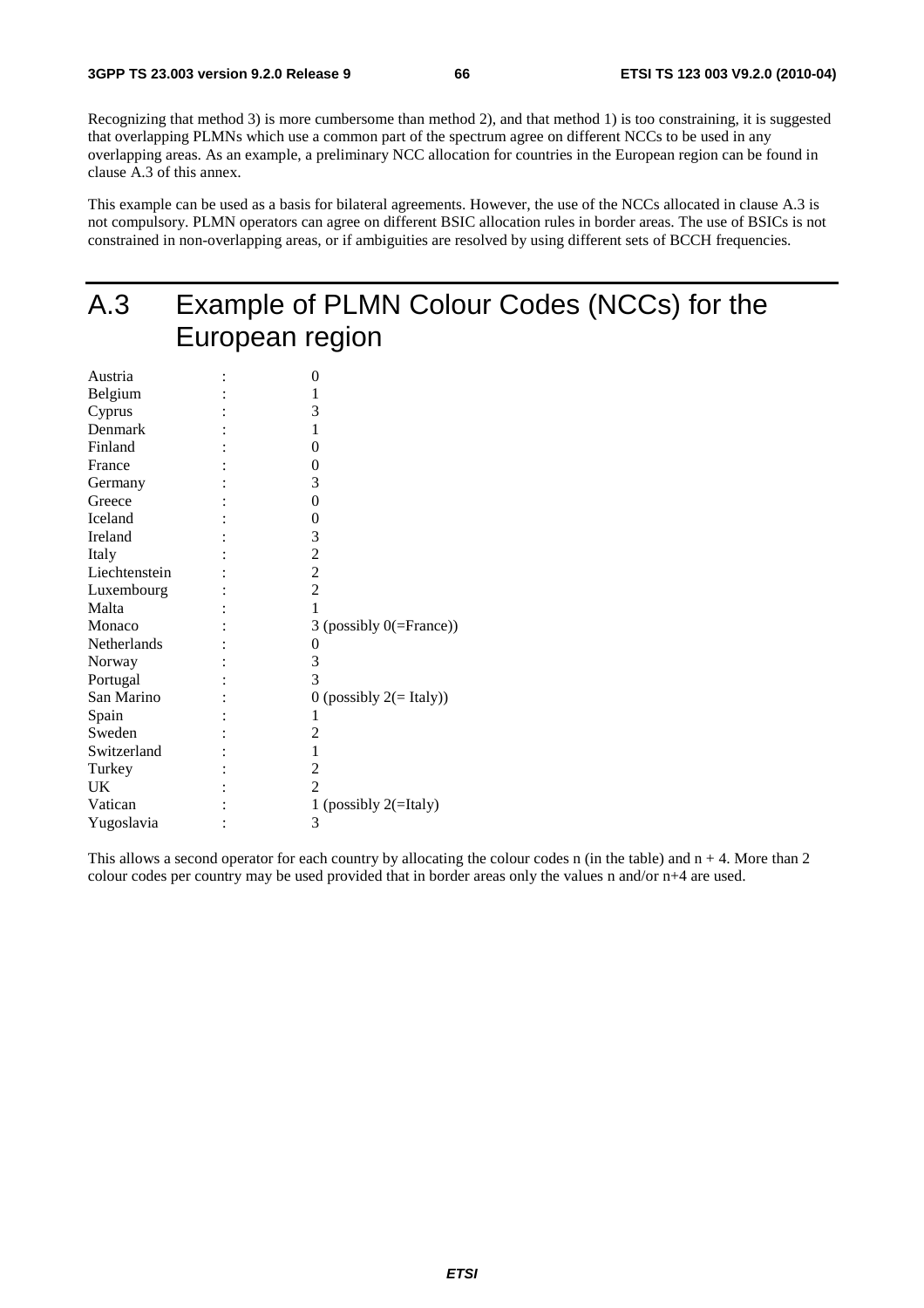# Annex B (normative): IMEI Check Digit computation

# B.1 Representation of IMEI

The International Mobile station Equipment Identity and Software Version number (IMEISV), as defined in clause 6, is a 16 digit decimal number composed of three distinct elements:

- an 8 digit Type Allocation Code (TAC);
- a 6 digit Serial Number (SNR); and
- a 2 digit Software Version Number (SVN).

The IMEISV is formed by concatenating these three elements as illustrated below:

| TAC.                                         | <b>SNR</b> | <b>SVN</b> |  |  |  |  |  |  |  |
|----------------------------------------------|------------|------------|--|--|--|--|--|--|--|
| <b>Figure A.1: Composition of the IMEISV</b> |            |            |  |  |  |  |  |  |  |

The IMEI is complemented by a check digit as defined in clause 3. The Luhn Check Digit (CD) is computed on the 14 most significant digits of the IMEISV, that is on the value obtained by ignoring the SVN digits.

The method for computing the Luhn check is defined in Annex B of the International Standard "Identification cards - Numbering system and registration procedure for issuer identifiers" (ISO/IEC 7812 [3]).

In order to specify precisely how the CD is computed for the IMEI, it is necessary to label the individual digits of the IMEISV, excluding the SVN. This is done as follows:

The (14 most significant) digits of the IMEISV are labelled D14, D13 ... D1, where:

- $TAC = D14, D13 \dots D7$  (with D7 the least significant digit of TAC);
- $SNR = D6, D5 ... D1$  (with D1 the least significant digit of SNR).

# B.2 Computation of CD for an IMEI

Computation of CD from the IMEI proceeds as follows:

- Step 1: Double the values of the odd labelled digits D1, D3, D5 ... D13 of the IMEI.
- Step 2: Add together the individual digits of all the seven numbers obtained in Step 1, and then add this sum to the sum of all the even labelled digits D2, D4, D6 ... D14 of the IMEI.
- Step 3: If the number obtained in Step 2 ends in 0, then set CD to be 0. If the number obtained in Step 2 does not end in 0, then set CD to be that number subtracted from the next higher number which does end in 0.

# B.3 Example of computation

#### **IMEI (14 most significant digits):**

|  |  |  |  |                              |  |  |  | SNR |                                                                                           |  |  |
|--|--|--|--|------------------------------|--|--|--|-----|-------------------------------------------------------------------------------------------|--|--|
|  |  |  |  | D14 D13 D12 D11 D10 D9 D8 D7 |  |  |  |     | D <sub>6</sub> D <sub>5</sub> D <sub>4</sub> D <sub>3</sub> D <sub>2</sub> D <sub>1</sub> |  |  |
|  |  |  |  | $0 \t 5 \t 3 \t 1$           |  |  |  |     |                                                                                           |  |  |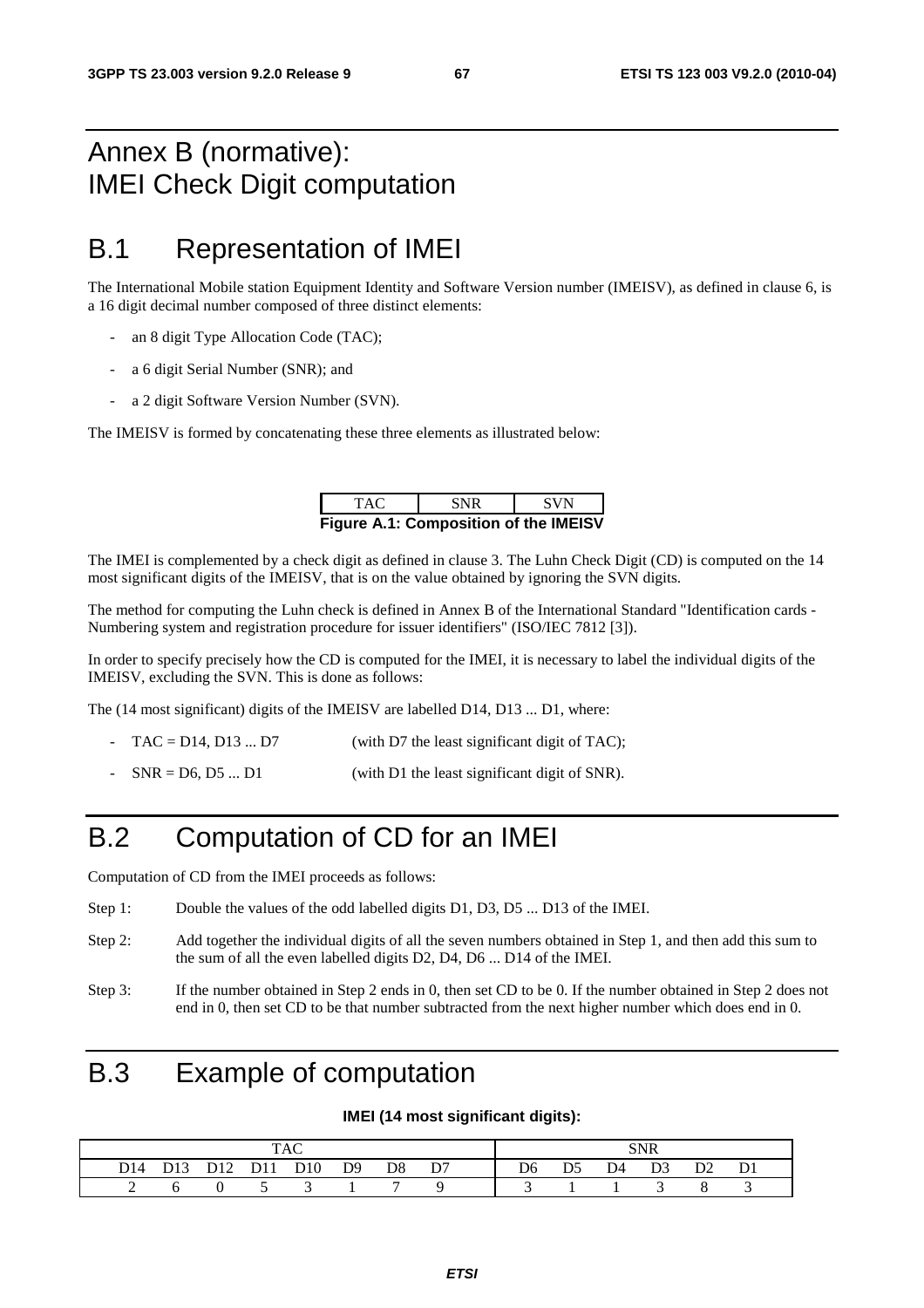|  |          |                          |                            | $\overline{a}$ |                                         |  |           |                        |           |  |
|--|----------|--------------------------|----------------------------|----------------|-----------------------------------------|--|-----------|------------------------|-----------|--|
|  | $\Delta$ | $\mathbf{v}$<br>$\Delta$ | $\mathbf{v}'$<br>$\Lambda$ |                | $\mathbf{r}$<br>$\overline{\mathbf{A}}$ |  | $\lambda$ | <b>Tr</b><br>$\lambda$ | $\Lambda$ |  |
|  |          |                          |                            |                | 1 ດ<br>10                               |  |           |                        |           |  |
|  |          |                          |                            |                | Step 2:                                 |  |           |                        |           |  |

**Step 1:** 

 $2 + 1 + 2 + 0 + 1 + 0 + 3 + 2 + 7 + 1 + 8 + 3 + 2 + 1 + 6 + 8 + 6 = 53$ 



 $CD = 60 - 53 = 7$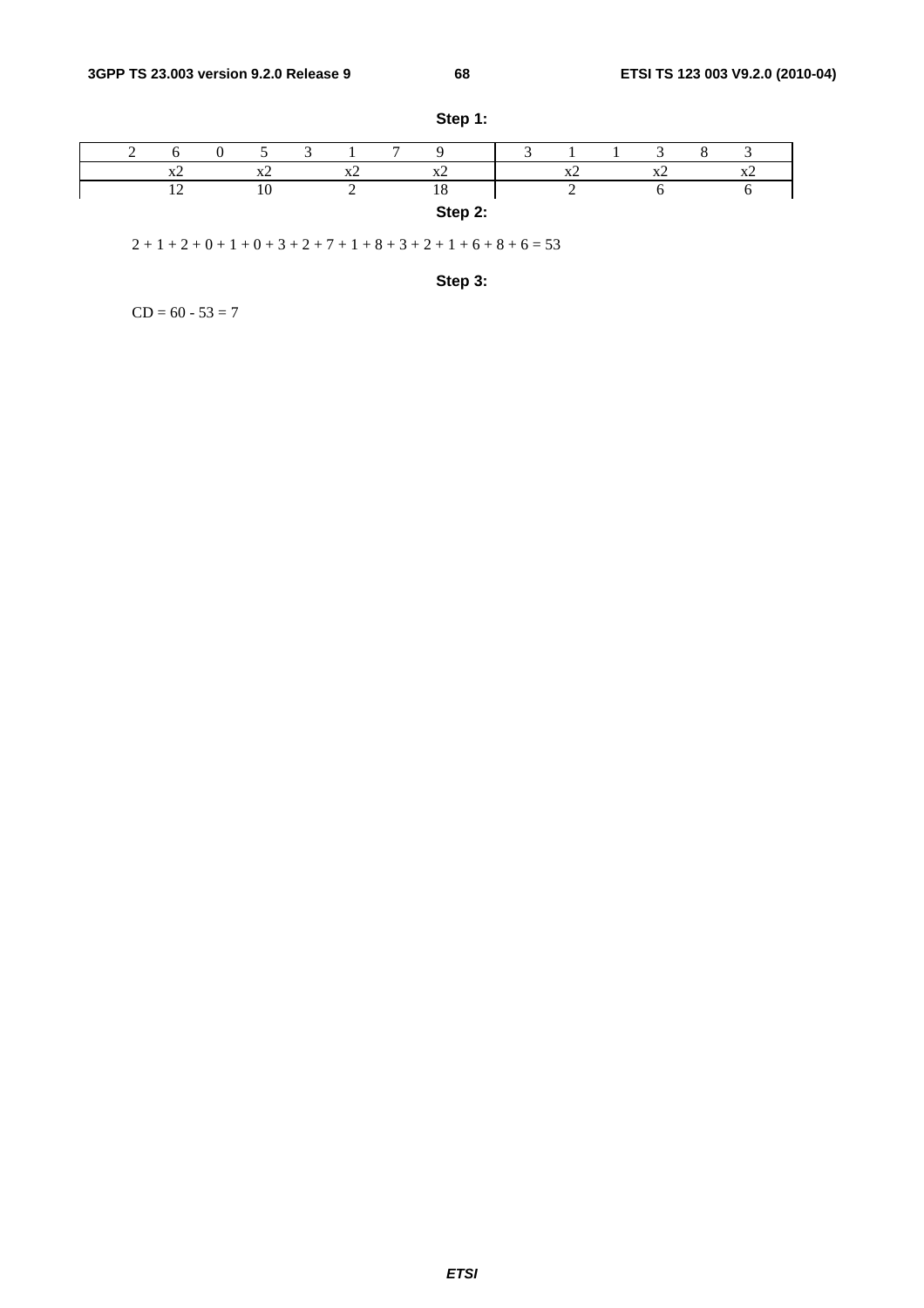# Annex C (normative): Naming convention

This normative annex defines a naming convention which will make it possible for DNS servers to translate logical names for GSNs and RAs to physical IP addresses. The use of logical names is optional, but if the option is used, it shall comply with the naming convention described in this annex. The fully qualified domain names used throughout this annex shall follow the format defined in IETF RFC 1035 [19].

# C.1 Routing Area Identities

This subclause describes a possible way to support inter-PLMN roaming.

When an MS roams between two SGSNs within the same PLMN, the new SGSN finds the address of the old SGSN from the identity of the old RA. Thus, each SGSN can determine the address of every other SGSN in the PLMN.

When an MS roams from an SGSN in one PLMN to an SGSN in another PLMN, the new SGSN may be unable to determine the address of the old SGSN. Instead, the SGSN transforms the old RA information to a logical name of the form:

racAAAA.lacBBBB.mncYYY.mccZZZ.gprs

A and B shall be Hex coded digits; Y and Z shall be encoded as single digits (in the range 0-9).

If there are less than 4 significant digits in AAAA or BBBB, one or more "0" digit(s) is/are inserted at the left side to fill the 4 digit coding. If there are only 2 significant digits in YYY, a "0" digit is inserted at the left side to fill the 3 digit coding.

As an example, the logical name for RAC 123A, LAC 234B, MCC 167 and MNC 92 will be coded in the DNS server as:

*rac123A.lac234B.mnc092.mcc167.gprs*.

The SGSN may then acquire the IP address of the old SGSN from a DNS server, using the logical address. Introducing the DNS concept in GPRS enables operators to use logical names instead of IP addresses when referring to nodes (e.g. GSNs), thus providing flexibility and transparency in addressing. Each PLMN should include at least one DNS server (which may optionally be connected via the DNS service provided by the GSM Association). Note that these DNS servers are GPRS internal entities, unknown outside the GPRS system.

The above implies that at least MCC  $\parallel$  MNC  $\parallel$  LAC  $\parallel$  RAC (= RAI) is sent as the RA parameter over the radio interface when an MS roams to another RA.

If for any reason the new SGSN fails to obtain the address of the old SGSN, the new SGSN takes the same actions as when the corresponding event occurs within one PLMN.

Another way to support seamless inter-PLMN roaming is to store the SGSN IP addresses in the HLR and request them when necessary.

If Intra Domain Connection of RAN Nodes to Multiple CN Nodes (see 3GPP TS 23.236 [23]) is applied then the Network Resource Identifier (NRI) identifies uniquely a given SGSN node out of all the SGSNs serving the same pool area.

If the new SGSN is not able to extract the NRI from the old P-TMSI, it shall retrieve the address of the default SGSN (see 3GPP TS 23.236 [23]) serving the old RA, using the logical name described earlier in this section. The default SGSN in the old RA relays the GTP signalling to the old SGSN identified by the NRI in the old P-TMSI unless the default SGSN itself is the old SGSN.

If the new SGSN is able to extract the NRI from the old P-TMSI, then it shall attempt to derive the address of the old SGSN from the NRI and the old RAI. NRI-to-SGSN assignments may be either configured (by O&M) in the new SGSN, or retrieved from a DNS server. If a DNS server is used, it shall be queried using the following logical name, derived from the old RAI and NRI information: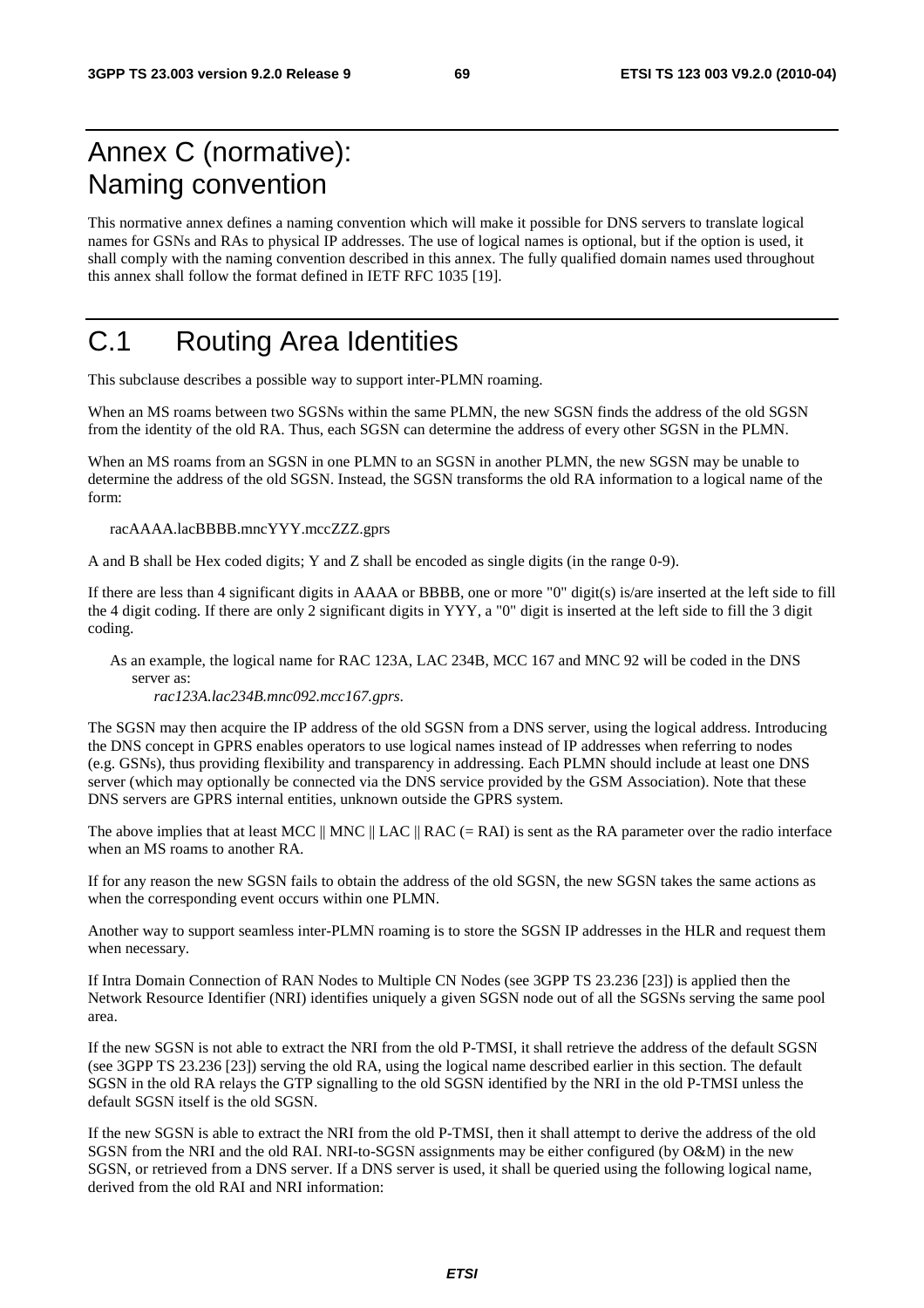nriCCCC.racDDDD.lacEEEE.mncYYY.mccZZZ.gprs

C, D and E shall be Hex coded digits, Y and Z shall be encoded as single digits (in the range 0-9). If there are less than 4 significant digits in CCCC, DDDD or EEEE, one or more "0" digit(s) is/are inserted at the left side to fill the 4 digit coding. If there are only 2 significant digits in YYY, a "0" digit is inserted at the left side to fill the 3 digits coding.

As an example, the logical name for NRI 3A, RAC 123A, LAC 234B, MCC 167 and MNC 92 will be coded in the DNS server as:

*nri003A.rac123A.lac234B.mnc092.mcc167.gprs*.

If for any reason the new SGSN fails to obtain the address of the old SGSN using this method, then as a fallback method it shall retrieve the address of the default SGSN serving the old RA.

# C.2 GPRS Support Nodes

This subclause defines a naming convention for GSNs.

It shall be possible to refer to a GSN by a logical name which shall then be translated into a physical IP address. This clause proposes a GSN naming convention which would make it possible for an internal GPRS DNS server to make the translation.

An example of how a logical name of an SGSN could appear is: *sgsnXXXX.mncYYY.mccZZZ.gprs* 

X, shall be Hex coded digits, Y andZz shall be encoded as single digits (in the range 0-9)*.* 

If there are less than 4 significant digits in XXXX one or more "0" digit(s) is/are inserted at the left side to fill the 4 digits coding. If there are only 2 significant digits in YYY, a "0" digit is inserted at the left side to fill the 3 digit coding.

As an example, the logical name for SGSN 1B34, MCC 167 and MNC 92 will be coded in the DNS server as: *sgsn1B34. mnc092.mcc167.gprs*

# C.3 Target ID

This subclause describes a possible way to support SRNS relocation.

In UMTS, when SRNS relocation is executed, a target ID which consists of MCC, MNC and RNC ID is used as routeing information to route to the target RNC via the new SGSN. An old SGSN shall resolve a new SGSN IP address by a target ID to send the Forward Relocation Request message to the new SGSN.

It shall be possible to refer to a target ID by a logical name which shall be translated into an SGSN IP address to take into account inter-PLMN handover. The old SGSN transforms the target ID information into a logical name of the form:

rncXXXX.mncYYY.mccZZZ.gprs

X shall be Hex coded digits; Y and Z shall be encoded as single digits (in the range 0-9). If there are less than 4 significant digits in XXXX, one or more "0" digit(s) is/are inserted at the left side to fill the 4 digits coding. If there are only 2 significant digits in YYY, a "0" digit is inserted at the left side to fill the 3 digit coding. Then, for example, a DNS server is used to translate the logical name to an SGSN IP address.

As an example, the logical name for RNC 1B34, MCC 167 and MNC 92 will be coded in the DNS server as: *rnc1B34.mnc092.mcc167.gprs*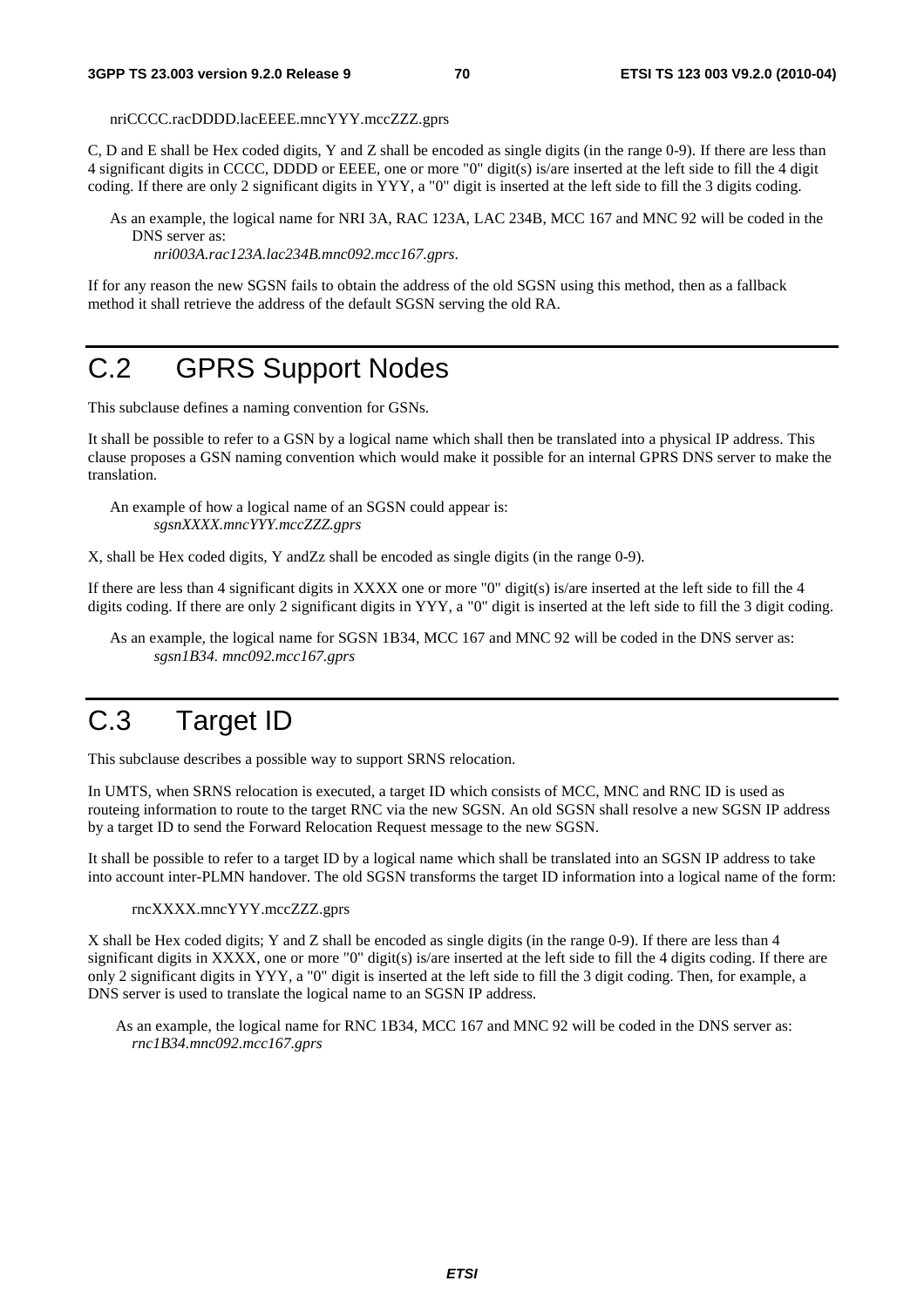# Annex D (informative): Applicability and use of the ".3gppnetwork.org" domain name

There currently exists a private IP network between operators to provide connectivity for user transparent services that utilise protocols that rely on IP. This includes (but is not necessarily limited to) such services as GPRS/PS roaming, WLAN roaming, GPRS/PS inter-PLMN handover and inter-MMSC MM delivery. This inter-PLMN IP backbone network consists of indirect connections using brokers (known as GRXs – GPRS Roaming Exchanges) and direct inter-PLMN connections (e.g. private wire); it is however *not* connected to the Internet. More details can be found in GSMA PRD IR.34 [57].

Within this inter-PLMN IP backbone network, the domain name ".gprs" was originally conceived as the only domain name to be used to enable DNS servers to translate logical names for network nodes to IP addresses (and vice versa). However, after feedback from the Internet Engineering Task Force (IETF) it was identified that use of this domain name has the following drawbacks:

- 1. Leakage of DNS requests for the ".gprs" top level domain into the public Internet is inevitable at sometime or other, especially as the number of services (and therefore number of nodes) using the inter-PLMN IP backbone increases. In the worst case scenario of faulty clients, the performance of the Internet's root DNS servers would be seriously degraded by having to process requests for a top level domain that does not exist.
- 2. It would be very difficult for network operators to detect if/when DNS requests for the ".gprs" domain were leaked to the public Internet (and therefore the security policies of the inter-PLMN IP backbone network were breached), because the Internet's root DNS servers would simply return an error message to the sender of the request only.

To address the above, the IETF recommended using a domain name that is *routable* in the pubic domain but which requests to it are not actually *serviced* in the public domain. The domain name ".3gppnetwork.org" was chosen as the new top level domain name to be used (as far as possible) within the inter-PLMN IP backbone network. Originally, only the DNS servers connected to the inter-PLMN IP backbone network were populated with the correct information needed to service requests for *all* sub-domains of this domain. However, it was later identified that some new services needed their allocated sub-domain(s) to be resolvable by the UE and not just network nodes. To address this, a new, higher-level sub-domain was created, "pub.3gppnetwork.org", to be used in all domain names that need to be resolvable by UEs (and possibly network nodes too).

Therefore, DNS requests sent to the local area networks (possibly connected to the Internet) for the "pub.3gppnetwork.org" domain name can be resolved, while requests for all other sub-domains of "3gppnetwork.org" can simply be configured to return the usual DNS error for unknown hosts (thereby avoiding potential extra load on the Internet's root DNS servers).

The GSM Association is in charge of allocating new sub-domains of the ".3gppnetwork.org" domain name. The procedure for requesting new sub-domains can be found in Annex E.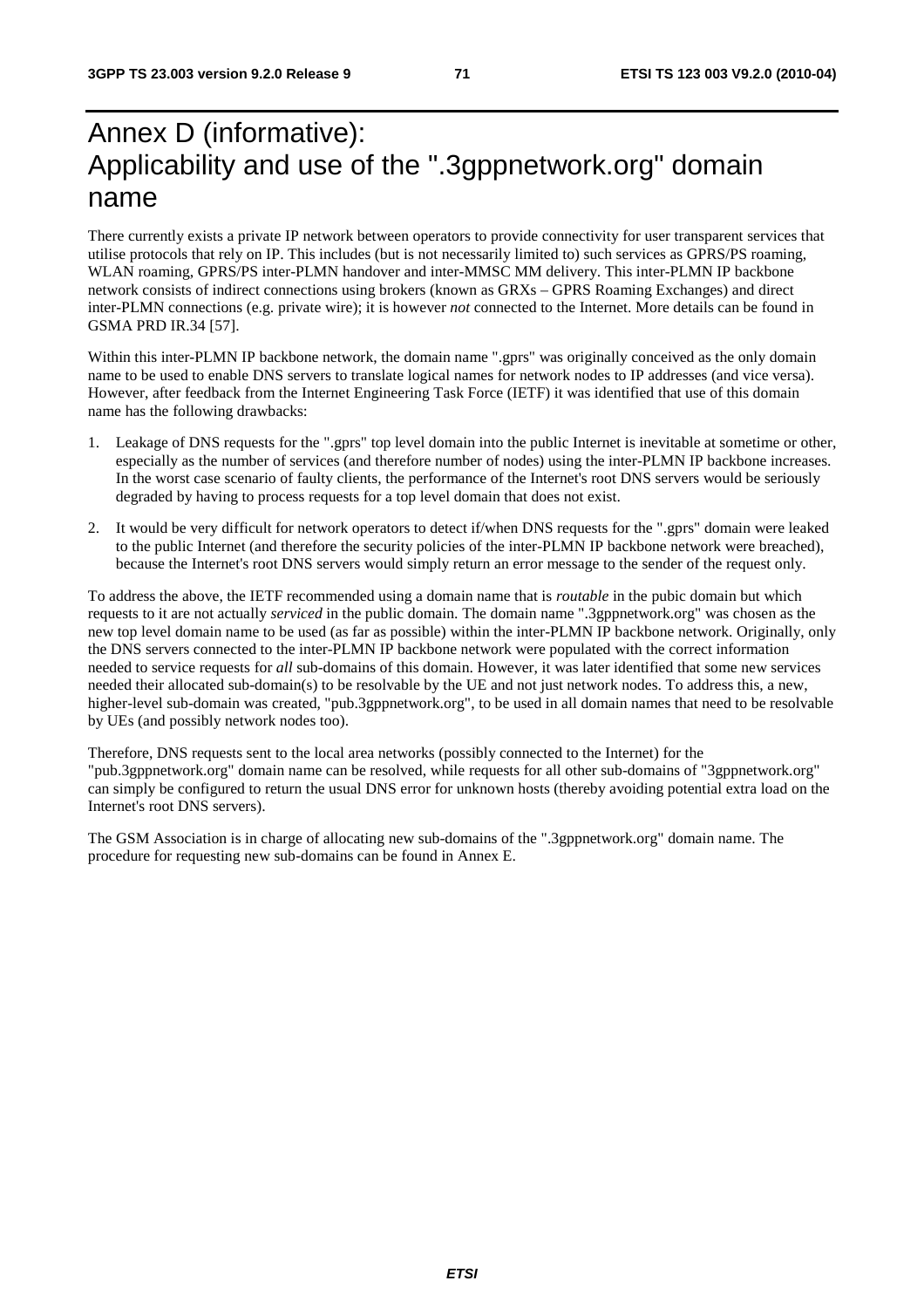## Annex E (normative): Procedure for sub-domain allocation

When a 3GPP member company identifies the need for a new sub-domain name of ".3gppnetwork.org", that 3GPP member company shall propose a CR to this specification at the earliest available meeting of the responsible working group for this TS. The CR shall propose a new sub-domain name. The new sub-domain proposed shall be formatted in one of the formats as described in the following table.

| <b>Sub-domain Format</b>                                                                            | <b>Intended Usage</b>                                                                                                                                                                                                                        |
|-----------------------------------------------------------------------------------------------------|----------------------------------------------------------------------------------------------------------------------------------------------------------------------------------------------------------------------------------------------|
| <service id="">.mnc<mnc>.mcc<mcc>.3qppnetwork.org<br/>(see notes 1 and 2)</mcc></mnc></service>     | Domain name that is to be resolvable by network nodes<br>only. This format inherently adds protection to the<br>identified node, in that attempted DNS resolutions<br>instigated directly from end user equipment will fail<br>indefinitely. |
| <service id="">.mnc<mnc>.mcc<mcc>.pub.3qppnetwork.org<br/>(see notes 1 and 2)</mcc></mnc></service> | Domain name that is to be resolvable by UEs and/or<br>network nodes. This format inherently adds global<br>resolution capability, but at the expense of<br>confidentiality of network topology.                                              |

### **Table E.1: Sub-domain formats for the "3gppnetwork.org" domain and their respective intended usage**

- NOTE 1: "<service\_ID>" is a chosen label, conformant to DNS naming conventions (usually IETF RFC 1035 [19] and IETF RFC 1123 [20]) that clearly and succinctly describe the service and/or operation that is intended to use this sub-domain.
- NOTE 2: "<MNC>" and "<MCC>" are the MNC (padded to the left with a zero, if only a 2-digit MNC) and MCC of a PLMN.

Care should be taken when choosing which format a domain name should use. Once a format has been chosen, the responsible working group shall then check the CR and either endorse it or reject it. If the CR is endorsed, then the responsible working group shall send an LS to the GSMA IREG describing the following key points:

- the context
- the service
- intended use
- involved actors
- proposed new sub-domain name

GSMA IREG will then verify the consistence of the proposal and its usage within the domain"s structure and interworking rules (e.g. access to the GRX Root DNS servers). GSMA IREG will then endorse or reject the proposal and inform the responsible working group (in 3GPP). It is possible that GSMA IREG will also specify, changes to the newly proposed sub-domain name (e.g. due to requested sub-domain name already allocated).

It should be noted that services already defined to use the ".gprs" domain name will continue to do so and shall not use the new domain name of ".3gppnetwork.org"; this is to avoid destabilising services that are already live.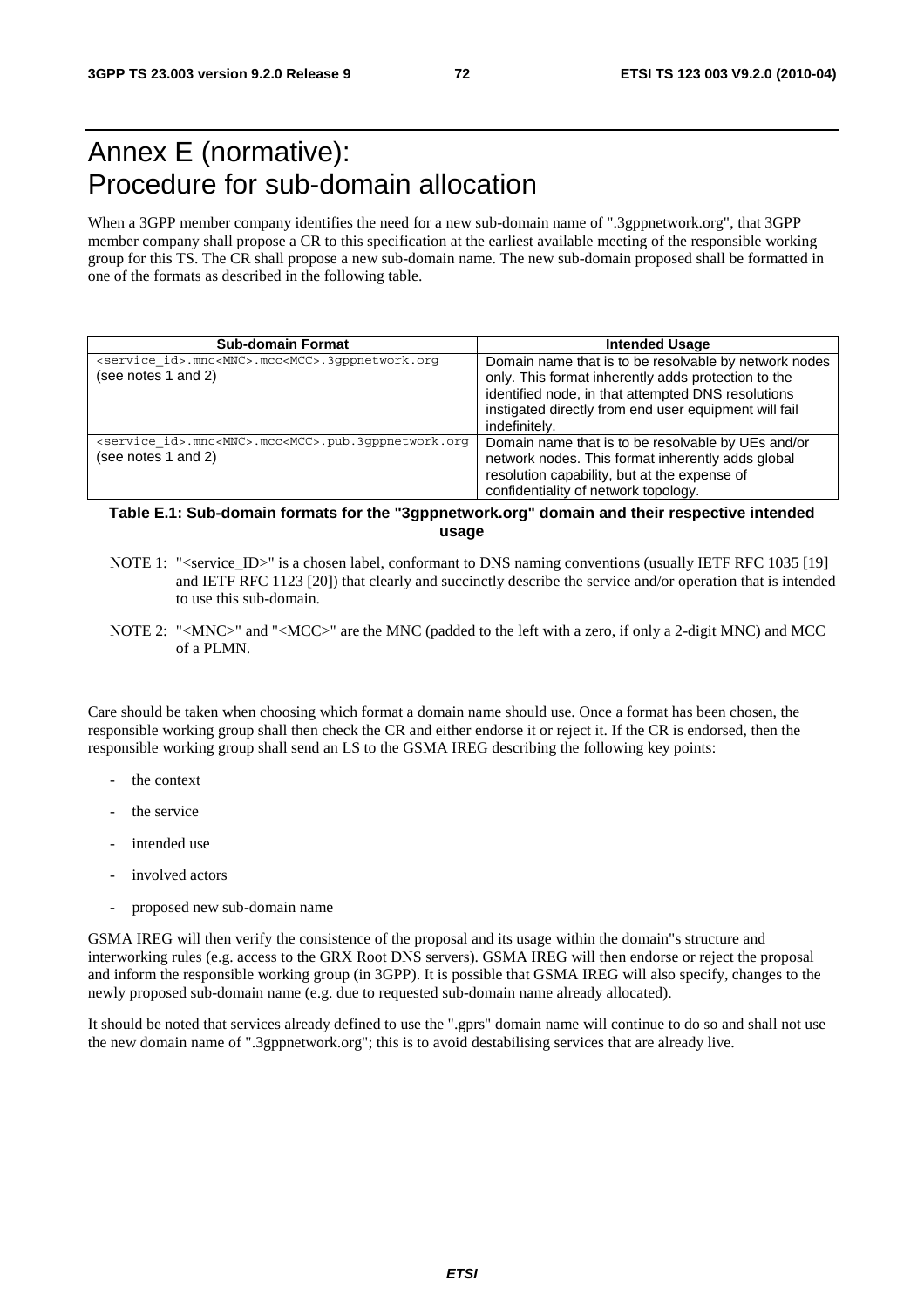### Annex F (informative): Change history

| <b>Change history</b>      |             |                    |                     |                   |                    |                                                                                             |
|----------------------------|-------------|--------------------|---------------------|-------------------|--------------------|---------------------------------------------------------------------------------------------|
| <b>TSG CN#</b>             | <b>Spec</b> | <b>Version</b>     | <b>CR</b>           | <phase></phase>   | <b>New Version</b> | Subject/Comment                                                                             |
| Apr 1999                   | GSM 03.03   | 7.0.0              |                     |                   |                    | Transferred to 3GPP CN1                                                                     |
| CN#03                      | 23.003      |                    |                     |                   | 3.0.0              | Approved at CN#03                                                                           |
| <b>CN#04</b>               | 23.003      | 3.0.0              | 001                 | R99               | 3.1.0              | Definition of escape PLMN code                                                              |
| <b>CN#04</b>               | 23.003      | 3.0.0              | 002r1               | R99               | 3.1.0              | SSN reallocation for CAP, gsmSCF, SIWF, GGSN,<br>SGSN,                                      |
| <b>CN#04</b>               | 23.003      | 3.0.0              | 003                 | <b>R99</b>        | 3.1.0              | Correction of VGC/VBC reference                                                             |
| <b>CN#04</b>               | 23.003      | 3.0.0              | 004                 | R99               | 3.1.0              | Harmonisation of the MNC-length; correction of CR<br>A019r1                                 |
| <b>CN#04</b>               | 23.003      | 3.0.0              | 005                 | R99               | 3.1.0              | Correction to the MNC length                                                                |
| CN#05                      | 23.003      | 3.1.3              | 007r1               | R99               | 3.2.0              | ASCII coding of <mnc> and <mcc> in APN OI</mcc></mnc>                                       |
| <b>CN#05</b>               | 23.003      | 3.1.3              | 008                 | $\overline{R99}$  | 3.2.0              | New SSN allocation for RANAP and RNSAP                                                      |
| CN#06                      | 23.003      | 3.2.1              | 011                 | R99               | 3.3.0              | Support of VLR and HLR Data Restoration<br>procedures with LCS                              |
| <b>CN#07</b>               | 23.003      | 3.3.0              | 014                 | <b>R99</b>        | 3.4.0              | Necessity of the function of the calculation of an<br>SGSN IP address from the target ID    |
| <b>CN#07</b>               | 23.003      | 3.3.0              | 016                 | R99               | 3.4.0              | Definition of Service Area Identification                                                   |
| <b>CN#07</b>               | 23.003      | 3.3.0              | 017r2               | R99               | 3.4.0              | Modification of clause 6.2 to enhance IMEI security                                         |
| <b>CN#07</b>               | 23.003      | 3.3.0              | 018                 | <b>R99</b>        | 3.4.0              | Coding of a deleted P-TMSI signature                                                        |
| <b>CN#07</b>               | 23.003      | 3.4.0              | 013r2               | <b>R99</b>        | 3.4.1              | Introduction of Reserved Service Labels in the APN                                          |
| <b>CN#08</b>               | 23.003      | 3.4.1              | 019                 | R99               | 3.5.0              | Missing UTRAN identifiers                                                                   |
| <b>CN#08</b>               | 23.003      | 3.4.1              | $\overline{0}$ 21r1 | R99               | 3.5.0              | Editorial Modification of clause 6.2.2.                                                     |
| <b>CN#08</b>               | 23.003      | 3.4.1              | $\overline{022}$    | R99               | 3.5.0              | <b>IMEI Formats and Encoding</b>                                                            |
| $\overline{\text{CN}}$ #09 | 23.003      | 3.5.0              | 023                 | <b>R99</b>        | 3.6.0              | Alignment of 23.003 with text from 25.401                                                   |
| CN#10                      | 23.003      | 3.6.0              | 024                 | R99               | 3.7.0              | Moving informative Annex A from 3G TS 29.060<br>and making it normative.                    |
| <b>CN#11</b>               | 23.003      | 3.7.0              | 025                 | R99               | 3.8.0              | Clarification to Definition of Service Area Identifier                                      |
| CN#11                      | 23.003      | 3.7.0              | 026                 | R99               | 3.8.0              | Forbidden APN network identifier labels                                                     |
| $\overline{CN#11}$         | 23.003      | 3.8.0              |                     | Rel-4             | 4.0.0              | Updated from R99 to Rel-4 after CN#11                                                       |
| CN#12                      | 23.003      | 4.0.0              | 028r1               | Rel-4             | 4.1.0              | Remove reference to TS23.022                                                                |
| CN#12                      | 23.003      | 4.1.0              | 029r1               | Rel-5             | 5.0.0              | New Subsystem Number for the Position<br>Calculation Application Part on the lupc interface |
| CN#13                      | 23.003      | 5.0.0              | 032                 | Rel-5             | 5.1.0              | Clarification on APN labels that begin with a digit                                         |
| CN#13                      | 23.003      | 5.0.0              |                     | Rel-5             | $\overline{5.1.0}$ | Editorial clean up                                                                          |
| CN#14                      | 23.003      | 5.1.0              | 033                 | $\overline{Rel5}$ | 5.2.0              | Rules for TMSI partitioning                                                                 |
| CN#14                      | 23.003      | $\overline{5.1.0}$ | 035                 | Rel-5             | 5.2.0              | Introduction of Global CN-ID definition                                                     |
| CN#16                      | 23.003      | 5.2.0              | 037r1               | Rel-5             | 5.3.0              | luFlex support for determining old SGSN during<br>handover/relocation                       |
| CN#16                      | 23.003      | 5.2.0              | 038                 | Rel-5             | 5.3.0              | Allocation of unique prefixes to IPv6 terminals                                             |
| CN#16                      | 23.003      | 5.2.0              | 041r2               | Rel-5             | 5.3.0              | Use of a temporary public user identity                                                     |
| CN#16                      | 23.003      | 5.2.0              | 044                 | Rel-5             | 5.3.0              | Restructuring the IMEI to combine the TAC and<br>FAC                                        |
| CN#16                      | 23.003      | 5.2.0              | 045                 | Rel-5             | 5.3.0              | Use of the TLLI codespace in GERAN Iu mode                                                  |
| <b>CN#17</b>               | 23.003      | 5.3.0              | 048r3               | Rel-5             | 5.4.0              | Clarification on the definition of DNS                                                      |
| <b>CN#17</b>               | 23.003      | 5.3.0              | 050r1               | Rel-5             | 5.4.0              | Support for Shared Network in connected mode:<br>definition of SNA                          |
| <b>CN#17</b>               | 23.003      | 5.3.0              | 053r1               | Rel-5             | 5.4.0              | Restructuring the IMEI to combine the TAC and<br>FAC in Annex B                             |
| <b>CN#17</b>               | 23.003      | 5.3.0              | 054                 | Rel-5             | 5.4.0              | SCCP sub-system Number for IM-SSF                                                           |
| <b>CN#18</b>               | 23.003      | 5.4.0              | 055r1               | Rel-5             | 5.5.0              | lur-g Introduction                                                                          |
| <b>CN#18</b>               | 23.003      | 5.4.0              | 056r2               | Rel-5             | 5.5.0              | Editorial clean-up                                                                          |
| CN#18                      | 23.003      | 5.4.0              | 057                 | Rel-5             | 5.5.0              | Correction of the private user identity's form                                              |
| CN#18                      | 23.003      | 5.4.0              | 058                 | Rel-5             | 5.5.0              | Addition of a reference to the ITU-T<br>RECOMMENDATION E.212 for Mobile Country<br>Codes    |
| CN#18                      | 23.003      | 5.4.0              | 059                 | Rel-5             | 5.5.0              | Correction to the form of public user identity                                              |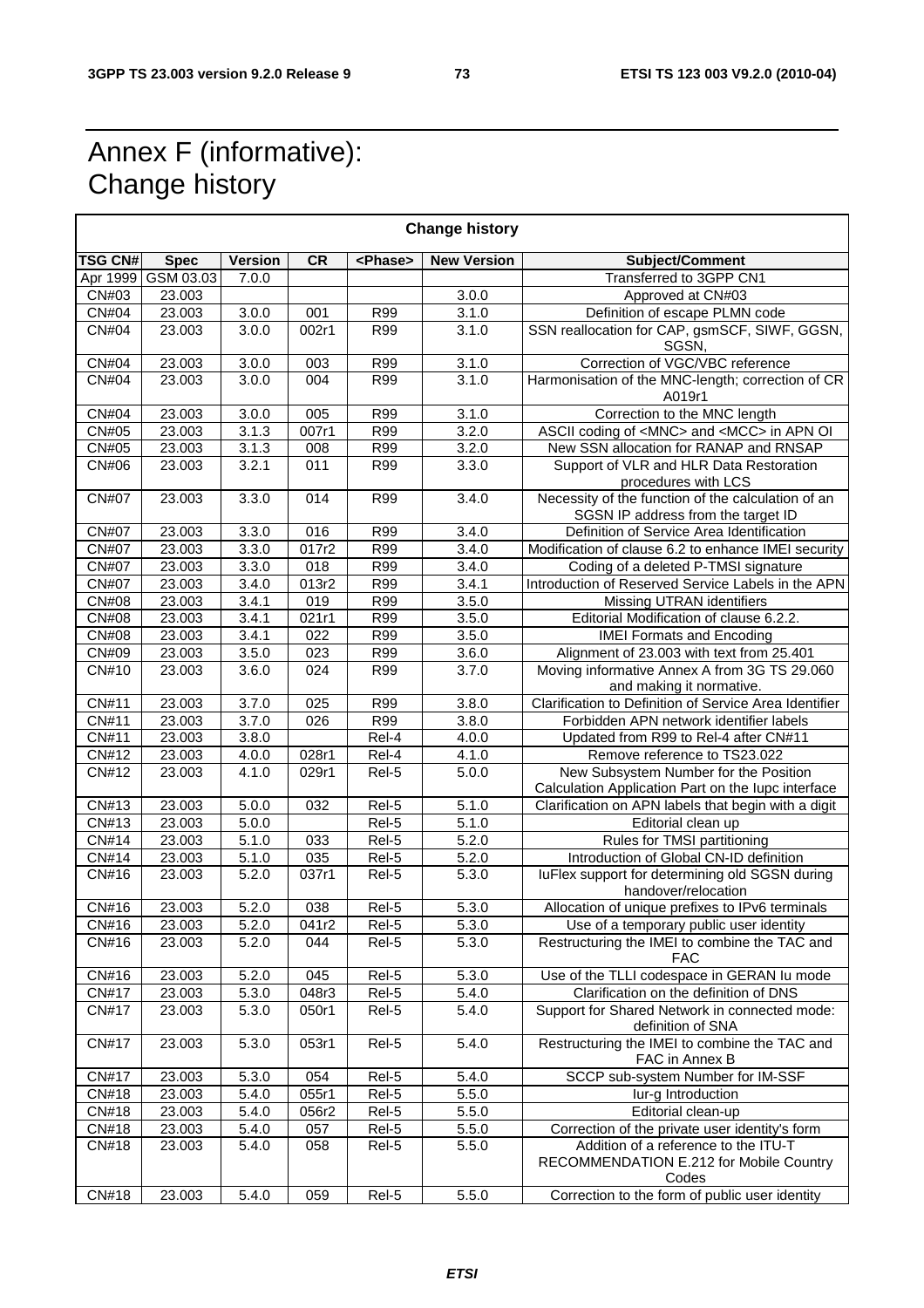$\overline{\Gamma}$ 

 $\overline{\phantom{a}}$ 

| <b>Change history</b> |             |                |                  |                     |                    |                                                                                      |
|-----------------------|-------------|----------------|------------------|---------------------|--------------------|--------------------------------------------------------------------------------------|
| <b>TSG CN#</b>        | <b>Spec</b> | <b>Version</b> | <b>CR</b>        | <phase></phase>     | <b>New Version</b> | Subject/Comment                                                                      |
| CN#18                 | 23.003      | 5.4.0          | 062              | Rel-5               | 5.5.0              | Fix miss-interworking for LMSI handling (LMSI<br>definition)                         |
| CN#18                 | 23.003      | 5.5.0          |                  | Rel-5               | 5.5.1              | Corrupted figures 13 - 18 fixed                                                      |
| <b>CN#20</b>          | 23.003      | 5.5.1          | 065              | Rel-5               | 5.6.0              | Correction to Annex C.3 - Target ID                                                  |
| <b>CN#21</b>          | 23.003      | 5.6.0          | 072              | Rel-5               | 5.7.0              | Correction to definition of Group-ID, Group call area<br>ID and Group Call Reference |
| <b>CN#21</b>          | 23.003      | 5.7.0          | 073r2            | Rel-6               | 6.0.0              | PSI definition                                                                       |
| <b>CN#22</b>          | 23.003      | 6.0.0          | 078              | $\overline{Rel6}$   | 6.1.0              | On the length of the APN NI                                                          |
| CN#23                 | 23.003      | 6.1.0          | $\overline{081}$ | $\overline{ReI}$ -6 | 6.2.0              | Changes and corrections to DNS names                                                 |
| CN#23                 | 23.003      | 6.1.0          | 083r2            | Rel-6               | 6.2.0              | Changes to enable the GSMA root DNS<br>architecture using ".3gppnetwork.org" TLD     |
| CN#23                 | 23.003      | 6.1.0          | 085r1            | Rel-6               | 6.2.0              | WLAN access parameters moved from TS 24.234<br>to TS 23.003                          |
| CN#23                 | 23.003      | 6.1.0          | 087              | Rel-6               | 6.2.0              | Assignment of SSN for Presence Network Agent                                         |
| <b>CN#24</b>          | 23.003      | 6.2.0          | 086r4            | Rel-6               | 6.3.0              | Clarification of the uses of SIP URIs for Public User<br>ID                          |
| <b>CN#24</b>          | 23.003      | 6.2.0          | 088r1            | Rel-6               | 6.3.0              | Addition of TMGI                                                                     |
| <b>CN#25</b>          | 23.003      | 6.3.0          | 089              | Rel-6               | 6.4.0              | Background of and procedures for the                                                 |
|                       |             |                |                  |                     |                    | ".3gppnetwork.org" domain name                                                       |
| CN#25                 | 23.003      | 6.3.0          | 090r2            | Rel-6               | 6.4.0              | Decorated NAI format                                                                 |
| <b>CN#25</b>          | 23.003      | 6.3.0          | 091r1            | Rel-6               | 6.4.0              | Introduction of temporary identities                                                 |
| CN#26                 | 23.003      | 6.4.0          | 092r2            | Rel-6               | 6.5.0              | 'otherrealm' format of Decorated NAI                                                 |
| <b>CN#26</b>          | 23.003      | 6.4.0          | 095r1            | Rel-6               | 6.5.0              | Clarification of NRI position within (P)-TMSI                                        |
| CN#26                 | 23.003      | 6.4.0          | 096r1            | $Rel-6$             | 6.5.0              | <b>BSF</b> address                                                                   |
| <b>CN#27</b>          | 23.003      | 6.5.0          | 097              | $\overline{Rel6}$   | 6.6.0              | Clarification of the TMGI                                                            |
| <b>CN#27</b>          | 23.003      | 6.5.0          | 093r3            | Rel-6               | 6.6.0              | Definition of Alternative NAI                                                        |
| CT#28                 | 23.003      | 6.6.0          | 0099r4           | Rel-6               | 6.7.0              | <b>W-APN Definition</b>                                                              |
| CT#28                 | 23.003      | 6.6.0          | 0100r5           | Rel-6               | 6.7.0              | Correction to wildcards in PSI                                                       |
|                       |             | 6.7.0          |                  | Rel-6               | 6.7.1              | 2005-07: Correct line break before clause 14<br>header                               |
| $\overline{CT#29}$    | 23.003      | 6.7.1          | 0102r2           | Rel-6               | 6.8.0              | Corrections to "3gppnetwork.org" addressing                                          |
| CT#29                 | 23.003      | 6.7.1          | 0103             | Rel-6               | 6.8.0              | Addition of addressing for the Generic Access<br>Network                             |
| CT#29                 | 23.003      | 6.7.1          | 0104r1           | Rel-6               | 6.8.0              | PSI routing                                                                          |
| CT#31                 | 23.003      | 6.8.0          | 0106r1           | Rel-6               | 6.9.0              | IETF references update                                                               |
| CT#32                 | 23.003      | 6.9.0          | 0107r1           | Rel-6               | 6.10.0             | Fast re-authentication identity clarification                                        |
| CT#32                 | 23.003      | 6.9.0          | 0109r1           | Rel-6               | 6.10.0             | Case insensitive naming convention                                                   |
|                       |             |                | 0111r1           |                     |                    | Correction to the W-APN definition                                                   |
| CT#32                 | 23.003      | 6.10.0         | 0112r1           | Rel-7               | 7.0.0              | Definition of Anonymous URI in IMS                                                   |
| CT#33                 | 23.003      | 7.0.0          | 0117r1<br>0115r3 | Rel-7               | 7.1.0              | Re-authentication identity definition correction<br>Definition of MBMS SAI           |
| CT#34                 | 23.003      | 7.1.0          | 0118             | Rel-7               | 7.2.0              | Voice Call Continuity Identification and Addressing                                  |
|                       |             |                | 0119r2           |                     |                    | Unavailable User Identity                                                            |
|                       |             |                | 0120             |                     |                    | <b>Emergency Realm for I-WLAN network</b><br>advertisment                            |
|                       |             |                | 0121             |                     |                    | Definition of emergency W-APN                                                        |
|                       |             |                | 0122r2           |                     |                    | Format of emergency public identity                                                  |
| CT#35                 | 23.003      | 7.2.0          | 0128r2           | Rel-7               | 7.3.0              | Definition of Private Service identity                                               |
|                       |             |                | 0126r2           |                     |                    | Definition of emergency APN for IMS em-calls                                         |
|                       |             |                | 0129r2           |                     |                    | Clarification to TMGI definition                                                     |
| CT#36                 | 23.003      | 7.3.0          | 0131r2           | Rel-7               | 7.4.0              | Correction of derivation of identifiers, by the UE,<br>using the IMSI                |
| CT#37                 | 23.003      | 7.4.0          | 0134r1           | Rel-7               | 7.5.0              | Home realm construction for MBMS roaming                                             |
|                       |             |                | 0135r2           |                     |                    | PSI clarification                                                                    |
|                       |             |                | 0136             |                     |                    | Remove emergency APN                                                                 |
| CT#38                 | 23.003      | 7.5.0          | 0138             | Rel-7               | 7.6.0              | Correction to text describing W-APN format                                           |
| CT#39                 | 23.003      | 7.6.0          | 0141r1           | Rel-7               | 7.7.0              | Structure of TMGI                                                                    |
| CT#39                 | 23.003      | 7.7.0          | 0140             | Rel-8               | 8.0.0              | Wildcarded Public User Identities format                                             |
| CT#40                 | 23.003      | 8.0.0          | 0142r2           | Rel-8               | 8.1.0              | IMS public and private identity derivation in 3GPP2                                  |
|                       |             |                | 0144             |                     |                    | Minor corrections to the IMS section                                                 |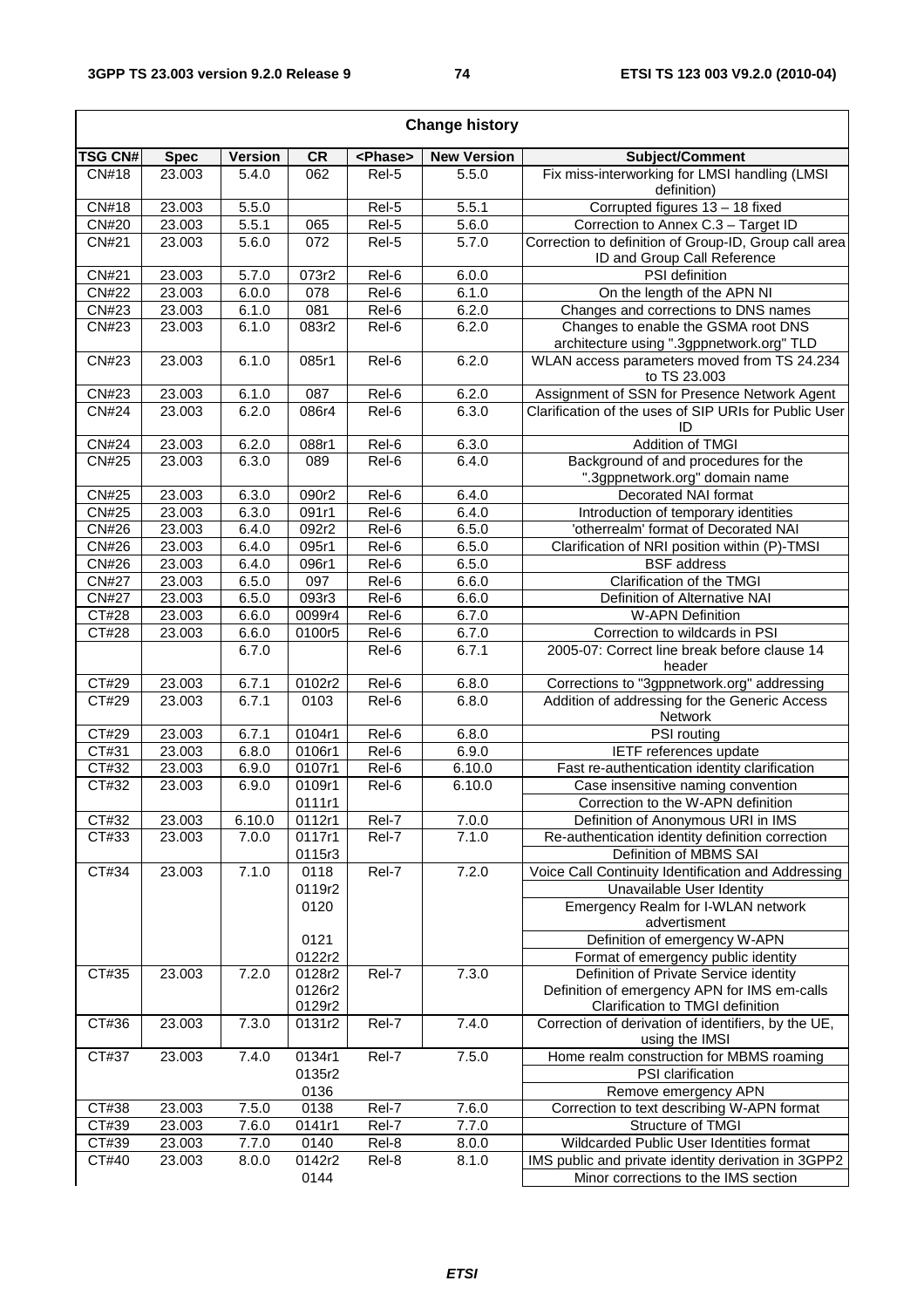| <b>Change history</b> |             |                |                |                 |                    |                                                                                          |
|-----------------------|-------------|----------------|----------------|-----------------|--------------------|------------------------------------------------------------------------------------------|
| <b>TSG CN#</b>        | <b>Spec</b> | <b>Version</b> | <b>CR</b>      | <phase></phase> | <b>New Version</b> | Subject/Comment                                                                          |
|                       |             |                | 0146r2         |                 |                    | NAI for 3GPP access to Non-3GPP Access                                                   |
|                       |             |                | 0143r2         |                 |                    | Interworking<br>Addition of IMS Centralized Services related                             |
| CT#41                 | 23.003      | 8.1.0          | 0150           | Rel-8           | 8.2.0              | identities<br><b>Emergency Public User Identity Removal</b>                              |
|                       |             |                | 0152r3         |                 |                    | Introduction of IMC in support of common IMS                                             |
|                       |             |                | 0153r1         |                 |                    | Introduction of STN-SR                                                                   |
|                       |             |                | 0154r1         |                 |                    | Addition and correction of DNS related identifiers<br>for EPC                            |
|                       |             |                | 0155r1         |                 |                    | Definition of Globally Unique Temporary UE Identity                                      |
|                       |             |                | 0156           |                 |                    | Reference correction                                                                     |
|                       |             |                | 0158r1         |                 |                    | Addition of Conference Factory URI for IMS<br><b>Centralized Services</b>                |
|                       |             |                | 0159r1         |                 |                    | Naming for HA discovery HA-APN                                                           |
|                       |             |                | 0160r2         |                 |                    | Definition and format of access network identifier                                       |
| CT#42                 | 23.003      | 8.2.0          | 0161           |                 | 8.3.0              | <b>SGSN related FQDNs</b>                                                                |
|                       |             |                | 0162           |                 |                    | New "nodes" subdomain for EPC                                                            |
|                       |             |                | 0165           |                 |                    | Clarify the mapping between M-TMSI and P-TMSI                                            |
|                       |             |                | 0166           |                 |                    | Revising the GUTI Definition                                                             |
|                       |             |                | 0163r4         |                 |                    | <b>Closed Subscriber Group</b>                                                           |
|                       |             |                | 0167r1         |                 |                    | Adding the S-TMSI Definition                                                             |
|                       |             |                | 0168r1         |                 |                    | Definition of instance Id                                                                |
|                       |             |                | 0169           |                 |                    | STN-SR in SGSN                                                                           |
| CT#43                 | 23.003      | 8.3.0          | 0170           | Rel-8           | 8.4.0              | Correction to NAI format                                                                 |
|                       |             |                | 0172           |                 |                    | Missing service identifiers for DNS procedures                                           |
|                       |             |                | 0174           |                 |                    | Correction of the GUTI format<br>Correction of the GUTI P-TMSI mapping                   |
|                       |             |                | 0176r1<br>0177 |                 |                    | Corrections to Service Continuity addressing                                             |
|                       |             |                | 0178r1         |                 |                    | Support of EAP-AKA"                                                                      |
|                       |             |                | 0179r2         |                 |                    | Naming for ANDSF discovery                                                               |
|                       |             |                | 0180r1         |                 |                    | ePDG naming                                                                              |
|                       |             |                | 0181r2         |                 |                    | Clarification about canonical form of IMS Public<br>User Identity when format is TEL URL |
|                       |             |                | 0182           |                 |                    | Temporary Identity Tag Values for Fast Re-<br>authentication Ids                         |
|                       |             |                | 0187r2         |                 |                    | DNS-APN-OI                                                                               |
| CT#44                 | 23.003      | 8.4.0          | 0189r1         | Rel-8           | 8.5.0              | <b>HNB Name Definition</b>                                                               |
|                       |             |                | 0190r1         |                 |                    | Clarification on TAI FQDN                                                                |
|                       |             |                | 0191           |                 |                    | Service Parameters for S2c                                                               |
|                       |             |                | 0193r2         |                 |                    | Reference update for draft-montemurro-gsma-imei-                                         |
|                       |             |                |                |                 |                    | urn                                                                                      |
| CT#45                 | 23.003      | 8.5.0          | 0194r1         | Rel-8           | 8.6.0              | Public User Identity definition in TS 23.003                                             |
|                       |             |                | 0197r1         |                 |                    | Inclusion of CSG Type                                                                    |
| CT#45                 | 23.003      | 8.6.0          | 0199r1         | Rel-9           | 9.0.0              | IMEI Based NAI definitions for emergency services                                        |
| CT#46                 | 23.003      | 9.0.0          | 0200r1         | Rel-9           | 9.1.0              | <b>IMEI based NAI</b>                                                                    |
|                       |             |                | 0205r4         |                 |                    | <b>IMEI Based NAI</b>                                                                    |
|                       |             |                | 0210r1         |                 |                    | Reintroducing Emergency APN definition for IMS<br>based Emergency Call                   |
|                       |             |                | 0212r1         |                 |                    | Clarification for the format of ANDSF-SN in<br>roaming scenario                          |
|                       |             |                | 0215           |                 |                    | <b>Tracking Area Code</b>                                                                |
|                       |             |                | 0217           |                 |                    | E-UTRAN Cell Global Identification definition                                            |
| CT#47                 | 23.003      | 9.1.0          | 0213r4         | Rel-9           | 9.2.0              | Defining H(e)NB identity                                                                 |
|                       |             |                | 0219r2         |                 |                    | Exclude prepended digit from the NAI in PMIPv6                                           |
|                       |             |                | 0221r2         |                 |                    | APN-FQDN construction                                                                    |
|                       |             |                | 0223           |                 |                    | Corrections to APN structure                                                             |
|                       |             |                | 0225r1         |                 |                    | Correction on Home Network Realm/Domain                                                  |
|                       |             |                | 0227           |                 |                    | Corrections to IMS Public Identity                                                       |